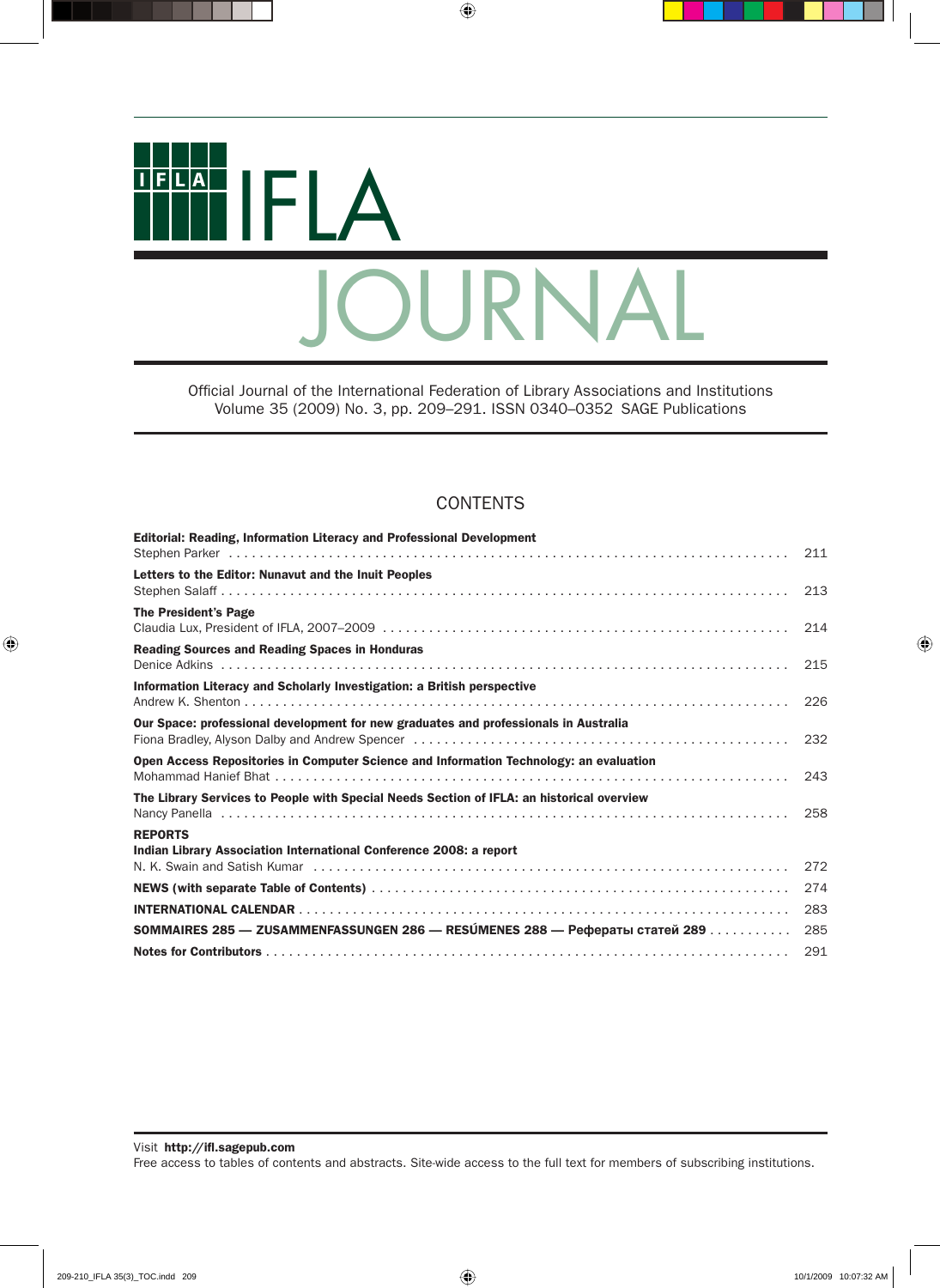#### IFLA Journal

Official Journal of the International Federation of Library Associations and Institutions ISSN 0340-0352 [print] 1745-2651 [online]

Published 4 times a year in March, June, October and December

Editor: Stephen Parker, Apt. 1C, Edifício Rosa dos Ventos, Rua Rosa Parracho 27, Cascais 2750-778, Portugal. E-mail: zest@sapo.pt

#### Editorial Committee

David Miller (*Chair*),

Levin Library, Curry College, Milton, MA, USA. E-mail: dmiller@post03.curry.edu

Sanjay Kumar Bihani,

Ministry of External Affairs, New Delhi, India. E-mail: alio@mea.gov.in

Filiberto Felipe Martinez-Arellano,

University Center for Library Science Research, National Autonomous University of Mexico. E-mail: felipe@cuib.unam.mx

#### Ellen Ndeshi Namhila,

University of Namibia, Windhoek, Namibia. E-mail: enamhila@unam.na

#### Ann Okerson (*Governing Board Liaison*),

Yale University Library, Sterling Memorial Library, New Haven, CT, USA. E-mail: ann.okerson@yale.edu

#### Omnia M. Sadek,

 Library & Information Science Dept, College of Arts & Social Science, Sultan Quaboos University, Muscat - Oman. E-mail: Omnia@squ.edu.om

Réjean Savard,

 École de bibliothéconomie et des sciences de l'information, Université de Montréal, Montréal, Canada. E-mail: Rejean.Savard@umontreal.ca

#### Ludmila Tikhonova,

Russian State Library, Moscow, Russian Federation. E-mail: ltikh@rsl.ru

Christobal Pasadas Ureña,

Universidad de Granada Biblioteca, Facultad de Psicología, Granada, Spain. E-mail: cpasadas@ugr.es

#### Christine Wellems,

Buergerschaftskanzlei, Parlamentarische Informationsdienste, Hamburg, Germany. E-mail: christine.wellems@bk.hamburg.de

#### Wu Jianzhong,

Shanghai Library, Shanghai, China. E-mail: jzwu@libnet.sh.cn

Stephen Parker (Portugal) (*Editor, ex officio*)

E-mail: zest@sapo.pt

#### Publisher

SAGE, Los Angeles, London, New Delhi, Singapore and Washington DC.

Copyright © 2009 International Federation of Library Associations and Institutions. UK: Apart from fair dealing for the purposes of research or private study, or criticism or review, and only as permitted under the Copyright, Designs and Patents Acts 1988, this publication may only be reproduced, stored or transmitted, in any form or by any means, with the prior permission in writing of the Publishers, or in the case of reprographic reproduction, in accordance with the terms of licences issued by the Copyright Licensing Agency (www.cla.co.uk/). US: Authorization to photocopy journal material may be obtained directly from SAGE Publications or through a licence from the Copyright Clearance Center, Inc. (www.copyright.com/). Inquiries concerning reproduction outside those terms should be sent to the Publishers at the address below.

Annual subscription (4 issues, 2009) Free to IFLA members. Non-members: full rate (includes electronic version) £202/\$374. Prices include postage. Full rate subscriptions include the right for members of the subscribing institution to access the electronic content of the journal at no extra charge from SAGE. The content can be accessed online through a number of electronic journal intermediaries, who may charge for access. Free e-mail alerts of contents listings are also available. For full details visit the SAGE website: www.sagepublications.com

Student discounts, single issue rates and advertising details are available from SAGE, 1 Oliver's Yard, 55 City Road, London EC1Y 1SP, UK. Tel: +44 (0) 20 7324 8500; fax +44 (0) 20 7324 8600; e-mail: subscriptions@sagepub.co.uk; website: www. sagepublications.com. In North America from SAGE Publications, 2455 Teller Road, Thousand Oaks, CA 91359, USA. Periodicals postage paid at Rahway, NJ. Postmaster: Send address corrections to IFLA Journal, c/o Mercury Airfreight International Ltd, 365 Blair Road, Avenel, NJ 07001, USA.

The *IFLA Journal* is abstracted/indexed in Library and Information Science Abstracts, Multicultural Education Abstracts, PAIS International and Sociological Abstracts, Scopus.

Typeset by Star Compugraphics Private Limited, Delhi, India Printed in Great Britain on acid-free paper by CPI Antony Rowe, Chippenham, UK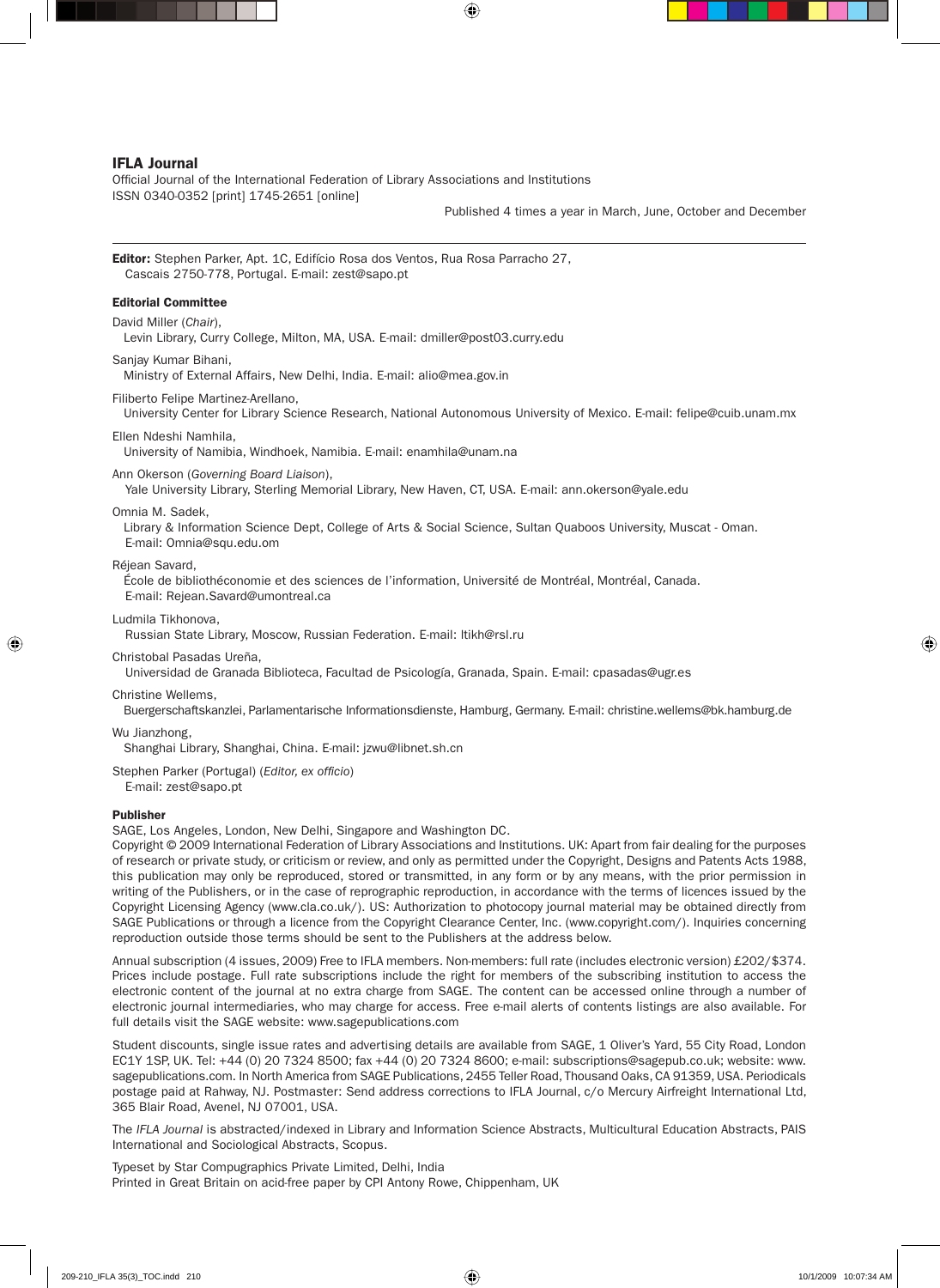# **EDITORIAL Reading, Information Literacy and Professional Development**

#### *Stephen Parker*

We begin this issue of IFLA Journal with a personal view of 'Reading Sources and Reading Spaces in Honduras', by Denice Adkins, an associate professor of library and information science at the University of Missouri School of Information Science and Learning Technologies. Based on her observations during a visit to Honduras as a Fulbright Scholar in 2008, the paper presents an observer's study of reading in Honduras, focusing particularly on the availability of reading materials and spaces dedicated to reading and literacy practices. The environments studied included bookstores, libraries, schools, and Internet cafés, as well as streets and shops. Reading books was observed to be relatively uncommon and primarily done in an educational context, but other reading materials, including newspapers, magazines, and text messages, were far more commonly used and far better integrated into Honduran society. The author suggests that libraries could play an important supporting role in Honduras' efforts to establish universal literacy.

Information literacy is the subject of the next paper, by Andrew K. Shenton, a former Lecturer in the School of Computing, Engineering and Information Sciences of Northumbria University in the United Kingdom. In 'Information Literacy and Scholarly Investigation: a British perspective', the author notes that, while the term 'information literacy', is well established in library and information science, it is less familiar to practitioners in other disciplines, and has yet to gain any significant coverage in education, despite the fact that teaching the basic principles associated with information literacy can help learners undertaking various forms of scholarly work. The paper considers the links between information literacy, scientific inquiry and the generic research process, and concludes by advocating that education in schools would benefit from concentrating on the axioms that underpin all three areas. Nevertheless, activities which may lead to the acquisition of information literacy are frequently undermined in schools by attitudes and practices which give priority to other concerns.

We move to Australia for the next paper, 'Our Space: Professional development for new graduates and professionals in Australia' by Fiona Bradley, a London-based consultant , Alyson Dalby, a Knowledge and Research Specialist with the Institute of Chartered Accountants in Australia, and Andrew Spencer , Collection Preparation Coordinator at Macquarie University Library. Their paper explores the changing work environment in libraries and information management and the impact on new professionals and new graduates, who need their own support networks and targeted professional development to navigate job and sector changes and gain transferable skills. The paper describes a targeted professional event, the New Librarians' Symposium, which is held in Australia biennially and which could be considered a model of targeted professional development for other professional associations and groups.

The next paper brings a complete change of topic and focus. In 'Open Access Repositories in Computer Science and Information Technology: an evaluation' Mohammad Hanief Bhat, Senior Librarian at the Islamia College of Science and Commerce in Srinagar, India, presents the results of an evaluation of nine Open Access Repositories in the field of Computer Science and IT. The findings revealed that most of the repositories are maintained by 1–2 faculty members on a parttime basis. The paper identifies the most popular software platform in use and the policies followed by the repositories in relation to the selection of content and submission of documents, withdrawal of content by the authors and voluntary faculty deposit. The repositories make backups for short term preservation of the content, but have not yet adopted strategies for long term preservation. Most of the repositories have provision for feedback from users, while a few repositories provide access statistics. The paper concludes with

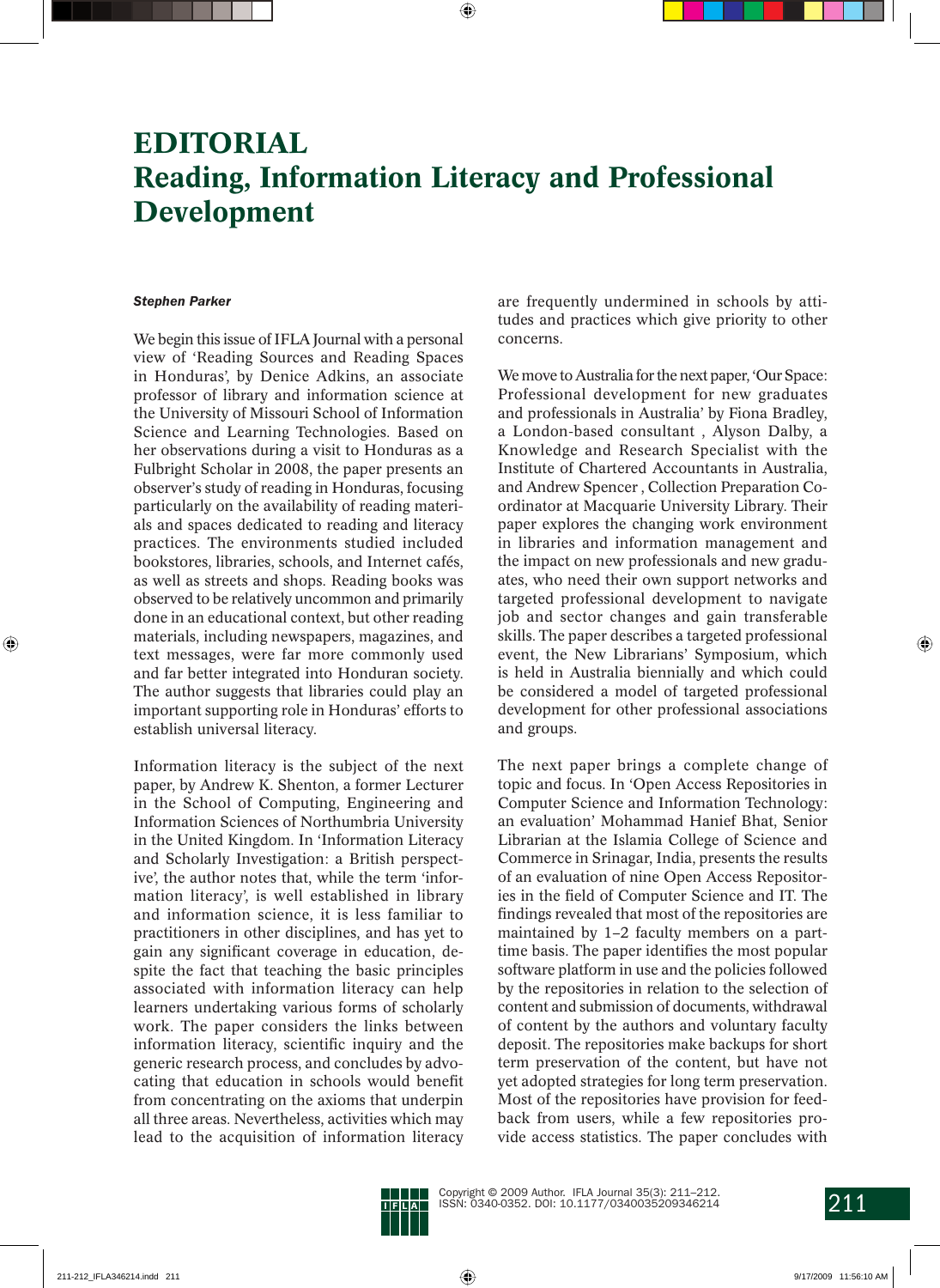recommendations for the establishment and management of OA repositories.

The final paper in this issue, 'The Library Services' to People with Special Needs Section of IFLA: An historical overview', is by Nancy Panella, director of the Bolling Memorial Medical Library at St. Luke's-Roosevelt Hospital Center in New York City and an active member of the Standing Committee of IFLA's Library Services to People With Special Needs Section. The paper traces the evolution of the Section from its beginnings as the Sub-Committee on Hospital Libraries in 1931 to the present day, when the section promotes library resources and services for a broad range of people with special needs.

This issue also includes a brief report on the Indian Library Association International Conference 2008, by N. K. Swain and Satish Kumar.

By the time this issue is published, after the World Library and Information Congress 2009 in Milan, preparations will be well under way for the World Library and Information Congress 2010 – now to be held in Göteborg, Sweden, instead of Brisbane, Australia as previously announced. For more on this, please see the President's Page and 'Future IFLA Conferences and Meetings' in the News section of this issue.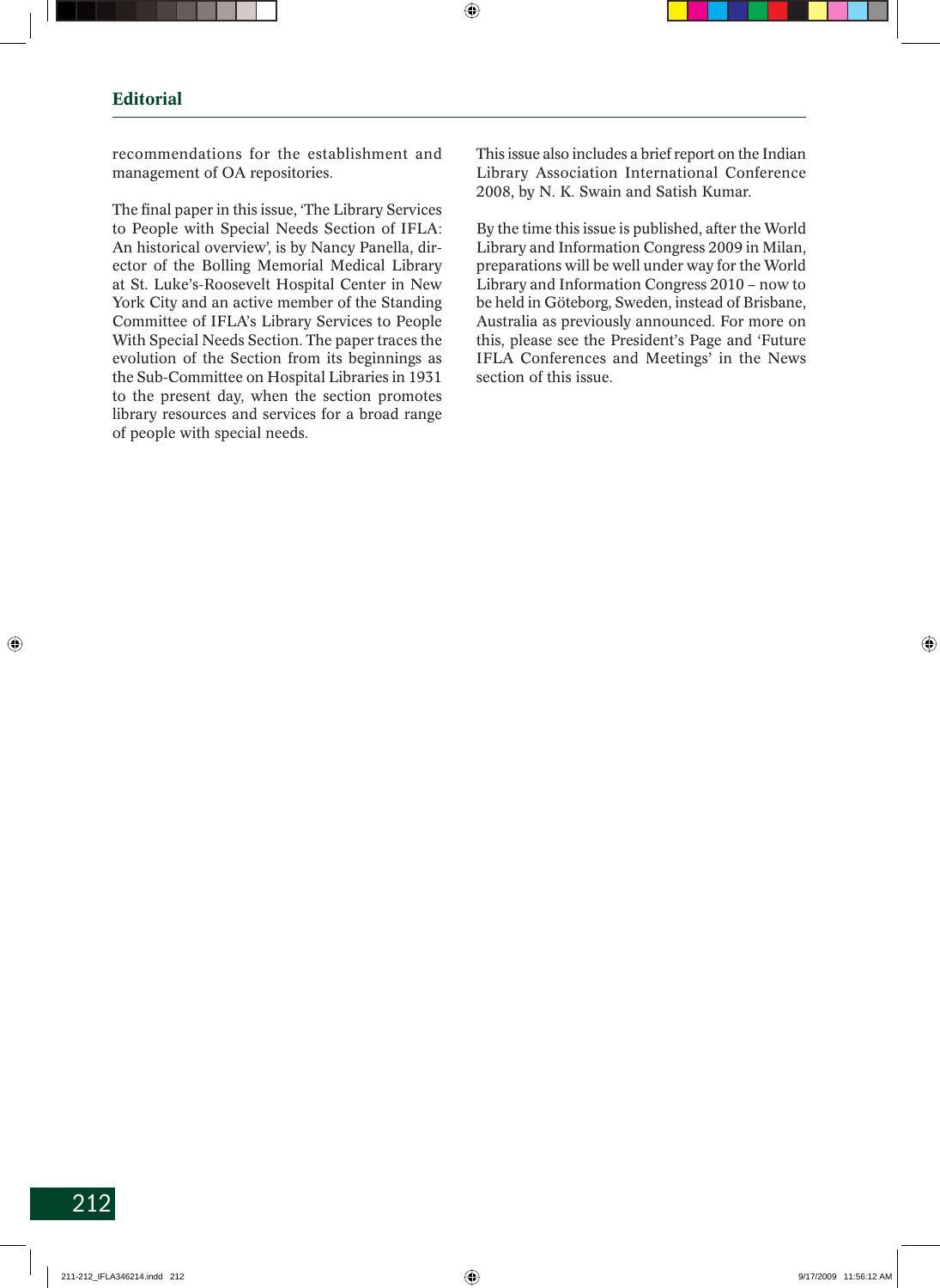# **LETTERS TO THE EDITOR Nunavut and the Inuit Peoples**

#### *Stephen Salaff*

I welcome your attention to librarianship with First Peoples (editorial: 'A Selection from Quebec,' March 2009)

As a Toronto-based writer and student of indigenous peoples and cultures, I believe that your concerns could be enhanced through closer attention to accepted language. Your editorial affirmed: "Nunavut is the homeland of the Inuit peoples ..." I feel that the definite article is too strong here, since Nunavut is one homeland, not "the" homeland of Inuit peoples. In fact, Inuit Tapiriit Kanatami www.itk.ca (Inuit are United in Canada) explains that Nunavut is one of four distinct 'Inuit Communities' in Canada. (along with Inuvialuit, Nunavik and Nunatsiavut). In contemporary constitutional discourse, these four 'communities' represent Inuit 'land claims.'

Nunavut's 1999 achievement of territorial status, roughly equivalent to a Canadian 'province,' marks a stage in ITK's quest for Inuit betterment. However, issues of indigenous poverty and deprivation, disease, environmental protection, education, and indeed library development in the Canadian north demand Ottawa's attention within and outside Nunavut.

Yvonne Earle, Nunavut's legislative librarian, aptly wrote (page 44): "Nunavut, which means 'our land,' existed as the hope and dream of many Inuit who negotiated through the 1970s and 1980s with the Canadian government for the Nunavut land claims agreement."

Sincerely yours,

Stephen Salaff, PhD

10 June 2009

'Native Communities Refuse Nuclear Waste'. *Sevenoaks Magazine*, Vancouver, Canada, 27 October 2005. www.sevenoaksmag.com

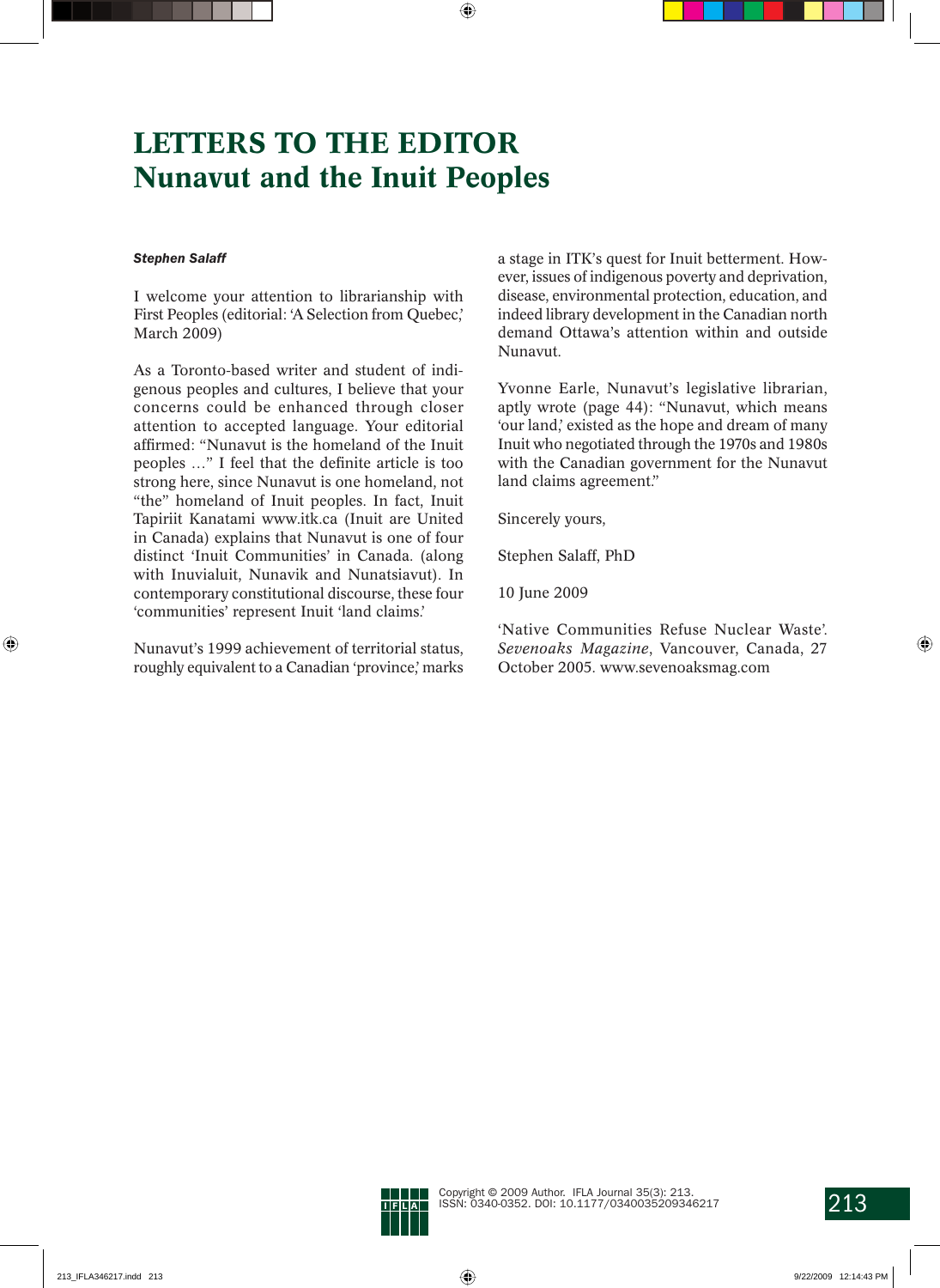# **The President's Page**

#### *Claudia Lux, IFLA President 2007–2009*

### Dear Colleagues,

Is change an option? For librarians it is easy to say yes, as libraries have changed a lot during the last decades and are still changing. But to change an IFLA congress from one city to another a year before it is due to happening, this is a very big change for our association. Therefore the first word this time must be words of thanks to the Swedish Library Association and all librarians from Göteborg, who were so kind to come in at short notice with an alternative location for the World Library and Information Congress 2010. [See 'Future IFLA Conferences and Meetings' in the News section of this issue – *Ed.*]

Yes, the financial and economic crisis has arrived. It has arrived in the heart of IFLA; the congress was in great danger. The financial and economic crises has developed to the extent that we had to change the location of the World Library and Information Congress 2010 from Brisbane to Göteborg. Our Australian colleagues tried very hard, but the times were harder and there was no possibility to have WLIC 2010 in Brisbane as was planned. We thank them for all their efforts and for warning us in time, so that the move was still possible. A lack of sponsorship, restrictions on travels and no better outlook for the future were the reasons to cancel Brisbane. It was not easy for the Governing Board of IFLA to make this decision. But the gracious help from our Swedish colleagues is a great sign of support in times of economic downturn. So IFLA will stay stable, when the storm blows around the world.

Nevertheless, the format of our congress will have to be analysed for development in the future. This process has started already by colleagues from the Governing Board; they will come up with new ideas and change will happen, too.

The economic crises has losers and winners. We have heard some bad news from libraries, cutting budgets. But also good news is coming in, as libraries are used more in times of crisis. Great activities by libraries to train people to look for work using the Internet at the library, to give



*Claudia Lux, IFLA President 2007–2009*

computer courses, to help to find new training possibilities, etc. And there is a great example from my own library – we will get money for investment in our old buildings from the economy support program of the German Federal Government. The aim is to improve low energy use. And another investment the Mayor of Berlin wants to make to support the economy: a big new library building for the Central and Regional Library of Berlin. From this perspective, I could hope that the financial crises last as long as the mayor follows this idea. But nevertheless, if this dream comes true, you will find examples of good and bad in times of crises. Let's collect the good opportunities and spread them out to libraries all over the world!

Dear colleagues, this is my last President's Page in IFLA Journal. I hope you enjoyed reading it as much as I enjoyed writing it for you. My term as IFLA President ends in August at the World Library and Information Congress 2009 in Milan. It was a wonderful and exciting time for me and the highlight of my professional career. Thank you all for your wonderful work for IFLA and for putting libraries on the agenda.

*Claudia Lux*

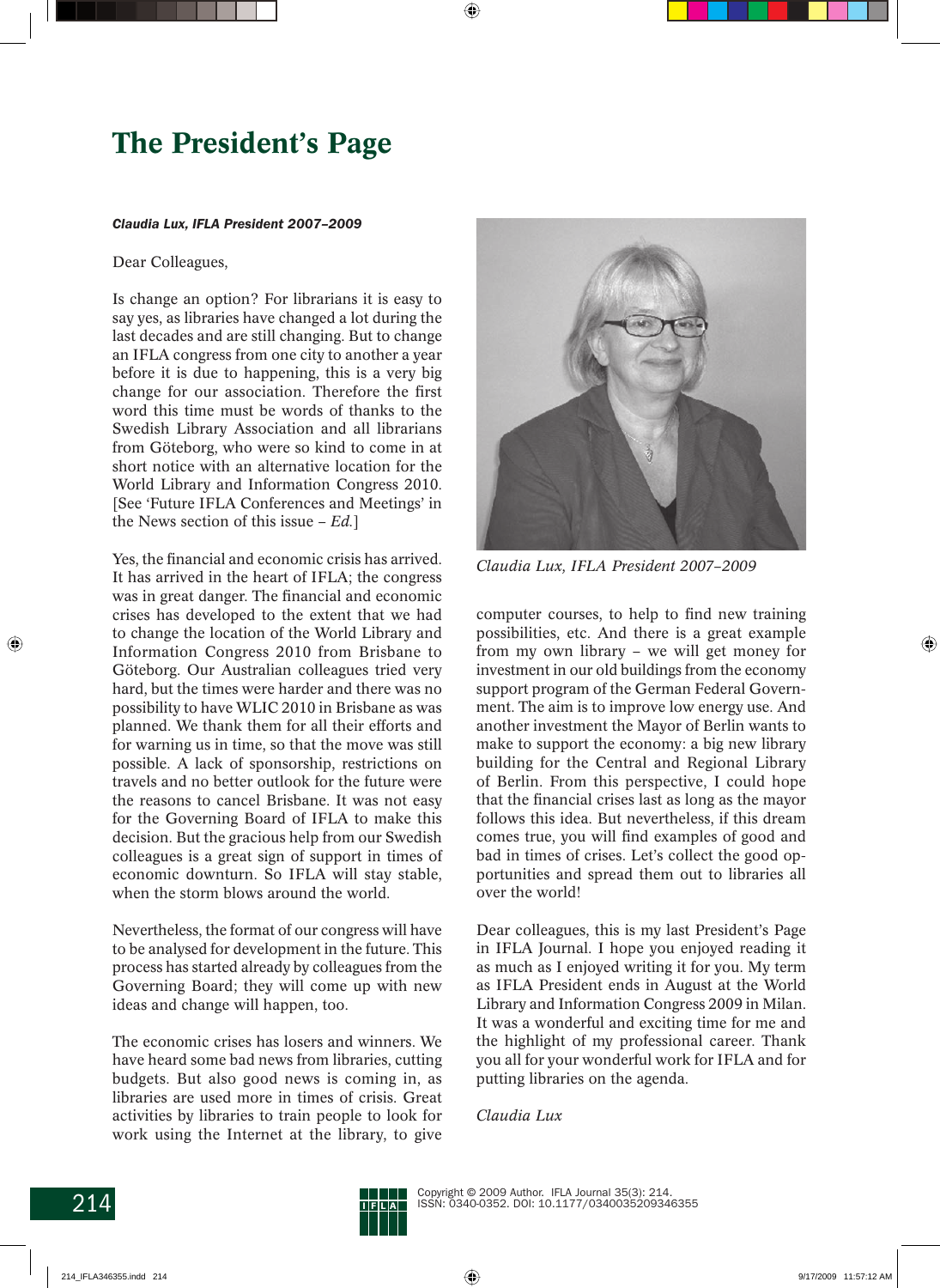# **Reading Sources and Reading Spaces in Honduras**

#### *Denice Adkins*



Denice Adkins is an associate professor of library and information science at the University of Missouri School of Information Science and Learning Technologies. Before completing her doctoral degree, Denice worked in public and academic libraries in the United States. She currently teaches courses and does research in the areas of public librarianship, children's services, and services to the Latino population of the United States. In 2008, she was selected as a Fulbright Scholar and traveled to Honduras to work in the Universidad Pedagógica Nacional Francisco Morazán to help develop library science education in Honduras. Denice may be contacted at: SISLT, University of Missouri, 303 Townsend Hall, Columbia, MO 65211, USA. Phone: +1 573-884- 9804. Fax: +1 573-884-4944. E-mail: adkinsde@missouri.edu

#### **Abstract**

Though literacy is often presented as a universal and monolithic achievement, it is in fact context-dependent, and largely dependent upon the kinds of texts available in a particular community. This paper presents an observer's study of reading in Honduras, focusing particularly on the availability of reading materials and spaces dedicated to reading and literacy practices. Environments studied included bookstores, libraries, schools, and Internet cafés, as well as streets and shops. Reading books was observed to be relatively uncommon and primarily done in an educational context. Other reading materials, including newspapers, magazines, and text messages, were far more commonly used and far better integrated into the Honduran society. My observations suggest that libraries could play an important supporting role in Honduras' efforts to establish universal literacy.

**Keywords:** Honduras; reading; literacy; libraries

### **Introduction**

Access to books and reading material is crucial to developing literacy. Reading researcher Stephen D. Krashen writes, "when books are readily available, when the print environment is enriched, more reading is done" (2004, p. 57). Evidence suggests this is true in international settings as well. Warwick B. Elley suggests that increased access to books increases first- and second-language literacy rates in developing countries as well (2000).

National literacy rates are highly correlated with levels of development, and there is "strong association between the extent of human development (specifically economic, education, and health) within a developing country and reading achievement levels as measured by literacy rate" (Greaney 1996: 27). However, literacy cannot be proven to be responsible for development. Social historian Harvey J. Graff refers to this as the "literacy myth," the idea that reading in itself leads to the betterment of individuals and society, and that the correlation of literacy and progress is an artifact of social inequality (Graff 1979). Educational scholar Brian V. Street contrasts an "autonomous" model of literacy that is associated with development to an "ideological" model "inextricably linked to cultural and power structures in a given society" (1995: 29, 161). David Barton and Mary Hamilton (1998) used ethnographic methods to identify "vernacular literacies," those literacy practices that are not promoted and enforced by schools, but that are used by individuals and communities for their own ends.

If literacy cannot be understood outside of a cultural context, then people's uses of literacy are necessarily bound to their ability to access literacy materials (books and other print-based materials) and their cultural understanding of that access (whether 'anyone' can access materials or if they are reserved for the use of a select few). As providers of materials and cultural institutions, Honduran

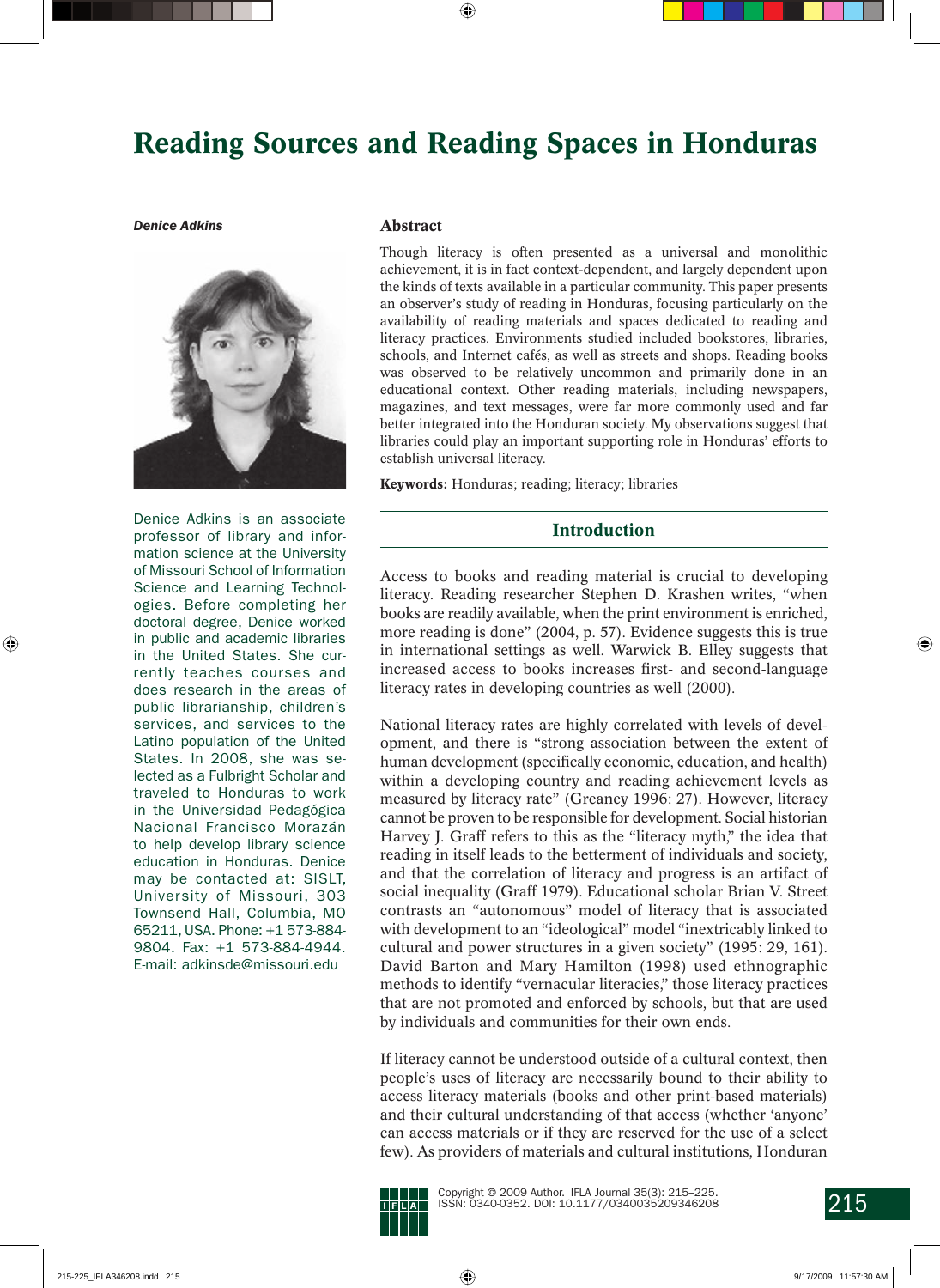libraries can contribute to the development of literacy within an appropriate cultural context. This paper takes an ethnographic look at literacy in the Honduran context, specifically examining the availability of reading materials and reading spaces in Honduras.

## **The Honduran Context**

Honduras is the largest country in Central America, and is administratively divided into eighteen *departamentos* (departments). The capital city, Tegucigalpa, is in a hilly area and enjoys a mild climate year-round. The industrial capital city, San Pedro Sula, is located in a geographic basin, with a hot and sticky climate. Nonetheless, several US manufacturers have their *maquilas*, or factories, here. Service industries are another major component of the Honduran economy, and tourism is rising in importance. Outside urban areas, farming and agriculture are the main sources of employment. Multinational corporations such as Dole Fruits grow many of their products in Honduras. Another major source of income for Honduras is the remittances sent back home by Hondurans working abroad in the United States or other countries. In 2007, remittances totaled USD 2.6 billion (Central Intelligence Agency 2009), though this number will certainly be reduced by the economic crisis of 2008–2009.

Most Honduran cities and towns are arranged in a traditional style, with the town being centered around a *parque central* (central park), with a cathedral on one side and city hall on the other. The area often houses shops, restaurants, offices, or street markets. On evenings and weekends, the *parque central* fills with people to create a vibrant public space which hosts a variety of transactions. The picture I paint here is an idealized one which overlooks struggles for access to space. In Tegucigalpa, government officials and market vendors struggled for access to downtown space. Vendors wanted to put up stalls and sell their goods, while the government was trying to maintain open and communal space, which was often used to celebrate national heritage events or community celebrations.

One of the largest issues facing Honduras is poverty. Hondurans' average annual per capita income is USD 1,700 (World Bank 2009e). There is a sharp divide between rich and poor Hondurans, though, which would suggest that most people's incomes are much lower than this. Only three days after I left Honduras, one of the newspapers revealed that the number of Hondurans living in poverty had increased to 73.4 percent of the population (*La Prensa* 2008). Despite high rates of unemployment, most of the Hondurans I spoke to held down at least two jobs, even the university students. This poverty manifested itself also in the condition of public schools and hospitals.

Article 171 of the Honduran constitution makes the state responsible for primary education (Georgetown 2005). Education is free and compulsory from ages 7–14, with 6 years of primary school and up to 5 years of secondary school, though most students leave school after 9th grade. In Honduras, 10th and 11th grades are college preparatory, and provide students with a *bachillero* degree. The standard 4-year undergraduate degree is the *bachillerato*, with the *licenciatura* (license) added for professional degree work.

The educational system in Honduras varies widely in rural and urban areas. Rural and urban students attend primary school at comparable rates, but rural students leave education at much higher rates after about age 13 (World Bank 2009b). In my observations, rural schools tended to be less well-funded than urban schools, with older buildings and materials. The World Bank says that roughly 60 percent of Hondurans over 15 have completed primary school, and another 30 percent have completed secondary school (World Bank 2009a). Increases in literacy and education statistics and my own observations indicate that the younger generation of Hondurans is much better educated than their parents and grandparents, though they may have lost skills and family tradition in the acquisition of that education.

The Honduran constitution declares that the eradication of illiteracy is the primary task of the State, and that Honduran citizens have a duty to cooperate with the government in achieving that aim (Georgetown 2005). Per the 2009 *CIA World Factbook*, Honduras has an 80 percent literacy rate (Central Intelligence Agency 2009). If consistent literacy measures were used to evaluate both periods, a much grimmer picture existed only 15 years ago, with more than 40 percent illiteracy (Merrill 1995), while the World Bank reports 88 percent literacy rates for youth (aged 15–24) in 2001 (World Bank 2009d). However, countries and international agencies often use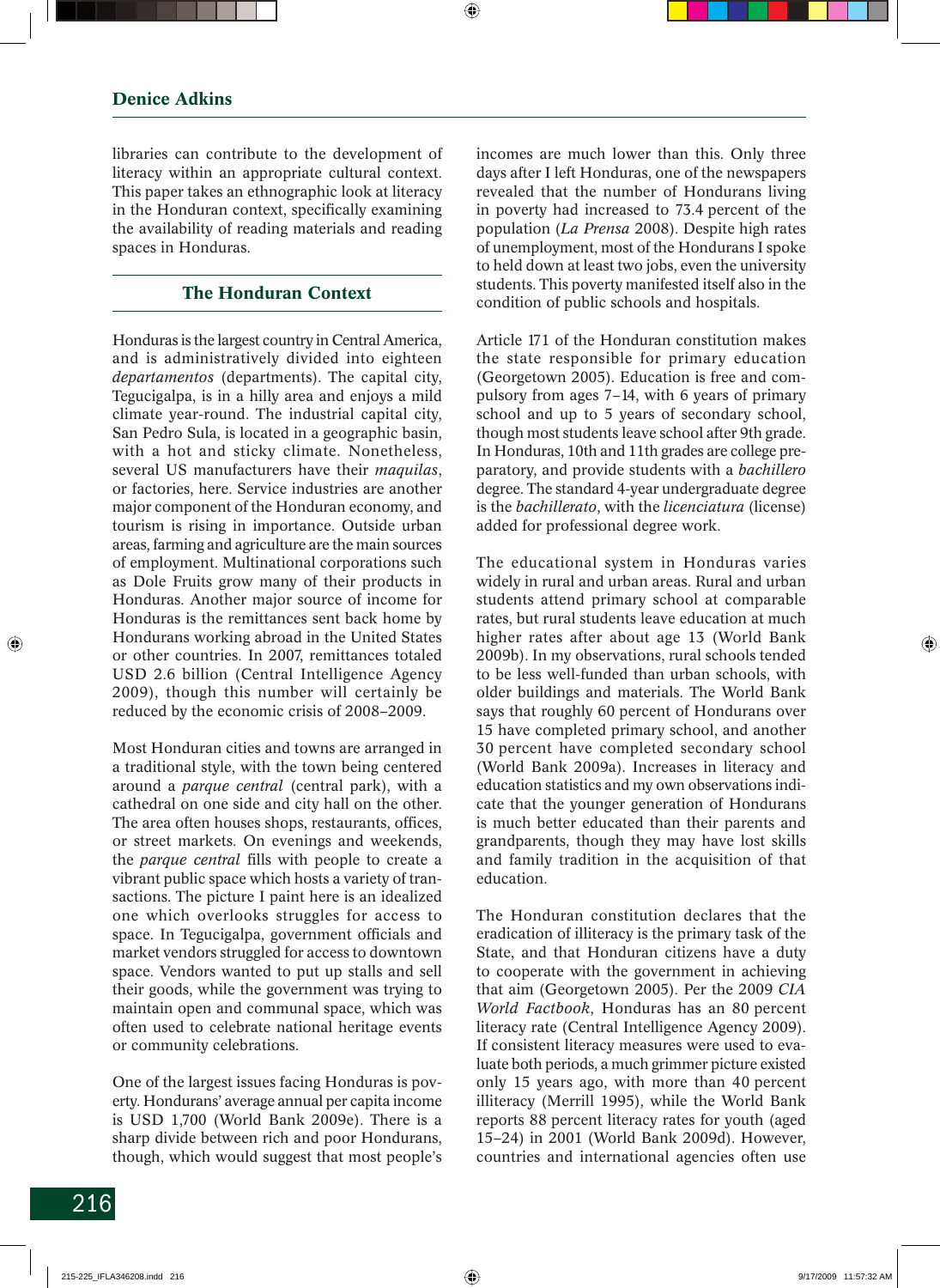different approaches to measuring literacy, including completion of a certain grade level, testing, or self-assessment (Greaney 1996: 6), which may encourage us to take this measure with a grain of salt. Brian Street (1995: 17) further notes that literacy statistics are used as "counters in a political game over resources: if campaigners can inflate the figures then the public will be shocked and funds will be forthcoming from embarrassed governments."

## **Method**

I spent 8 months of 2008 in Honduras as a Fulbright Scholar. During that time, I observed literacy behaviors and literacy products, observed schools, interviewed university students about their use of library resources and books, and engaged in numerous discussions with Honduran librarians, booksellers, and shopkeepers about literacy. The Fulbright award was based on work with the university in establishing a program of library science education, therefore I had numerous opportunities to meet with librarians and ask people about whether or how they read.

Extended observations took place in my 'home' city of Tegucigalpa (the capital city), and multiple trips to San Pedro Sula (the industrial capital). Additionally, I made several one-time trips to smaller cities, rural areas, and tourist attractions. Facilities I observed included bookstores, newsstands, shopping malls, public squares, high-street shopping neighborhoods, markets, restaurants and cafes, Internet cybercafés, tourist attractions, universities, bus stops, pharmacies, libraries, and museums. I kept an extensive journal of these observations.

Ten formal interviews took place with students at the university. I solicited students for interviews using posters placed in the central university plaza, and paid students a token amount (HNL 50.00, approximately USD 2.50) for their time. Informal conversations happened at bookstores and other shops, with taxi drivers, at librarians' meetings, and a variety of other locations. Because of the length of my stay in Honduras, I did not keep a record of every conversation, though I did make notes from those conversations that were particularly meaningful and those conversations I began with the explicit intention of learning more about reading.

## **Standpoint and Limitations**

While I was in Honduras, I was almost completely immersed in middle-class culture. Because I was situated at a university in the capital city, I had the opportunity to see many people involved in literacy-related activities. There are probably many different types of activities to observe in either higher-class political cultures or lowerclass working and farming classes. Additionally, the vast majority of my observations and interviews took place in urban areas. Visits to rural areas hinted at different uses for literacy, but I can only conjecture about the differences in literacy use between rural and urban areas.

My experiences in Honduras were framed through my American experience. Obviously, it was easy for me to see differences between American and Honduran cultural experience, and it was also easy to note actions that would be called 'literacy' in the US. It is eminently possible that I missed some of the subtleties of Honduran literacy use.

I was obviously, visibly, not Honduran, so it is possible that my informants skewed their discussions to what they thought would be more acceptable to a foreigner's ear. Additionally, Spanish is my second language, and there is always the possibility that I misunderstood or did not fully interpret what my informants were saying to me. The observations I report below are my own, limited by my abilities and perceptions. While my Honduran colleagues have very generously provided their time and knowledge to assist me with this project, they may well have different opinions and interpretations than I do.

# **The Status of Reading**

In a country like Honduras, ideas of reading seem to be influenced at least somewhat by the norms of the United States and other developed countries. Much has been written in the United States and the United Kingdom about the perceptions of reading. It tends to be held up as a 'good' thing, and reports connect reading with the betterment of society. The situation in Honduras is remarkably similar. Most of the people I spoke to had positive attitudes toward reading. They also seemed almost universally to lament that Hondurans did not read "as much as they should." Many times I was told that Honduras did not have a 'reading culture.' The university students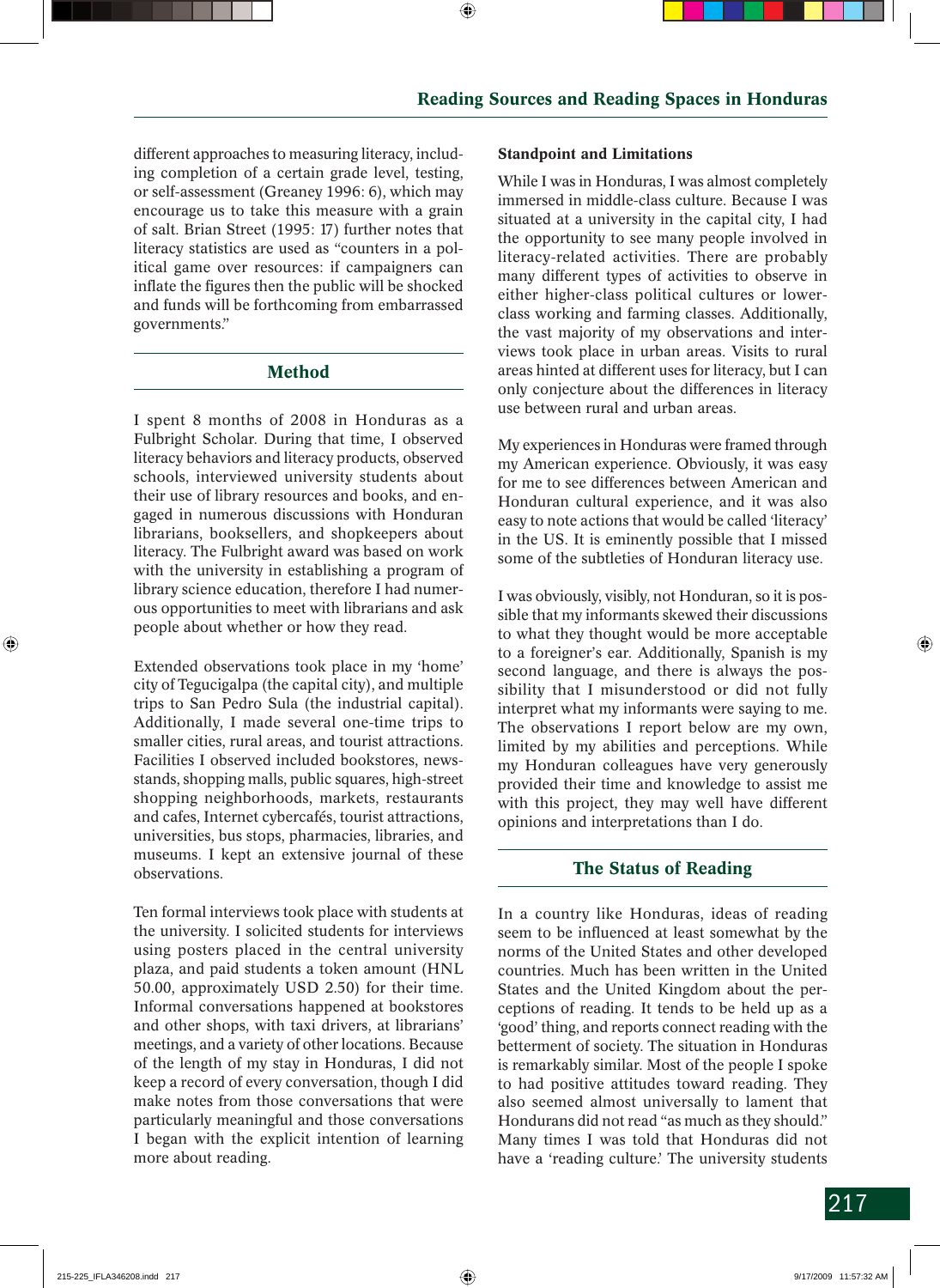generally associated reading with education, and referred to the good information that was available in books.

The activity of reading seemed not to count as 'reading' per se, unless the material being read was a book. Several people I spoke to said they did not read, but then went on to say that they read newspapers and magazines, and used the Internet to visit websites. Taxis and coffee shops often had newspapers available for customers to read. Internet cafés were omnipresent and frequently crowded. Services were advertised via text messages sent to cell phones, and I saw several university students text-messaging their friends when they weren't already speaking on the phone to them.

Given that older Hondurans had less access to schooling and fewer formal opportunities to read books, official literacy practices such as book reading are respected, but viewed as alien to the common culture. More common are 'home literacies' such as reading newspapers and discussing that news with peers. It remains to be seen whether this trend is maintained with the increased education levels of younger Hondurans.

## **Reading Materials**

While in Honduras, I found a variety of reading materials in a variety of places. Below I have articulated some of the main categories of materials I found.

### **Books**

Books published in Spain, Mexico, Argentina, and other Latin American countries presented a very polished appearance, with glossy covers, heavy paper, multicolor illustrations, and a generally clear typeface. I saw several children's picture books that would not have looked out of place in a US public library. Additionally, bookstores and the bookmobile made available a Spanish-language series of graded readers, published by Ediciones S|M in Spain and printed in countries throughout Latin America.

The books that are published in Honduras typically focus on Honduran or regional history, folklore, politics, or social issues. Works for children or teens were not common, and those works that I could find were often lesson books designed for students to use at home or books that were overtly educational in nature. These titles are less uniform in their physical appearance than the books coming from larger countries, and call to mind American librarians' early complaints that books purchased from Latin America did not adhere to "normal selection criteria" (Dyer and Robertson-Kozan 1983: 29). Honduran presses provided books that were sturdy enough for individual use, but the binding was not strong enough to hold up to heavy use, and the paper used was not the heavy, glossy paper used by larger publishers.

I found books in many of the places one would expect to find books: libraries of course had book stocks, as did school classrooms, bookstores, school supply stores, churches, and to a lesser extent, grocery and discount stores. The kinds of books available at the grocery store were oriented toward adults, including self-help, religion, and gift books. At the discount stores, children's books were more common. Among the books available were many fairy and folk tales which had fallen out of copyright, such as Cenicenta (Cinderella) and Blanca Nieves (Snow White). These were available in paperback, with color illustrations on low-quality paper, generally bound with nothing more than a staple and a cardstock cover. These books were strong favorites among younger children. At one discount store I visited, there were literally hundreds of these books available. Another type of book, in markedly lesser supply, was the lesson book. These books had color covers, with black-and-white lessons and worksheets inside. They were locally published and covered a variety of elementary (1st through 9th) grade levels, on subjects including math, Spanish grammar, orthography, history, and science.

Bookstores were divided into two notable types. Popular bookstores were generally located in malls and shopping centers, whereas educationoriented bookstores were auspiciously located on Avenida Cervantes in Tegucigalpa's city center, near the Biblioteca Nacional de Honduras (the national library, abbreviated BINAH). The education-oriented bookstores were crowded with books, many of them local Honduran publications, and almost all of them oriented toward readers at a post-secondary level. Books were generally shelved spine-out, on shelves often ranging from floor to ceiling, arranged on and under tables, and anywhere space was available. While these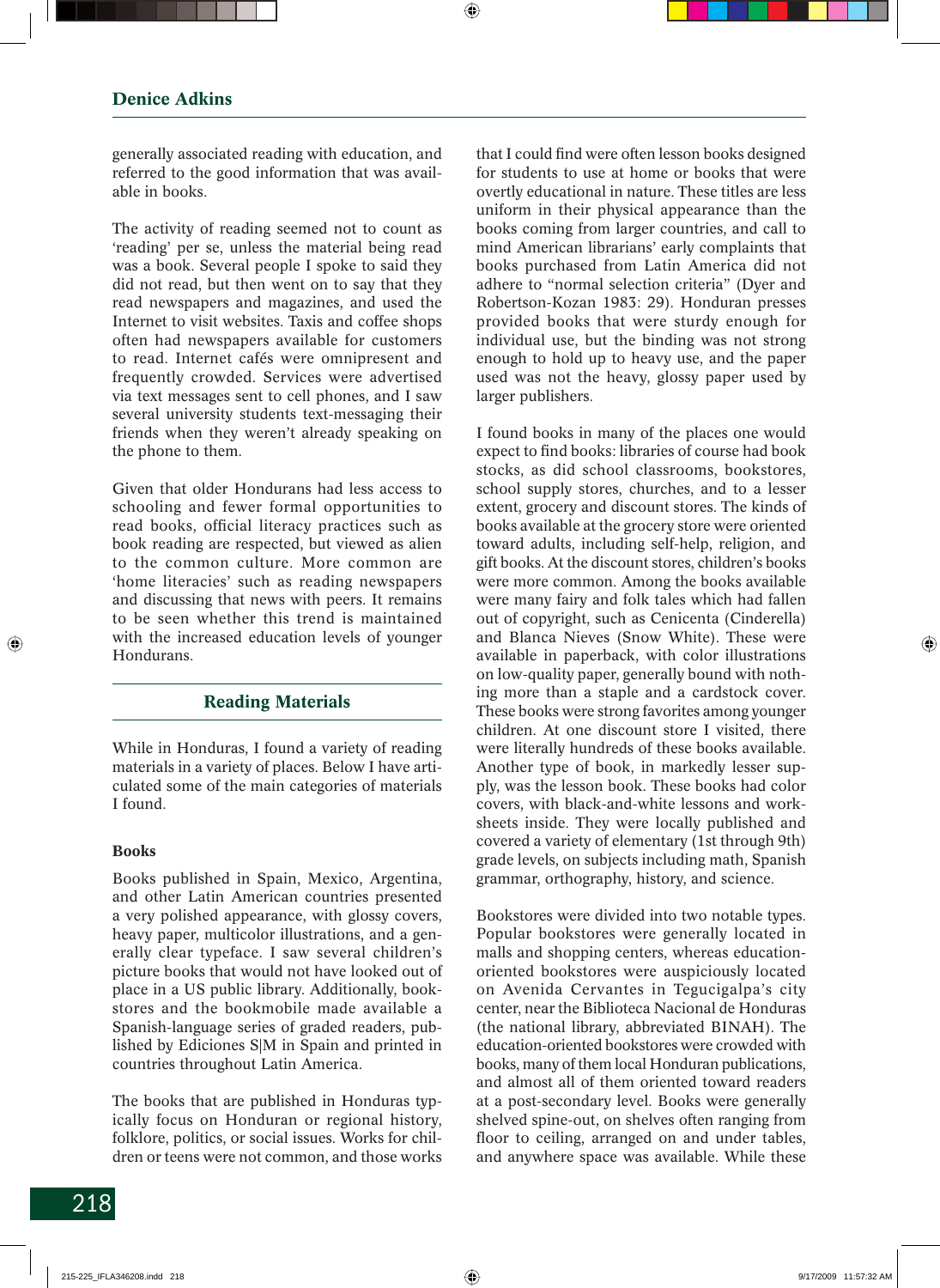bookstores were privately owned, their clientele were students and faculty from local universities. This was reflected in their bookstock: philosophy, the development of the Spanish language, studies of the indigenous peoples of Mesoamerica, political histories of Central America, drama and folklore, including translations of Shakespeare, Nietzche, Marx, and others.

Popular bookstores, on the other hand, used more open space and decorative display to sell their books. Books were often shelved face-out, and popular or attractive books were displayed at eye-level to attract the buyer's attention. These books were obviously more popular in orientation, featuring religion, self-help, cooking, history, and finely-illustrated coffee table books. Popular bookstores also had specific children's sections featuring picture books, informational books, and readers, as well as 'noise-making' books and posted warnings to parents to control their children in the store. Additionally, these popular bookstores sold novels – mystery, horror, suspense, and classic literature from international authors. Many of the works were translations, mostly from English but also from French and German. Popular bookstores also featured small Englishlanguage sections, mostly composed of popular paperback genre novels.

## **Magazines**

Popular bookstores had a large number of magazines available. However, I also came across another store, called *La Casa de la Revista* or 'House of the Magazine,' which sold magazines and periodicals exclusively. The typical selection of magazines included several focusing on home, crafts, parenting, exercise, health, and cooking, along with a larger number focused on popular celebrities, television shows, movies, and the music industry. Several of the magazines available were Spanish translations of Englishlanguage magazines such as *National Geographic, Cosmopolitan*, or *People*. Some magazines were imported from other Spanish-speaking countries, including a magazine from Spain called *Historia,*  which focused almost entirely on European history. I found it fascinating, though perhaps not entirely relevant to a Central American population. In testament either to its popularity or a short-sighted decision of store management, it was sold at my local supermarket along with several other magazines.

### **Newspapers**

While the magazines I saw came from outside Honduras, the newspapers came exclusively from Honduras, and those newspapers have strong readership. One student told me, "I buy newspapers every day, if I can afford them." In contrast to books and magazines, newspapers were far more accessible and far more affordable. Traditional newsstands could be found on many street corners, and newspapers were available for sale at the local *pulperias* (convenience stores) as well. The city center near the *parque central* (central park/plaza area) and the government offices was filled with newsstands, and those stands sold not only newspapers but comic books too, along with candy and bottles of water.

There were four major daily papers, *La Prensa, El Tiempo, El Heraldo,* and *La Tribuna.* Each of these papers reported the major news of the day, but each had its own particular focus. *La Prensa*  and *El Tiempo* were published in San Pedro Sula, while *El Heraldo* and *La Tribuna* were published in Tegucigalpa, so they tended to publish crime and feature stories relevant to the local population. However, political news was a strong feature of all papers. During my stay, I noticed that *La Prensa* tended to be less favorable and *El Heraldo*  more favorable to the Honduran president in power at that time. *La Tribuna* tended to report more of the news from Tegucigalpa than did *El Heraldo*, which seemed more focused on national news. Additional news magazine formats were devoted to religion or sports, with a considerable emphasis on soccer.

## **Reading Spaces**

Culture constrains both what kinds of materials are available for reading and the places where those materials can be read. One can read almost any type of material in private, but in public there are certain materials that are not read, and certain places where reading is deliberately discouraged or made more difficult because of environmental factors. Susan B. Neuman and Donna Celano (2001) made an ecological study of four US neighborhoods, looking at children's access to print and reading. They speculated that "regular, routine, and habitual uses of reading in public might support the view that reading is important." When they asked people where might be a good place to read, their informants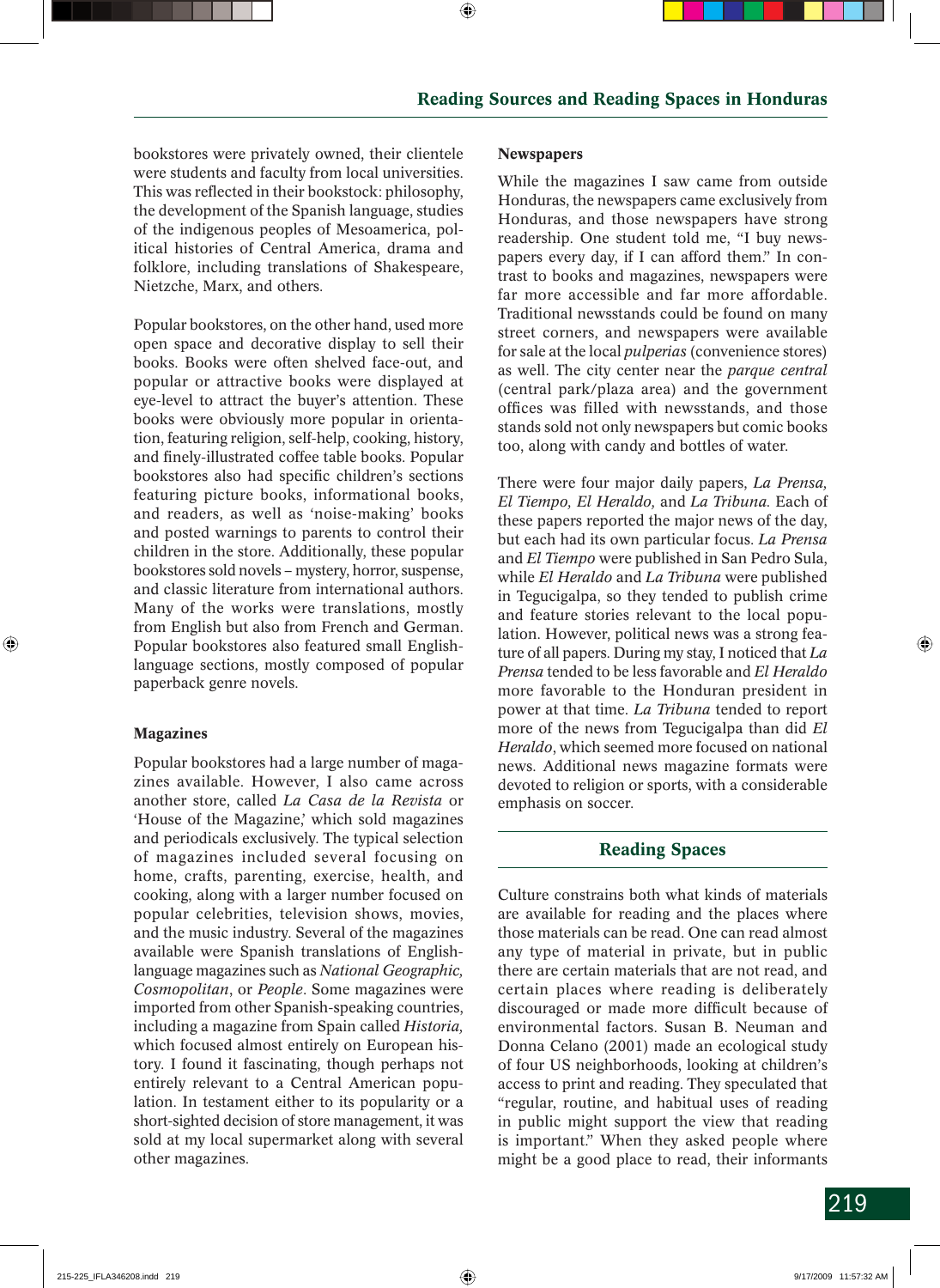recommended "laundromats, bookstores, pizza parlors, bus stops, diners, coffee shops, and fastfood restaurants" (p. 14). However, they found that in some of these places, reading was made difficult due to uncomfortable or nonexistent seating, inappropriate lighting, lack of reading materials, and hostility to loiterers (p. 19). Similar situations were evident in Honduras.

## **Academic Spaces**

Honduras has two major public universities, the Autonomous University of Honduras (Universidad Autonoma Nacional de Honduras, abbreviated UNAH) and the National Pedagogical University (Universidad Pedagógica Nacional Francisco Morazán, or UPNFM), and these two universities each have multiple campuses in major Honduran cities. In addition, there are many private universities, including the Central American Technological University (Universidad Tecnológica Centroamericana, or UNITEC) and the Panamerican Agricultural School (Escuela Agrícola Panamericana, referred to colloquially as 'Zamorano'). Of the campuses I visited, all had libraries and most had spaces that could be appropriated for reading.

The library at UNAH had recently moved to be under the division of Technological Development in the University's organizational hierarchy. The library made a computer lab available, along with information posted about how to use search engines, and areas of campus surrounding the library had wireless Internet accessibility. Students congregated in this area, most socializing but some reading books and others bent over their computers. This area seemed more conducive to group work and expansive exchanges of information. The UNAH library stood in contrast to this area, with signage indicating that the library was a zone of silence and discipline, with group conversation, yelling, games, and smoking forbidden. Most of the sections of the library had closed stacks, so browsing and book selection was limited. Nevertheless, the library's tables and chairs were full of students who were bent over books and notebooks.

The campus of my host university, the UPNFM, was quite a bit smaller than UNAH, and few outside spaces had been claimed for reading purposes. Classroom environments were fairly sterile, and not often used for reading outside

of class. However, university librarian Nítida Carranza had recently decided to convert the library to open stacks. Tables in the first floor reference area, located conveniently close to the air conditioning unit, were occupied almost constantly during school hours. The second floor browsing collection was unfortunately not air conditioned, but had a row of seats positioned in front of a wide bank of windows, which often attracted students.

## **Reading at School**

Unsurprisingly, my exploration of Honduran schools revealed that a great deal of reading goes on in the school environment. A project initiated by my host university and the Rotary Club provided bookmobile service to impoverished urban schools to provide students with leisure reading. The bookmobile visited five to six schools on a rotating basis, for visits of 3 to 4 hours each. The bookmobile driver was a university library employee, but the bookmobile staffers were undergraduate students trained as Reading Promoters. They used reading techniques such as drawing, writing, and dramatization to encourage students to read. After conducting a formal reading lesson, the Reading Promoters helped children choose books to read from the bookmobile, and children had up to an hour to read those books if they wanted to. Due to economic restraints, it was not possible to let the children check out the books.

I visited a few schools with the Reading Promoters, and was able to observe classrooms and libraries at the schools. In general, public schools were poorly funded, and their libraries and classrooms were equally poorly funded. Classroom spaces were reserved for school-related activities, which included but were not limited to reading. The school libraries I saw had materials available in open shelving, but those materials were often dated. Like academic libraries, school libraries were organized around tables and chairs where students could sit and read. Urban schoolyards were either plain dirt or covered by concrete. One or two children hung at the edges of the schoolyards to read, but in general, these areas were reserved for physical and social activities and somewhat inhospitable for readers.

While public schools were poorly funded, private schools were able to rely on student fees and were able to offer more reading materials, information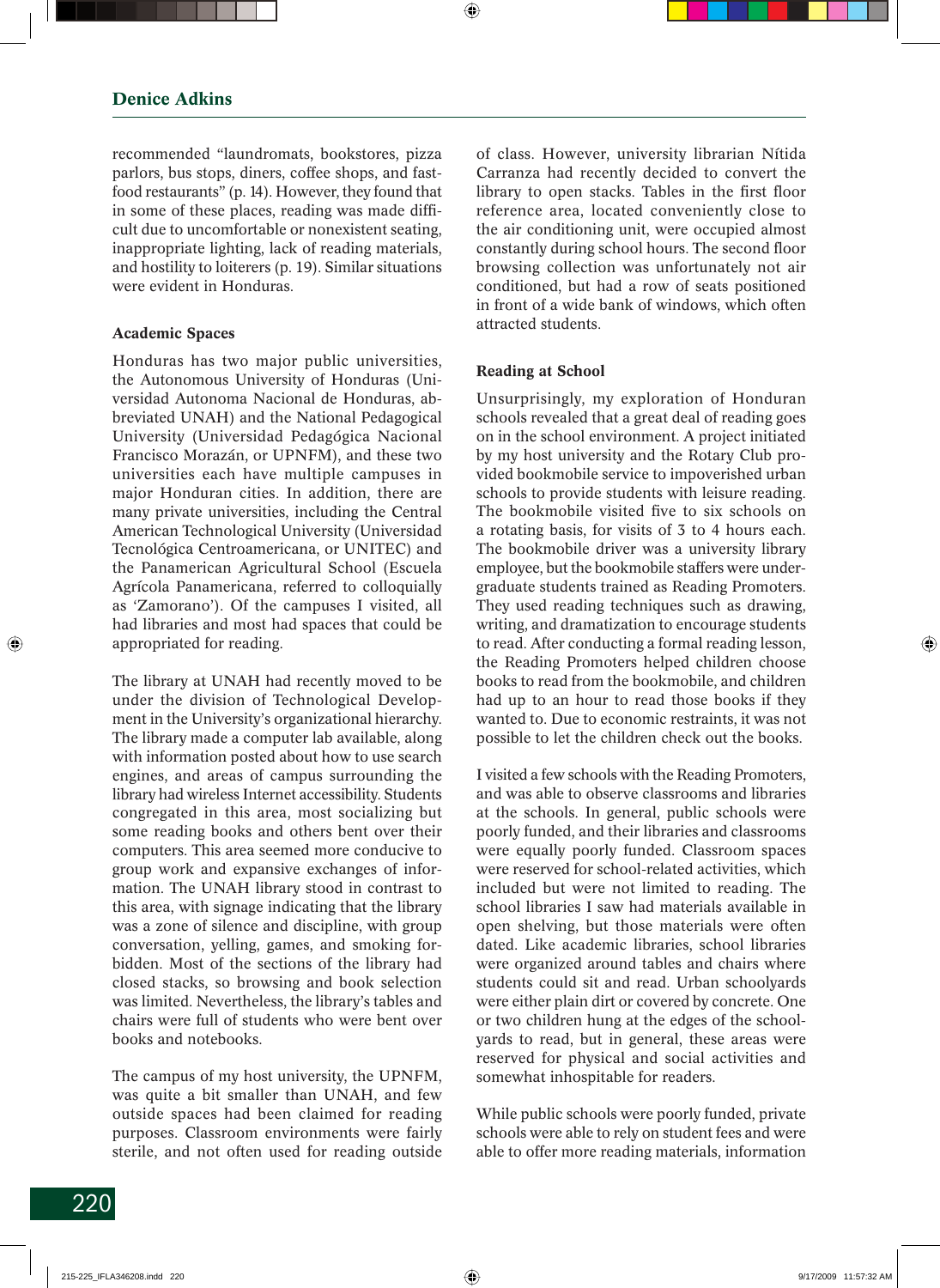technologies, and spaces for reading. The Mayan School had a computer lab, a relatively wellstocked library, and a space for storytelling and programming. As it was somewhat removed from the city center, it had a spacious campus that offered several benches and seats where students could read during lunches and breaks. The Dowal School, an English-Spanish bilingual school in the midst of the city, had less space but modern computer technology and an academicintensive program. When I visited, many students in the school's courtyard area were reading or having conversations about and around reading. I was unable to tell if this was leisure reading or conversations about assigned reading for school.

## **Public Libraries**

Public libraries in Honduras take a variety of forms. The national library, BINAH, is open to the public, and much of the activity of Honduran public libraries is coordinated through BINAH. Public libraries have been established in all eighteen departments of Honduras. Additionally, the Riecken Foundation has established community libraries throughout Honduras. Museums have reading rooms where patrons can access relevant historical materials, and government agencies and businesses frequently have documentation centers (*centros de documentación*) for public consultation.

Closed stacks are the norm for adult collections. As a result, the public image of most libraries and information agencies is that of the reading room, with tables, chairs, and signs exhorting silence. Patrons gain access to the collections via card catalogs, or occasionally through online catalogs, and library staff work as intermediaries between

the patron and the collection. Despite the lack of direct access to the collection, patrons were often evident at the national library and at museums. A staff member at the Museum of Anthropology and History (Museo de Antropología e Historia) mentioned that secondary school classes attended to use historical resources for their reports.

In addition to the reading rooms of public libraries and museums, *centros de documentación* are attached to many government agencies. These centers were open to the public, but only during traditional business hours, and their collections were limited in scope and attracted few members of the general public. Documentation centers at the Centro de Estudios de la Mujer de Honduras (Center for Honduran Women's Studies) and the Instituto Hondureño de Turismo (Honduran Tourism Institute) were involved in selective dissemination of information projects for reporters and government officials.

# **Children's Collections**

BINAH and some public libraries had opened their children's collections for browsing and worked to create a more child-centered environment. BINAH's children's room had mobiles hanging from the ceiling, colorful shelves, cubbies with stuffed animals, and child-sized desks. Tegucigalpa's public library, the Biblioteca de la Municipalidad, was located in the city hall, a few blocks away from BINAH. The children's room featured colorful painted chairs and tables, decorations on the wall, and a puppet theatre. Shelves with end pieces painted to look like elephants held colorful displays of picture books grouped by reading level. The children's librarian, Sagrario Montoya, mentioned conducting story



*Figure 1. Children lining up for bookmobile.*



*Figure 2. Courtyard of the National Library of Honduras.*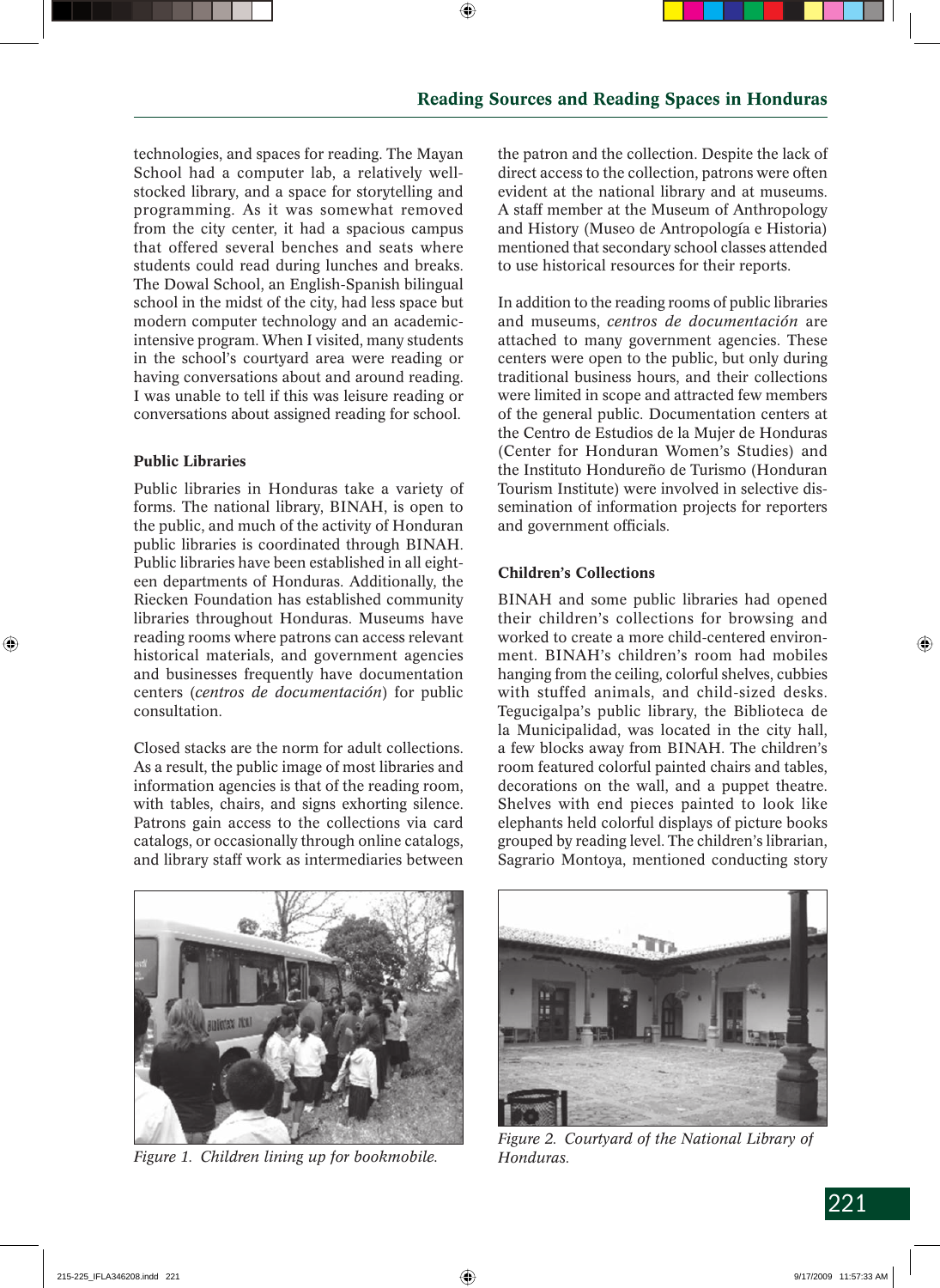time programs with class groups and working with them on craft projects. However, the downtown location of this library meant that access to this library was limited.

The Riecken Foundation works to establish community-supported public libraries in rural Honduras and Guatemala. Established by American venture capitalist Allen Andersson, who served in the Peace Corps in Honduras, these public libraries have open stacks, comfortable chairs, tables, and computer labs with Internet access. When I visited the Flor del Saber (Flower of Knowledge) library in Flor del Campo, Tegucigalpa, I was struck by how busy it was. Teenagers crowded the computer area, surfing the Web and working on homework. The computer technician was a man in his early 20s, who conducted Internet workshops and supervised the teenagers to make sure they were not accessing pornography or having trouble finding results. The children's area had a lively selection of books, child-sized tables, and toys. Nearby, a reading nook with two armchairs allowed for a small degree of privacy and comfort for young adults. The book collection contained a few thousand works, loosely organized by Universal Decimal Classification, on meter-high shelves. Children were involved in reading and writing at the tables, often seeking the assistance or approval of the librarian. She said the children affectionately called her 'Abuela,' or 'grandmother.'

## **Community Reading Spaces**

Spaces like libraries and schools are often specifi cally designed to encourage reading. Other spaces are not designed for reading, but are appropriated and used for reading. In Honduras, two spaces in which I particularly noticed reading behaviors were the *parque central* in the center of Tegucigalpa and coffee shops across the country.

The *parque central* became an impromptu reading space for some people. Men dressed in business attire occasionally frequented the *parque central* or downtown restaurants, reading newspapers while they ate or smoked cigarettes. Children with their parents purchased comics from newsstands on several occasions, but I never saw children reading in the *parque central*. It was more common to see people involved in conversations with the proprietors of those newsstands, discussing current events and politics.

Coffee shops also seemed to become impromptu reading spaces. The Espresso Americano chain of coffee shops had a stand of newsletters available that shared jokes and wry observations. With multiple Espresso Americano facilities throughout the country, there was naturally some difference in the various locations I observed. Most locations were not used for reading, though people could often be seen reading newspapers. Another coffee shop located in a shopping mall I frequented had a magazine stand available for customers. I did see a few people reading those magazines, though more were working on laptop computers. Rather than being appropriated by readers, this shop seemed to have been appropriated by businesspeople.

## **New Literacies in Honduras**

With the advent of mobile ICTs such as cell phones, developing countries have in some ways been able to 'leapfrog' over expensive intermediate phases of implementing information technologies. Developing countries did not have access to the previous generation of large, expensive computer technology requiring significant infrastructural support and relying mainly on textbased interfaces. However, the development of affordable mobile and wireless technologies allows developing countries to participate in the global information infrastructure on a similar level as developed countries. Because these technologies are more content-rich, with audio and imagery, the use of these technologies has implications for the act of reading.

## **Cybercafés**

Cybercafés are available all over Honduras. Tegucigalpa and San Pedro Sula had hundreds of such institutions, ranging in size from a handful of computers in a private residence to 50 computers in an air-conditioned shopping mall storefront. I found cybercafés in every small town and rural area I visited. Cybercafés provide communal (yet profit-based) access to infrastructure-heavy technology like personal computers, printers, scanners, and so forth.

The cybercafé I visited most often was in a shopping center across from the university, and predictably, most of its clients came from the university. The clientele was predominantly young and male; however, while women did not predominate, there was nonetheless a significant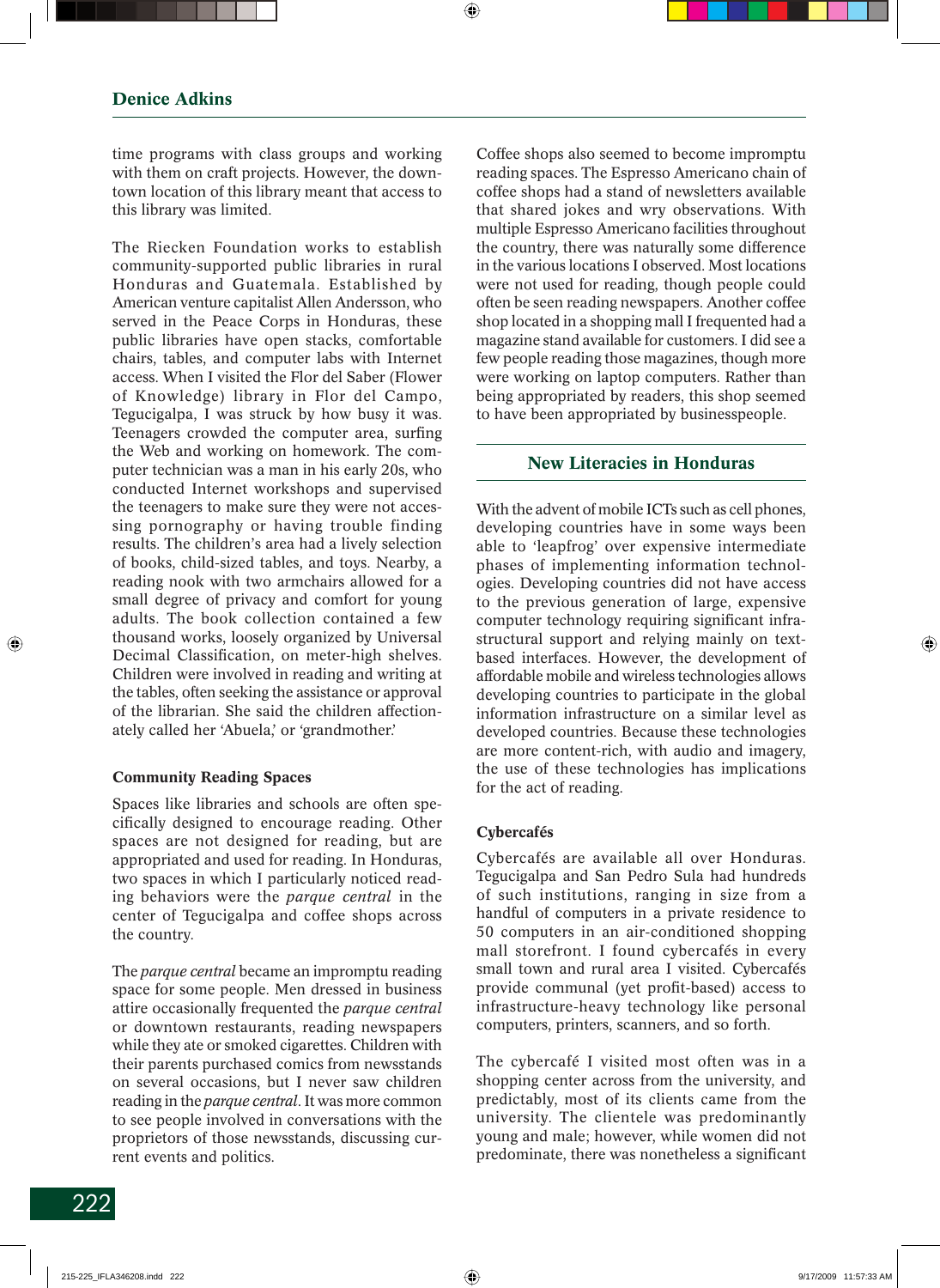number of them every time I visited or walked by the café.

This particular cybercafé had about 30 computers in a labyrinthine arrangement to maximize space. Because of this, I was able to observe some of the user activity that patrons were engaged in, and the results were not terribly surprising. Many of them were using chat and instant messaging packages, watching videos, downloading music, visiting news web sites or social sites such as Hi5. (Hi5 seems to be much more popular in Latin American countries than MySpace or Facebook.) However, besides merely providing access to the Internet, the cybercafé also functioned as a *de facto* computer lab for the university. I saw people composing papers for class, making PowerPoint slide presentations, editing photos and videos. The cybercafé offered a more relaxed environment with a greater variety of software than the university computer labs, but no access to university resources. Even on campus, students did not have complete access to bibliographic databases, which were only available in the library's computer lab.

## **Cellphones**

Cellphones are affordable, portable, and useful, and as such, they have penetrated deeply into Hondurans' lives. In urban and rural areas alike, it seemed like almost everyone had a cellphone. The two major companies, Claro and Tigo, advertised across the country, from billboards and newspaper ads to logos painted on cliff walls. These painted advertisements added to the print environment in rural areas and along the highways, with more elaborate advertisements in urban shopping areas.

There were some 'plans' available where callers would receive a set number of minutes per month in exchange for a flat fee. However, most people whom I asked used the companies' pay-as-yougo programs. Cards with airtime were available for purchase at every *pulperia* (corner store), pharmacy, gas station, grocery store, and so on. Most of these stores had large promotional materials provided by the cell phone companies, which indicated that they did offer cards.

Phone quality ranged from cheap devices that did little more than calling, to very expensive phones. Generally even the most basic phone provided text messaging service. At the time I was

in Honduras, I did not see smart phones (webenabled cellphones with personal digital assistant features), and to my knowledge, neither of the cellphone providers were offering packages that included Internet access.

# **Conclusion**

Honduras currently ranks 99th out of 134 countries on the World Bank's Knowledge Economy Index (World Bank 2009g). The World Bank estimated that in 2006, there were 320 mobile phone owners out of every thousand people, in sharp contrast to the 20 computers per 1000 people and the 50 Internet users out of every 1000 people (World Bank 2009c). In the words of one of my informants, "Honduras does not have a reading culture." Reading is considered a foreign behavior, and one done exclusively with books. For libraries in Honduras, this might imply that their jobs are larger than merely providing books and spaces to read, but rather, changing a national mindset.

Though Honduras does not have a reading culture, it does have a social culture, a culture of exchange and interaction. Social gathering space is provided through the existence of the *parque central* in almost every town. Commercial enterprises provide access to computers and technologies in the urban areas, and also in some rural areas. These offerings are limited by ability to pay, and are not available to all Hondurans equally. However, they are widely visible. There is a great respect for learning and for the study of national history and development.

Hondurans practice and respect reading, but they do not view themselves as readers and they have a limited supply of books available to them. Much of the difficulty in creating a reading culture can be put down to an economy still in development. Books are extremely expensive. For instance, I paid the equivalent of USD 15.00 for a translated Agatha Christie novel in paperback. Translated into those terms, the average annual per capita income in Honduras is the equivalent of 113 paperback mystery novels. Given the extreme expense of books and the relatively low levels of funding of most Honduran libraries, librarians are justifiably concerned about lending books. Where available, computer technology can be used to overcome this barrier. Many resources are available online for no further cost than the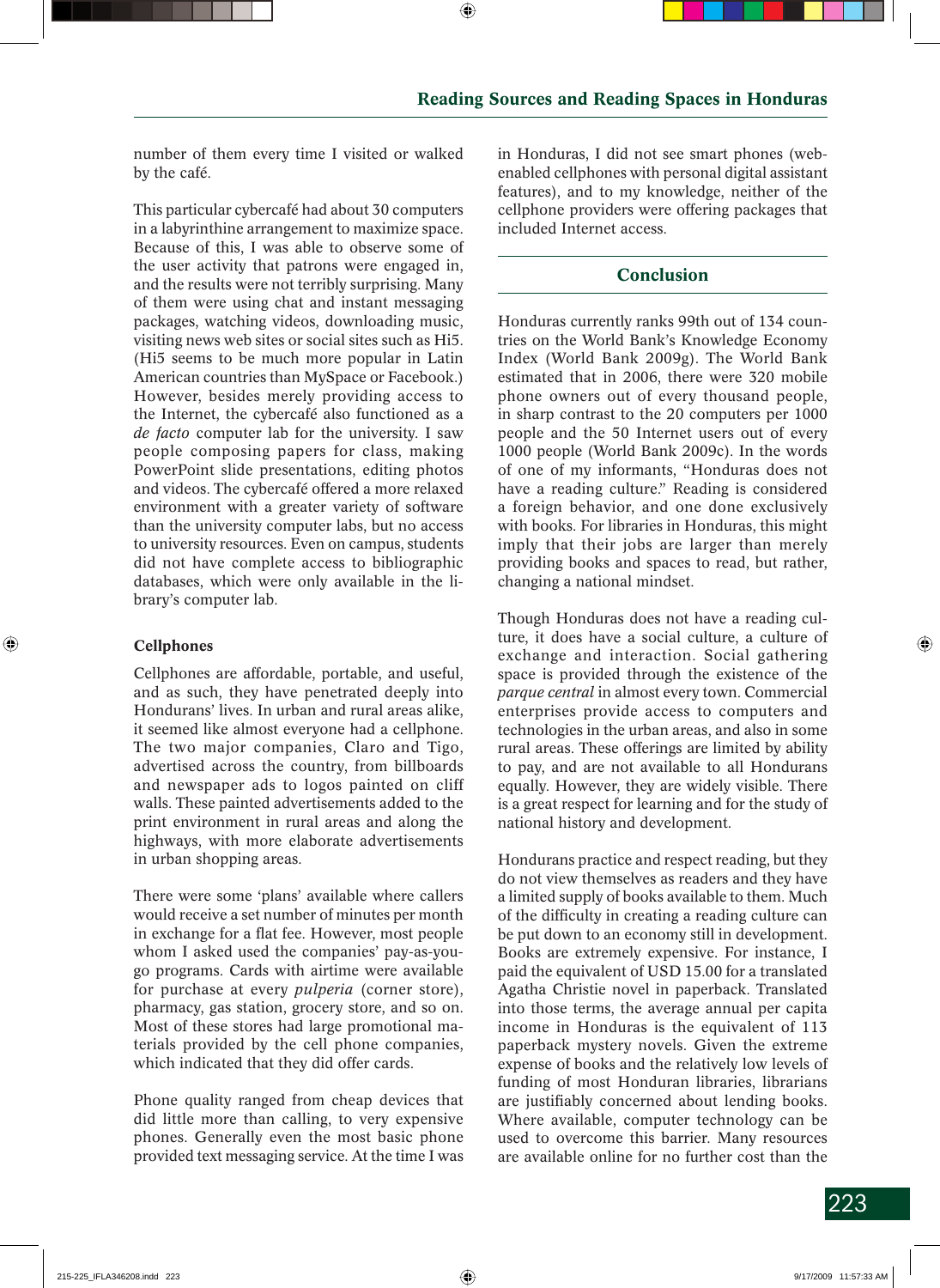existing investment in hardware and software. These resources include news from Honduras and abroad, children's reading materials, and historical resources available from Honduran and other Iberoamerican libraries.

Per the Honduran constitution, libraries are heavily invested in maintaining Honduran culture. The Honduran government supports libraries as a means of educating the Honduran population, and also to preserve works by Honduran authors and authors of other nationalities who have made contributions to the Honduran culture. This is an important element, and one that helps Honduran libraries define their missions and purposes. However, this might result in libraries being seen as resources for learned Hondurans only. Instead, Honduran libraries might consider focusing some resources on improving people's material condition, by providing 'Information and Referral' type services. Urban libraries could work to gather community information such as where jobs are available, seeking legal aid, and seeking grants. More rural libraries could provide social gathering spaces where people can talk about common concerns like pollution and water rights. Riecken libraries are already creating this kind of culture, though they are doing it with teenagers rather than adults.

Another possibility for Honduran libraries is working to create a reading culture in Honduras. Libraries can work with schools to develop new readers with new attitudes toward books, as the National Pedagogical University is doing with its Biblioteca Movíl project. When children are exposed to books, they understand book-reading as more than just an information-gathering activity. Libraries can also work with other Honduran agencies to celebrate authors and reading. The national library, perhaps in combination with another agency, could hold reading-oriented celebrations in the *parque central*, thereby making reading a visible public behavior.

Knuth, Perry, and Duces (1996: 175) wrote, "Western library models have developed over time and through adaptive processes in support of gradually industrializing, literate, and eventually information-based societies. Libraries were established on the assumption that a 'reading population' existed." For libraries in developing countries, they suggest that "alternative models to traditional public libraries" would be more effective in bringing literacy to the population

(p. 176). Their alternative models include mobile libraries, rotating collections, village reading corners, and community-based programming. Solutions of this nature may be more effective for Honduran libraries than following a traditional Western library model.

### **References**

- Barton, D. and Hamilton, M. (1998) *Local literacies: reading and writing in one community*. New York: Routledge.
- Central Intelligence Agency. (2009) Honduras. In *The world factbook.* Available: https://www.cia. gov/library/publications/the-world-factbook/geos/ HO.html (Accessed May 16, 2009).
- Dyer, E. and Robertson-Kozan, C. (1983) Hispanics in the U.S.: implications for library service. *School Library Journal*, 29(8) 27–29.
- Elley, W.B. (2000) The potential of book floods for raising literacy levels. *International Review of Education*, 46(3/4) 233–55.
- Georgetown University Political Database of the Americas. (2005) Honduras: constitución de 1982. Available: http://pdba.georgetown.edu/Constitutions/Honduras/ hond05.html (Accessed June 1, 2009).
- Graff, H.J. (1979) *The literacy myth.* New York: Academic Press.
- Greaney, V. (1996) Reading in developing countries: problems and issues. In Greaney, V. (ed) *Promoting reading in developing countries.* Newark: International Reading Association. pp. 5–38.
- Knuth, R., Perry, B. and Duces, B. (1996) Libraries and literacy in developing countries. In Greaney, V. (ed) *Promoting reading in developing countries*. Newark: International Reading Association. pp. 174–192.
- Krashen, S.D. (2004) *The power of reading: insights from the research.* 2nd ed. Westport: Libraries Unlimited.
- *La Prensa.* (2008, October 2). Pobreza subió a 73.4%. Available: http://www.laprensahn.com/Pa%C3%ADs/ Ediciones/2008/10/03/Noticias/Pobreza-subio-a-73.4 (Accessed June 24, 2009).
- Merrill, T., ed. (1995) *Honduras: a country study*, Washington, DC: Library of Congress. Available: http://countrystudies.us/honduras/ (Accessed May 16, 2009).
- Neuman, S.B. and Celano, D. (2001) Access to print in low- and middle-income communities: an ecological study of four neighbourhoods. *Reading Research Quarterly*, 36(1) 8–26.
- Street, B.V. (1995) *Social literacies: critical approaches to literacy in development, ethnography, and education*. New York: Longman.
- World Bank. (2009a) Adult (age 15+) education attainment pie charts. *Education policy and data center*. Available: http://epdc.org/Reports/CountryProfile/ CountryProfile.aspx (accessed June 1, 2009).
- World Bank. (2009b) Age-specific attendance rates. *Education policy and data center*. Available: http:// epdc.org/Reports/CountryProfile/CountryProfile.aspx (Accessed June 1, 2009).
- World Bank. (2009c) Custom scorecards (KAM 2008). Available: http://info.worldbank.org/etools/kam2/ KAM\_page3.asp (Accessed June 6, 2009).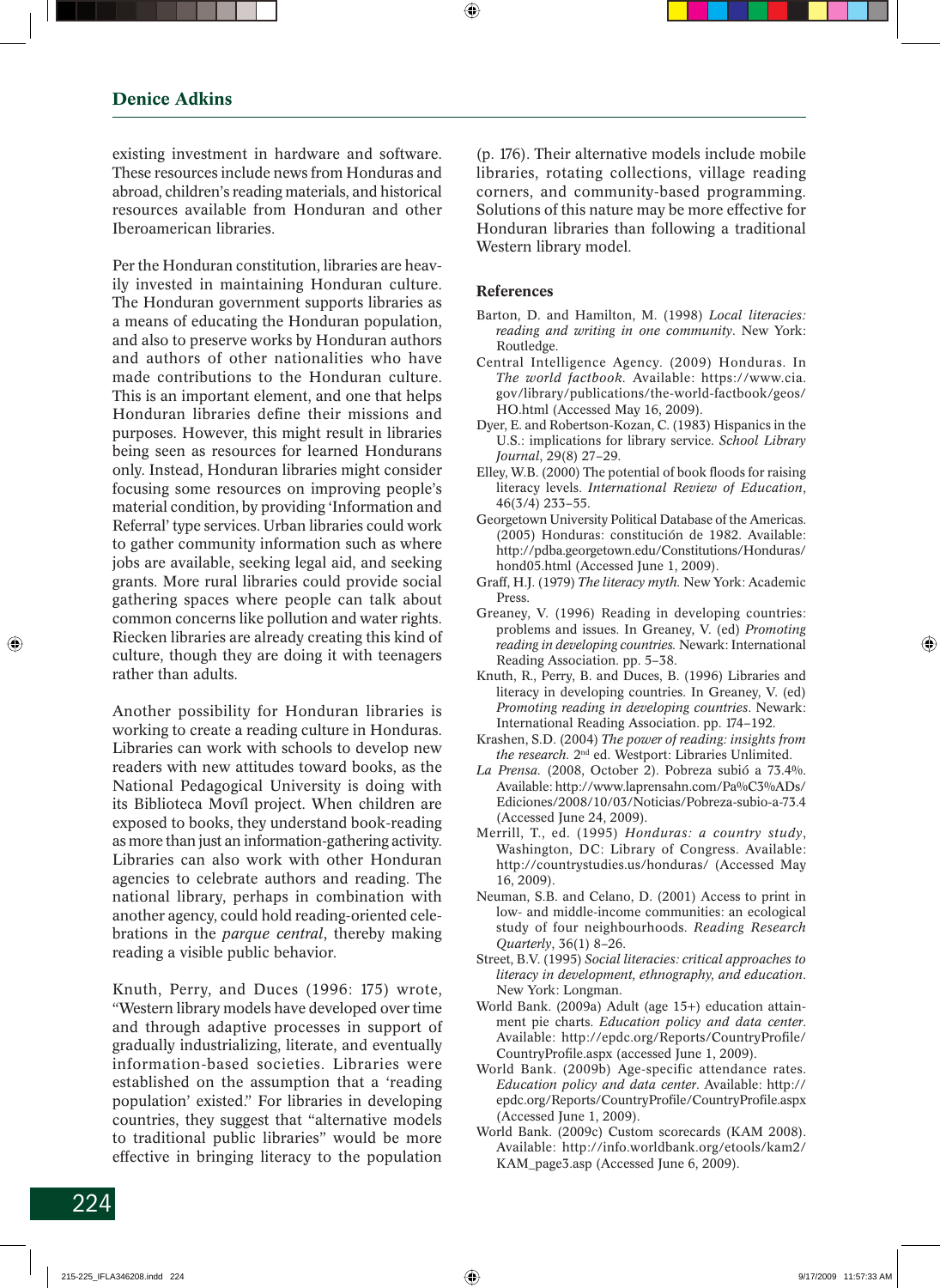- World Bank. (2009d) Education statistics version 5.3. Available: http://web.worldbank.org/WBSITE/ EXTERNAL/TOPICS/EXTEDUCATION/ EXTDATASTATISTICS/EXTEDSTATS/0,,menu PK:3232818~pagePK:64168427~piPK:64168435~t heSitePK:3232764,00.html (Accessed May 16, 2009).
- World Bank. (2009e) Honduras country brief. Available: http://web.worldbank.org/WBSITE/EXTERNAL/ COUNTRIES/LACEXT/HONDURASEXTN/ 0,,content MDK:21035522~pagePK:141137~piP K:141127~theSitePK:295071,00.html (Accessed May 31, 2009).
- World Bank. (2009f) Honduras report. *World development indicators database*. Available: http://ddp-ext. worldbank.org/ext/ddpreports/ViewSharedRe port?&CF=&REPORT\_ID=9147&REQUEST\_ TYPE=VIEWADVANCED (Accessed June 1, 2009).
- World Bank. (2009g) Knowledge economy index (KEI) 2008 rankings. Available: http://siteresources.worldbank. org/INTUNIKAM/Resources/KEI2008Highlights\_ final12052008.pdf (Accessed June 6, 2009).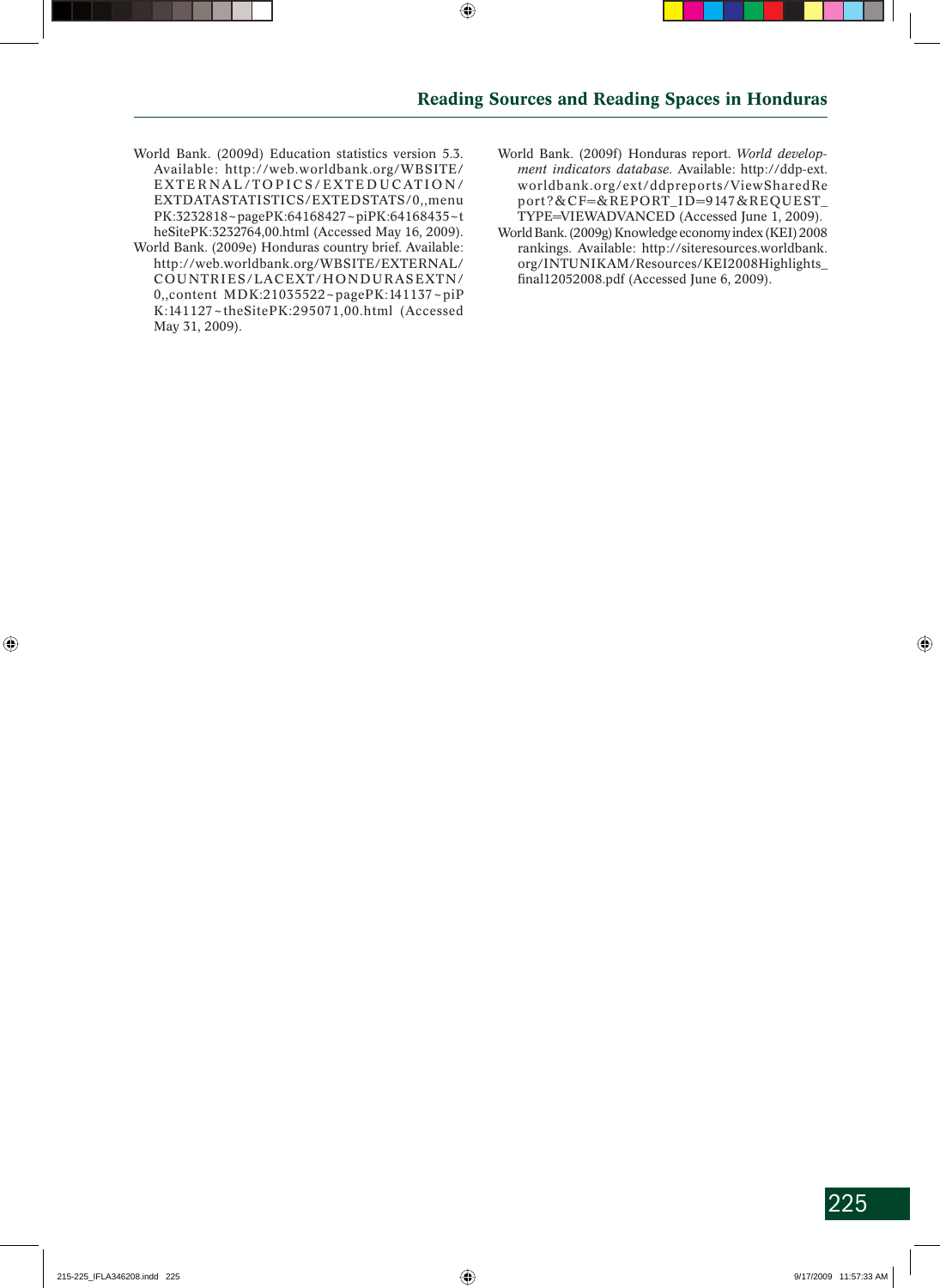# **Information Literacy and Scholarly Investigation: a British perspective**

*Andrew K. Shenton*



Andrew K. Shenton, BA, MSc, PhD, PGCE, is a former Lecturer in Northumbria University's School of Computing, Engineering and Information Sciences. He gained a doctorate in 2002 after a wide-ranging investigation of the information-seeking behaviour of children and young people. He has now had over 80 papers published in Italy, the USA and his native Britain. They have been widely cited in books, periodical articles, conference papers, reports, dissertations and student seminar presentations, as well as forming recommended reading for modules of university courses that have included PhD programmes. He can be contacted by post at 92 Claremont Road, Whitley Bay, Tyne and Wear, NE26 3TU, England, United Kingdom. He can also be e-mailed at ashenton1@hotmail.com.

#### **Abstract**

The phrase, 'information literacy', is now well established in library and information science but it is much less familiar to practitioners in other disciplines, even those upon which information literacy impinges. It has yet to gain any significant coverage in education, for example, despite the fact that teaching the basic principles associated with the concept can help learners when undertaking various forms of scholarly work. This paper considers the often overlooked links between information literacy, scientific inquiry and the generic research process, and concludes by advocating that education in schools would benefit from concentrating on the axioms that underpin all three areas. Nonetheless, the author recognizes problems inherent in such a stance. In particular, he notes that activities which may be believed to lead to the acquisition of information literacy are frequently undermined in schools by detrimental attitudes and practices, some of which give priority to other concerns.

**Keywords:** education; information literacy; schools; young people

### **Introduction**

In recent years information literacy, here understood to be the body of knowledge, skills, competencies and understanding required by an individual to find information effectively and use it appropriately to meet the need that prompted its acquisition, has become established as one of the largest and most important fields within information science. The International Encyclopedia of Information and Library Science (2003) notes that use of the term itself has been prominent since the early 1990s, and the volume of literature pertaining to information literacy is now huge. A search of Library and Information Science Abstracts (LISA) undertaken in early April 2009 retrieved records for some 893 sources published during the period from 2005 onwards and indexed in the LISA database with the words, 'information literacy' as descriptors. Conceptually, information literacy has certainly expanded greatly in scope from its antecedents as 'user education' or 'bibliographic instruction', which emphasized the exploitation of library tools, such as indexes, catalogues and classification schemes, and the use of particular types of sources, to expansive skills sets that are today permeated by a more widely applicable problem-solving perspective. The transferability of the advocated approaches to a diverse range of situations has led to strong associations between information literacy and lifelong learning. Even Williams (2006), one of the most outspoken critics of some of the more radical claims made on behalf of information literacy by its proponents, concedes that it has a role to play in countering a major problem, that of students needing help "navigating the information environment".

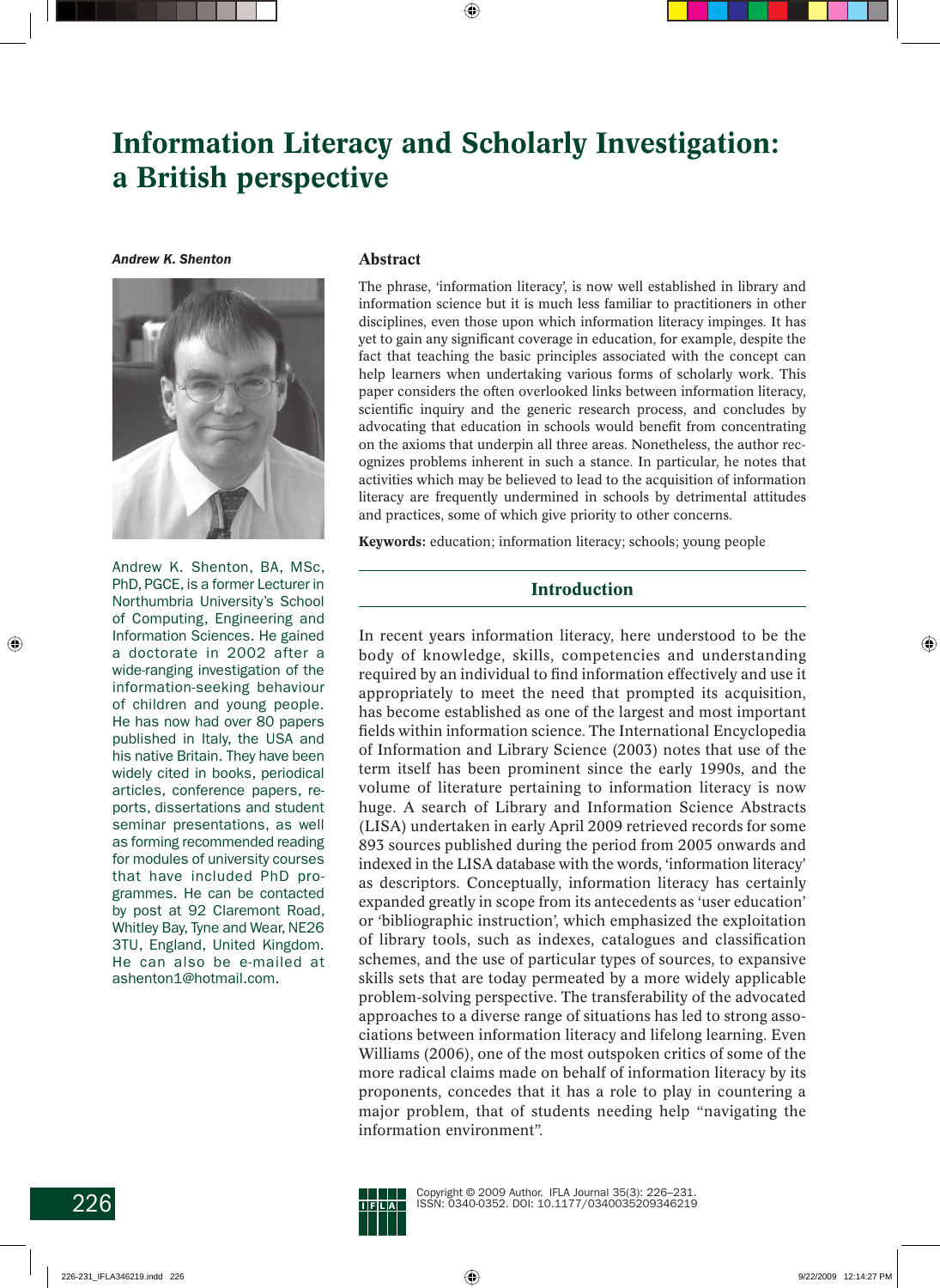## **Information Literacy Outside Information Science**

It is a measure of the growing maturity of the field of information literacy that the literature pertaining to it no longer merely defines the areas embraced by the term and addresses how information literacy may be taught. Much more specialist and complex issues, reflecting a wider perspective, are now receiving attention. In recent years, commentators have, for example, looked to evaluate the contribution that information literacy makes in a particular educational setting (Streatfield and Markless 2008), identified different fields from which information literacy instruction has drawn (Streatfield 2006) and brought to bear critical perspectives from other disciplines in order to understand the nature of information literacy more fully (Whitworth 2006). Despite this apparent progress, information literacy still struggles from both an academic and a practical standpoint to gain a foothold in related fields, notably education, where its implications are particularly obvious. It remains an expression that is unfamiliar to many teachers. Although key elements of information literacy are addressed in the documentation, Smith and Hepworth (2005) recognize that the expression does not appear at all in England's National Curriculum. Furthermore, in recent research, Shenton (2007) discovered that the term was not to be found in any of the 44 Ofsted (Office for Standards in Education, Children's Services and Skills – an British government institution) inspection reports he scrutinized pertaining to first and primary schools in northern England, but the area was at least partly covered in terms of skills involving information retrieval or "independent research". Comparisons can be drawn between the profile of information literacy in the world at large and that of the related area of information behaviour. Writing about the latter, Fisher and Julien (2009) assert, "hardly anyone outside its narrow membership actually refers to it or seems aware of its existence" (p. 342). The restriction in appreciation of the importance of information literacy to mainly information science contexts is regrettable since many of its most basic components are fundamental to the underlying building blocks for learning. Indeed, Shenton and Beautyman (2009) highlight how several of the skills associated with information literacy also appear in the Cognitive Domain of the classic Taxonomy of Educational Objectives

 $(Bloom 1956)$ . Specifically, skills such as the application of information, the synthesis of existing material to form a new entity and evaluation are common to both sets of constructs. In addition to similarities in skills, elements of information literacy and other areas of knowledge, notably communication theory, are comparable. Bruce (1997) believes that a key aspect of the "information control" dimension of information literacy is that of the user selecting from the information available that which is most likely to be of value in the future (p. 14). This characteristic is analogous to Weaver's (1971) notion in communication modelling that, since some of the information in a message is "spurious", in order to extract "the useful information in the received signal we must subtract out this spurious portion" (p. 19).

The primacy of information literacy skills is also evident from the fact that the sequence in which they are applied, as well as the individual skills themselves, is characteristic of other forms of scholarly activity, namely scientific inquiry and the research process more generally. Kelley (2008) asserts that a small number of central patterns, or "axioms" (p. 148), underlie all of mathematics and, clearly, education should give special attention to developing among learners an understanding of these elements. Kelley goes on to widen his argument, declaring that "the most important things to learn" are fundamental laws "with the greatest explanatory power" and "the most useful procedural skills" (pp. 157–58). The ingredients of information literacy may be considered to form one set of such skills.

# **Information Processes and Scientific Inquiry**

Today, information literacy is no longer understood in standalone terms. Webb and Powis (2005), for example, discuss the area from the perspective of learning styles, and Eisenberg, Lowe and Spitzer (2004) make connections in relation to information literacy and visual literacy, media literacy, computer literacy, digital literacy and network literacy. Links between concepts typically associated with scientific inquiry and actions leading to the location and use of information can also be identified in source material but have seldom been subject to detailed or even explicit consideration. One of the behaviours typically incorporated within scientific inquiry is the rigorous observation of phenomena. Berrill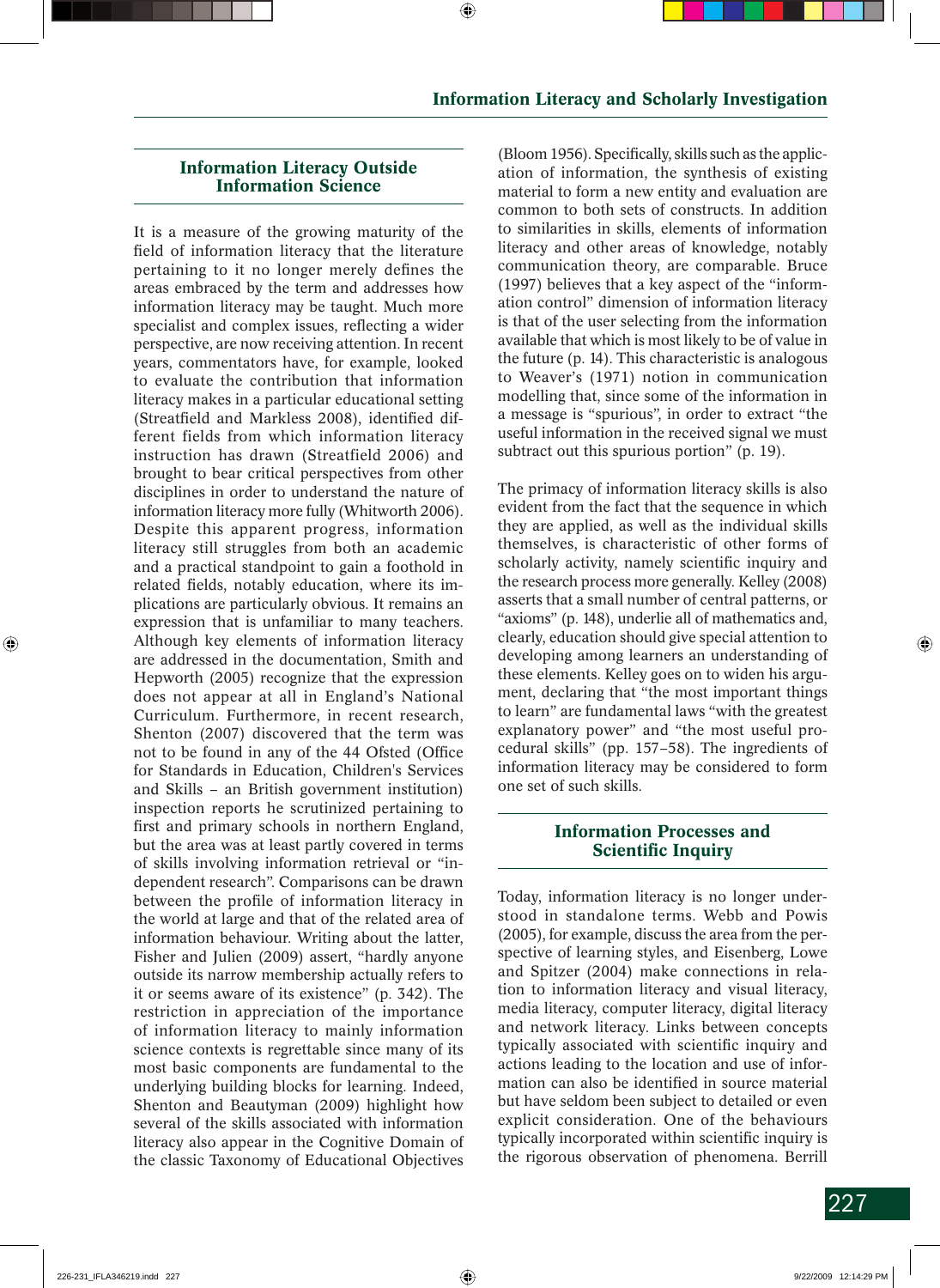(1961), in fact, goes so far as to assert that scientific procedure essentially involves the persistent testing of hypotheses against observations. Observation also forms an integral feature of one of the best known models of information behaviour. Here, Krikelas (1983) refers to how information may be obtained via observations that may be structured, systematic and organized. Dervin (1983) attaches similar importance to observation in her sense-making model, in which informationseeking and use are central concerns.

With respect to the making of more direct links between the finding of information and scientific method, Harter (1984) explores the ways in which scientific inquiry is analogous to the searching of online databases. Accepting that scientific inquiry in its "cutting edge" sense is centred on enhancing man's knowledge, whilst an online search is typically motivated by less lofty purposes, Harter nevertheless detects a range of similarities, in particular the relationship between

- how the scientist identifies pertinent variables for testing and how the online searcher isolates concepts/facets impinging on the topic
- how the scientist formulates a hypothesis and how the online searcher links facets conceptually using Boolean operators
- how the scientist generates operational definitions and how the online searcher selects terms from a controlled vocabulary, notes variant word forms, synonyms, etc.
- how the scientist establishes trustworthiness through validity and reliability and how the online searcher ensures that the terms employed represent the desired concepts accurately and produce consistent results
- how the scientist's work is cyclical in that hypotheses are tested, refined and retested, and how the online searcher's actions are iterative with regard to the making of refinements if early results are unsatisfactory.

Information literacy and online searching are, of course, by no means synonymous. The scope of the latter is much more limited and, in terms of its emphasis on the user's direct interaction with information technology, it may properly be considered a subdivision of the "information searching behaviour" defined by Wilson (1999, p. 263). Moreover, in the era in which Harter was writing, online searching was generally the preserve of the information professional, whereas information literacy is today frequently viewed as an

ideal to which everyone should aspire. Indeed, Julien (2007) argues that the inherent skills "are central to 'literacy' in general, particularly in the 21st century" (p. 243). Shapiro and Hughes (1996) attach similar importance to information literacy, believing it to be "as essential to the mental framework of the educated informationage citizen as the trivium of basic liberal arts (grammar, logic and rhetoric) was to the educated person in medieval society". Several of the matters raised by Harter are, however, indicative of broader issues associated with the location and use of information, like the need to develop appropriate search terms and the importance of taking a flexible, reactive approach in the face of problems.

The most direct published comparison between information literacy and scientific inquiry is that made by Julien and Barker (2009), who state unequivocally that "information literacy is embedded in the principles and processes of science" (p. 12). In support of their argument, they offer a table showing, side by side, the individual elements of both in order to facilitate comparison. Seeking to unite scientific method and information literacy in the context of an American high school setting, Julien and Barker go so far as to suggest, "Science classrooms where students follow an inquiry model of learning are an ideal environment in which to develop information literacy" (p. 13).

It must be appreciated, nevertheless, that by no means all scholars accept the fundamental links between scientific inquiry and the pursuit or use of information proposed here. Windschitl (2008), for example, believes that the undertaking of what he calls "background library/internet research" is one of those activities that merely "supports" scientific inquiry (p.  $17$ ), and contrasts how the investigation, through source material, of current scientific controversies is quite different from arguing about evidence that pupils themselves have generated with regard to a hypothesis.

## **Information Literacy and the Generic Research Process**

The task of exploring the relationship between information literacy and 'research' more generally is complicated by the fact that, in common parlance, the latter term is often applied to any work involving information-seeking and use,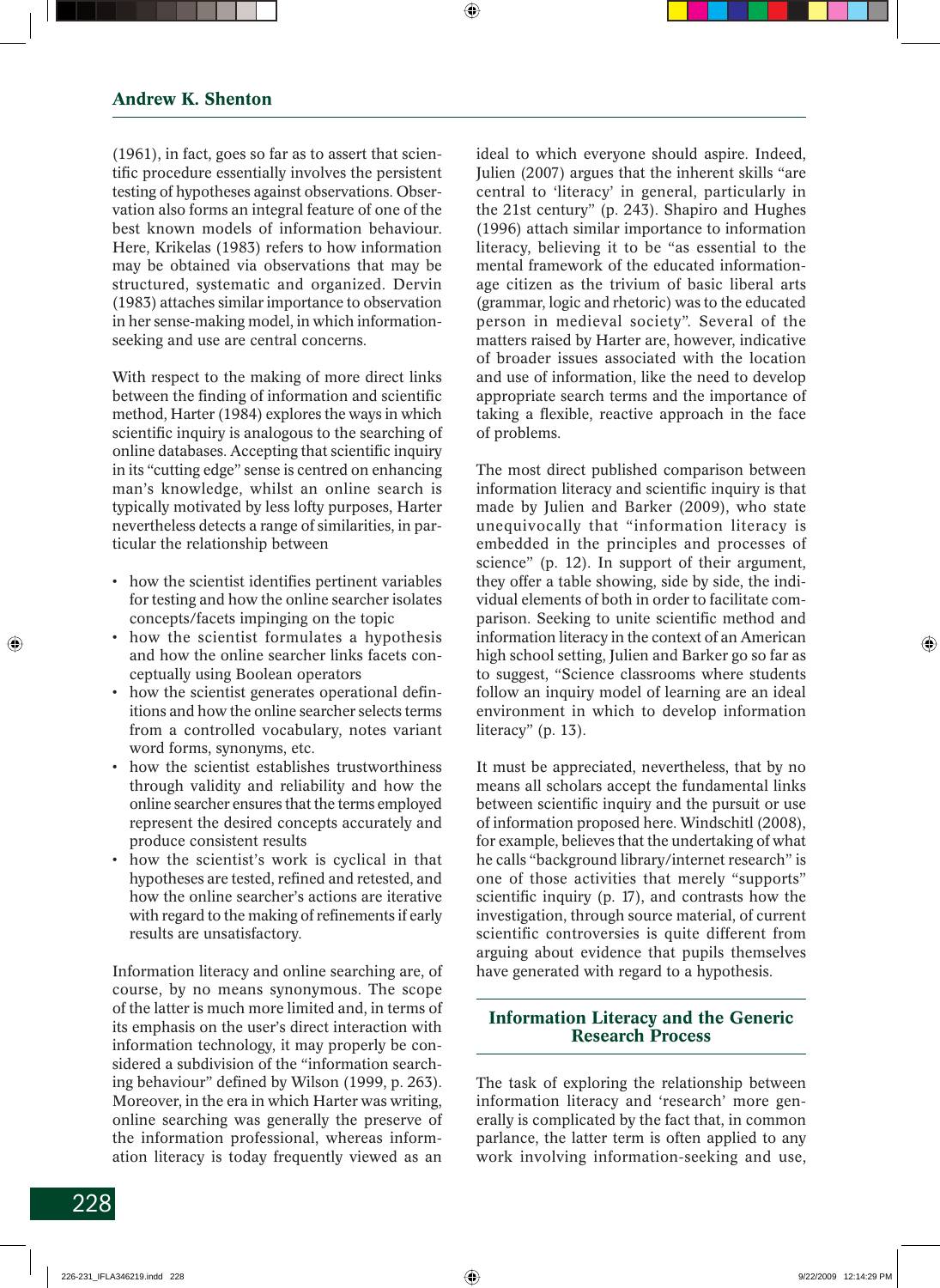such as project activities in schools, as well as to study which extends mankind's knowledge in a particular discipline. In the context of this article, 'research' is considered to relate to the latter activity only. Notwithstanding the fact that the philosophical underpinnings of different forms of research, especially quantitative and qualitative inquiry respectively, are contrasting, it is possible to list a series of generic actions that apply across different research traditions:

- 1. formulate a research question
- 2. identify appropriate aims and objectives
- 3. review the appropriate literature
- 4. generate a design
- 5. collect data
- 6. analyse data
- 7. report findings
- 8. draw conclusions and put the results in a wider context
- 9. evaluate the outcome and the investigative process itself.

Beyond the fact that the third stage itself demands high levels of information skills if an effective literature review is to be written and in the eighth phase information skills are similarly important if the researcher's findings are to be properly framed in terms of the established knowledge base, the sequence of activities typically associated with information literacy has much in common with the overall set of research processes listed above; both forms of inquiry involve identifying issues for investigation, planning and executing a course of action to elicit material pertinent to the foci, scrutinizing closely what has been collected to gain insight into these matters and, ultimately, reflecting on both the outcome and how the work has been done. In addition, Shenton  $(2009)$  has shown how more specific features of research, like triangulation and, in qualitative inquiry, comparisons of the 'sending' context of the investigation and the 'receiving' context with which the report reader is concerned, can be applied equally justifiably in information-seeking situations.

# **The Frameworks Compared**

Inspired by the Julien and Barker (2009) comparison, Table 1 maps the stages typically associated with information literacy, scientific inquiry and the generic research process respectively against one another so that the underlying

similarities in their concepts are readily apparent. In each case, the phases are based on ideas taken from existing source material:

- The information literacy elements shown are taken from two frameworks. The first is the Big Six Skills approach of Eisenberg and Berkowitz (1995), a model that has been described by Herring (1996) as "the one most often cited in the literature relating to information skills" (p. 21) and one that is in especially common use in North America. The second is SCONUL's Seven Pillars Model for Information Literacy (SCONUL Advisory Committee on Information Literacy 1999), which is particularly associated with higher education. Presentation of the elements within two models, side by side, enables the reader to appreciate the extent to which two models of quite different orientations share fundamental concepts. This author is by no means the first to recognize common features across different information literacy models. In the last 10 years alone, similar mapping has been undertaken by such writers as Young (1999) and Eisenberg (2008). When the latter made his own comparison of four frameworks, he, too, concluded, "there are many similarities among them. In fact, there is more agreement than disagreement among the models" (p. 40).
- The sequence shown in the scientific inquiry column reproduces the ideas of Wetzel (2008), who considers scientific inquiry in association with higher-order thinking skills.
- The stages relating to the general research process are based on an introductory work on the subject by Kumar (2005).

# **Implications for Practice**

Teaching should concentrate on promoting the generic skills (or 'axioms') that lie at the heart of all three processes and demonstrate their transferability to different contexts by setting learners tasks that demand their application for different purposes – the location and use of information, scientific investigation and general research. Further practice and familiarity will be gained by learners if they are given different forms of work within these categories. Once the axioms are understood by the learners, they will have a solid base from which they can develop the focused skills associated with more specific kinds of scholarly investigation. Essentially, this stance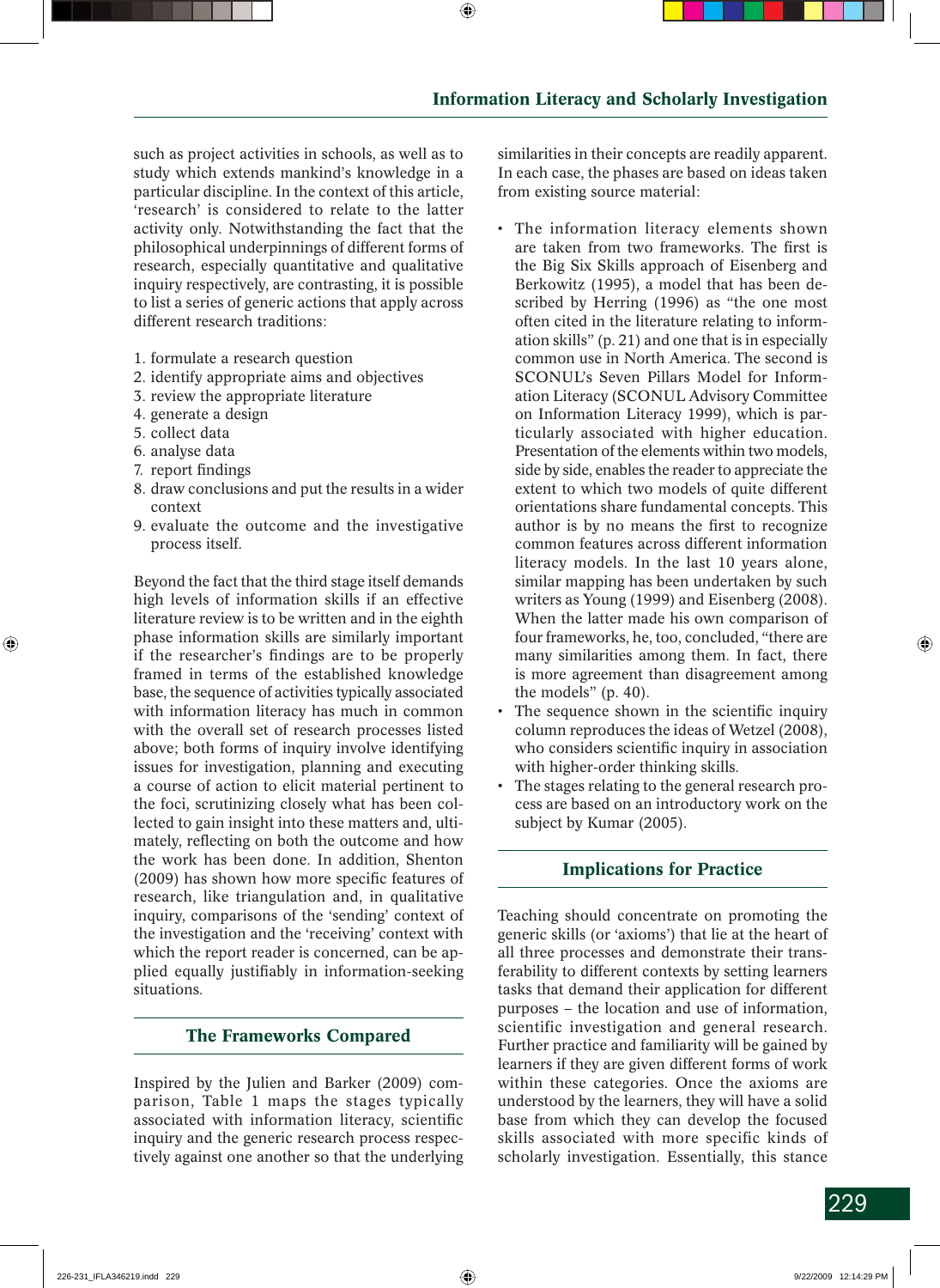| <b>Stages of</b><br>information<br>literacy, according<br>to Eisenberg and<br>Berkowitz (1995) | <b>Stages of information literacy,</b><br>according to SCONUL's Seven<br><b>Pillars Model (SCONUL</b><br><b>Advisory Committee on</b><br><b>Information Literacy, 1999)</b> | <b>Phases of</b><br>scientific inquiry,<br>according to<br><b>Wetzel (2008)</b> | <b>Steps associated</b><br>with the generic<br>research process,<br>adapted from<br><b>Kumar (2005)</b> |
|------------------------------------------------------------------------------------------------|-----------------------------------------------------------------------------------------------------------------------------------------------------------------------------|---------------------------------------------------------------------------------|---------------------------------------------------------------------------------------------------------|
| Define task                                                                                    | Recognize information need                                                                                                                                                  | Ask question                                                                    | Formulate research<br>problem                                                                           |
| Formulate<br>information-seeking<br>strategies                                                 | Distinguish ways of<br>addressing gap<br>Construct strategies<br>for locating                                                                                               | Design<br>investigation                                                         | Conceptualize<br>research design<br>Construct<br>instrument for data<br>collection<br>Select sample     |
| Locate and access<br>information                                                               | Locate and access<br>Compare and evaluate                                                                                                                                   | Carry out<br>investigation                                                      | Collect data                                                                                            |
| Use information                                                                                | Organize, apply and<br>communicate                                                                                                                                          | Formulate<br>explanation                                                        | Process data                                                                                            |
| Synthesize work                                                                                | Synthesize and create                                                                                                                                                       | Present findings                                                                | Write research<br>report                                                                                |
| <b>Evaluate effectiveness</b><br>and efficiency                                                |                                                                                                                                                                             | Reflect on findings                                                             |                                                                                                         |

*Table 1. Components of information literacy, scientific inquiry and the generic research process compared.*

extends that of Julien and Barker (2009), who, whilst recognizing the importance of the relationship between information literacy and scientific inquiry, do not deal with the general research dimension. Rather, they note how the promotion of "a better understanding of science inquiry" can enable youngsters to "acquire a more solid conceptual understanding of information literacy" and how "teaching students skills in searching for and evaluating information has the potential to help them better understand the nature of science and scientific knowledge" (p.  $16$ ). The principle that Julien and Barker advocate is thus one of mutual reinforcement.

Even in the early years of primary school, basic research projects can be staged with children. Many British schools already carry out 'traffic censuses' that involve the counting of vehicles passing a particular point during a certain period. Like much research taking place in school settings, the data in this case are quantitative in nature, perhaps as a result of the fact that numeric data like frequency figures are more easily collected and analysed than the qualitative kind. Even when such basic research is involved, pupils must be

made to realize that the essential processes are not specific to the particular task at hand. Opportunities should be seized to stress the generic basis and common core of activities as seemingly diverse as finding and using information and research involving the collection and analysis of new data.

Unfortunately, as Shenton and Jackson (2008) explain, a range of attitudes and educational practices in schools often inhibit, rather than reinforce, information literacy. Specifically, the authors highlight teachers' frequently less than respectful attitudes to the library and its contents, an orientation in the school curriculum that is subject-based and educational practices which give prominence to concerns that effectively dilute the 'process' experiences offered to students. These include an emphasis on learners' meeting particular 'product' assessment criteria within strict timescales, deliberate reduction in the materials available to the learner, simplification of access to information and setting assignments that assume, first and foremost, the use of paper and electronic information sources. Until the divergence between key features of information literacy and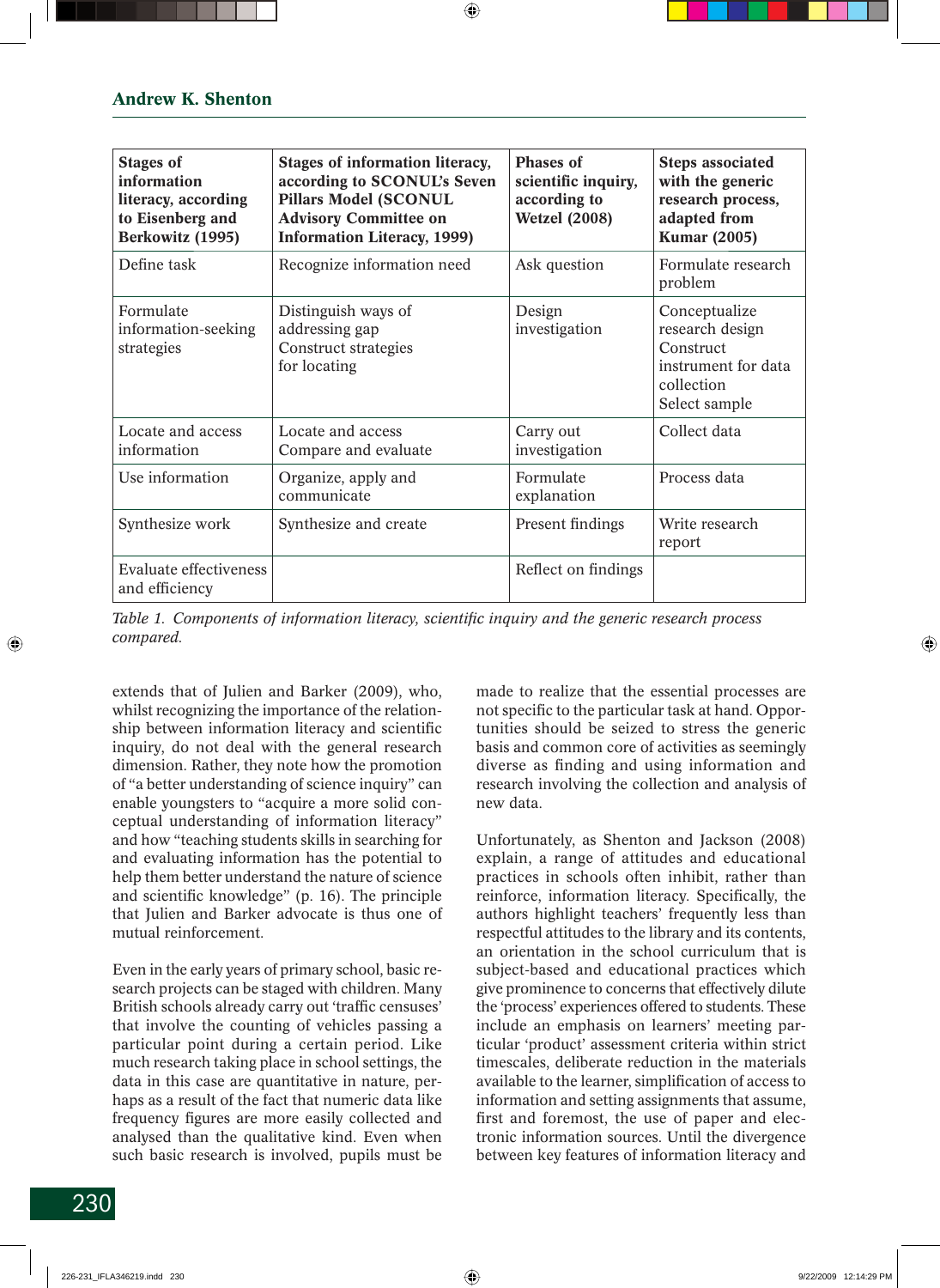these longstanding practices is remedied, the task of inculcating the core skills in different contexts is likely to prove problematic.

#### **References**

- Berrill, N.J. (1961) *Man's emerging mind: man's progress through time – trees, ice, fl ood, atoms and the universe.*  London: Scientific Book Guild.
- Bloom, B.S. et al. (1956) *Taxonomy of educational objectives: the classifi cation of educational goals – handbook one, cognitive domain.* London: Longmans.
- Bruce, C.S. (1997) The relational approach: a new model for information literacy. *New Review of Information and Library Research,* 3: 1–22.
- Dervin, B. (1983) An overview of sense-making: concepts, methods, and results to date. Paper presented at the International Communication Association Annual Meeting, Dallas, Texas.
- Eisenberg, M.B. (2008) Information literacy: essential skills for the information age. *DESIDOC Journal of Library and Information Technology,* 28 (2): 39–47.
- Eisenberg, M.B. and Berkowitz, R.E. (1995) The six study habits of highly effective students: using the Big Six to link parents, students, and homework. *School Library Journal,* 41 (8): 22–25.
- Eisenberg, M.B., Lowe, C.A. and Spitzer, K.L. (2004) *Information literacy: essential skills for the information age. 2nd ed.* Westport, Connecticut: Libraries Unlimited.
- Fisher, K. and Julien, H. (2009) Information behavior. *Annual Review of Information Science and Technology,*  43: 317–358.
- Harter, S.P. (1984) Scientific inquiry: a model for online searching. *Journal of the American Society for Information Science,* 35 (2): 110–117.
- Herring, J.E. (1996) *Teaching information skills in schools.* London: Library Association.
- *International Encyclopedia of Information and Library Science* . (2003) 2nd ed. Ed. by J. Feather and P. Sturges, London: Routledge.
- Julien, H. (2007) Experiencing information literacy affectively. In: *Information and emotion: the emergent affective paradigm in information behavior research and theory* (ed. by D. Nahl and D. Bilal). Medford, New Jersey: Information Today: 243–252.
- Julien, H. and Barker, S. (2009) How high-school students find and evaluate scientific information: a basis for information literacy skills development. *Library and Information Science Research,* 31 (1): 12–17.
- Kelley, P. (2008) *Making minds: what's wrong with education – and what should we do about it?* London: Routledge.
- Krikelas, J. (1983) Information-seeking behavior: patterns and concepts. *Drexel Library Quarterly,* 19 (2): 5–20.
- Kumar, R. (2005) *Research methodology: a step-by-step guide for beginners. 2nd ed.* London: Sage.
- SCONUL Advisory Committee on Information Literacy (1999) Information skills in higher education: a SCONUL position paper. [Online]. Available: http:// www.sconul.ac.uk/groups/information\_literacy/ papers/Seven\_pillars2.pdf [Retrieved April 25, 2009].
- Shapiro, J.J. and Hughes, S.K. (1996) Information literacy as a liberal art. *Educom Review,* 31 (2). Available: http://net.educause.edu/apps/er/review/ reviewarticles/31231.html
- Shenton, A.K. (2007) OFSTED and libraries in first and primary schools: some observations on expectations. *Journal of Librarianship and Information Science,* 39 (2): 99–111.
- Shenton, A.K. (2009) Inferential information-seeking. *Library Review,* 58(5): 353–361.
- Shenton, A.K. and Beautyman, W. (2009) Information literacy: what is it? *Primary Leadership Today,* 15: 32–34.
- Shenton, A.K. and Jackson, M. (2008) Educational practices and information literacy: where's the synergy? *Library and Information Update,* 7 (10): 42–44.
- Smith, M. and Hepworth, M. (2005) Motivating learners to become information-literate. *Library and Information Update*, 4 (1–2): 46–47.
- Streatfield, D. (2006) Looking across the boundaries. *Information Research Watch International,* December:  $3-4.$
- Streatfield, D. and Markless, S. (2008) Evaluating the impact of information literacy in higher education: progress and prospects. *Libri,* 58 (2): 102–109.
- Weaver, W. (1971) Recent contributions to the mathematical theory of communication. In: C.E. Shannon and W. Weaver. *The mathematical theory of communication.*  University of Illinois Press: Urbana, Chicago: 1–28.
- Webb, J. and Powis, C. (2005) Start with the learner. *Library and Information Update,* 4 (1–2): 50–52.
- Wetzel, D.R. (2008) Understanding scientific inquiry. Scientific Research Methods. [Online]. Available: http://scientificresearchmethods.suite101.com/article. cfm/scientific\_inquiry\_what\_is\_it [Retrieved April 25, 2009].
- Williams, P. (2006) Against information literacy. *Library and Information Update,* 5 (7–8): 20.
- Wilson, T.D. (1999) Models in information behaviour research. *Journal of Documentation,* 55 (3): 249–270.
- Windschitl, M. (2008) What is inquiry? A framework for thinking about authentic scientific practice in the classroom. In: *Science as inquiry in the secondary*  setting (ed. by J. Luft, R.L. Bell and J.G Gess-Newsome). Arlington, Virginia: NSTA Press: 1–20.
- Young, T.E. (1999) The big three information literacy models. *Knowledge Quest,* 27 (3): 32–35.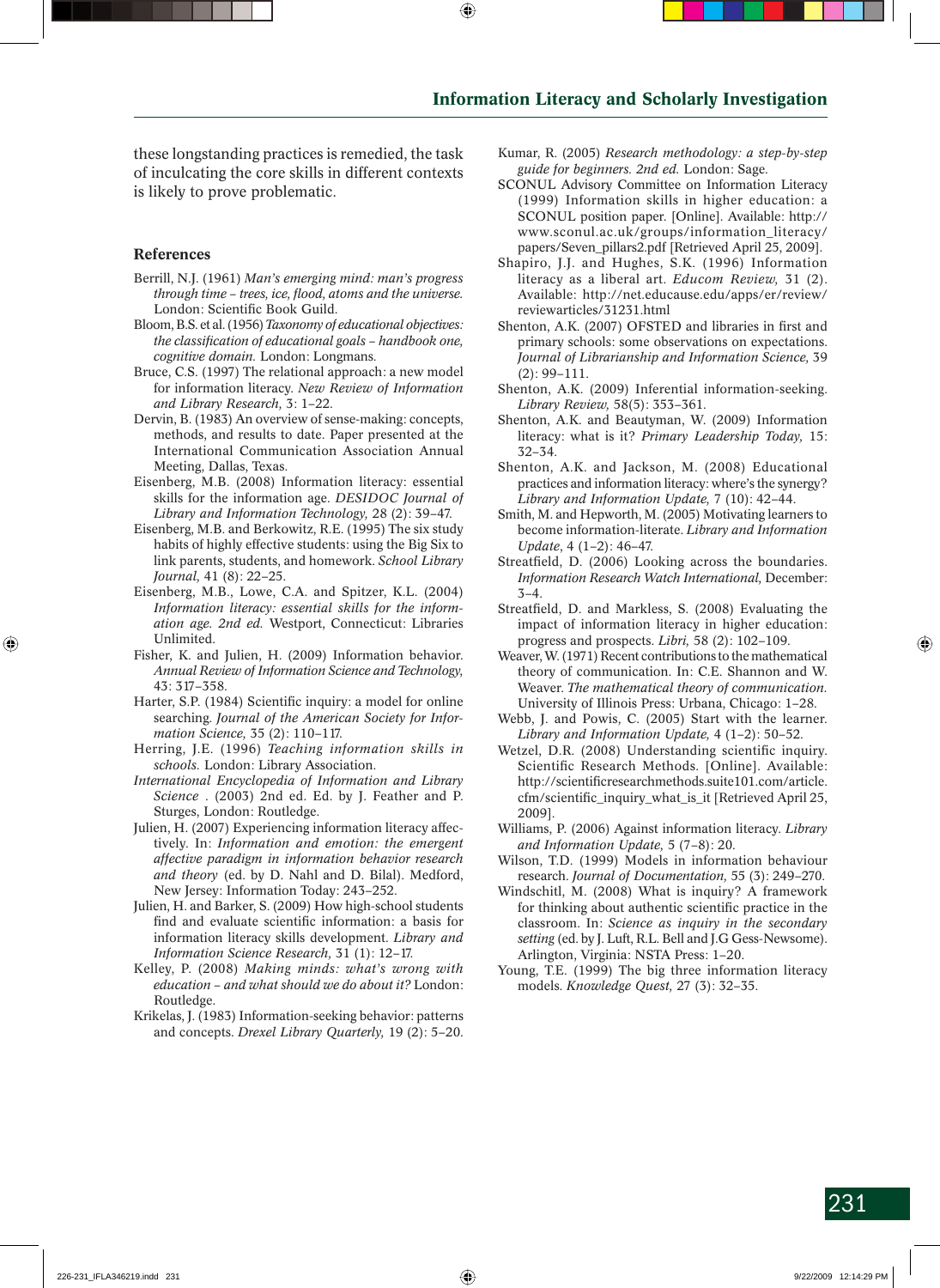# **Our Space: professional development for new graduates and professionals in Australia**

*Fiona Bradley*



*Alyson Dalby*



*Andrew Spencer*



About the Authors: page 242

### **Abstract**

This paper explores the changing work environment in libraries and information management and the impact on new professionals and new graduates. New graduates need to have their own support networks and targeted professional development to successfully navigate job and sector changes and to gain transferable skills. The development and structure of a targeted professional development event, the New Librarians' Symposium, is discussed. This successful event, held in Australia biennially, could be considered a model of targeted professional development for other professional associations and groups.

**Keywords:** librarians; new professionals; professional development; Australia

## **Support for New Graduates and Professionals**

Australia has one of the strongest support networks for new library and information science (LIS) professionals in the world (Garcia-Febo 2008; Saw and Todd 2007). Much of this is the result of initiatives of the Australian Library and Information Association (ALIA). New graduates have strong representation in the association with an advisory committee to the Board of Directors (New Generation Advisory Committee), a grass-roots activity group (New Graduates Group – national, with representatives from states and major regional areas), and the New Librarians' Symposium, a biennial conference. These successful initiatives began earlier this decade (Blanchard 2003).

Associations in other countries are also expanding their services and support networks for new professionals. These include the New Members Round Table of the American Library Association (ALA), the Canadian Library Association, the Chartered Institute of Library and Information Professionals (CILIP) in the United Kingdom, and the New Professionals Discussion Group of the International Federation of Library Associations and Institutions (IFLA).

# **The ALIA New Librarians' Symposium**

The New Librarians' Symposium (NLS) is an event aimed at students and those who have been in the LIS profession for up to 10 years (including librarians and library technicians). The purpose of NLS is, "to encourage the participation of new graduates; to start networking processes among new graduates and experienced industry professionals; and an opportunity to exchange ideas and knowledge" (Blanchard 2003).

The event is inclusive of all library workers, though most delegates are professionally-qualified librarians. Those who attend NLS are a

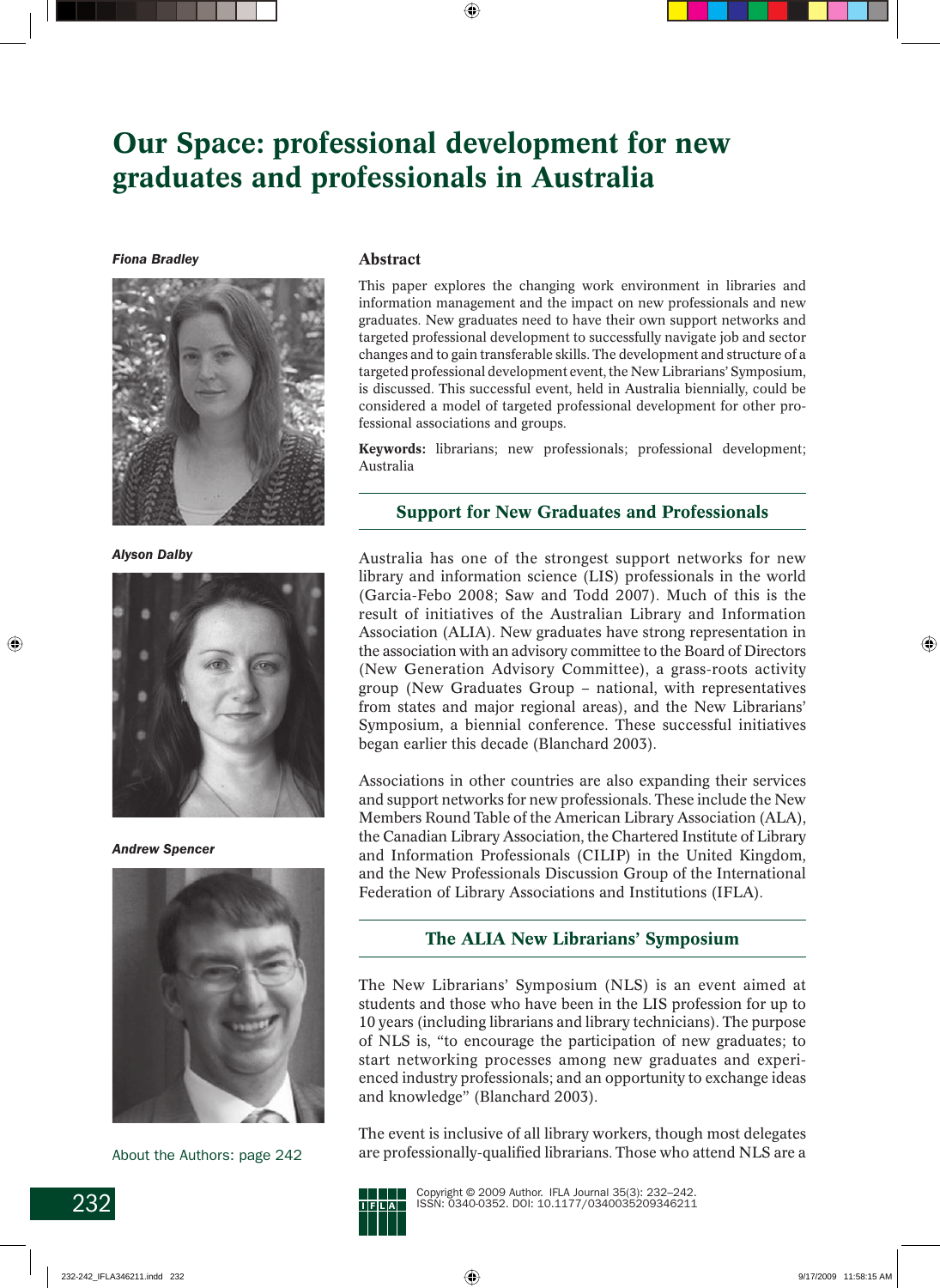diverse group including those embarking on their first career, second career, and those who have returned to the profession after career breaks. Ages and interests vary widely, and delegates come from all areas of Australia including major cities and regional areas. There is no typical delegate profile. In addition to these delegates, the event is also attended by senior professionals who participate as speakers or who attend to support the aims of the event.

The total number of attendees is smaller than other Australian library conferences (including ALIA Biennial, Information Online and VALA), but at around 280 delegates it reaches a good number of new graduates. There is significant turnover of delegates between each event as most delegates attend only one NLS.

This paper will focus on the arrangements for the third NLS, which was held in Sydney in December 2006 (NLS2006). Groups who are interested in hosting NLS submit bids for the opportunity to host the event, so it is not always held in the same city. The authors were all members of the NLS2006 organizing committee.

# **Event Design**

NLS is held biennially over two full days on a Friday and Saturday in December. This minimizes the amount of workplace leave delegates may need to take, an important consideration for many in the early stages of their career. NLS has been timed to fall within Australian university holidays allowing those still studying to attend. The academic school year ends in November, and so NLS is well timed for students who complete their course at the end of the year and are transitioning to the workplace.

NLS aims to build networks amongst new professionals, particularly those from regional areas or working in solo and special library environments. Librarians need both learning and networking to continue their development and form communities within the profession, as Lachance (2006, p. 10) notes,

As library and information associations focus on learning and career development, individual practitioners in the profession begin to generate a sense of community through interaction with peers and other learners. [...] In the modern age, however networking alone is not enough. The context for networking cannot simply be about making connections with people who do the same kinds of work we do. It must occur in the course of changing one's future through learning and practical experience or the connection cannot be sustained for very long.

At NLS, delegates meet professionals from every library department, from assistants to managers, from every sector and from every part of Australia. This is an opportunity to network that many may not usually have time or opportunity for in their workplace.

Social events are provided in the evening for delegates to network with each other. There has been debate over whether the price of social events should be included in the registration fee. Registering to attend them as separate, optional events reduces the registration fee and potentially makes the event more accessible to those on tighter budgets. However, networking is an essential career development activity which many delegates don't realize the value of until they experience it. It has often been said that the real value of conferences is in the hallways (Dixon 1997). For NLS2006, we chose to include the social events in the registration price to encourage high attendance, and the majority of delegates did attend both events (a cocktail party and dinner). Meals were also included in the registration fee, encouraging delegates to stay on-site and network.

# **Programme and Themes**

The NLS programme focuses on issues of interest to new professionals and students. NLS2006 was the first NLS to include two streams in the programme – "Pathways" and "Possibilities". Pathways included practical topics aimed at very recently graduated new professionals and students such as working in different library sectors, working overseas, and reports on projects undertaken at various organizations. The aim was to give delegates ideas about the career paths they can explore within the profession, and some practical skills and tools to use in the workplace. Topics in the Possibilities stream had a big picture focus, and looked at issues facing the profession as a whole and topics that would be of interest to those who had been in the profession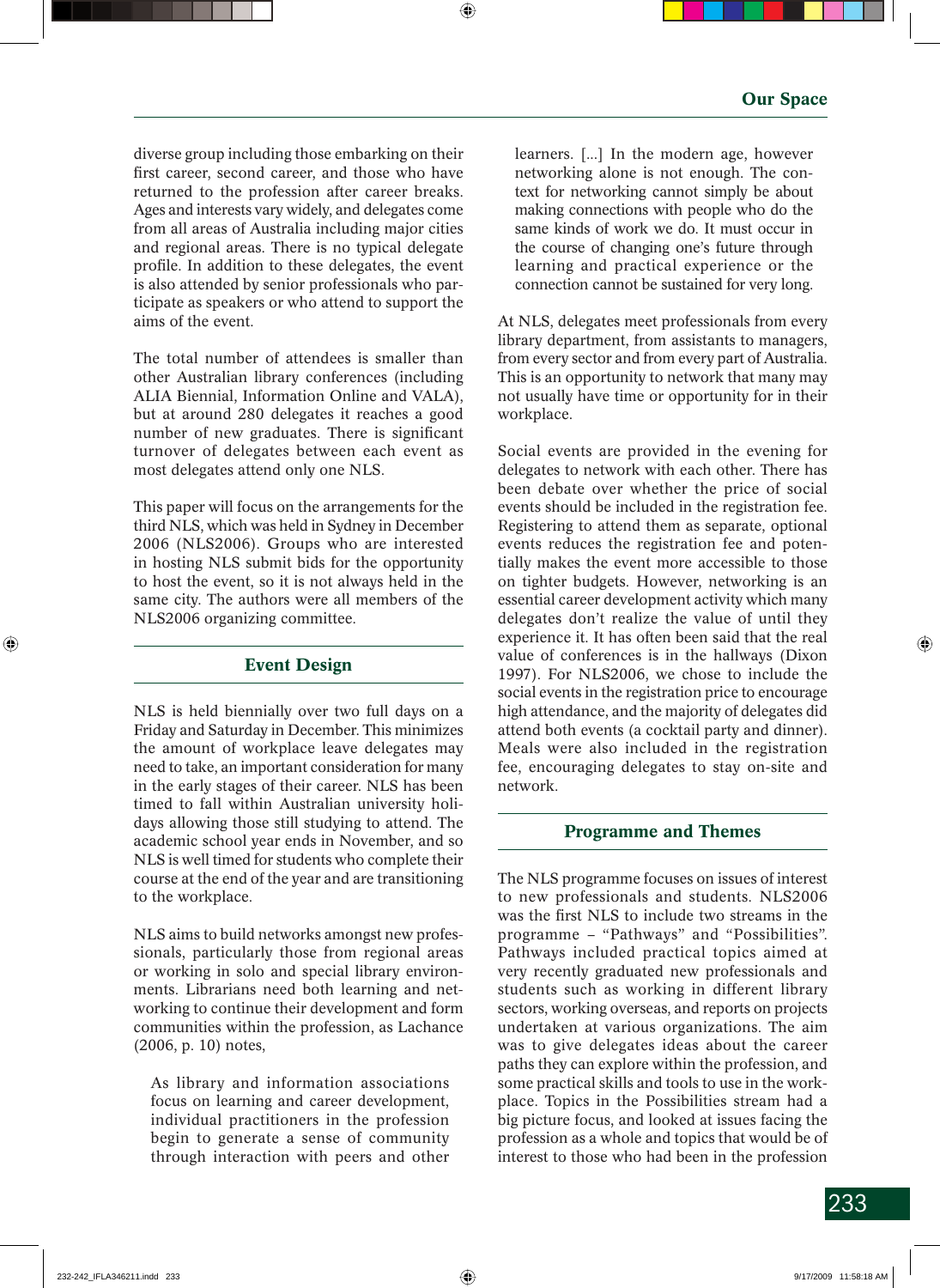for a few years. Topics included leadership, management, generational differences between staff, and contributing back to the profession.

Space was made available for 25 papers to be presented by new professionals themselves (although the call for papers was open to all LIS workers), in what we called the peer paper programme. NLS2006 was the first NLS to offer optional peer review to authors. Peer review was popular amongst librarians working in academic libraries, who perceive peer review to give their paper additional backing and an opportunity to be improved (Bradley 2008). A popular resumé review service was also provided, modelled on that developed by the New Members Round Table of ALA.

NLS aims to be a significant professional development event for new graduates. It provides an opportunity for new graduates to take a day or two out of their work schedule to think about their career, goals and values in a non-threatening environment. Surrounded by their peers, delegates are able to gain exposure to ideas, practices and perspectives that are outside their normal frame of reference, but still within their grasp.

The aim of providing professional development that is both practical and "big picture" focused can make selling the value of an event like NLS difficult. While our feedback from delegates is overwhelmingly positive, some delegates have sometimes criticized the career and leadership content of the programme. As organizers of NLS, we are aware that not all delegates have the career goal of becoming a university/state/ national librarian, or taking on a leadership role in the profession. However leadership is a topic not taught in the majority of LIS courses, despite being a quality desired by employers (Fisher, Hallam, and Partridge 2005; Mason and Wetherbee 2004). Many professionals are looking for a way to develop these skills, and the number of leadership courses available postlibrary school is relatively small (Mason and Wetherbee 2004). Does the (supposed) looming retirement of a large proportion of librarians, many of whom hold leadership positions, justify a focus on leadership and career skills at events such as NLS? We believe it does – NLS provides an affordable and accessible starting point for learning about leadership, something that is not always easily available. It is also non-selective, allowing delegates to be exposed to leadership

ideas without having to commit to a specialized leadership course. This focus also reinforces the idea that leadership is important, by exposing new graduates to it early in their career.

# **Promotion**

The promotional techniques used for NLS are similar to those used for most ALIA conferences. These include published publicity material, promotional handouts such as postcards, and inclusion in event listing directories. However delegates usually only attend one or two events before considering themselves to have grown beyond the scope of the NLS, leading to high delegate turnover. NLS delegates are also likely to have a higher awareness of social networking and technology than some other conference audiences. These two factors led us to use more dynamic, inclusive, faster and cheaper methods of promotion. Electronic methods of promotion were adopted including discussions on electronic bulletin boards of library schools, blog posts and competitions that were designed to make the event accessible. For example, we held a competition online asking for suggestions on how to convince your boss to fund your conference attendance, with the hope that the ideas generated by the competition would in turn generate increased delegate numbers. The competition winner themselves received free registration as a prize.

## **The Creation of a Conference for New Professionals**

NLS wasn't the first conference focused on new graduates that ALIA had organized. ALIA Fringe was held at the ALIA Biennial conferences in 1998 and 2000 (ALIA 1998; 2000). The Fringe brought together experienced and newer members of the profession to hear presentations on leadership, career planning, and current issues in the profession (Cumming 2000). They were organized on an ad hoc basis to fill a gap in the conference programme. Yet it was this ad hoc nature of the event that led to its demise – at the time it was difficult to manage the finances and organization of an event organized in this way. In the years since the Fringe, alternative modes of conferencing such as unconferences have created a successful way of providing loosely structured, participatory events (Unconference n.d.).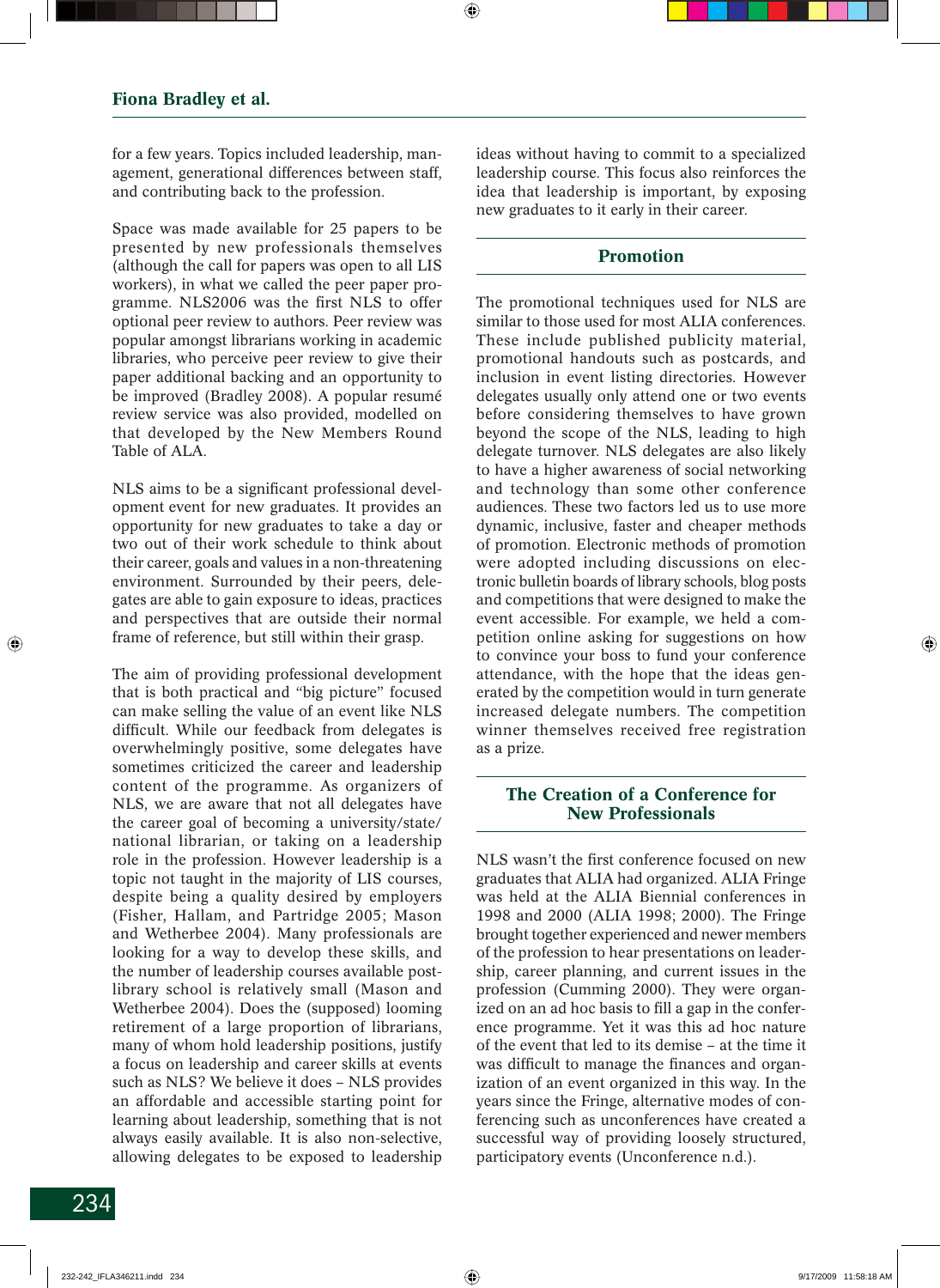Despite the end of the Fringe model, the interest in an event for new professionals continued. The first New Librarians' Symposium held in 2002 aimed to speak to new librarians, rather than about them. The organizers of the Symposium observed that while presenters at the ALIA Biennial Conferences were talking about new graduates, the new graduates themselves weren't there to hear – the event was speaking only to the more senior, more experienced librarians. An event accessible and relevant to new graduates was needed. NLS1 was organized differently to larger ALIA conferences – promotion activities utilized electronic methods of communication, rather than the traditional printed conference brochure; and the programme was developed by "tapping speakers on the shoulder", rather than an open call for papers; and the programme had only one stream. All of the knowledge of organizing and developing the event was created from scratch. Although ALIA provides some guidance, conference committees are largely left to their own devices to establish, organize, budget, and run their event.

NLS1 in Brisbane was organized by ALIA Quorum, a Queensland-based group of ALIA, and was initially expected to only attract delegates from that state. More than 150 delegates from all over Australia ended up attending. Subsequent events have grown the NLS format and it has taken on some traditional conference characteristics. This brings its own challenges that will be discussed later in this paper.

By the time NLS2 was held in Adelaide in 2004, NLS had a strong identity, and attracted 245 delegates. NLS2 built on the organizing procedures and practices developed by NLS1, and created many of their own. Although none of the NLS2006 committee had experience running an event on this scale, we were helped considerably by the templates, tools and processes documented by the NLS2 committee. We built on this again with NLS2006, which meant that by the end of the event we were able to hand the next organizers just as much information, if not more, than what we were provided with by our predecessors. We were also asked by other conference committees for copies of the guidelines we drew up for reviewing and selecting articles including the 2007 Top End Symposium and ALIA Library Technicians Conference 2007. This kind of knowledge sharing is vital to the success of an event run by (often inexperienced) committee volunteers.

# **An Event by New Professionals, for New Professionals**

When NLS2006 was held, the event design was like many other medium-sized conferences. Multiple streams, a professional conference venue and trade exhibition, an open call for papers, sponsorship and marketing were all organized along traditional models. What remained different about NLS were the values and ideas underpinning the event. It was important to us that NLS remained an event created by new professionals, for new professionals – it was an event for our peers, not our juniors.

We were eager to avoid a situation whereby our seniors were telling us what they felt we needed to hear – something we have ample opportunity for in other situations. We believed that new graduates would know what they and their peers wanted to hear. We wanted NLS to essentially be a conference version of an e-list discussion – with debate, ideas, and shared knowledge. We believed that new grads could learn how to run an event at the same time as running the event. Most of us had stories of learning our jobs hands-on, so this was no different. We wanted to show that new graduates can be trusted to organize events. The example of the BOBCATSSS conference in Europe, organized successfully by different groups of students every year, showed that it can be done (BOBCATSSS: A Unique Series of Conferences n.d.).

The members of the NLS2006 organizing committee had a wide range of experience, although all of us considered ourselves new graduates at the time we organized the event. Some had event management experience, some had almost ten years library experience, and some had committee management experience. But rarely did all of those elements combine in the one person, and some of us had none of them at all. Ensuring that there was a mix of expertise on the committee allowed us to develop together, through informal and constant mentoring, and we consulted external figures for advice on particular elements of designing and organizing the event. Most committee members had some involvement with ALIA committees previously, which not only gave them a good understanding of the association but also some experience in working with each other on other groups and projects, despite day jobs being in many different library sectors and locations.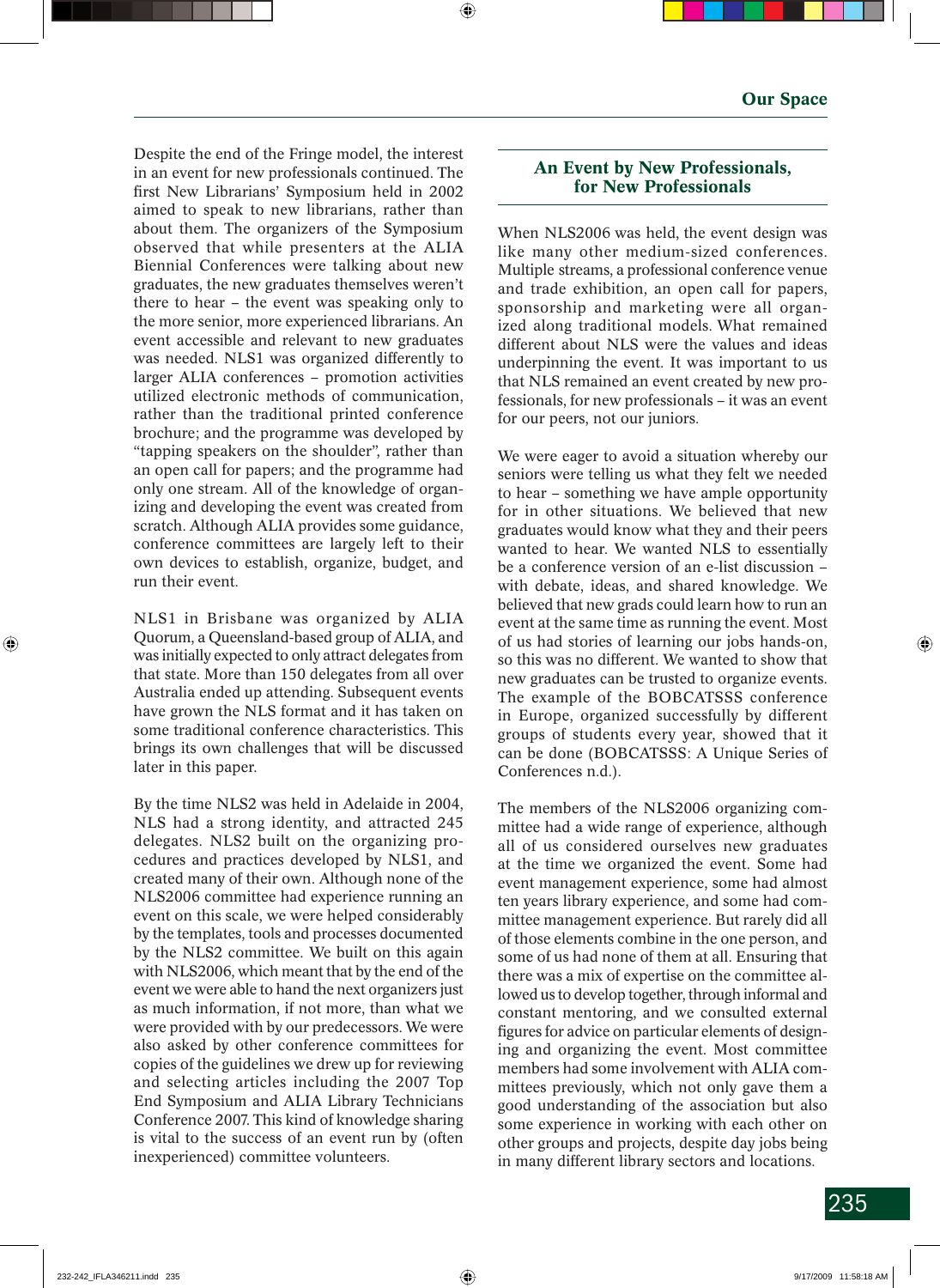Committee members need strong support from mentors, employers and the sponsoring association to ensure that they have the skills, planning, and problem solving ability required to make the event a success. Committee members gained skills in project management, team work, communication, public speaking, budgeting, and strengthened their networks in the profession. New graduates can take on responsible roles within associations and organize successful events. As with any event, it is inevitable that there will be some changes in committee membership and varying levels of commitment. Support from employers also varied amongst the group. For many, creating an experience that would develop skills and benefit peers was a strong enough motivator to compensate.

When the organizing committee was formed, roles were open to all for the most part. There were people we tapped on the shoulder to be involved, and there were certainly people that we felt were necessary for the committee and we did guide people into some positions. A call for committee members was sent out to ALIA's email lists, though the core group of members (four or five people) was in place by the time NLS was awarded to Sydney for 2006. In the spirit of NLS2006 being a collaborative event, there was a point at which it became more important to have someone assigned to each area rather than being overly concerned with official responsibilities. This did lead to some committee members taking on a larger workload than others. We actively encouraged new graduates to join the committee. In one instance, we had a vacant position with two applicants. One was an experienced librarian and administrator who knew ALIA and its inner workings well. The other was a new graduate that none of us had met before. It was difficult for us to take the risk, but we chose the new graduate. We felt it was important that NLS was as much a learning experience for the committee as for the delegates.

Organizing a conference builds essential transferable skills which can be hard to gain in the workplace in the early career stage, especially project and budget management. These skills are highly valued by employers, especially as new graduates move out of their first positions and aspire to management or project management roles. Leadership potential and managerial skills are amongst the most difficult to fulfil and recruit for (Ingles et al. 2005, p. 58). The outcomes of being on a conference committee are what you make of them but at the time they can sometimes seem abstract or irrelevant. However, several committee members have gained new positions or opportunities as a result of their involvement with NLS2006, and three committee members presented at the American Library Association's Annual Conference in 2008 about their experiences.

While most of us have retained some level of involvement with ALIA since NLS2006, this was in all cases significantly reduced in the year following the event. We gave a substantial amount of our time and energy to the Association over two years. We became familiar with the inner workings, the roles of different committees, and the overall aims and vision of the association. These new skills and experience have led to committee members being called on for expertise, for example, some were called on for their input into discussions on the future of ALIA conferences.

## **The Value of NLS and Professional Development**

In order to build their own sense of professional value, new professionals need to see their peers being treated with professional respect – presenting at conferences, writing papers, speaking about issues that they can relate to. They need an audience for their ideas. In encouraging professional involvement, we also have a responsibility to provide forums for new ideas and voices.

There is value in new professionals having and running their own professional development. Of course this shouldn't be an exclusive arrangement – new professionals and experienced librarians should interact at each other's targeted events – but if the transmission of ideas only goes one way, from experienced to new, then the industry is unlikely to see the change it needs to keep up with its own users.

Why do librarians, library technicians and students attend conferences? What are the perceived and actual benefits to spending up to a thousand dollars or more to attend an event and taking time off work? Some benefits are more obvious and measurable than others. For authors, the visibility that comes from speaking at an event can help not just with your portfolio post-event,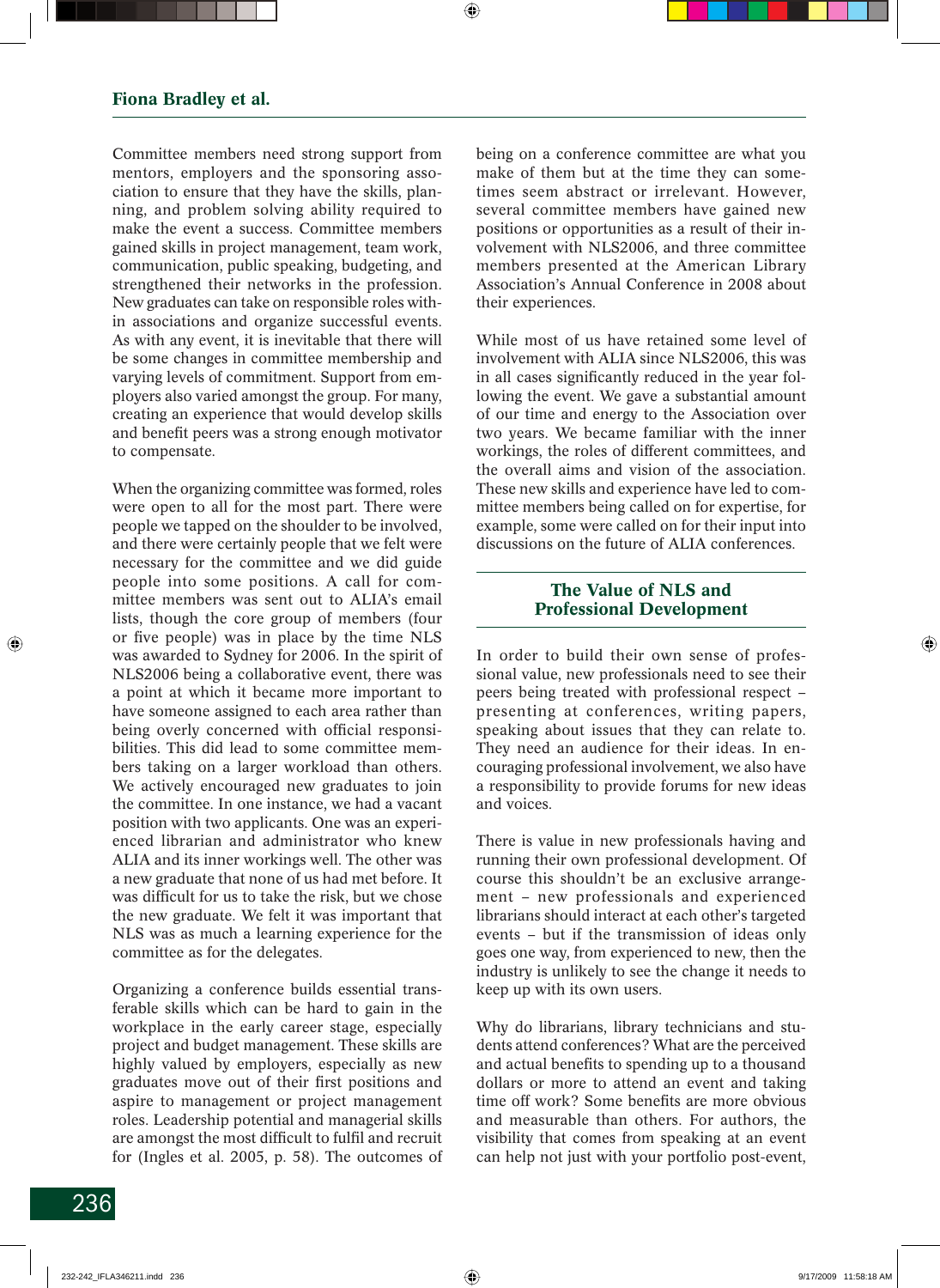but during the conference it can break down barriers and give other delegates a reason to approach you. Delegates find conferences to be a good networking and learning opportunity. But other benefits are more abstract, as Jennifer England said about ALA Annual (England 2003, cited in Vega and Connell 2007),

Here there was kinship. This act of attending, listening, and ultimately becoming part of something bigger is the whole reason for the Conference.

However, attending conferences can be difficult for new graduates (England 2003, cited in Vega and Connell 2007). Some may not know any other attendees and find this confronting. NLS can assist in this as most delegates are peers, but the experienced members of the profession who take part also engage with delegates and put them at ease.

Why else do librarians attend conferences? Other reasons to attend conferences include professional rejuvenation, content of the papers, committee meetings, exhibits, opportunity to speak (more important to newer/younger librarians), and user group meetings, in addition to networking. Reasons are many and varied, but the opportunity to connect with peers working in similar areas and networking is consistently highly valued (Vega and Connell 2007).

New graduates need support to find their way in the profession and to navigate early job and sector changes. Professional development, including opportunities to network, can play a role in building a support structure. The first five years are crucial to retention. Nexus surveyed those working in the LIS sector and found that (Hallam 2008),

43.9% of new entrant professionals planned to remain with their current employer for only the next two years. Relatively few (14.5%) considered the possibility of a long relationship with the current employer (i.e. 6 years and beyond. The figure was even higher for those new entrant professionals aged 30 years or under: 53.6% planned to change employer within the next 2 years.

New entrants were defined as those working in the sector for five years or less, the classic new graduate. They are very likely to change jobs, sectors, and specialities to find a position that suits them. The Nexus survey also found that 68 percent of new graduates aged under 30 had been in their job for less than two years, and 41 percent had been in their job for less than a year (Hallam 2008). These figures are high. How do new graduates develop their skills and networks to effectively make these transitions? How much support are they receiving for professional development?

New graduate events and professional development can provide support not only for the roles that they are moving in and out of, but also a support structure to make those transitions easier. New graduates are likely to shift job roles, but also library sectors and specializations as they find their right fit in the profession (Markgren et al. 2007). This is also a time that many decide to leave the profession. A strong support network that assists this is important.

Increasingly, professional development is becoming an individual concern. It is up to each individual to identify their needs within their current role, and throughout their career. They may have a mixture of employer support and expectations to seek out opportunities for themselves. This is a change from the past, with the current attitude being that, "MLIS programs certainly have a place in preparing students to take on leadership roles, but students themselves must demonstrate a willingness to learn and to lead" (Sheardown and Woroniak 2007).

## **'Everything is Different Now': The Hype and the Reality of Changed Expectations**

It has been said that the current crop of new graduates are different from generations at work before because they expect to, and will be asked to:

- have more variety in their career
- rise to senior positions more quickly than their predecessors
- make sideways moves as often as upwards moves
- be able to balance work and life, but at the same time
- have fewer lines between hobbies and work
- have their opinions to be heard, and to have a say in their own work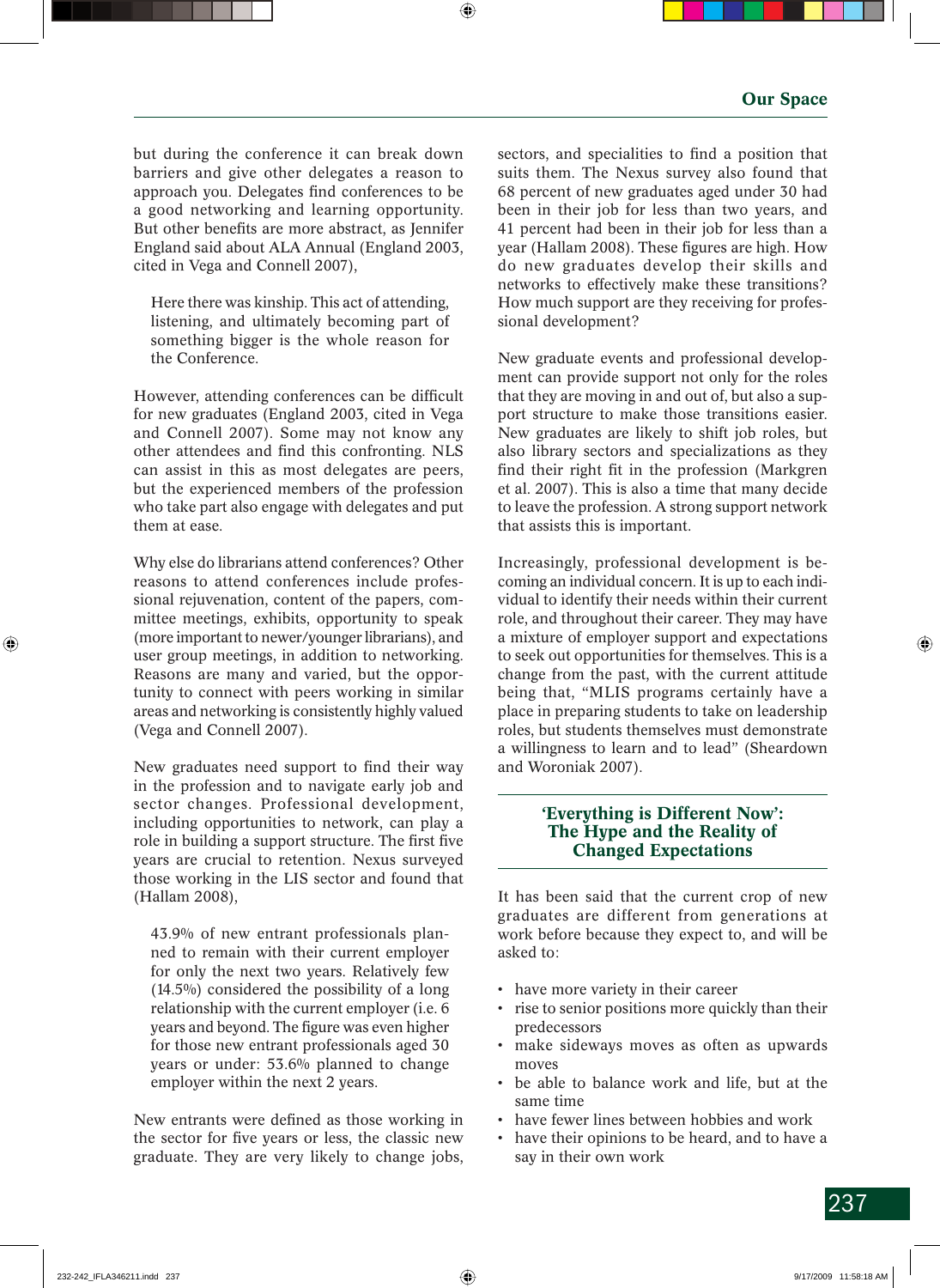These expectations do not necessarily align with a new graduate's age or work experience prior to library school. It is debateable how much these expectations deviate from those of the past. As Lunau (2007) commented –

While the library environment is radically different now from the 1960s when I secured my first library job, and from the 1970s when I became a new professional, many of the challenges and opportunities remain the same.

So why then, do new graduates now need targeted professional development events? What has changed?

The library industry is changing. Not everything is changing – we acknowledge that there have always been people who struggled to find work, that the pay has never been outstanding, and that there have been many occasions where the balance between technical and generalist skills has been challenged. A study carried out in Canada (Ingles et al. 2005) identified several ways in which the library industry has changed over the past five years. During this time, there has been a paradoxical increase in demand for both librarians who possess generalist skills and those who can act as specialists in a particular field. This is a change from the historical situation where library staff would remain in the one role for the whole of their careers. There have also been changes in the types of roles undertaken by librarians – mid-career and senior librarians are performing management and leadership roles more often than they were five years ago. This trend is forecast to continue over the next five years. The survey results also indicated that recent library school graduates believed that there should be an increased emphasis on management and leadership skills in the library school curriculum. There may also be a further opportunity for professional development activities targeted at new graduates, as many library professionals believed that there is insufficient training at the organizational level in these skills. The fact that professional librarians have had to change roles has had an impact on other members of the library workforce. Over the past five years there has been an increasing need for paraprofessional staff to carry out duties that were once the domain of professional librarians.

The technology we use to do our job has changed. According to library administrators in Canada, the introduction of new information technology has been the largest contributor to the changing role of librarians (Ingles et al. 2005). Changes in information technology have led to changed information behaviour and expectations of clients. In the past, helping people find information often meant explaining to them how the classification system worked. What hasn't changed is that people still want us to explain the system to them, but the system itself, increasingly Internetbased, has become vastly more complicated, and we didn't create it.

Our clients have changed. The world they live and work in has changed, so their information needs have changed. Put simply, they want information that is good enough, as quickly as possible – it no longer seems attractive to wait a week for information that is a little bit better than that which is readily available. We need to adapt to their needs. What our clients want from us has changed. Our clients turn to us for different reasons now. Clients can access information wherever they are, so they don't have the idea of "I need to go to the library to find that". The library no longer holds the information, but we do hold the expertise. We are now enablers rather than gatekeepers. Our role in the information market has changed (De Rosa 2005).

The workforce has changed. The Australian library workforce may not be structured to adapt to these changes. Analysing the results of the national population census from 2006, it was found that, "Librarians are markedly older than the average for Australian occupations. 65 percent are 45 or older, compared to 36 percent in the total workforce, 88 percent are 35 or more [58 percent]. Only 12 percent are under 35 [42 percent]." (ALIA 2008) Additionally, librarians have a high proportion of part-time workers, 33 percent of employees are part-time (ALIA 2008). Over the past decade, the number of employees in the sector has remained constant, but the number of Library Technicians has increased, indicating growth at the paraprofessional level, but not the professional level. Will the Australian library workforce have the number of employees it needs, at the right stages of their career, to meet these changing client needs? The skills that the library workforce is required to possess have also changed. Employers are no longer looking for recent graduates who only have knowledge of their academic field – new professionals must also demonstrate their personal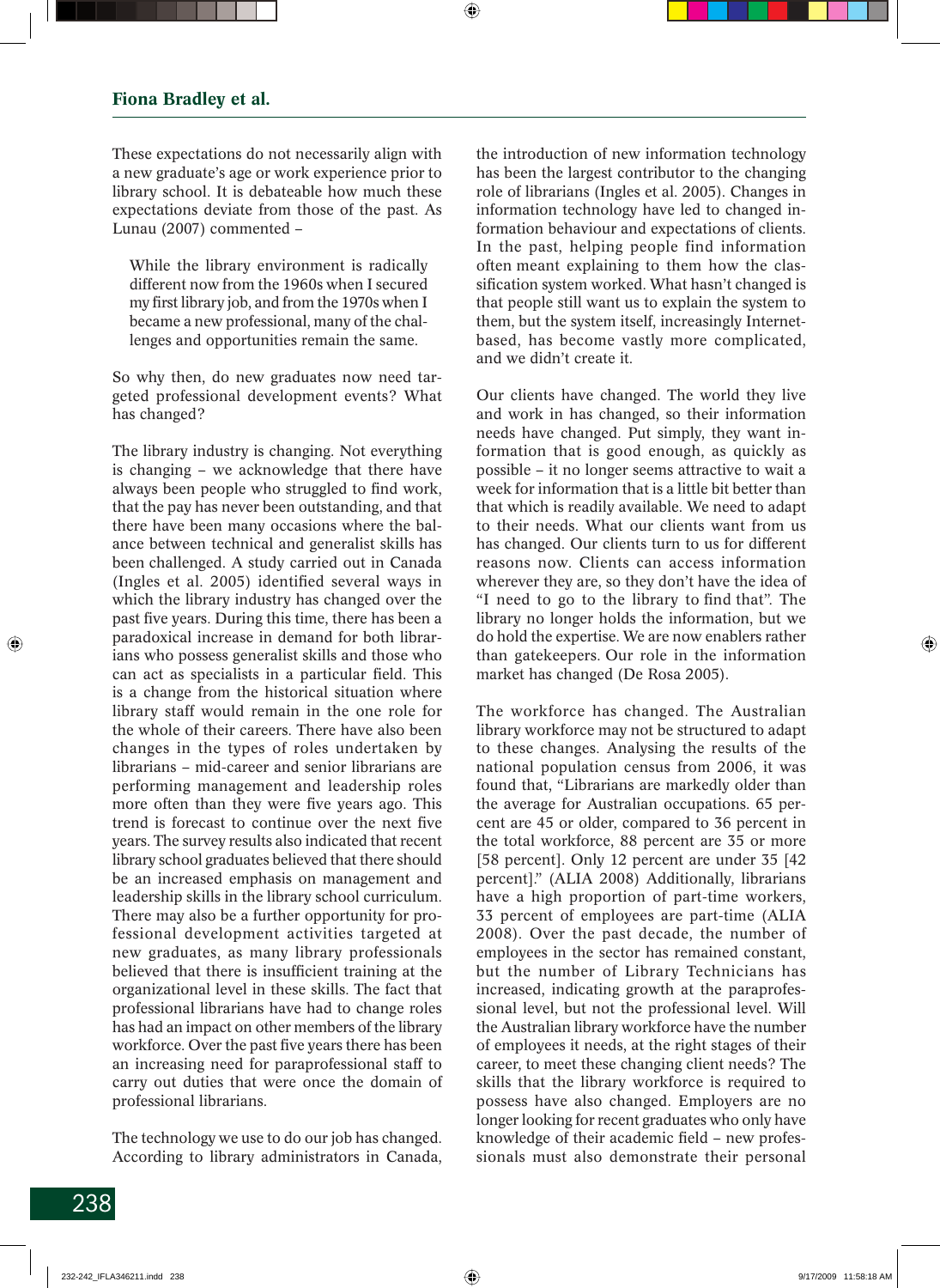skills, for example, communication skills and interpersonal skills (Goulding et al. 1999).

The speed at which we progress in our career has changed. The demographics of the library profession have changed – in Canada a recent study found that approximately 50 per cent of the profession have been working in libraries for over 16 years (Ingles et al. 2005). This means that, on average, we as a profession are getting older. It also means that, proportionally, we have fewer young people entering the profession. Assuming that the retirement rates won't change significantly, these younger people entering may just get their wish of a faster rise to senior positions. But if all our training is based around a slow progression to management, and new professionals now are entering management roles much sooner, are they being adequately prepared? Do we need access to different types of education and training?

There is a common thread in all the above – it's change itself, at a pace perhaps more rapid than the past. We know from our workplaces that the ability to deal with change is a vital skill. Does our profession have that ability? Do we have the flexibility, confidence and creativity needed to change? Or are we trying to use old methods to solve new problems? The rate of change in our profession has accelerated.

These changes occurred more rapidly mostly in the last ten years. We expect them to be similar for the next ten. However the rapid rate of change in information communication and use suggests that it would not be wise to guess beyond that. This is characteristic of our times. The conclusion we draw from this is that not only are new professionals themselves different from their predecessors, but the environment in which our profession operates is also different from that of twenty years ago. Cook identifies the skills and qualities required to thrive in the current library context far apart from technical ones – dynamism, an action orientation, people skills, risk taking, political smarts, leadership and tolerance for change (Cook 2006, as cited in Lunau 2007).

# **The Future of the New Librarians' Symposium**

With the changes occurring to our profession and the workforce, what is the future of the New Librarians' Symposium? The most recent

New Librarians' Symposium, NLS4, was held in Melbourne in December 2008. This was the first NLS to be run with a professional conference organizer, and to be run with stated expectations from the Association of a budget surplus. These two factors put pressure on the committee, and the outcomes of the event will be closely studied by future organizers.

Over the next six months the future of NLS will be reviewed. This is due to a number of factors:

- 1. Increased budgetary pressures coming from ALIA
- 2. Administrative pressures coming from ALIA, including considerations of whether integrating NLS into another existing conference will introduce economies of scale
- 3. NLS scheduled for 2010 was cancelled due to the IFLA conference which was to have been held in Brisbane that year.

This last factor has the biggest impact. A four year gap between events would have significant impact on the NLS brand, yet this does allow time and flexibility to question whether NLS is still the best way to be reaching new professionals. With a new cohort of new graduates every year entering the profession, the need to support each of them remains, but there may be alternative models of participation more suited to new graduates with diverse needs, limited time and funds. The next six months are the time to be asking ourselves whether NLS has gotten too big, too formal or too structured, and whether more innovative or unconventional forms of professional development should be explored. This will include ideas around the unconference model of participation (Unconference n.d.), using technology and social networking to develop professional skills and networks, and asking whether a large, biennial event is really the best way to reach a group whose immediate concerns are shorterterm career commitments.

## **The Challenges of Designing Events for New Graduates and New Professionals**

It is a major challenge to design an event that caters successfully to the diversity of new librarians and information professionals. Each delegate has different motivations and career goals. It is difficult to include all in the structure of the event without creating a programme that is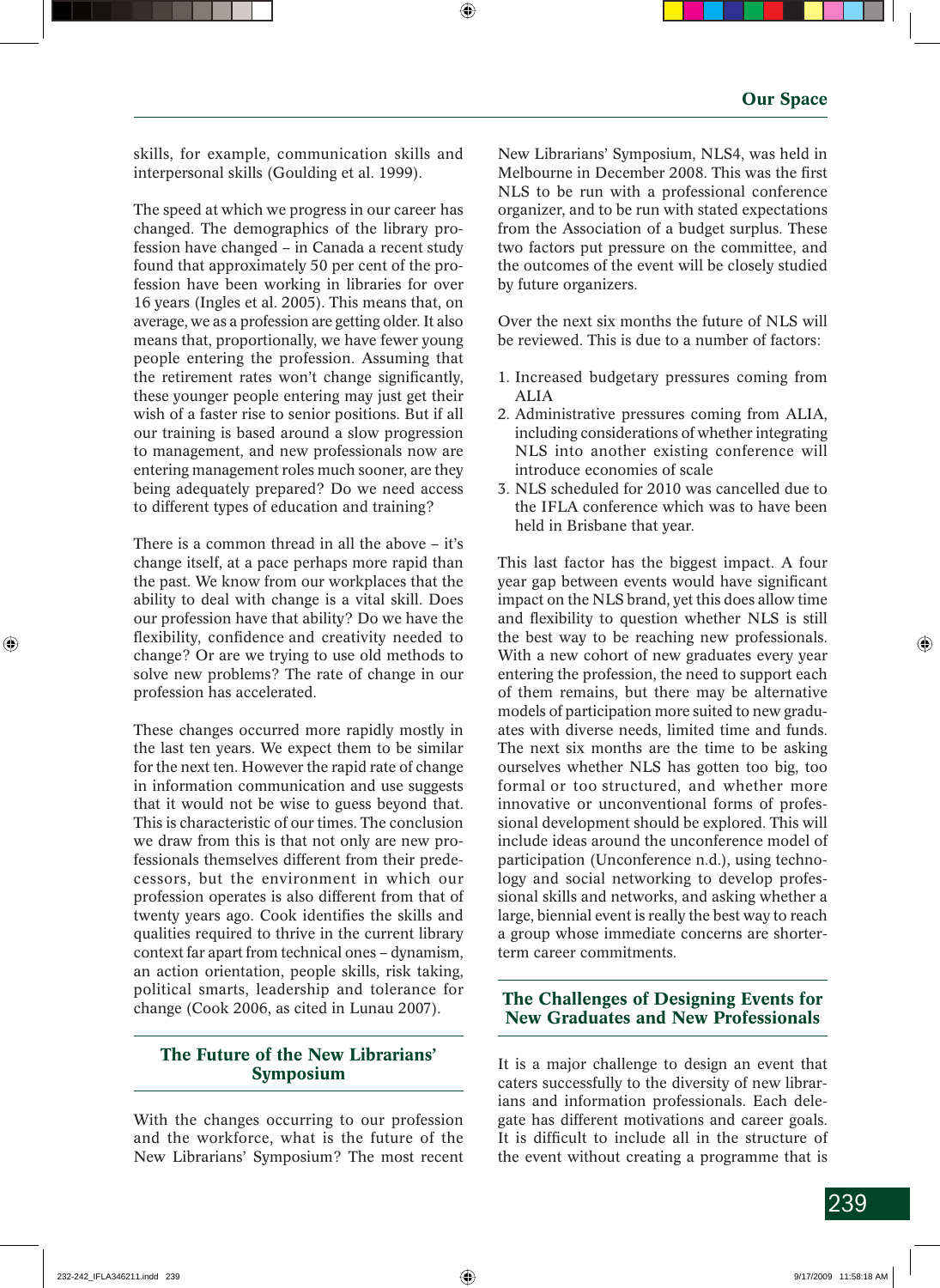completely chaotic, hopping from topic to topic. Alternately, a programme that is too generic will satisfy no one. Can NLS be all things to all new professionals?

A major consideration is the target audience for NLS. Would a tighter definition of new graduate or new professionals make designing and promoting the event easier? NLS is promoted to graduates who have been in the profession for up to 10 years. In most industries, this is a very long time. In the case of librarianship, this is reasonable given the delegate profile  $-$  there are few young librarians (under 35), and many take several years to land their first managerial or supervisory position. But this leads to great variation amongst the population, and we have found in practice that new professionals don't consider themselves new graduates any more after 3–4 years. Would a tighter definition around the term, and therefore more focused targeting of new graduate activities and services help? According to the Nexus Survey results (Hallam 2008):

20% of all professional and paraprofessional respondents identified themselves as new graduates, i.e. they had gained their qualifications in LIS in the last five years. This figure was consistent across the national and state cohorts, as well as across sectors.

Other studies provide a profile of three career stages in LIS – recent entrants (five years or less), mid career (6–15 years experience), and senior (16 or more years experience) (Ingles et al. 2005).

In addition to considering when they entered the profession, it is important to remember that new graduates are not always young (Hallam 2008):

The situation of a career change means that 'new entrants' into the profession are not necessarily 'young'. In fact, the neXus survey data revealed that around 40% of new graduates (i.e. those who have qualified in the last 5 years) are making a career change, with a high proportion of respondents being aged over 40 years old.

Putting aside generalizations about generations, individuals have their own expectations for their career trajectory. The motivation of individuals across generations and levels of experience in their career planning may or may not be the same.

These demographics also exclude students, who are a small but important part of the NLS delegate profile. It is not necessarily the case that career motivation will be the same amongst these groups, therefore it is difficult to plan for an event that will appeal to these.

## **Financial Imperatives and Sustainability**

Events and professional development for new graduates and professionals need to be sufficiently different to other events to be attractive and distinctive, but at the same time they must be familiar enough to funding bodies (such as employers and corporate sponsors) to be supported financially.

These events can only be viable with the right combination of sponsors, association backing, employer support and the interest of new graduates and professionals themselves. This is a delicate balance, and a change in any of these factors can impact the future of such an event. There are some alternative models of organizing events evolving, such as unconferences and library camps (for example, Beyond the Hype 2008: Web 2.0 in Brisbane), but these tend not to be run on a national scale and attract smaller audiences. Often, the events are underwritten by a library system. Is there some way of rethinking the NLS model?

We found with NLS2006 that there was a range of ways in which delegates were funded. Some selffund entirely, others receive some support from employers, and 47 percent had all their attendance costs paid by their employer. In Australia, a shared-costs arrangement is more attractive because it can be counted as a deductible work expense at tax time. In other countries however, paying your own way is often dissuaded because such costs cannot be deducted, or negate other benefits. This is the case in the US and the UK. Costs to attend a conference can quickly add up, and this makes it even more imperative for a potential delegate to be able to identify what the benefits of attending will be if they do not have employer support.

There is tension between the twin goals of these events – they should be inclusive to encourage new professionals to become more involved in the association and to pursue further development, however the event cannot lose money.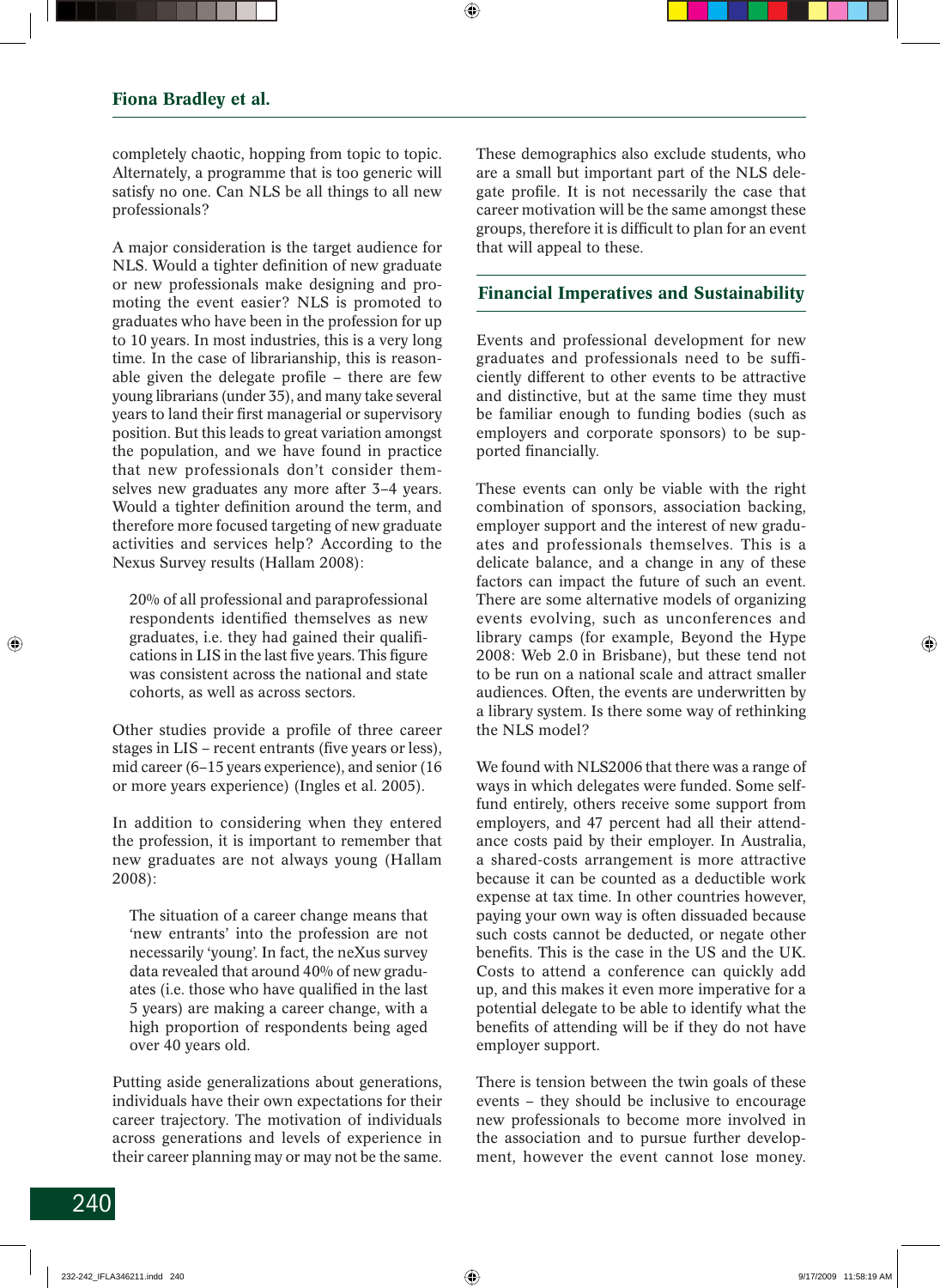Conferences are for most associations a major source of income and subsidize other activities. Can events for new professionals achieve this? Should they?

How big a role should financial imperatives play in determining whether an event will go ahead? While not suggesting that events be run at a loss, whether deliberately or by accident, the role of surpluses for a single event should perhaps be weighed against future conference attendance and membership retention. NLS has a very high delegate turnover; there is a very small number of delegates who have attended all that have been held so far. Associations are going through change, not just in our industry but in all industries. Members want more than a magazine from their association – they want status, recognition of qualifications, and other services. They want a responsive organization which is transparent and accountable in its activities. Membership retention is an issue amongst all categories of members, but even greater amongst new graduates who may not have a lot of employer support. They are at high risk for not renewing their membership. It's a cliché, but new members are the future. NLS is one of many ways to support these new members.

Although there are not yet any membership statistics available from associations, we hypothesize that supporting new graduates with professional development events encourages them to join their relevant association, remain members, and contribute to associations in the long term. In turn, these events socialize new graduates into the profession, provide access to leadership and other essential professional development skills, and provide a supportive network to help retention in the profession. In 1998 ALIA commissioned a report which found that **(**Wakely 1998, as cited in Blanchard 2003),

While the ageing issue was not a major problem at the time, the Association needed to continue to be active in recruiting and encouraging new and young members to maintain the viability of the Association.

We encourage associations to enable the collecting of statistics that can track involvement and participation over the long term to develop a profile of the outcome of investing in new graduate initiatives.

# **Conclusion**

There are many challenges facing new professionals – a changing workforce, changing client needs, and growing expectations as more experienced professionals retire. The New Librarians' Symposium aims to build networks of new professionals in a supportive environment, develop skills and awareness of issues in the profession, and involve them in the association. We hope that this in turn will lead to new ideas and perspectives being disseminated into the wider profession. While the model of targeted new librarian professional development has not yet been demonstrated to be a strong revenue earner for associations there may be other less tangible but no less valuable benefits.

## **Note**

The opinions expressed in this paper are those of the authors, and do not necessarily reflect the views of ALIA or IFLA.

### **References**

- ALIA (1998). Fringe program. *Adelaide 1998: Pathways to Knowledge*. Retrieved October 9 2007, from http:// conferences.alia.org.au/alia1998/fringe.program.html.
- ALIA (2000) ALIA Fringe: Beyond the Square. Retrieved October 18 2008, from http://conferences.alia.org. au/alia2000/fringe/.
- ALIA (2008) Australia's library labour market. Retrieved October 20 2008, from http://www.alia.org.au/ employment/labour.market/.
- Blanchard, N. (2003) Provocative thoughts of a new generation of librarians. *IFLA Journal*, *29*(1), 15–17. Retrieved from http://www.ifla.org/V/iflaj/ij-1-2003. pdf.
- BOBCATSSS: A Unique Series of Conferences. (n.d.) Retrieved January 18 2009, from http://www.jbi.hio. no/bibin/euclid/bobcatsss-2.html.
- Bradley, F. (2008) Writing for the profession: The experience of new professionals. *Library Management*, *29*(8), 729–745.
- Cook, Linda. )2006) Retain recruit restructure: Regenerating the library community. *Feliciter,* 52(4) p. 139.
- Cumming, B. (2000) Summing up the Fringe: A personal view. Retrieved October 9 2007, from http:// conferences.alia.org.au/alia2000/proceedings/bruce. cumming.html .
- De Rosa, C.E.A. (2005) Perceptions of libraries and information resources: A report to the OCLC membership. Dublin, Ohio: OCLC Online Computer Library Center. Retrieved from http://www.oclc.org/reports/pdfs/ Percept\_all.pdf.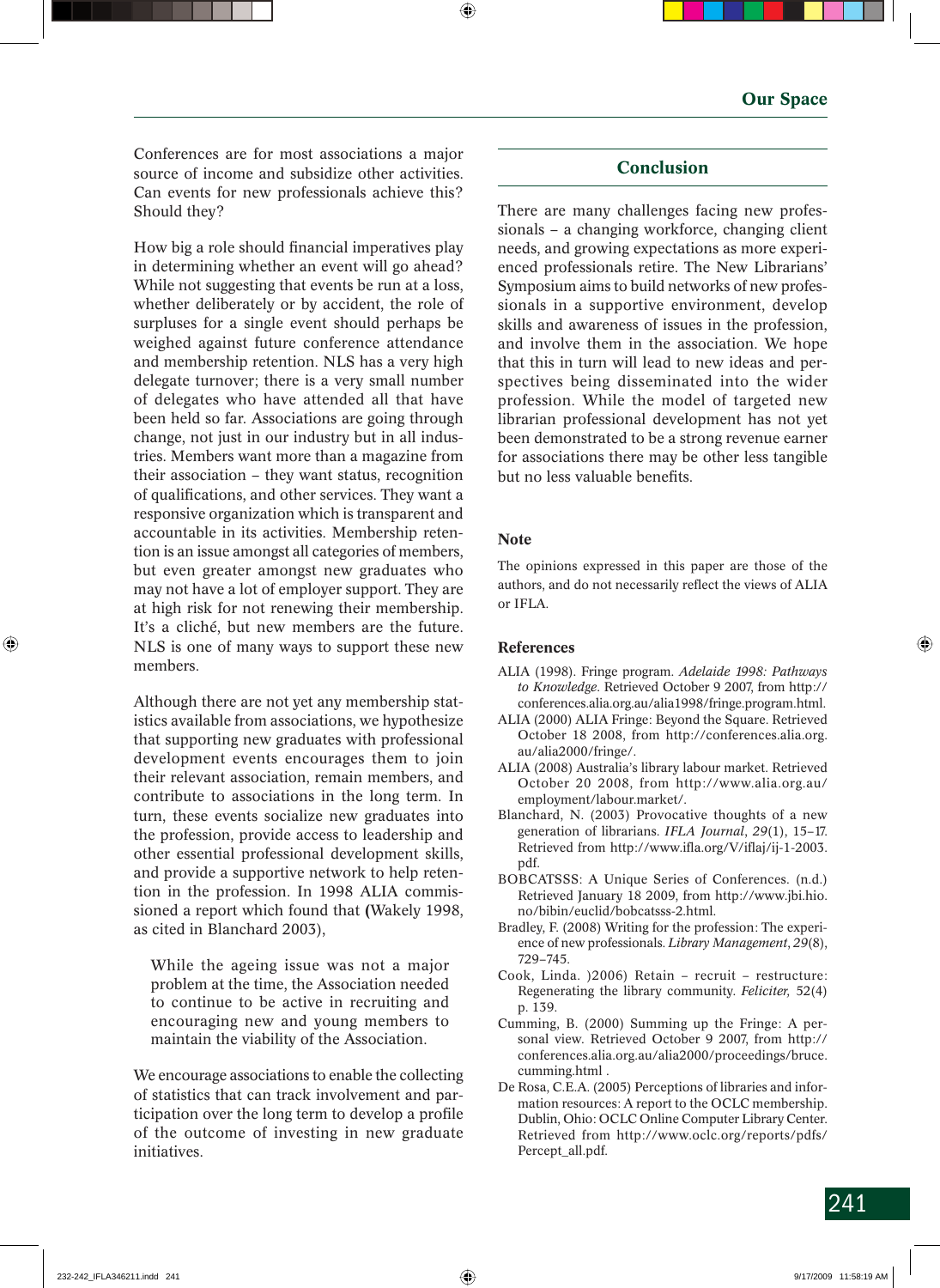- Dixon, N.M. (1997) The hallways of learning. *Organizational Dynamics*, *25*(4), 23–34.
- England, Jennifer. (2003) A case for conferences. *Knowledge Quest,* 32(1) 15–16.
- Fisher, B., Hallam, G. and Partridge, H. (2005) Different approaches – common conclusions: the skills debate of the 21st century. In Genoni P., Walton, G. (eds), *Continuing professional development – Preparing for new roles in libraries: A voyage of discovery. Sixth World Conference on Continuing Professional Development and Workplace Learning for the Library and Information Professions* (pp. 41–52) Munich: Saur.
- Garcia-Febo, L. (2008) Explosive librarians: IFLA's role in inspiring new professionals. *InCite*, *29*(2), 28. Retrieved from http://www.alia.org.au/members-only/ publishing/incite/v29.02.pdf.
- Goulding, A., Bromham, B., Hannabuss, S. and Cramer, D. (1999) Supply and demand: The workforce needs of library and information services and personal qualities of new professionals. *Journal of Librarianship and Information Science*, 31(4), 212–223.
- Hallam, G. (2008) Nexus: An investigation into the library and information services workforce in Australia. Retrieved February 29 2008, from http://www.alia. org.au/employment/workforce/NeXus%20StageOne %20Australia%20Final.pdf.
- Ingles, E., De Long, K., Humphrey, C., Sivak, A., Sorensen, M. and de Peuter, J. (2005) The future of human resources in Canadian libraries. *8Rs Canadian Library Human Resource Study*. Retrieved September 30 2007, from http://www.ls.ualberta. ca/8rs/8RsFutureofHRLibraries.pdf.
- Lachance, J. (2006) Learning, community give library and information associations a bright future. *Library Management*, 27(1/2), 6–13.
- Lunau, C. (2007) Have challenges for the new professional changed? Perspectives from the far end of the career spectrum. *Feliciter*, 52(2), 82. Retrieved from http://www.cla.ca/AM/Template.cfm?Section=Vol\_ 53\_No\_2&Template=/CM/ContentDisplay. cfm&ContentID=3846 .
- Markgren, S., Dickinson, T., Leonard, A. and Vassilliadis, K. (2007) The five year itch: Are libraries losing their most valuable resources? *Library Administration and Management*, 21(2), 70–76.
- Mason, F.M. and Wetherbee, L.V. (2004) Learning to lead: An analysis of current training programs for library leadership. *Library Trends*, 52(1), 187–217. Retrieved from http://hdl.handle.net/2142/1723.
- Saw, G. and Todd, H. (2007) Library 3.0: Where art our skills? In *Libraries for the future: Progress, Development and Partnerships, World Library and Information Congress: 73rd IFLA General Conference and Council, August 19–23 2007*. Durban, South Africa. Retrieved from http://www.ifla.org/IV/ifla73/ papers/151-Saw\_Todd-en.pdf
- Sheardown, J. and Woroniak, M. (2007) "Mind the gap": Future librarians preparing to take on leadership roles. *Feliciter*, 53(2), 64–65. Retrieved from http:// www.cla.ca/AM/Template.cfm?Section=Vol\_ 53\_No\_2&Template=/CM/ContentDisplay. cfm&ContentID=3846.
- Unconference. (n.d.) *Wikipedia The Free Encyclopedia*. Retrieved October 18 2008, from http://en.wikipedia. org/wiki/Unconference.
- Vega, R. and Connell, R. (2007) Librarians' attitudes toward conferences: A study. *College & Research Libraries*, 68(6), 503–516. Retrieved from http:// www.ala.org/ala/mgrps/divs/acrl/publications/ crljournal/2007/crlnov07/Vega07.pdf.
- Wakely, T.W. (1998) Report on the age profile of ALIA membership. *ALIA GC Online.* http://archive.alia.org. au/gc/online/9807/9.4.html

#### **About the Authors**

Fiona Bradley is a consultant based in London, United Kingdom. Previously, Fiona had roles in special and academic libraries including Research and Policy Officer, and Information Services Librarian at the University of Technology, Sydney. In 2008 she was seconded to IFLA as Web Manager. She holds a Master of Arts and a Master of Information Management, both from Curtin University of Technology. She is an Associate member of the Australian Library and Information Association (ALIA), and a member of the American Library Association (ALA) and the Association for Computing Machinery (ACM). Fiona may be contacted at: Fiona@blisspix.net

Alyson Dalby holds a Graduate Diploma in Library and Information Management from Curtin University, Australia and has worked in medical, university and accounting libraries. She is an Associate Member of the Australian Library and Information Association (ALIA) and a member of the Special Libraries Association (SLA). Alyson sits on the ALIA New Generation Advisory Committee and the IFLA New Professionals Discussion Group. Alyson is currently working as a Knowledge and Research Specialist with the Institute of Chartered Accountants in Australia, 33 Erskine Street, Sydney NSW 2000, Australia. Alyson may be contacted at: alysondalby@gmail.com

Andrew Spencer has been employed by Macquarie University Library since 2003, and is currently the Collection Preparation Coordinator. He is responsible for supervising the staff who are preparing the serials in the Library's collection for the move to Macquarie's new Library. Prior to this, Andrew has worked as a Liaison Librarian, Project Officer for Planning and Evaluation, Circulation Officer, and Shelver, all at Macquarie University Library. He completed a Graduate Diploma in Applied Science (Library and Information Management) from Charles Sturt University in 2004. Andrew's contact details are: Andrew Spencer, Collection Preparation Coordinator, Library, Macquarie University, NSW 2109, Australia. Phone: +61 (0)2 9850 7529. Fax: +61 (0)2 9850 6516. Andrew may be contacted at: andrew.spencer@mq.edu.au Website: www.library.mq.edu.au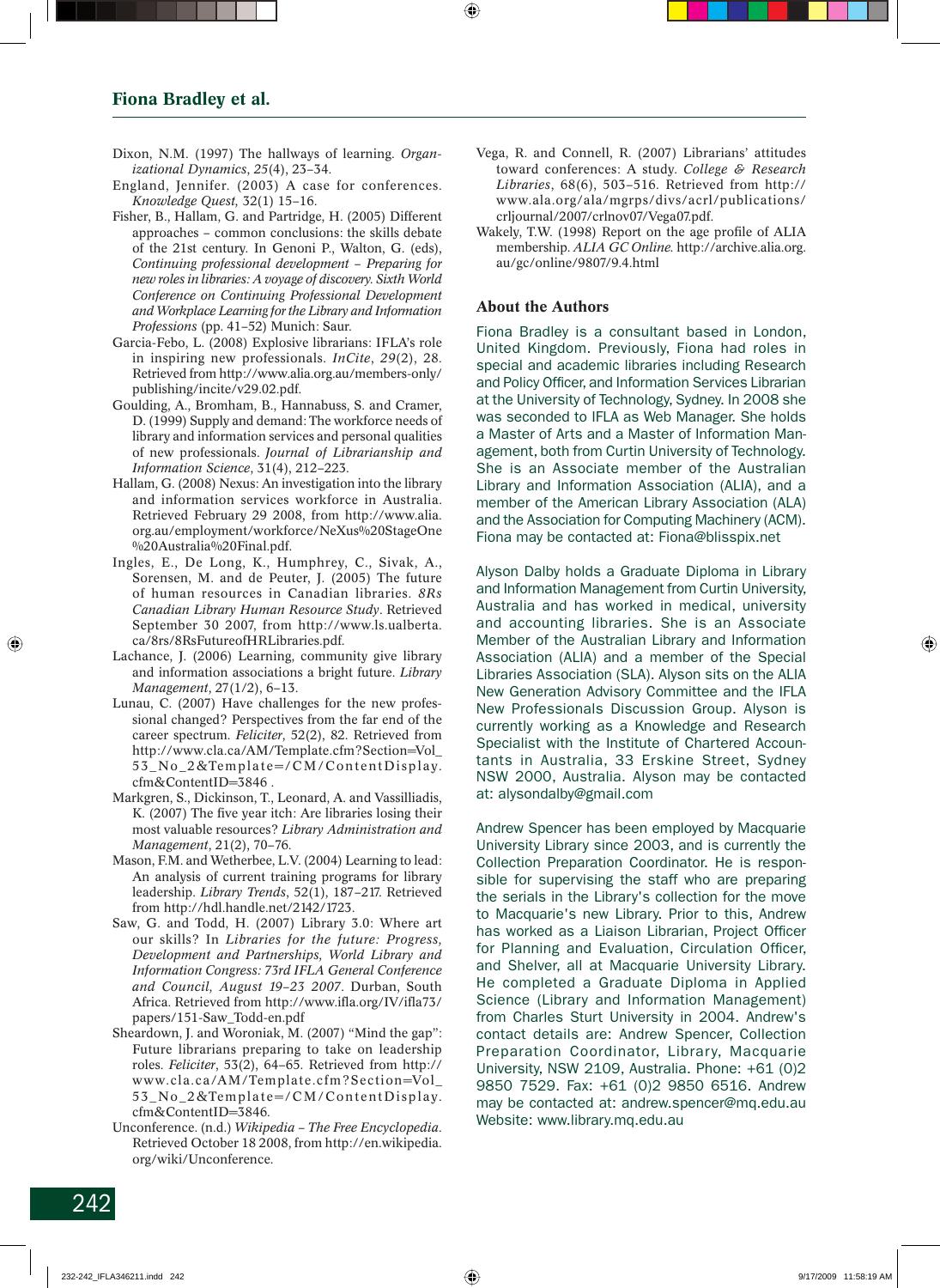# **Open Access Repositories in Computer Science and Information Technology: an evaluation**

#### *Mohammad Hanief Bhat*



Mohammad Hanief Bhat is Senior Librarian, Islamia College of Science and Commerce, Srinagar (JandK), India-190002. He served at Allama Iqbal Library of Kashmir University as Cataloguer/ Classifier for a brief period before joining the Islamia College in December 2001. He holds MLIS and MPhil from the University of Kashmir and is the recipient of two Gold Medals from the University of Kashmir for his outstanding performance at Bachelor's and Master's level. He has contributed a number of research papers to reputed national and international journals. His current research interests are Open Access Publishing and Open Access repositories. E-mail: mhanief30@yahoo.co.in

#### **Abstract**

The study reports evaluation of nine Open Access Repositories in the field of Computer Science and IT. The repositories were identified from the OpenDOAR; directory of Open Access repositories (http://www.open doar.org/). Questionnaires were sent via e-mail to repository administrators to ascertain the background, resources, content management policies, preservation policies, rights management, promotion, advertisement, services, feedback and access statistics of the repositories. The findings revealed that most of the repositories are maintained by  $1-2$ faculty members on a part-time basis. The most popular software platform is Eprints, on account of its excellent support, ease of installation, transparency of interfaces, configurability, OAI compliance and active development. Most of the repositories follow policies for selection of content and submission of documents, have provision for withdrawal of content by the authors and voluntary faculty deposit policies. Although backups are taken for short term preservation of the content, no strategies have been adopted for long term preservation. Authors are responsible for ensuring copyright compliance of their articles in most of the repositories. Links are provided from library or departmental websites to most of the repositories for promotion and advertisement. Most of the repositories have provision for feedback from users. A few repositories provide access statistics. The paper provides recommendations for the establishment and management of OA repositories.

**Keywords:** Open Access repositories; computer science; information technology; evaluation

## **Introduction**

The birth of modern scholarly communication can be dated to the second half of the 17th century with the launch of the journal *des Savants* in 1665 and the *Philosophical Transactions* of the Royal Society of London in 1666. At this time scientists were driven by two motives to publish – they wanted to communicate their discoveries and share knowledge, but they also wanted to lay intellectual claim to their discoveries and insights, so registering intellectual priority. In the 300 years that followed, authors continued to feel the force of these motives. Publication of articles in journals came to be the prime indicator of professional standing for research professionals and the organizations that employed them (Prosser 2004; Correia and Teixeira 2005). As researchers increasingly had to compete for research grants and university positions their publication records became the main feature of their curricula vitae. Journals therefore had a ready supply of 'raw material'. Journals also easily found readers. Researchers need to keep up with the latest results and the scholarly literature became a research tool as new discoveries were built upon the work of others as described in journals. Quality was assured through the system of independent peer review and libraries ensured the continuing availability of historical research by maintaining archives. The number of

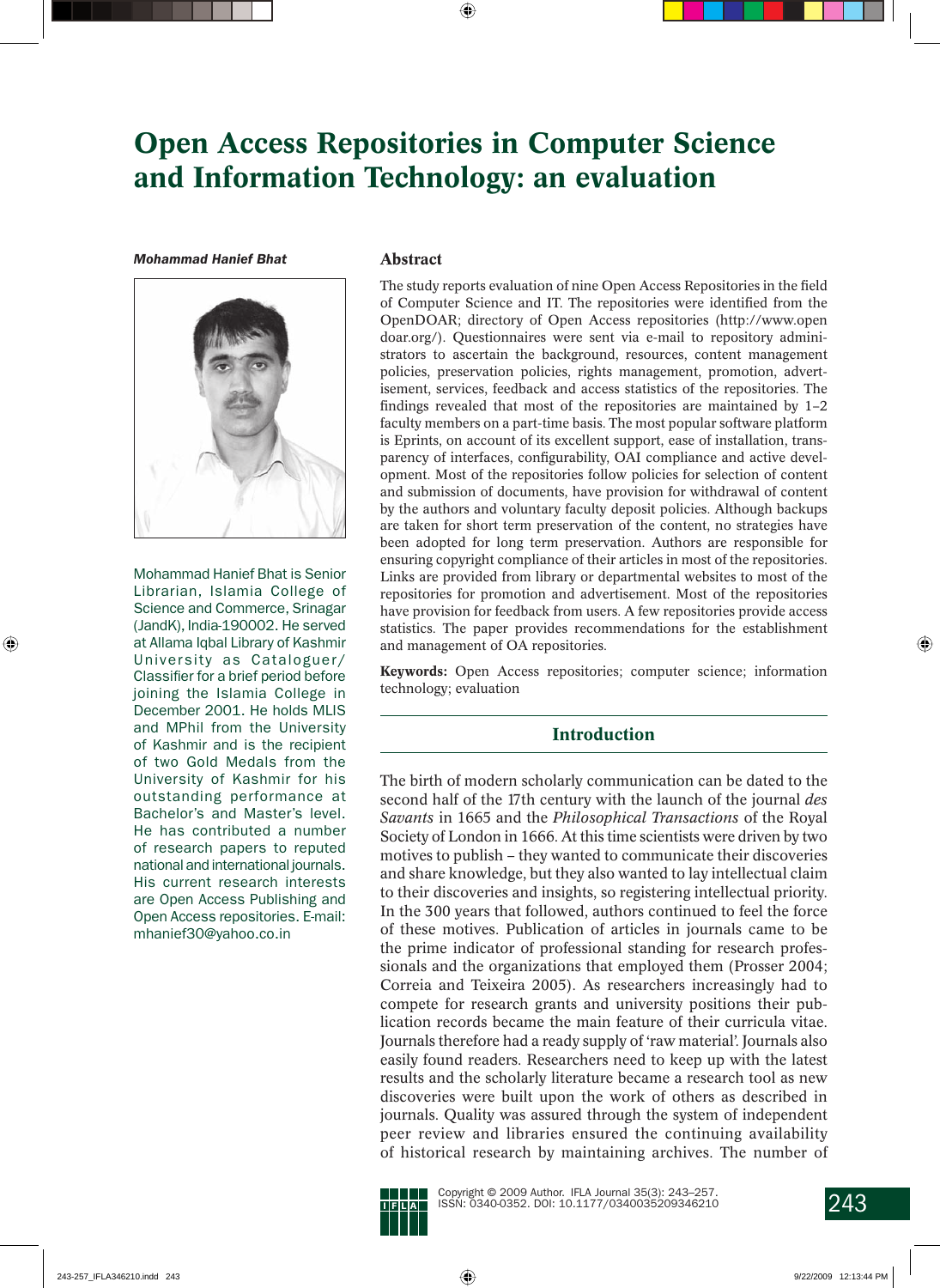researchers, the amount of research published, and the number of journals has grown steadily since 1665, until in the second half of the 20th century the system began to show signs of severe strain. Scholarly societies offloaded their journals to commercial publishers, existing journals expanded and new journals were formed until most of the market was in the hands of commercial publishers (Prosser 2004; Ylotis 2005). Libraries could no longer afford to purchase all the journals that researchers required. This led to declining subscriptions followed by increased prices as publishers tried to maintain their profit margins. Prices increased more rapidly than library budgets, leading to more cancellations, further price increases, more cancellations, and triggering a vicious cycle of reduced access to research. This gave rise to a well documented 'serials crisis' or 'scholarly communication crisis.

The scholarly communication crisis encompasses two distinct though inter-related problems. On the one hand, subscription costs, particularly for scientific and medical journals, have been increasing rapidly over the last two decades, often at rates far above the cost of inflation. At the same time, research library budgets have been decreasing or are otherwise unable to keep pace with price increases. The result is that libraries are spending more, but are in fact getting less, in terms of journal titles and new monograph acquisitions, as more of the budget is being consumed by serials subscriptions. This is referred to as 'affordability' problem (Chan 2004).

Another problem is that with most journals being published electronically and distributed in bundled databases controlled by large commercial publishers, libraries and users are facing increasingly restrictive licensing terms on who can access the database and when they can do so, as well as how users can share the material. No longer do libraries subscribe to tangible publications of which they hold a physical copy, and libraries and their users now only have access to the databases for as long as the libraries maintain their subscription. Libraries often lose access to the backfiles of journals when they terminate their subscriptions, resulting in serious gaps in their serial holdings. Licensed access thus calls into question the short-term as well as long-term 'accessibility' of the scholarly record. (Muir 2003).

The 'affordability' and 'accessibility' problems together constitute a countervailing trend that undermines the traditional cooperative and sharing ethos of scholarly communication. More importantly, they act to undermine what scholars hope to achieve with their publications, namely research impact. Limiting access leads to lower visibility and needless loss of research impact for researchers. It also leads to lower returns on investment for research institutions and the funding bodies that support researchers (Chan 2004).

The phrase 'Open Access' gained currency in 2001, when the Open Society Institute (OSI) convened the Budapest Open Archive Initiative. The Budapest OA Initiative (BOAI), published in 2002, was a milestone in the OA movement in that it unified, in a single statement and under a common name and purpose, the different terms that many groups used for the same idea (Ylotis 2005). The initiative states that "The literature that should be freely available online is that which scholars give to the world without expectation of payment". In this spirit, it states

By "open access" to this literature, we mean its free availability on the public internet, permitting any users to read, download, copy, distribute, print, search, or link to the full texts of these articles, crawl them for indexing, pass them as data to software, or use them for any other lawful purpose, without financial, legal, or technical barriers other than those inseparable from gaining access to the internet itself. (Open Society Institute, 2002)

Furthermore, people are free to re-use these materials in any way they wish, provided that they acknowledge the source and give authors control over the integrity of their work.

The Budapest initiative directed attention to the concept of Open Access, but did not provide a precise definition of what this means. This was the accomplishment of the Bethesda statement on open access publishing, published in 2003. The Bethesda statement defines open access publication as meeting two conditions: it is freely available for re-use subject to proper acknowledgement of the source, and is deposited in a long term digital archive for the purpose of preservation. (Bethesda Statement … 2003). The Berlin Declaration on Open Access to Knowledge in the Sciences and Humanities of October 2003 defines open access as "immediate, permanent, free online access to the full text of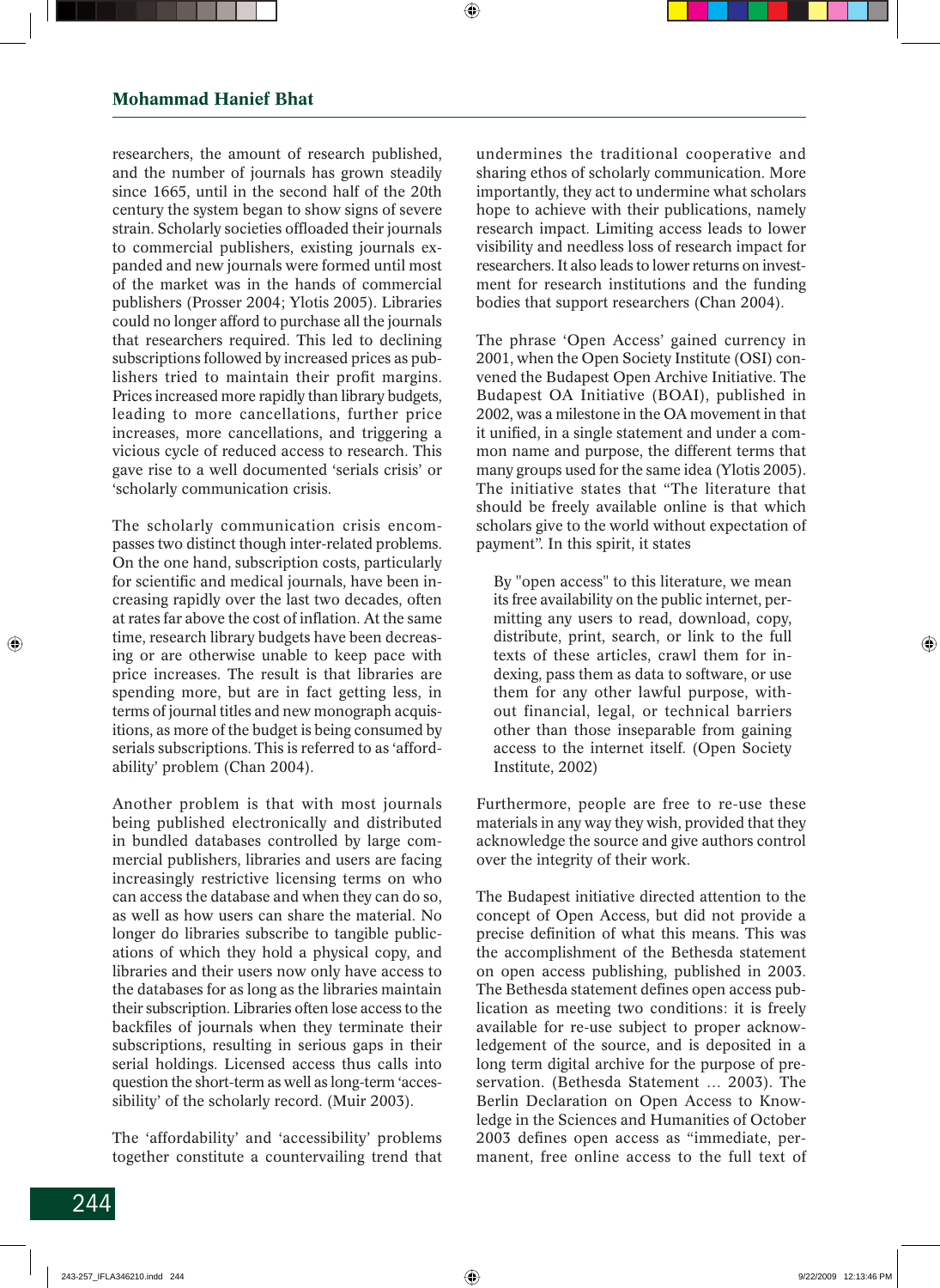all refereed research journal articles (Berlin Declaration … 2003).

The present most accepted official definition of Open Access (OA) allows anyone to copy, use, distribute, transmit and display the work publicly and to make and distribute derivative works, in any digital medium for any responsible purpose, subject to proper attribution of authorship (Singh 2005). Copyright issues do not find a place in the definition of this collaborative effort. The use of a Creative Commons license is advocated instead, to obviate barriers.

There are two primary roads to open access: the 'golden' road (publish your article in an OA journal) and the 'green' road (publish your article in a non-OA journal but also self-archive it in an OA repository) (Harnad et al. 2004). There are other OA media such as personal websites, e-books, discussion forums and RSS feeds and there will undoubtedly be many more in the future as the Internet diversifies (Singh 2005). Compared to other models, the OA repository is considered the best way to attain quick universal OA. The OA repositories have became platforms for the sharing of knowledge as they provide access to research documents and other materials free of cost. The OA repositories have overcome the financial, geographical and political boundaries of permission, time and space between user and information.

# **Related Literature**

Rieger (2007) suggest that selecting a repository system should be a holistic process taking into consideration institutional policies, user characteristics, factors in recruiting content, existing technical infrastructure and skills, and current and future goals of an organization. Lynch (2003) calls on libraries to use institutional repositories to digitally capture and preserve many of the events of campus life, like symposia, performances and lectures. Chavez et al. (2007) stress that institutional repositories need to provide some value added services in addition to preservation and access to digital objects. Genoni (2004) suggests that librarians need to approach the task of content development in institutional repositories by applying some of the procedures and skills associated with collection management within traditional environments to overcome the slow growth of repository collections. According to

Chan, Kwok, and Yip (2005) reference librarians have an important role in recruiting content for institutional repositories and interpreting publisher's policies to authors. Mark and Shearer (2006) suggest that initially institutional repository staff should deposit, assign metadata and check copyright on behalf of the faculty. Allinson, Francis and Lewis (2008) describe the Simple Web Service Offering Repository Deposit (SWORD) project, which has produced a lightweight protocol for repository deposit, facilitating deposit into repositories from remote locations in a standard way. Hughes (2004) advocates the provision of citation trackers for articles in OA repositories, so as to make them worthy of consideration for promotion and tenure decisions. Sale (2006) made a comparative study of institutional repository content policies in Australia in 2005 and found that voluntary policies were not as effective as self-archiving mandates. Cochrane and Callan (2007) found that such a mandate, coupled with a simple stress-free deposit process, increased the deposit rate significantly at Queensland University of Technology (Australia) repository. Shin (2006) suggests a collaborative digital repository of small college and university libraries in South Korea for nation wide access. Zuccala and Oppenheim (2008) are of the view that library and information science schools need to develop programmes or at least specialist modules to train people to meet the growing demand for repository managers.

OA repositories, being a new phenomenon emerging at a fast rate, have been evaluated only to a small extent so far. Meager literature on the subject is available at present and thus evaluation studies of digital libraries are also being included in the present review, based on the premise that digital repositories are a special type of digital library.

Saracevic and Covi (2000), while defining evaluation as an appraisal of systems performance or functioning, or a part thereof, in relation to articulated objectives, put forward a framework for evaluating digital libraries consisting of seven classes: social, institutional, individual, interface, engineering, processing and content. Sandusky (n.d) also presents a framework for evaluating the usability and effectiveness of digital libraries of various kinds, and his framework consists of six attribute groupings: audience, institution, access, content, services, and design and development. Thibodeau (2007) bases his framework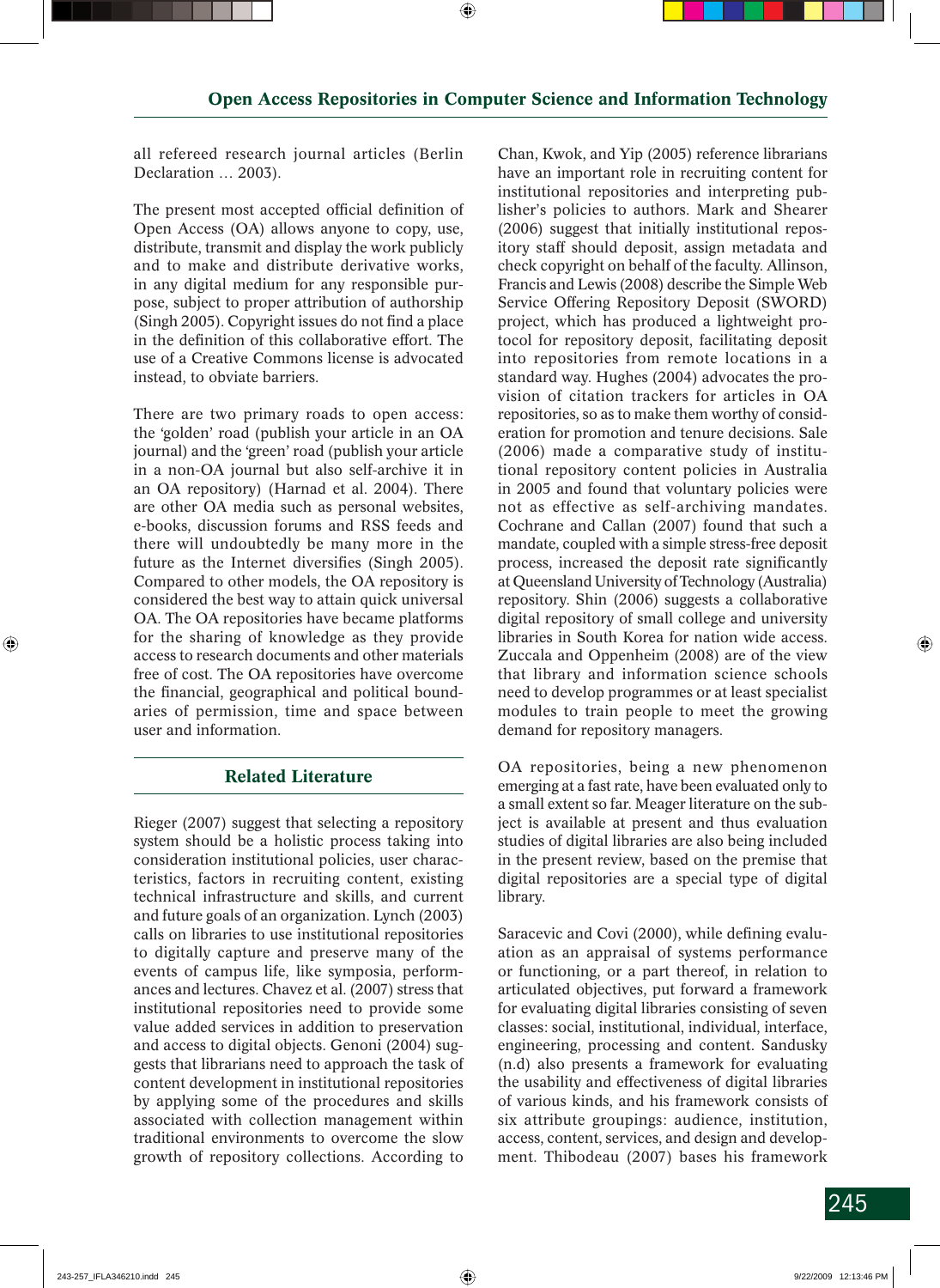for evaluating digital repositories on five dimensions: service (users and their needs), orientation (preservation of assets and satisfaction of demands of user community), coverage (collection suited to the needs of its users), collaboration (operation in isolation or with other organization), and state (of development). Saracevic (2004) groups numerous criteria used as a basis for the evaluation of digital libraries into four categories: usability (content, process and format), system features (technology performance and process/ algorithm performance), usage (material, use and usage patterns), and ethnographic and others. Fuhr et al. (2001) sum up evaluation criteria for digital libraries in three dimensions: data/collection (content, meta-content, management), technology (user technology, information access, system structure technology, document technology and user/uses (user, domain, information seeking, purpose). Kim (2006) developed an evaluation model for a national consortium of institutional repositories of Korean universities consisting of eight categories: institutional repository budget, institutional repository staff, awareness of OA and institutional repositories, copyright management, diversity of institutional repository marketing strategies, formal agreement, institutional repository policies and procedures, and diversity of archiving. Dobratz, Schoger, and Strathmann (2007) describe the framework developed by NESTOR (the German network of expertise in long-term storage of digital resources) for long-term preservation and certification of trusted digital repositories. The framework consists of three categories: organizational framework (goals, access, legal and contractual rules, funding and staff, quality management), object management (integrity and authenticity of digital objects, preservation, submission criteria, usage criteria, data management), and infrastructure and security.

Smid (2006) examined the usability of three different digital repositories from Austria, Estonia and Germany from the end users' perspective, with the aim to make these repositories more user-centered. A special questionnaire for end users in three national languages was designed and distributed among the users through their respective librarians. The study revealed that end users need to be educated about the proper use of digital repositories and the usefulness of value added services. Carr and Brody (2007) applied deposit criteria factor (deposits per day) to 20 of the largest institutional repositories around the world to determine evidence of double-digital

daily deposits for one year starting in March 2006. The automated statistics provided by the Registry of Open Access Repositories (ROAR) (http://roar. eprints.org ) were augmented with a manual inspection of repositories. The study revealed that smaller repositories are more active than the larger ones and predicted that they may grow quickly if their deposit behaviour stays constant. Thomas and McDonald (2007) compared the actual number of contributors and their actual number of deposits against the total universe of possible depositors and their total research output for eleven repositories. Repositories using Eprints software were selected for the study, as they provide an accessible report of authors and the numbers of deposited items. The analysis of more than 30,000 authors/depositors from voluntary deposit, mandatory deposit and disciplinary repositories reveal that 14 percent of authors contributed more than five items in mandatory deposit repositories, followed by disciplinary repositories (9.7 percent) and voluntary deposit repositories (5.3 percent). Warwick et al. (2007) evaluated the Internet Shakespeare Edition (ISE) repository under the LAIRAH (Log Analysis of Internet Resources in the Arts and Humanities) project. The authors developed a checklist consisting of content, users, maintenance and dissemination to evaluate the ISE repository. The study revealed that ISE performs well when judged according to the recommendations of the LAIRAH checklist. It argues that the checklist may be applied in the evaluation of any digital humanities resource. Fernandez (2006) examined online OA repositories in India to trace their growth and development. The study was carried out using semi-structured interviews with repository administrators. The study reveals that a few of India's premier institutions, particularly in science and technology, provide OA to retrospective material (both in terms of research articles and thesis) with less access to pre-prints and current publications.

# **Statement of Problem**

Though the concept of Open Access is still evolving, there are many aspects for discussion and exploration (Zhang 2007). The two basic vehicles of open access are OA journals and OA repositories. Open Access repositories are a popular recent development for distributing and communicating research. A multiplicity of OA repositories have grown up around the world, mushrooming in recent years in response to calls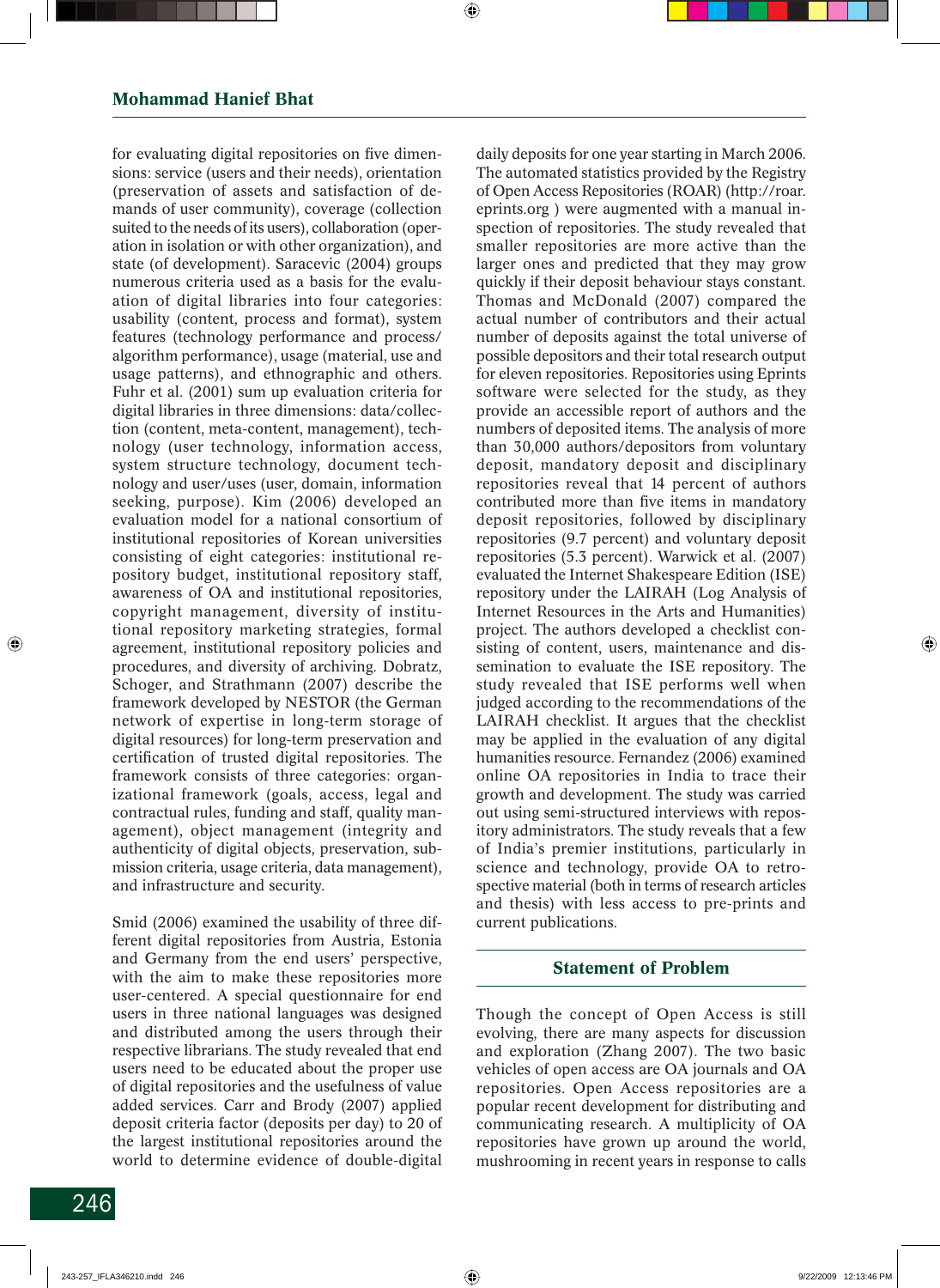by researchers, scholars and OA advocates to provide open access to research information (OpenDOAR 2008). There is a considerable debate as to who should be responsible for setting up repositories and maintaining them, the types of contents to be deposited, the personal and budgetary implications, the technology to employ, the intellectual property rights of authors and publishers, content management, preservation, and modes to ensure the quality and authentication of archived material.

Although a few evaluation studies of Open Access repositories have been undertaken, no effort has been made so far to evaluate the content management, preservation and rights management policies of OA repositories. The present study is an endeavour in this direction. This will help to explore the fundamental issues regarding these repositories and pave the way to framing basic policies and objectives for OA repositories in many other fields.

# **Objectives**

The objective of the present study is to evaluate the content management policies, preservation policies and rights management in selected OA repositories.

# **Scope and Methodology**

The scope of the study is confined to monolingual (English language) OA repositories in the field of computer science and information technology.

The OpenDOAR Directory of Open Access Repositories (http://www.open doar.org/) provided a starting list of repositories for evaluation. OpenDOAR listed 1038 registered sites as at January 2008. The study chose to evaluate repositories in the subject field of computer science and information technology (being pioneers in launching e-repositories) which were the most numerous (78) in the directory in January 2008. In order to limit the scope of study and to make it purposeful, significant and homogeneous, the following criteria were laid down for the selection of repositories:

- (a) dealing exclusively with computer science and information technology
- (b) monolingual (English language)
- (c) containing more than 100 documents

This reduced the list to 11 repositories (10 institutional and 1 disciplinary). We excluded the Agentlink Clearing House repository for being a frozen repository as no item has been added to it since October, 2006. The administrator of DCS Publication Database did not respond to questionnaire despite numerous reminders. Thus the nine repositories evaluated in the study are:

- 1. Caltech Computer Science Technical Reports (California Institute of Technology, United States) (http://caltechcstr.library.caltech. edu/)
- 2. Computer Laboratory Technical Reports Cambridge University (University of Cambridge, United Kingdom) (http://www.cl.cam.ac.uk/ techreports/)
- 3. Computer Science Technical Reports Iowa State University (United States) (http:// archives.cs.iastate.edu/)
- 4. Dspace at School Computing, NUS (National University of Singapore) (https://dl.comp.nus. edu.sg/dspace/index.jsp)
- 5. SICS Publications Database (Swedish Institute of Computer Science) (http://eprints.sics.se/)
- 6. UCT Computer Science Research Document Archive (University of Cape Town, South Africa) (http://pubs.cs.uct.ac.za/)
- 7. Virginia Tech Computer Science Technical Reports (Virginia Polytechnic Institute and State University, United States) (http://eprints. cs.vt.edu:8000/)
- 8. Virginia Tech Digital Library Research Laboratory Publications (Virginia Polytechnic Institute and State University, United States) (http://pubs.dlib.vt.edu:9090/)
- 9. Internet Protocol Version 6 Eprints Server (University of Southampton, United Kingdom) (http://www.6journal.org/)

The following parameters were used to evaluate the repositories:

- background
- resources
- content management policies
- preservation policies
- rights management
- promotion and services
- feedback

The information regarding these parameters was obtained from the repository administrators by administering a questionnaire via e-mail (as no information is available on the repository sites). The questionnaire was prepared after various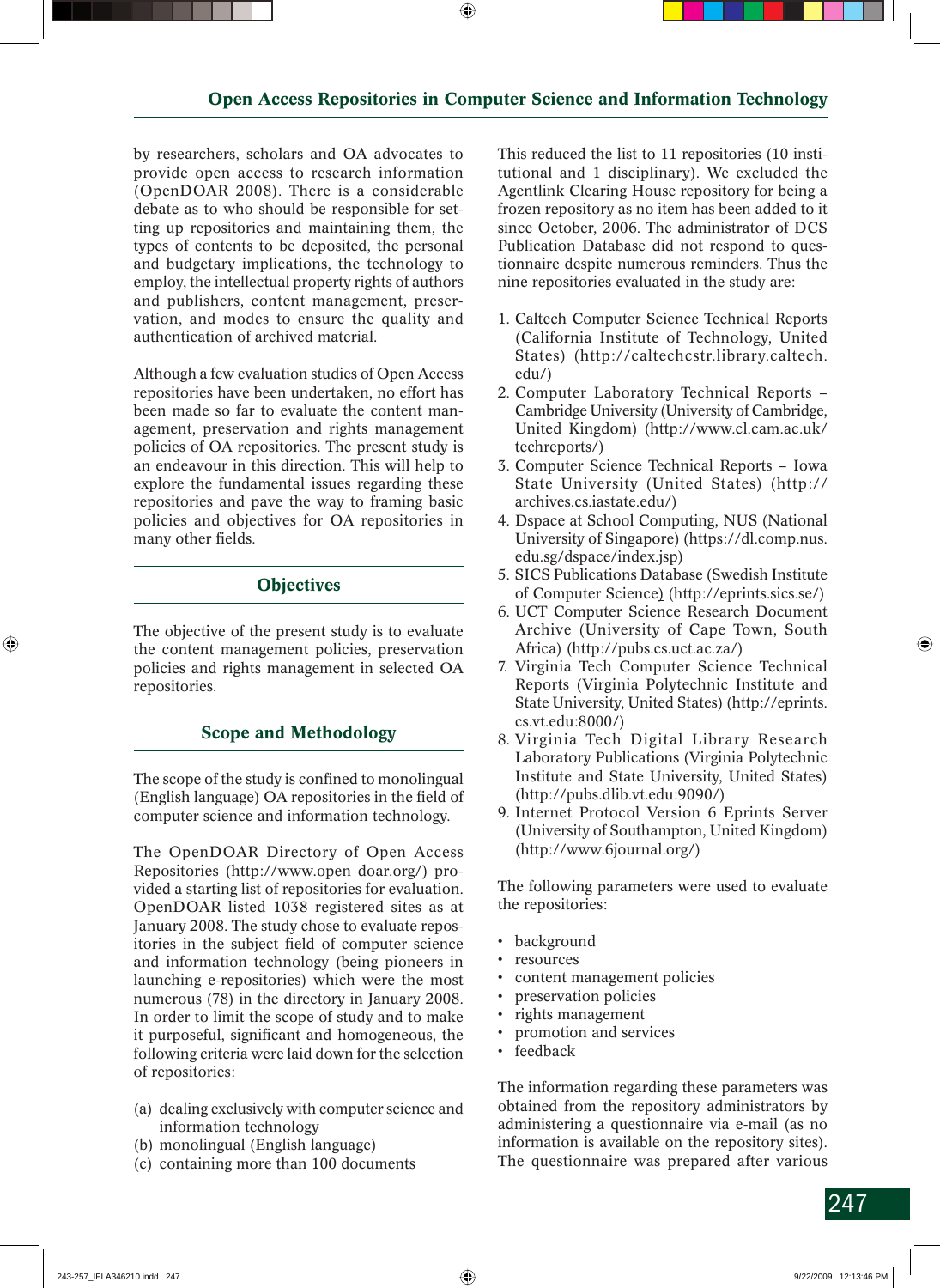# **Mohammad Hanief Bhat**

repositories were visited and thoroughly tested to ascertain reliable and exhaustive information. The process of data collection by questionnaire started on 8 March 2008 and was completed on 12 July 2008. The data collected is tabulated, presented and analyzed in a systematic way to reveal the findings in accordance with the desired objectives.

# **Findings and Discussion**

The findings based on observation and questionnaires are enumerated under the following headings.

## **Background**

Education and research is the primary objective of the parent institutions of most of the repositories.

The repositories are mostly administered by Computer Science Departments, except Caltech Computer Science Technical Reports and SICS Publication Database, which are administered by the libraries concerned.

Most of the repositories are managed by faculty members with PhD qualifications in computer science, except Caltech Computer Science Technical Reports and SICS Publication Database, which are managed by librarians with technical support from computer programmers (see Table 1).

#### **Resources**

The repositories are maintained by one or two staff members on a part-time basis.

Most of the repositories are using Eprint open source software, except Computer Laboratory

| S.<br>no.      | Name of the<br>repository                                                        | <b>Primary objective</b><br>of the parent<br>institution | <b>Administrative</b><br>accountability for<br>the repository | Qualifications/<br>expertise of repository<br>administrator             |
|----------------|----------------------------------------------------------------------------------|----------------------------------------------------------|---------------------------------------------------------------|-------------------------------------------------------------------------|
| $\mathbf{1}$   | <b>Caltech Computer</b><br>Science Technical<br>Reports                          | Education                                                | Library                                                       | Librarian with good<br>technical skills supported<br>by programmer      |
| $\mathbf{2}$   | <b>Computer Laboratory</b><br>Technical Reports -<br><b>Cambridge University</b> | Teaching and<br>research                                 | Computer<br>laboratory                                        | Faculty member; PhD<br>computer science, assisted<br>by dept. librarian |
| $\overline{3}$ | <b>Computer Science</b><br>Technical Reports -<br>Iowa State University          | <b>Education</b> and<br>research                         | <b>Computer Science</b><br>Department                         | Faculty member; ability to<br>troubleshoot                              |
| $\overline{4}$ | Dspace at School of<br>Computing, NUS                                            | Research                                                 | School of<br>Computing                                        | Administrative staff;<br>degree                                         |
| 5              | <b>SICS Publication</b><br>Database                                              | Research                                                 | Library                                                       | Librarian supported<br>by language engineer/<br>programmer              |
| 6              | <b>UCT Computer Science</b><br><b>Research Document</b><br>Archive               | <b>Education</b> and<br>research                         | Department of<br><b>Computer Science</b>                      | Faculty member; PhD<br>computer science                                 |
| 7              | Virginia Tech Computer<br>Science Technical<br>Reports                           | Education,<br>research and<br>service                    | Department of<br><b>Computer Science</b>                      | Faculty member; PhD<br>computer science                                 |
| 8              | Virginia Tech Digital<br>Library Research<br><b>Laboratory Publications</b>      | Research and<br>education                                | Digital and<br>Research<br>Laboratory                         | Director of Laboratory;<br>PhD computer science                         |
| $\overline{9}$ | <b>Internet Protocol Version</b><br>6 Eprints Server                             | <b>Education</b> and<br>research                         | Department of<br><b>Computer Science</b>                      | Faculty member; PhD<br>computer science                                 |

*Table 1. Background information on the repositories.*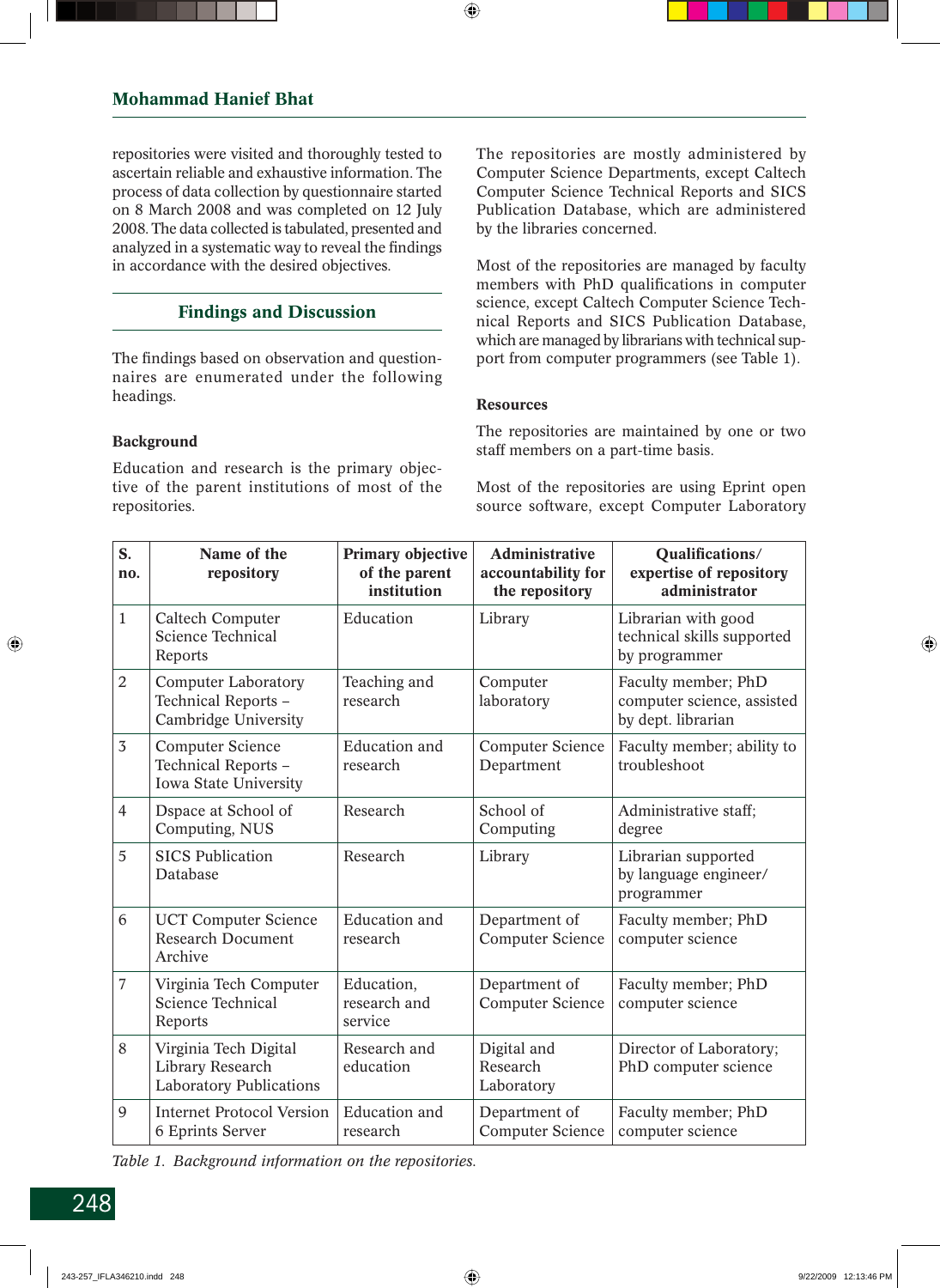Technical Reports – Cambridge University which uses self-written 'tr-trol' and 'U campas' software and Dspace at School of Computing, NUS, which uses Dspace open source software.

The 'tr-tool' and 'U campas' software was chosen for is its flexibility, ease of use, performance and simplicity. Dspace software was chosen for having provision for multiple repositories with different access rights. Eprints was chosen for its excellent support, ease of installation, transparency of interfaces, configurability, OAI compliance, Perl base and active development.

The sources of funding for the repositories include library budget, departmental budget and central budget of the parent institutions, except for the Computer Laboratory Technical Reports – University of Cambridge, which has no regular budget head (see Table 2).

# **Content Management Policies**

All the repositories follow a collection policy for the selection of content, except Computer Science Technical Reports – Iowa State University.

The policies for the repositories are set by the library, administrators, faculty members and university senate.

Contributions to all the repositories are made by faculty, researchers, staff and students.

| S.<br>no.      | Name of the<br>repository                                                      | <b>Staff</b>  | <b>Software</b>         | <b>Criteria of software</b>                                             | Source of<br>funding                                 |
|----------------|--------------------------------------------------------------------------------|---------------|-------------------------|-------------------------------------------------------------------------|------------------------------------------------------|
| $\mathbf{1}$   | Caltech Computer<br><b>Science Technical Reports</b>                           | 2 (part-time) | Eprints                 | Excellent support/<br>under development                                 | Library budget                                       |
| $\overline{2}$ | <b>Computer Laboratory</b><br>Technical Reports -<br>Cambridge University      | 2 (part-time) | Tr-tool and<br>U campas | Flexibility, ease of<br>use, performance<br>and simplicity              | $\overline{\phantom{0}}$                             |
| $\overline{3}$ | <b>Computer Science</b><br>Technical Reports - Iowa<br><b>State University</b> | 1 (part-time) | Eprints                 | Compliance with<br>procedures                                           | Departmental<br>budget                               |
| $\overline{4}$ | Dspace at School of<br>Computing, NUS                                          | 1 (part-time) | <b>D</b> space          | Provision of multiple<br>repository with<br>different access<br>rights  | Central<br>facilities<br>budget                      |
| 5              | <b>SICS Publication</b><br>Database                                            | 2 (part-time) | Eprints                 | Ease of installation,<br>transparency of<br>interfaces                  | Parent<br>organization's<br>administrative<br>budget |
| 6              | <b>UCT Computer Science</b><br><b>Research Document</b><br>Archive             | 1 (part-time) | Eprints                 | Configurability and<br>Perl expertise                                   | General<br>operating<br>funds                        |
| $\overline{7}$ | Virginia Tech Computer<br><b>Science Technical Reports</b>                     | 2 (part-time) | Eprints                 | OAI compliancy                                                          | Internal<br>(departmental<br>expenses)               |
| 8              | Virginia Tech Digital<br>Library Research<br><b>Laboratory Publications</b>    | 1 (part-time) | Eprints                 | OAI compliancy/<br>already in use for<br>other IR in the<br>institution | Internal<br>funding                                  |
| 9              | <b>Internet Protocol Version</b><br>6 Eprints Server                           | 2 (part-time) | Eprints                 | Developed by the<br>institution itself                                  | University<br>budget                                 |

*Table 2. Resources of the repositories.*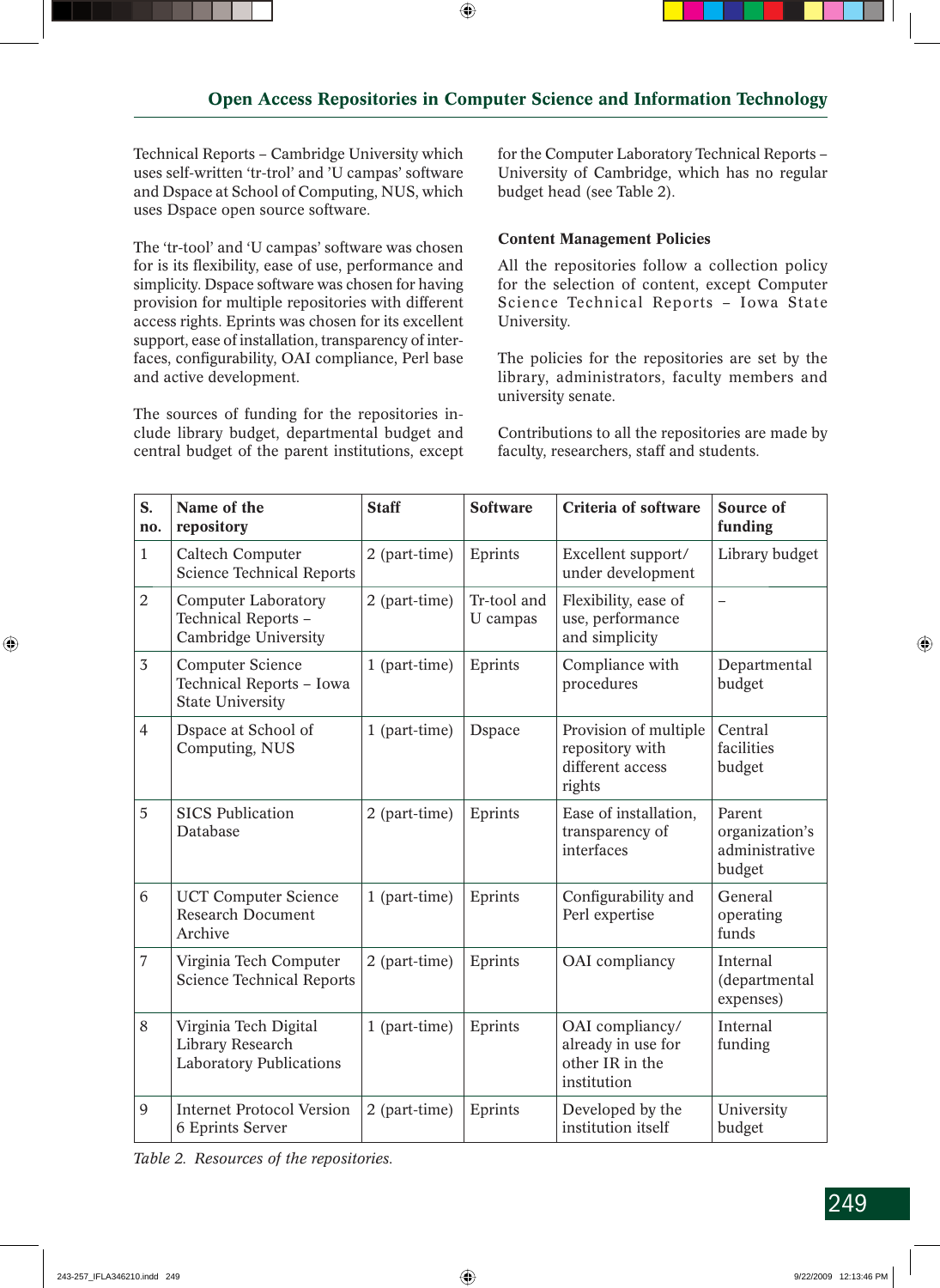| S.<br>no.    | Repository                                                                    | Content<br>policy? | Policies set by                              | <b>Contributions</b><br>made by              | <b>Materials accepted</b>                                                                        | <b>Provision for</b><br>withdrawal<br>of content |
|--------------|-------------------------------------------------------------------------------|--------------------|----------------------------------------------|----------------------------------------------|--------------------------------------------------------------------------------------------------|--------------------------------------------------|
| 1            | Caltech<br>Computer<br>Science<br>Technical<br>Reports                        | Yes                | Library                                      | Faculty/staff                                | Preprints/postprints/<br>working papers/<br>dissertations/technical<br>reports                   | Yes                                              |
| $\mathbf{2}$ | Computer<br>Laboratory<br>Technical<br>Reports<br>- Cambridge<br>University   | Yes                | Administrator                                | Staff/research<br>students                   | Dissertations/project<br>reports/conference<br>papers/historic material                          | N <sub>0</sub>                                   |
| 3            | Computer<br>Science<br>Technical<br>Reports - Iowa<br><b>State University</b> | N <sub>0</sub>     | Library                                      | Faculty/staff/<br>students                   | Any type                                                                                         | Yes                                              |
| 4            | Dspace at School   Yes<br>of Computing,<br><b>NUS</b>                         |                    | Undergraduate<br>office                      | Faculty/students                             | Technical reports/Project<br>reports                                                             | Yes                                              |
| 5            | SICS Publication<br>Database                                                  | Yes                | Library                                      | Research staff/<br>Faculty                   | Any research oriented text                                                                       | Yes                                              |
| 6            | <b>UCT</b> Computer<br>Science Research<br>Document<br>Archive                | Yes                | Departmental<br>staff                        | Faculty/staff                                | Articles/preprints/<br>conference proceedings/<br>technical reports/books/<br>dissertations etc. | Yes                                              |
| 7            | Virginia Tech<br>Computer<br>Science<br>Technical<br>Reports                  | Yes                | Administrator<br>in consultation<br>with HOD | Faculty/staff/<br>students/<br>collaborators | Preprints and reports                                                                            | No                                               |
| 8            | Virginia Tech<br>Digital Library<br>Research<br>Laboratory<br>Publications    | Yes                | Administrator                                | All working in<br>laboratory                 | Reports and preprints                                                                            | No                                               |
| 9            | Internet Protocol<br>Version 6 Eprints<br>Server                              | Yes                | University<br>senate                         | Faculty/<br>students/<br>researchers         | Preprints/postprints/<br>dissertations/research data                                             | Yes (but<br>discouraged)                         |

*Table 3. Content management policies of the repositories.*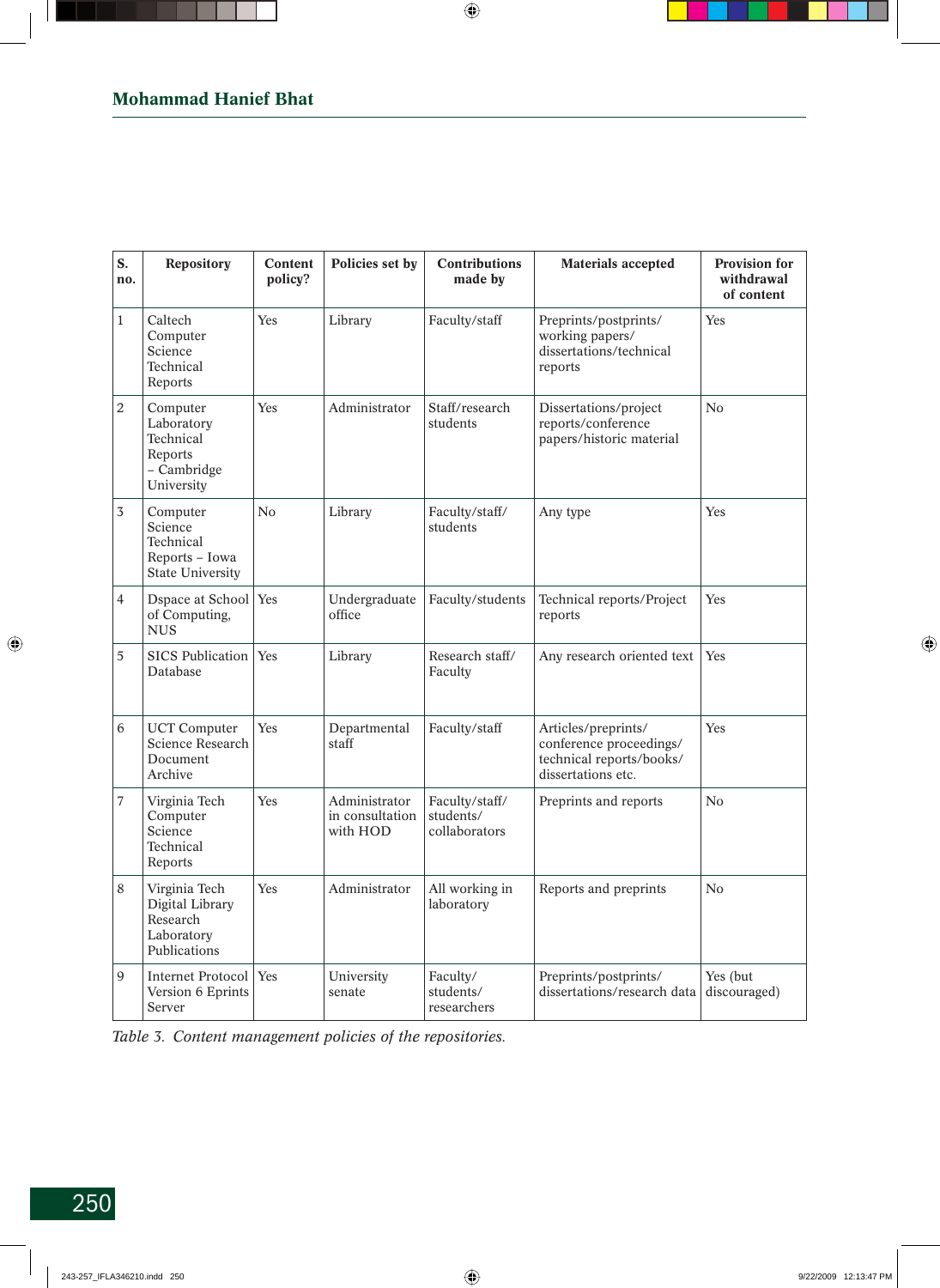| S.<br>no.      | Metadata<br>scheme                          | Submission<br>policy? | <b>Submissions</b><br>made by                              | <b>Formats</b><br>accepted          | <b>Deposits</b><br>approved by        | <b>Digital</b><br>content<br>updated by | Faculty<br>deposits | Access to<br>content                   |
|----------------|---------------------------------------------|-----------------------|------------------------------------------------------------|-------------------------------------|---------------------------------------|-----------------------------------------|---------------------|----------------------------------------|
| $\mathbf{1}$   | Ad hoc<br>based<br>on Dublin<br>Core        | Yes                   | Authors/<br>librarians/<br>staff                           | Any                                 | Administrator                         | Administrator                           | Voluntary           | Some items<br>restricted               |
| $\overline{2}$ | Own<br>format                               | Yes                   | Authors                                                    | Postscript/<br>DVI/PDF              | Administrator/<br>degree<br>committee | Administrator                           | Voluntary           | Open                                   |
| 3              | Own<br>format                               | N <sub>0</sub>        | Authors                                                    | PDF/<br>postscript/<br>text         | $\qquad \qquad -$                     | Administrator                           | Voluntary           | Open                                   |
| 4              | Dublin<br>Core                              | N <sub>o</sub>        | Authors                                                    | PDF                                 | $\overline{\phantom{0}}$              | Administrator                           | Voluntary           | Undergraduate<br>reports<br>restricted |
| 5              | Eprints<br>default<br>(slightly<br>modified | Yes                   | Authors                                                    | Any                                 | Librarian                             | Authors                                 | Mandatory           | Open                                   |
| 6              |                                             | Yes                   | Authors/<br>publication<br>coordinators<br>in laboratories | PDF                                 | Administrator                         | Administrator                           | Mandatory           | Open                                   |
| 7              | Dublin<br>Core                              | Yes                   | Authors                                                    | Postscript/<br>PDF                  | Administrator                         | Administrator<br>through<br>students    | Voluntary           | Open                                   |
| $\,8\,$        | Dublin<br>Core                              | Yes                   | Authors                                                    | PDF                                 | Administrator                         | Administrator   Voluntary               |                     | Open                                   |
| $\mathsf{9}$   | Dublin<br>Core/OAI                          | Yes                   | Author/<br>designee                                        | Word/<br>Postscript/<br><b>HTML</b> |                                       | Authors                                 | Mandatory           | Open                                   |

*(Table 3 Continued)*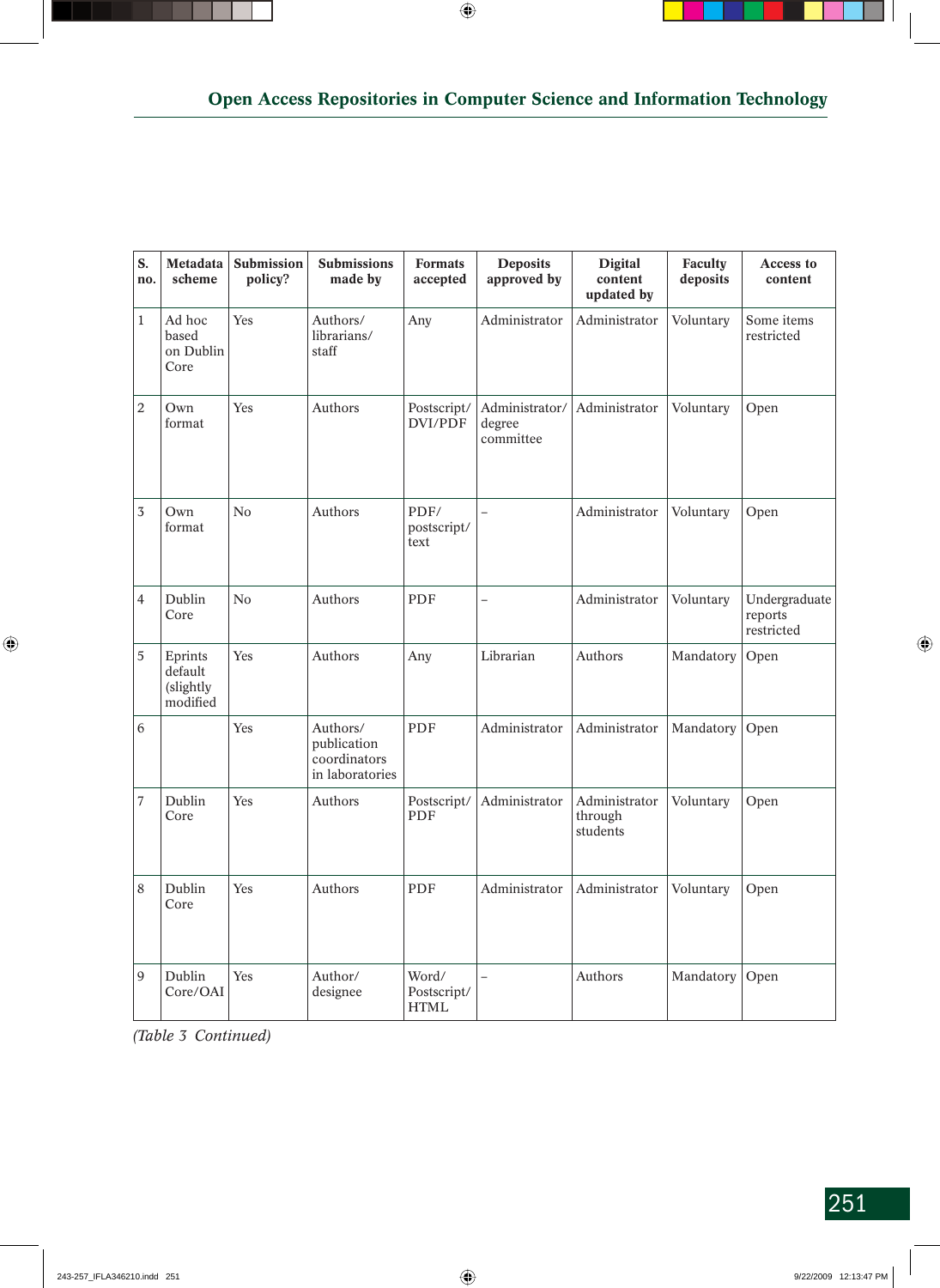All the repositories accept technical reports as well as preprints, post-prints, conference papers, project reports, etc. A few repositories also accept dissertations and books/book sections.

Most of the repositories have provision for withdrawal of content by the authors.

The Dublin Core Metadata scheme is used by most of the repositories.

Most of the repositories follow a submission policy, except Computer Science Technical Reports – Iowa State University and Dspace at School of Computing, NUS.

Authors are themselves responsible for submitting their documents in most of the repositories.

The PDF file format is acceptable in all the repositories; some also support other formats like Postscript, DVI, Word and HTML.

Deposits are mostly approved by the repository administrators and librarians, except in Computer Science Technical Reports – Iowa State University, Dspace at School of Computing, NUS and Internet Protocol Version 6 Eprints Server, which have no provision for deposit approval.

Digital content is mostly updated by the repository administrators, except in SICS Publication Database and Internet Protocol Version 6 Eprints Server in which it is updated by the authors themselves.

Mostly the faculty deposits are voluntary, except in SICS Publication Database, UCT Computer Science Research Document Archive and Internet Protocol Version 6 Eprints Server, in which they are mandatory.

Access to content is open in all the repositories, expect that some items are restricted in the Caltech Computer Science Technical Reports and Dspace at School of Computing, NUS repositories (see Table 3).

# **Preservation Policies**

Most of the repositories follow preservation policies for the preservation of digital content,

| S.<br>no.      | Name of the repository                                                      | <b>Preservation</b><br>policy? | <b>Strategies for short</b><br>term preservation | <b>Strategies for long term</b><br>preservation                         |
|----------------|-----------------------------------------------------------------------------|--------------------------------|--------------------------------------------------|-------------------------------------------------------------------------|
| $\mathbf{1}$   | <b>Caltech Computer Science</b><br><b>Technical Reports</b>                 | N <sub>o</sub>                 | Disk/tape backup,<br>offsite storage of tapes    | $\overline{\phantom{m}}$                                                |
| $\overline{2}$ | <b>Computer Laboratory</b><br>Technical Reports -<br>Cambridge University   | Yes                            | Disk backups                                     | $\overline{\phantom{0}}$                                                |
| $\overline{3}$ | <b>Computer Science</b><br>Technical Reports -<br>Iowa State University     | $\rm No$                       |                                                  |                                                                         |
| $\overline{4}$ | Dspace at School of<br>Computing, NUS                                       | Yes                            | <b>Backups</b>                                   |                                                                         |
| 5              | <b>SICS Publication Database</b>                                            | No                             | Working backups                                  | $\overline{\phantom{m}}$                                                |
| 6              | <b>UCT Computer Science</b><br><b>Research Document Archive</b>             | Yes                            | Daily backups                                    | $\qquad \qquad -$                                                       |
| 7              | Virginia Tech Computer<br><b>Science Technical Reports</b>                  | Yes                            | <b>Backups</b>                                   | Use of standard file formats                                            |
| 8              | Virginia Tech Digital<br>Library Research<br><b>Laboratory Publications</b> | Yes                            | <b>Backups</b>                                   | Use of standards, migration<br>between different versions of<br>Eprints |
| 9              | Internet Protocol Version 6<br><b>Eprints Server</b>                        | Yes                            | Content migration                                | Content migration                                                       |

*Table 4. Preservation policies of the repositories.*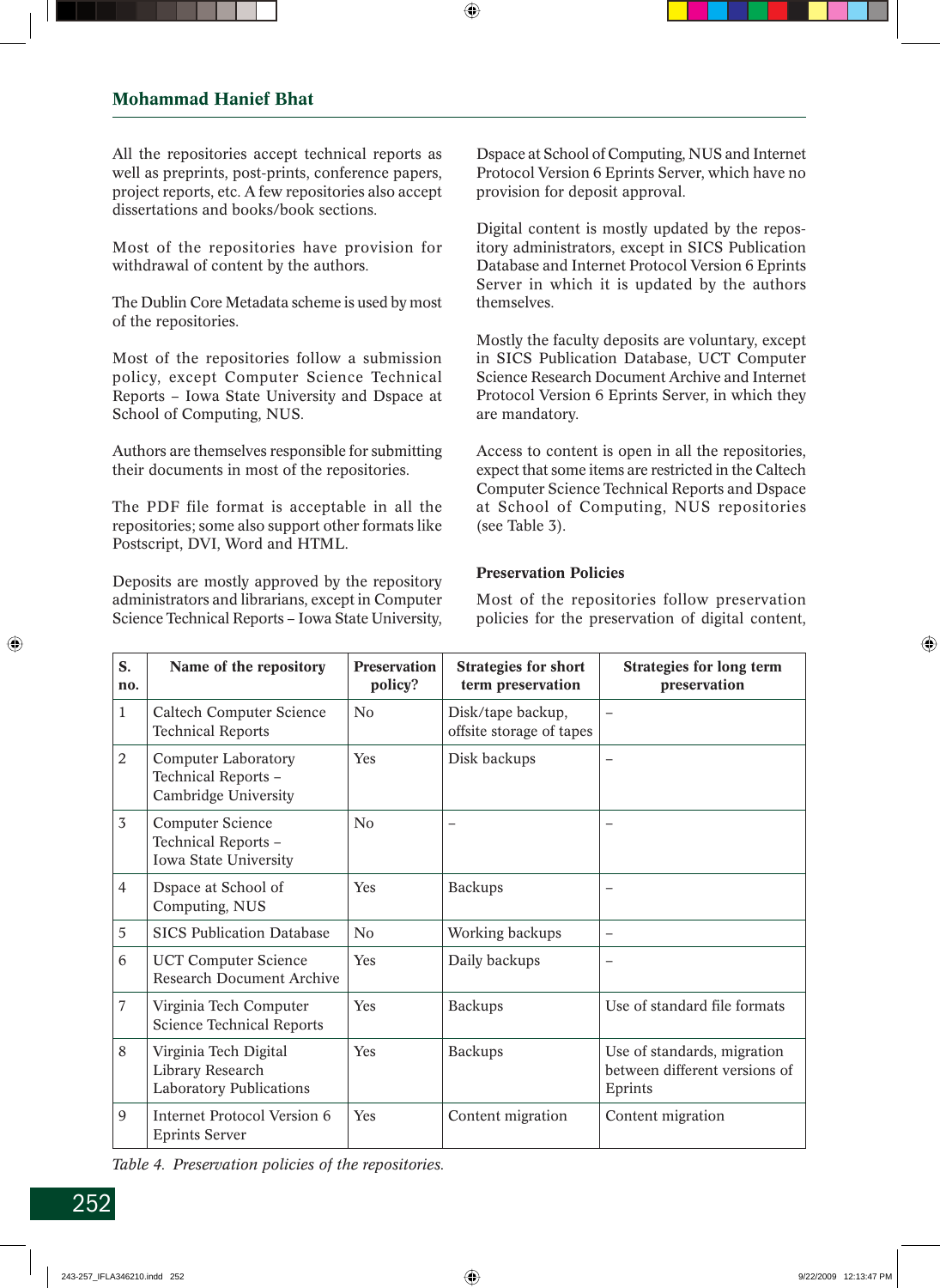| S.<br>no.      | Name of the repository                                                   | Sources used for handling<br>copyright issues with<br>publishers | Person responsible for<br>ensuring copyright<br>compliance |
|----------------|--------------------------------------------------------------------------|------------------------------------------------------------------|------------------------------------------------------------|
| $\mathbf{1}$   | Caltech Computer<br><b>Science Technical Reports</b>                     | Publisher agreements                                             | Repository staff                                           |
| 2              | <b>Computer Laboratory Technical</b><br>Reports - Cambridge University   |                                                                  | Authors                                                    |
| 3              | <b>Computer Science Technical</b><br>Reports - Iowa State University     |                                                                  | Authors                                                    |
| $\overline{4}$ | Dspace at School of Computing, NUS                                       | -                                                                | <b>Authors</b>                                             |
| 5              | <b>SICS Publication Database</b>                                         |                                                                  | <b>Authors</b>                                             |
| 6              | <b>UCT Computer Science Research</b><br><b>Document Archive</b>          |                                                                  | Authors                                                    |
| 7              | Virginia Tech Computer Science Technical<br>Reports                      | $\qquad \qquad -$                                                | Authors                                                    |
| 8              | Virginia Tech Digital Library Research<br><b>Laboratory Publications</b> |                                                                  | <b>Authors</b>                                             |
| 9              | Internet Protocol Version 6 Eprints Server                               | Project ROMEO directory                                          | Authors                                                    |

*Table 5. Copyright management in the repositories.*

| S.<br>no.      | Name of the repository                                                      | <b>Promotion</b>                                                      | <b>Ancillary services</b><br>provided        |
|----------------|-----------------------------------------------------------------------------|-----------------------------------------------------------------------|----------------------------------------------|
| $\mathbf{1}$   | <b>Caltech Computer Science</b><br><b>Technical Reports</b>                 | Link on library website/conversation<br>with faculty                  | Digitization                                 |
| $\overline{2}$ | <b>Computer Laboratory Technical</b><br>Reports - Cambridge University      | Link from departmental website/new<br>items announced on USENET group | Export of metadata in<br>various forms       |
| $\overline{3}$ | <b>Computer Science Technical</b><br>Reports - Iowa State University        | $\overline{\phantom{0}}$                                              |                                              |
| $\overline{4}$ | Dspace at School of Computing,<br><b>NUS</b>                                | $\overline{\phantom{0}}$                                              | $\qquad \qquad -$                            |
| 5              | <b>SICS Publication Database</b>                                            | Seminars, e-mail reminders to<br>research staff                       |                                              |
| 6              | <b>UCT Computer Science Research</b><br>Document Archive                    | Link on website                                                       |                                              |
| $\overline{7}$ | Virginia Tech Computer Science<br><b>Technical Reports</b>                  | Link from departmental website                                        | Support moving to new<br>versions of Eprints |
| 8              | Virginia Tech Digital Library<br><b>Research Laboratory</b><br>Publications | Link from homepage of the<br>laboratory                               | Assistance to students<br>who need it        |
| 9              | Internet Protocol Version 6<br><b>Eprints Server</b>                        | Workshops and key notes                                               | Import and export                            |

*Table 6. Promotion and ancillary services of the repositories.*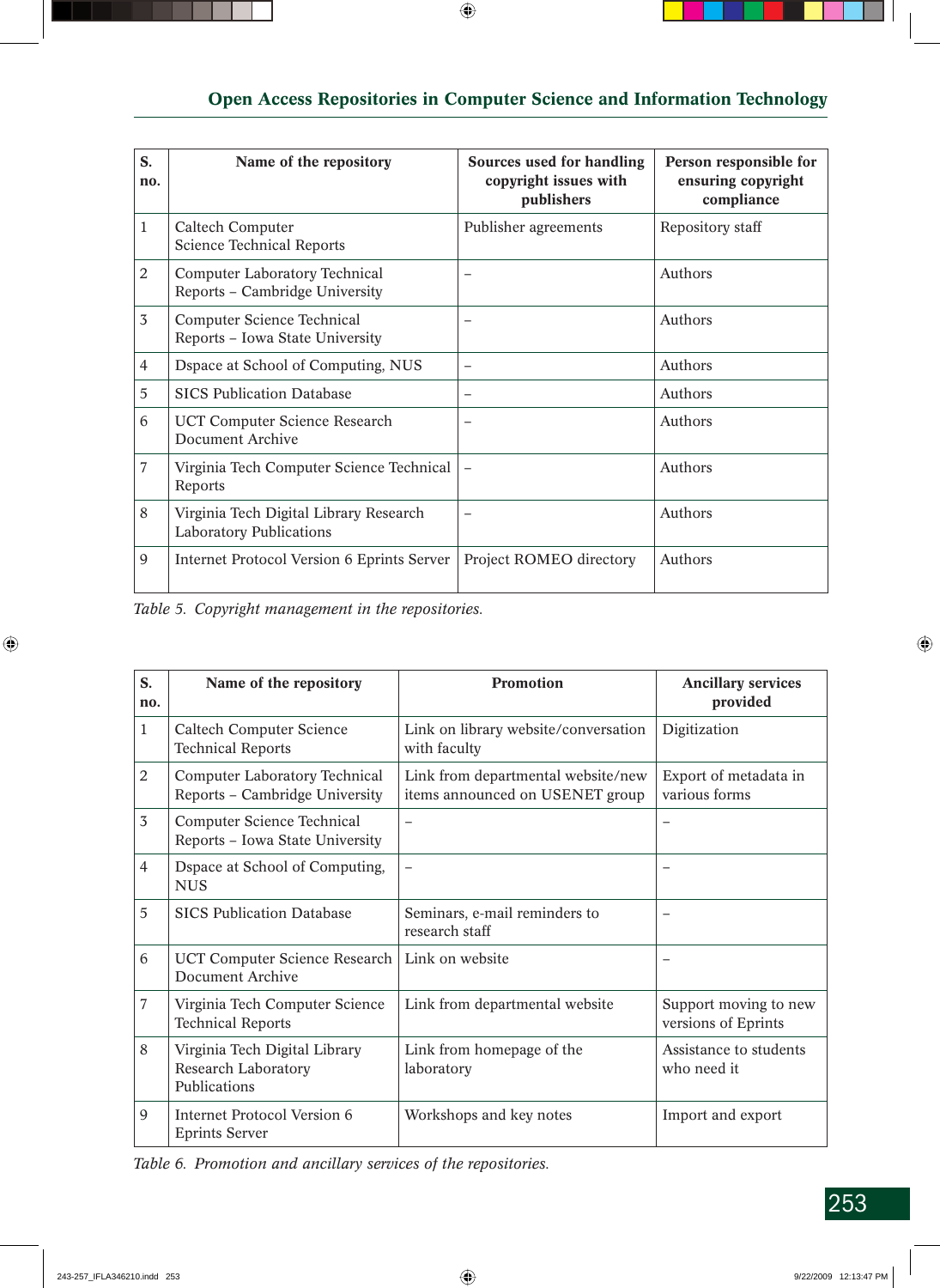# **Mohammad Hanief Bhat**

| S.<br>no.      | Name of the repository                                                   | <b>Provision of</b><br>feedback? | <b>Provision of access</b><br>statistics? |
|----------------|--------------------------------------------------------------------------|----------------------------------|-------------------------------------------|
| 1              | <b>Caltech Computer Science Technical Reports</b>                        | Yes                              | Yes                                       |
| $\overline{2}$ | <b>Computer Laboratory Technical Reports</b><br>- Cambridge University   | <b>Yes</b>                       | Yes (prepared manually on<br>request)     |
| $\overline{3}$ | Computer Science Technical Reports - Iowa<br><b>State University</b>     | <b>Yes</b>                       | N <sub>0</sub>                            |
| $\overline{4}$ | Dspace at School of Computing, NUS                                       | Yes                              | N <sub>0</sub>                            |
| 5              | <b>SICS Publication Database</b>                                         | Yes                              | N <sub>0</sub>                            |
| 6              | UCT Computer Science Research Document<br>Archive                        | N <sub>0</sub>                   | Yes (at discrete intervals)               |
| 7              | Virginia Tech Computer Science Technical<br>Reports                      | <b>Yes</b>                       | Yes (if desired)                          |
| 8              | Virginia Tech Digital Library Research<br><b>Laboratory Publications</b> | Yes                              | Yes (if desired)                          |
| 9              | Internet Protocol Version 6 Eprints Server                               | Yes                              | N <sub>0</sub>                            |

*Table 7. Feedback and access statistics of the repositories.*

except Caltech Computer Science Technical Reports, Computer Science Technical Reports – Iowa State University and SICS Publication Database.

Backups are carried out for short term preservation of the documents in repositories, whereas no specific strategy (media/refreshment/migration/ replication/emulation) for long term preservation of documents is followed in the repositories.

# **Rights Management**

The authors are themselves responsible for checking the copyright compliance of their documents for archiving in most of the repositories, except in Caltech Computer Science Technical Repository, in which the repository staff is responsible for checking the copyright compliance of the documents by consulting the publishers' agreements.

# **Promotion and Services**

Most of the repositories are promoted by providing a link from the library/departmental websites, conversations with the faculty, seminars, e-mail reminders, workshops and keynotes, except Computer Science Technical Reports – Iowa State University and Dspace at School of Computing, NUS which have no provision for promotion and advertisement.

Ancillary services provided by some of the repositories include digitization, export of metadata in various forms, support in moving to new versions of software, assistance to users and import and export.

# **Feedback**

All the repositories except UCT Computer Science Research Document Archive have provision for feedback from the users.

Only one repository, Caltech Computer Science Technical Reports, provides access statistics to its users, some provide on request and others do not provide access statistics.

# **Conclusion**

Open Access repositories provide a strategic response both to the opportunities of the digital networked environment and the systematic problems in scholarly communication system. The OA repositories are now being recognized as essential infrastructure for scholarship in the digital world, although their development is still in its infancy.

Only a few of the institutions covered by this study have been able to mandate faculty deposits, and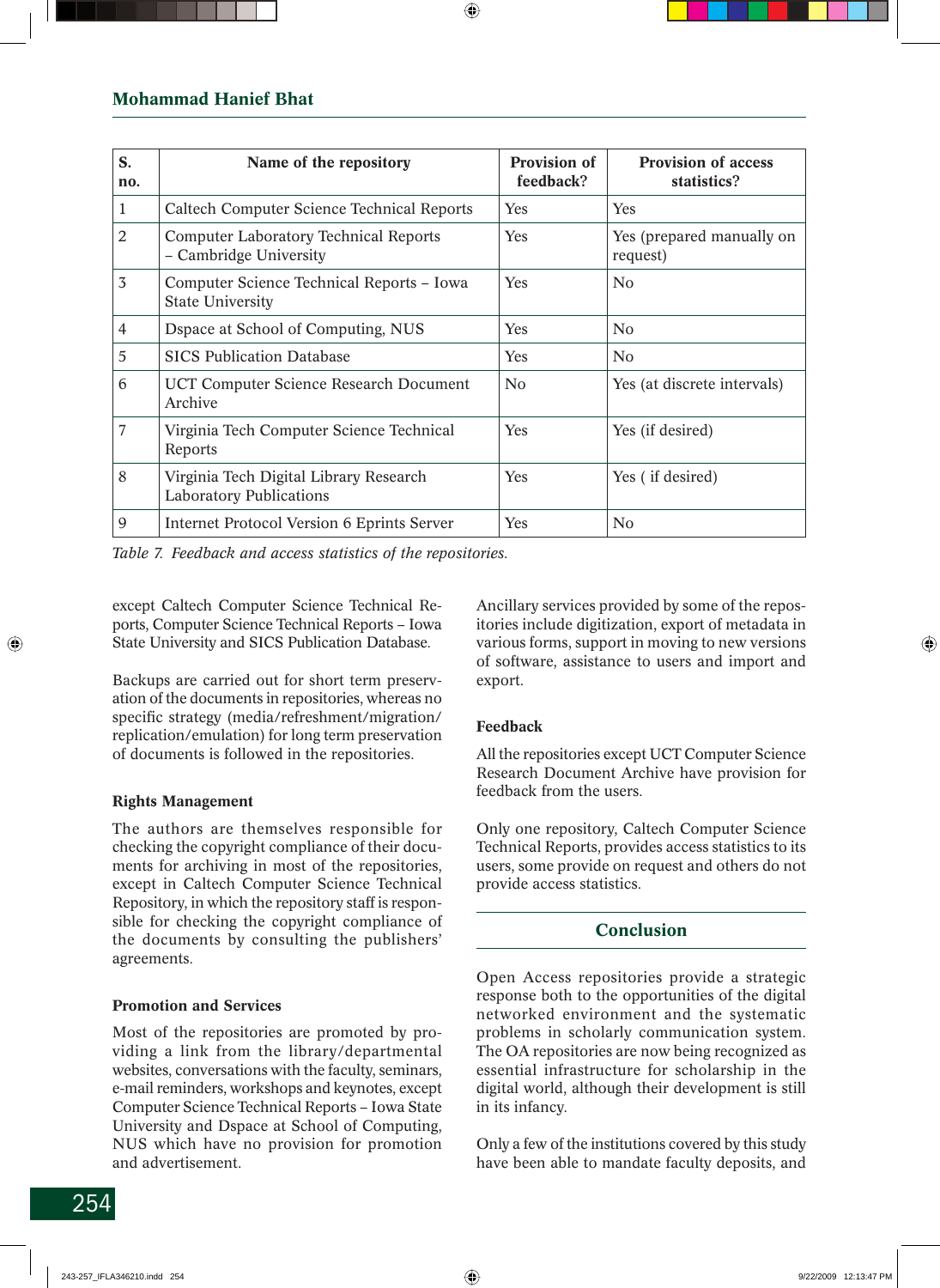even in those institutions there is provision for withdrawal of content by the authors. Some of the repositories are not completely open as some items are restricted for internal use only. There is also the problem of non-availability of the full text of some documents in some repositories. Strategies for long term preservation of digital content, an important motivating factor for authors for self archiving their publications, is lacking in all the repositories.

# **Recommendations**

In order to establish OA repositories and make them effective as means of furthering the cause of open access to scholarly documents, the following recommendations are put forth:

- The institutions should take steps for mandating the self-archiving of their research output, as self-archiving mandates are more effective than voluntary policies.
- The repositories should frame content management and preservation policies well in advance.
- There should not be any provision for withdrawal of content by the authors.
- There should an institutional commitment for the long term maintenance of the repository.
- The full text of articles should be made available in the repositories, as some documents in some repositories are listed only as metadata.
- The repository should be properly promoted and publicized in seminars, lectures, talks, email to authors, etc. besides being registered in open access registries such as ROAR (Registry of OA Repositories) and OpenDOAR (Directory of OA Repositories).
- The long term preservation of digital content needs to be given the highest priority.
- The repository staff should help authors in checking the right compliance of their publications and also submit papers on their behalf if required.
- The ROMEO (http://www.sherpa.ac.uk/ romeo/php) database should be used for ascertaining the copyright compliance of articles for self archiving. Some publishers also allow self-archiving on special request.
- The administrative responsibility for the repository should be left to the library staff as they are well aware in issues relating to the scholarly communication system. If necessary, computer experts should provide support in maintenance of the server.
- To control the quality of submitted documents there should be provision for peer review for submissions which have not gone through this process earlier.
- The repository should provide a user friendly, stress-free online submission facility, accepting documents in any format and then converting them to the desired formats.
- The layout of the repository interface should be clear and simple.
- Some value added services like annotation services, vocabulary look up, social tagging and book marking, automatic document alignment, etc. should be provided by the repositories.
- The repository should provide citation linking for all articles so that the benefits of self-archiving are brought to the attention of authors.
- The repository should provide access statistics for all the documents, and authors should have access to these statistics. Download information should be provided to authors at fixed intervals.
- The repository should provide feedback facilities for the repository as a whole and for individual documents.
- The documents submitted should be enriched with metadata and appropriate search indexes should be set up for efficient retrieval of documents.
- The different facets of Open Access repositories should be included in the curriculum of library and information science schools to meet the future demand for repository managers. Library staff should be trained by holding workshops and providing education on OA standards, OA software, etc.

# **References**

- Allinson, J., Francois, S. and Lewis, S. (2008) SWORD: Simple Web-service Offering Repository Deposit. *Ariadne,* 54. Available: http://www.ariadne.ac.uk/ issue54/allinson-et-al/ Retrieved on May 14, 2008.
- Berlin Declaration on Open Access to Knowledge in the Sciences and Humanities. (2003) Available: http:// oa.mpg.de/openaccess-berlin/berlindeclaration.html Retrieved on November 19, 2008.
- Bethesda Statement on Open Access Publishing. (2003) Available: http://www.earlham.edu/~peters/fos/ bethesda.htm Retrieved on November 19, 2008.
- Carr, Leslie and Brody, Tim. (2007) Size isn't everything: Sustainable repositories as evidenced by sustainable deposit profiles. *D-lib Magazine*, 13(7/8). Available: http://www.dlib.org/dlib/july07/carr/07carr.html Retrieved on December 1, 2008.
- Chan, Diana L.H., Kwok Cathenac, S.Y. and Yip, Steve K.F. (2005) Changing roles of reference librarians: the case of the HKUST institutional repository. *Reference Services Review,* 33(3). Available: http://repository.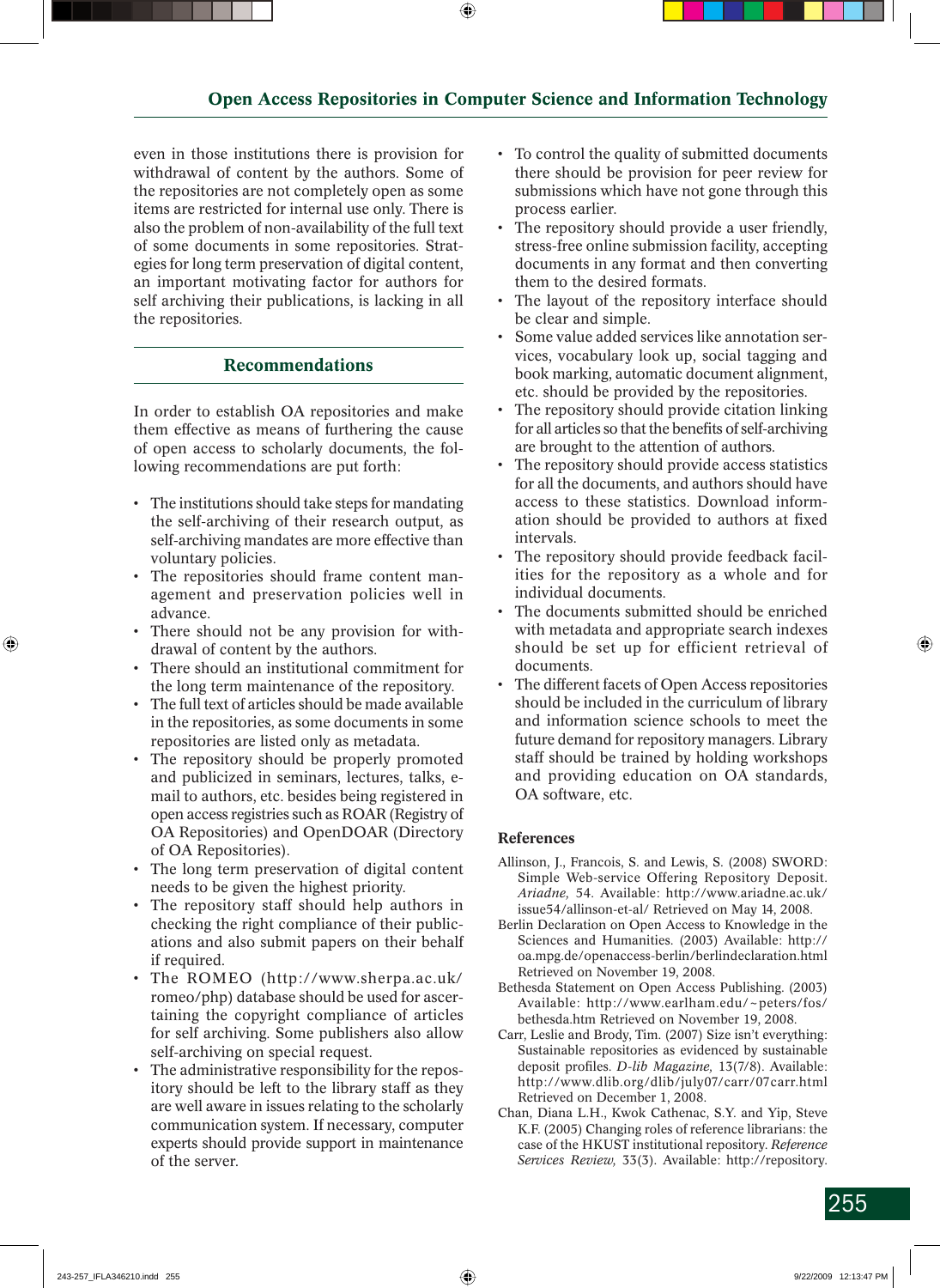ust.hk/dspace/bitstream/1783.1/2039/2/p268.pdf Retrieved on November 29, 2008.

- Chan, Leslie. (2004) Supporting and enhancing Scholarship in the digital age: the role of open-access institutional repositories. *Canadian Journal of Communication,*  29. 277–300. Available: http://eprints.rclis.org/ archive/00002590/01/Chan\_CJC\_IR.pdf Retrieved on November 28, 2008.
- Chavez, R., Crane, G., Sauer, A., Babeu, A., Packel, A. and Weaver, G. (2007) Services make the repository. *Journal of Digital Information,* 8(2). Available: http:// journals.tdl.org/jodi/article/view/195/179 Retrieved on December 1, 2008.
- Cochrane, Tom and Callan, Paula. (2007) Making a difference: implementing the eprints mandate at QUT. *OCLC Systems and Services,* 23(3). Available: http:// www.emeraldinsight.com/10.1108/106507507107763 96 Retrieved on April 17, 2008.
- Correia, Ana Maria Ramalho and Teixeira, Jose Carlos. (2005) Reforming scholarly publishing and knowledge communication from the advent of the scholarly journal to the challenges of open access. *Online Information Review,* 29(4). Available: http://www.emeraldinsight. com/Insight/ViewContentServlet?Filename=Publishe d/EmeraldFullTextArticle/Articles/2640290402.html Retrieved on November 28, 2008.
- Dobratz, Susanne, Schoger, Astrid and Strathmann, Stefan. (2007) The nestor catalogue of criteria for trusted digital repository evaluation and certification. *Journal of Digital Information,* 8(2). Available: http:// journals.tdl.org/jodi/article/view/199/180 Retrieved on November 22, 2008.
- Fernandez, Leila. (2006) Open access initiatives in India – an evaluation. *Canadian Journal of Library and Information Practice and Research,* 1(1). Available: http://journal.lib.uoguelph.ca/index.php/perj/article/ view/110/172 Retrieved on November 22, 2008.
- Fuhr, N., Hansen, P., Mabe, M., Micsik, A. and Solvberg, I. (2001) *Digital libraries: a generic classification and evaluation scheme.* Available: http://www. sics.se/~preben/papers/ecdl-2001.pdf Retrieved on November 22, 2008.
- Genoni, Paul. (2004) Content in institutional repositories: a collection management issue. *Library Management,*  25(6/7). Available: http://espace.lis.curtin.edu.au/ archive/00000908/02/Library\_Management\_04.pdf Retrieved on November 28, 2008.
- Harnad, S. et al. (2004) The access/impact problem and the green and gold roads to open access. *Serials Review,*  30(4). Available: http://eprints.ecs.soton.ac.uk/10209/1/ impact.html Retrieved on November 26, 2008.
- Hughes, Carol Ann. (2004) Escholarship at the University of California: a case study in sustainable innovation for open access. *New Library World,* 105(3/4). Available: http://www.emeraldinsight.com/10.1108/030748004 10526749 Retrieved on April 19, 2008.
- Kim, Hyun-Hee. (2006) Building the management model for national consortium of institutional repositories. Available: http://ohmyvocabulary.com/ifla/ HyunheeKim.doc Retrieved on December 8, 2008.
- Lynch, Clifford A. (2003) Institutional repositones: essential infrastructure for scholarship in the digital age. *ARL,* 226. Available: http://dspace.uniroma2. it/dspace/bitstream/2108/261/1/ir.html Retrieved on December 4, 2008.
- Mark, Timothy. and Shearer, Kathleen. (2006) Institutional repositories: a review of content recruitment strategies. World Library and Information Congress: 72nd IFLA General Conference and Council, Seoul, Korea. Available: http://www.ifla.org/IV/ifla72/ papers/155-Mark\_Shearer-en.pdf Retrieved on November 26, 2008.
- McCulloch, Emma. (2006) Taking stock of open access: Progress and issues. *Library Review,* 55(6). Available: http://eprints.cdlr.strath.ac.uk/2325/01/Mcculloch\_ openaccessELIS.pdf Retrieved on November 29, 2008.
- Muir, Adrienne. (2003) Copyright and licensing issues for digital preservation and possible solutions. Available: http://elpub.scix.net/data/works/att/0315.content.pdf Retrieved on December 4, 2008.
- OpenDOAR; Directory of Open Access Repositories. (2008) Introduction to the project. Available: http:// www.opendoar.org/about.html Retrieved on December 7, 2008.
- Open Society Institute. (2002) Budapest Open Access Initiative. Available: http://www.soros.org/openaccess/ read.shtml Retrieved on May 23, 2008.
- Prosser, David C. (2004) The next information revolution – how open access repositories and journals will transform scholarly communications. *Liber Quarterly: The Journal of European Research,* 14(1–4). Available: http://webdoc.sub.gwdg.de/edoc/aw/liber/lq-1-04/ prosser.pdf Retrieved on November 28, 2008.
- Rieger, Ova Y. (2007) Select for success: key principles in assessing repository models. *D-lib Magazine,* 13(7/8). Available: http://www.dlib.org/dlib/july07/rieger/ 07rieger.html Retrieved on December 2, 2008.
- Sale, Arthur. (2006) Comparison of IR content policies in Australia. *First Monday,* 11(4). Available: http://eprints. utas.edu.au/230/1/Comparison\_of\_content\_policies\_ in\_Australia.pdf Retrieved on December 8, 2008.
- Sandusky, Robert J. (n.d.) Digital library attributes: framing usability research. Available: http://www.uclic.ucl. ac.uk/annb/docs/Sandusky35.pdf Retrieved on May 25, 2008.
- Saracevic, Tefko. (2004) Evaluation of digital libraries: an overview. Available: http://www.scils.rutgers. edu/~tefko/DL\_evaluation\_Delos.pdf Retrieved on May 22, 2008.
- Saracevic, Tefko. and Covi, Lisa. (2000) Challenges for digital library evaluation. *Proceedings of the 63rd ASIS Annual Meeting,* 37. Available: http://www. is.informatik.uni-duisburg.de/courses/dl\_ss04/folien/ saracevic00.pdf Retrieved on May 23, 2008.
- Shin, Eun-Ja. (2006) Implementing a collaborative digital repository: the d collection experience in South Korea. *Interlending and Document Supply,* 34(4). Available: http://www.emeraldinsight.com/10.1108/026416106 10714722 Retrieved on May 23, 2008.
- Singh, J. (2005) Open access: to be or not to be? (editorial). *Indian Journal of Pharmacology,* 37(3). Available: http://find.galegroup.com/itx/start.do?prodId=ITOF anduserGroupName=bcdelhi Retrieved on May 20, 2008.
- Smid, Mateja. (2006) Evaluation of digital repositories from an end-users perspective: the case of the reUSE project. Proceedings ELPUB 2006 Conference in Electronic Publishing, Bansko, Bulgaria. Available: http://elpub.scix.net/data/works/att/282\_elpub2006. content.pdf Retrieved on November 21, 2008.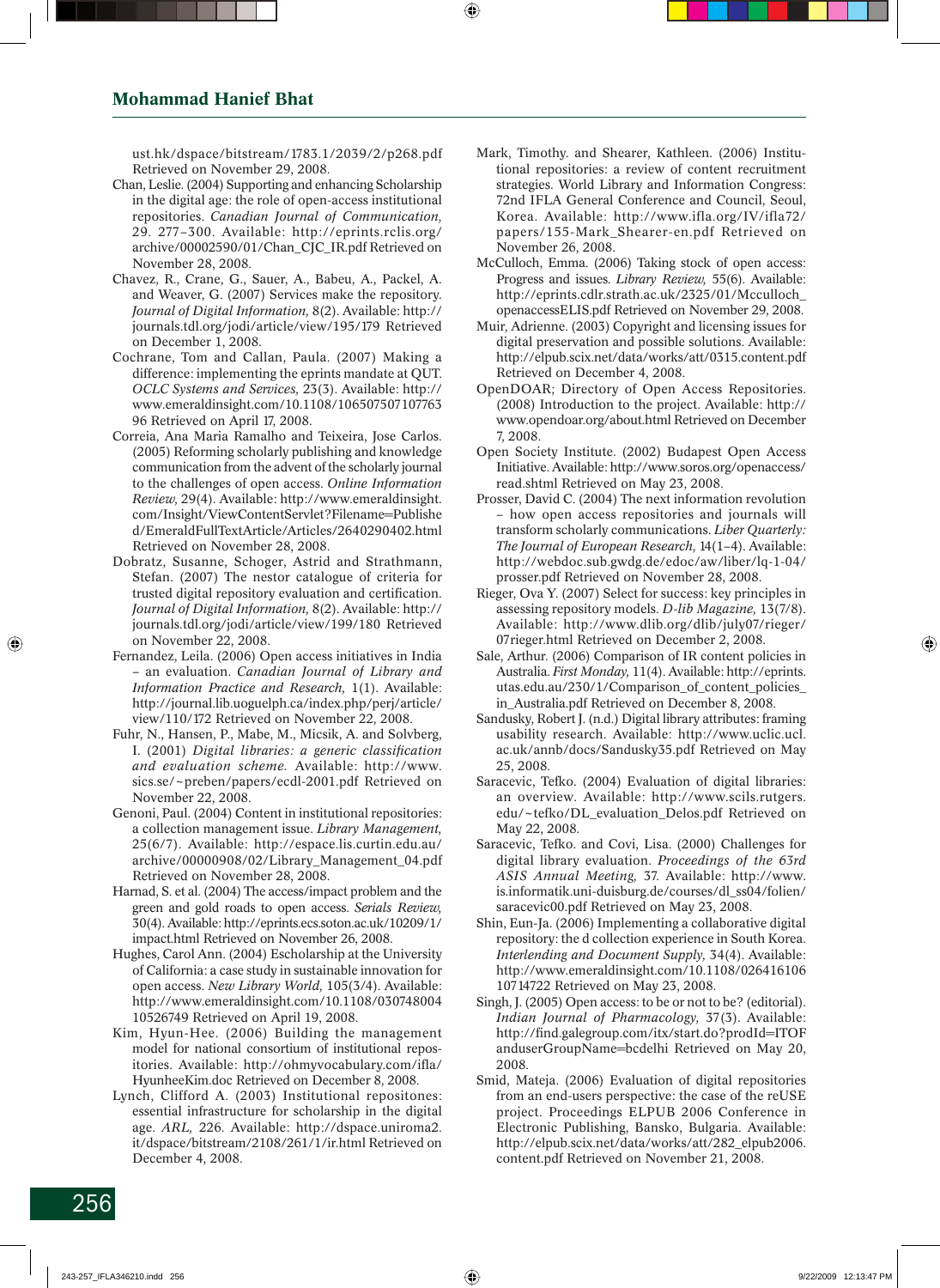- Thibodeau, Kenneth. (2007) If you build it, will it fly? Criteria for success in a digital repository. *Journal of Digital Information,* 8(2). Available: http://journals. tdl.org/jodi/article/view/197/174 Retrieved on December 1, 2008.
- Thomas, Chuck and McDonald, Robert H. (2007) Measuring and comparing participation patterns in digital repositories: repositories by the numbers, part 1. *D-lib Magazine,* 13(9/10). Available: http://dlib. org/dlib/september07/mcdonald/09mcdonald.html Retrieved on November 29, 2008.
- Warwick, C., Terras, M., Galina, I., Huntington, P. and Pappa, N. (2007) Evaluating digital humanities resources: the LAIRAH project check list and the Internet Shakespeare Editions project. Proceedings ELPUB 2007 Conference on Electronic Publishing,

Vienna, Austria. Available: http://elpub.scix.net/data/ works/att/144\_elpub2007.content.pdf Retrieved on November 21, 2008.

- Ylotis, Kristin. (2005) The open access initiative: a new paradigm for scholarly communications. *Information*  Technology and Libraries, 24(4). Available: http://find. galegroup.com/itx/start.do?prodId=ITOFanduserGro upName=bcdelhi Retrieved on May 22, 2008.
- Zhang, Sha Li. (2007) The flavors of open access. *OCLC Systems and Services,* 23(3). Available: http://www. emeraldinsight.com/10.1108/10650750710776332 Retrieved on April 17, 2008.
- Zuccala, A. and Oppenheim, C. (2008) Managing and evaluating digital repositories. *Information Research,*  13(1). Available: http://informationr.net/ir/13-1/ paper333.html Retrieved on April 7, 2008.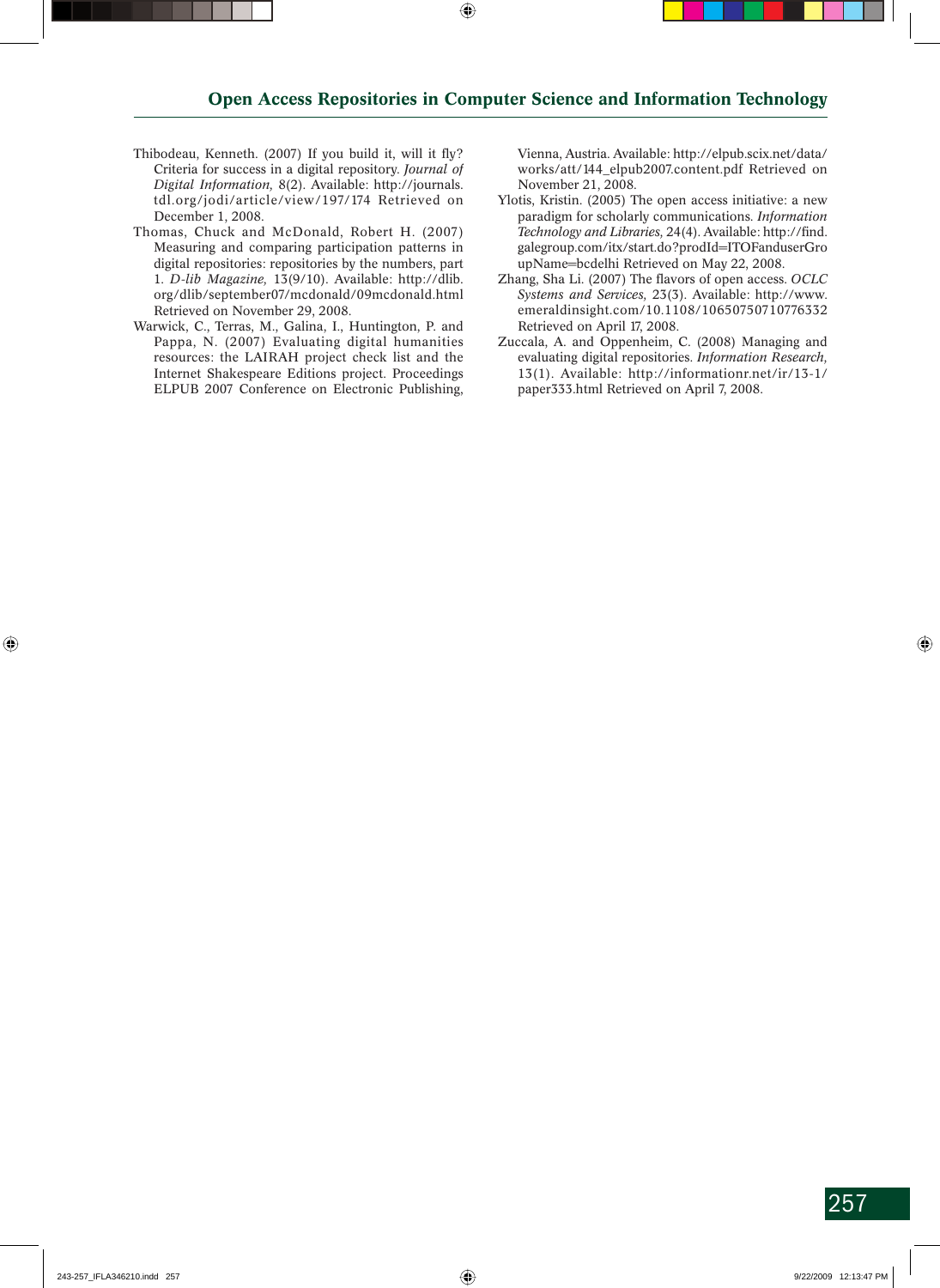# **The Library Services to People with Special Needs Section of IFLA: an historical overview**

*Nancy Panella*



Dr. Nancy Panella is director of the Bolling Memorial Medical Library, St. Luke's-Roosevelt Hospital Center, New York City. She also administers the St. Luke's-Roosevelt archives and historical collections, both of which she organized and developed during her tenure. In part for that work, she received, in 2006, the St. Luke's-Roosevelt President's Award for Excellence and the Medical Alumni Society's Lifetime Achievement award. Dr. Panella received her Master's degree in library service from the Catholic University of America, Washington, DC and her doctorate in library service from Columbia University, New York City. She has been a member of IFLA since 1995. She is also a member of the United States' Medical Library Association (MLA); International Cooperation Section/MLA; New York-New Jersey Chapter/MLA; Special Libraries Association; New York Library Club; New York Academy of Sciences; and the New York-based professional society, the Archons of Colophon. She is a member of the standing

About the Author continued on page 271

#### **Abstract**

The Library Services to People with Special Needs Section of IFLA was founded in 1931 as the Sub-committee on Hospital Libraries. It was the first sub-committee IFLA formed for a special user group, that is, hospitalized people who could not use external libraries. The young sub-committee soon saw, however, that due to a range of disabilities often secondary to the cause of hospitalization, some patients required special reading aids, for example, sensory or mobility aids. Those needs also became evident among community members, confined or not. Wanting to address them, the sub-committee expanded its focus overtime to include people who, for whatever reason, could not use conventional libraries, materials and services. This paper traces the sub-committee's evolution from subcommittee, to committee, to sub-section, and finally section that today promotes library resources and services for a broad range of special needs people. Its growth in part reflects the expansion of the Federation itself.

**Keywords:** Library Services to People with Special Needs Section, IFLA; hospital library services; patient library services; library services for disabled people; library services for disadvantaged people

## **Introduction**

In late 2008, IFLA approved a proposal by the Libraries Serving Disadvantage Persons Section (LSDP) to rename it Library Services to People with Special Needs (LSN). As was the case with previous name changes, this one was felt necessary, not only because it better reflected the section's current work, but also because the terminology surrounding its areas of concern had again significantly changed.

Its new name notwithstanding, the section remains one of IFLA's oldest, dating from 1931. In that year, it was created as the Subcommittee on Hospital Libraries (patients' libraries), and its mission was to promote professional library services to hospitalized people–a group who, because they were confined, could not make use of regular library resources. Bibliotherapy, or the use of books and reading as aids to healing, was a second focus. But, the subcommittee soon saw that, due to a range of disabilities that often were secondary to the cause of hospitalization, some patients required special materials–sensory and mobility aids, for example – as well as special services. That need also became evident among community members confined for any number of reasons. Concerned with those needs and, by virtue of a diverse membership, wellpositioned to address them, the sub-committee over time expanded its focus to include people who for whatever reason were unable to use conventional libraries, materials and services.

Throughout its long and productive history, the section has remained remarkably true to its mission; thus it continues today to advocate for those in the community who cannot make use of conventional



Copyright © 2009 Author. IFLA Journal 35(3): 258–271. **I FLA** ISSN: 0340-0352. DOI: 10.1177/0340035209346213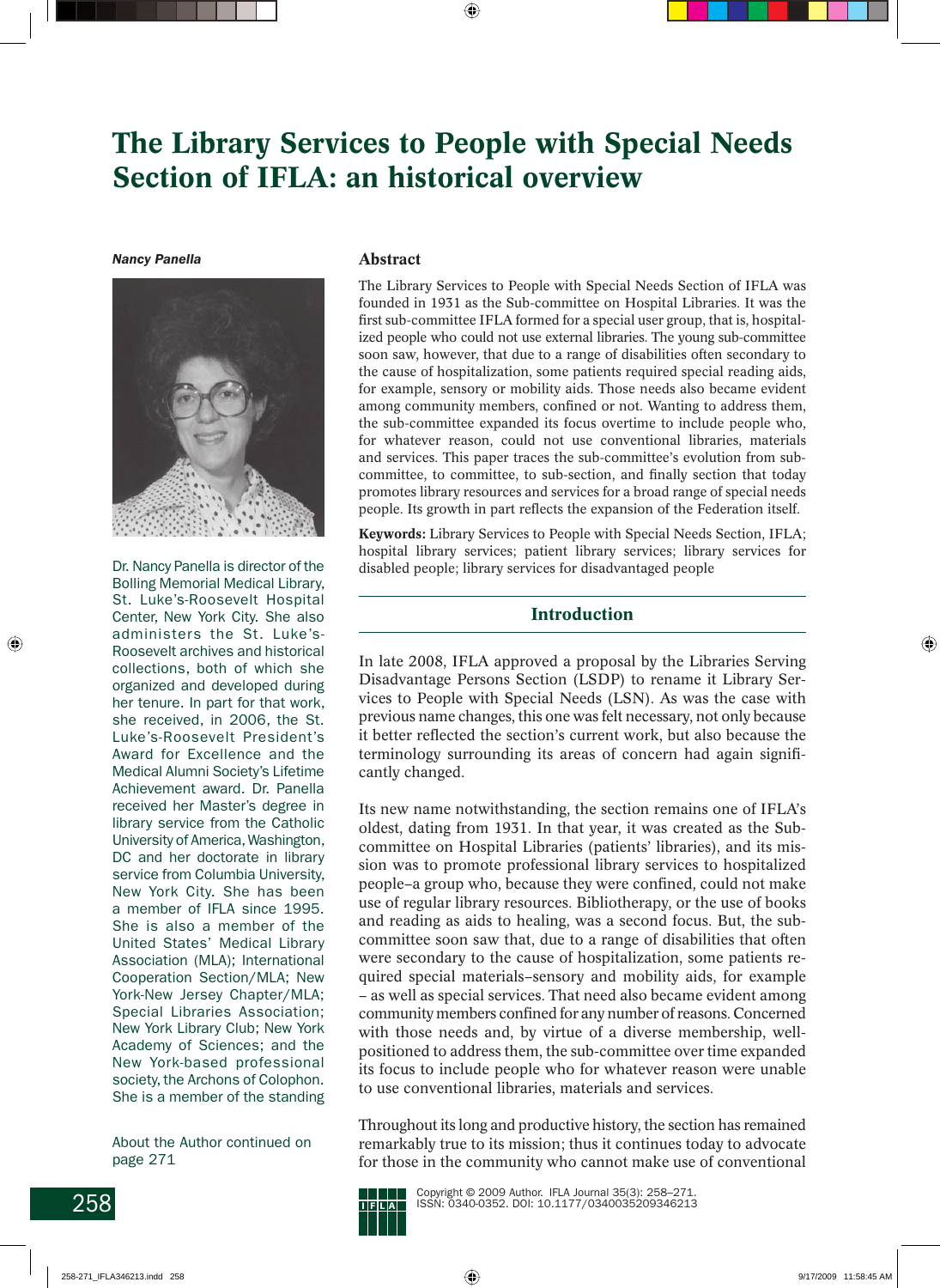library resources. Those groups include: people who are hospitalized or imprisoned; elderly and disabled people in care facilities; the housebound; the deaf; and the physically, cognitively or developmentally disabled. Always blessed with standing committee members having broad expertise in their fields, LSN continues, among its other activities, to develop guidelines for library services to people with special needs. In the aggregate, those guidelines have been translated into fifteen languages and are used in many parts of the world. As of this writing, they constitute nearly 50 percent of IFLA's Professional Reports. (Not surprisingly, when the Professional Reports series was inaugurated in 1984, the section developed its first two publications.<sup>1</sup>)

# **Background**

LSN's forerunner, the Sub-committee on Hospital Libraries, was established on August 29,  $1931$ ,<sup>2</sup> just four years after IFLA's own founding.<sup>3</sup> It was the seventh sub-committee the Federation formed and the first to focus on library services to a special user group.4

The sub-committee was formed in an era remarkably ready for an international hospital libraries group: the times had been witnessing growing interest in library services for hospital patients,<sup>5</sup> a phenomenon fueled in part by the positive effect books and reading had on hospitalized military personnel during and after World War I.6 Coincidentally, thanks to multi-national efforts beginning roughly in the late 1800s, that era was also witnessing the dawn of organized international collaboration in librarianship, at the heart of which was the founding of IFLA.<sup>7</sup>

Formation of the sub-committee was proposed by Marjorie E. Roberts, then organizing secretary for the British Red Cross and Order of St. John Hospital Library.8 Roberts was an energetic, politically astute woman who was deeply passionate about the need to provide library services to hospital patients. Because she realized that library work in hospitals required unique expertise–particularly when reading was used as a therapeutic tool–she was also a zealous advocate of specialized training in the field. Finally, knowing something of the often vastly different ways in which patient library services were organized nation to nation, she further saw the

worth of an international forum where different methods could be studied and ideas exchanged.

The catalyst for Roberts' proposal came through a (British) Library Association conference in Cambridge in 1930. The Association's first session on library services to patients was held there,<sup>9</sup> and with Roberts as Chief Steward, <sup>10</sup> it included descriptions of that work in Denmark, the United Kingdom (UK), and the United States  $(US)^{11}$ Subsequent informal talks among the session's attendees included reviews of patient library services in Germany and Sweden, and together with the formal session, seem to have given the group a sense of the benefits multi-national collaboration could bring: at the discussion's end, a suggestion was made to form an international alliance.<sup>12</sup> one that would, as Roberts later noted. fill the need for the "collection of information and exchange of opinion internationally."13

While it is unclear whether Roberts or the group as a whole chose to pursue affiliation with IFLA, nonetheless that organization must have seemed the perfect venue: it was an international body, and as such, offered widespread routes to existing hospital library services and for the promotion of such services where none existed. It was also an effective way to be in touch with municipal libraries, which in some countries bore the responsibility for the library services to patients. Finally, it had a professional education sub-committee, perhaps especially important to Roberts.

# **The Sub-committee's Formation**

In August 1931, at IFLA's annual conference, that year held in Cheltenham, UK, IFLA's then governing body, the International Library Committee (ILC, subsequently IFLA Council<sup>14</sup>) considered Roberts' proposal, a 'Memorandum on the Need for an International Sub-committee on Hospital Library Services.' In part, the proposal stipulated that the sub-committee would:

collect information regarding methods of conducting the hospital library service in whatever countries it may exist;

undertake such publicity as may be seem desirable so that the principle of hospital libraries…may become better known, and more widely established;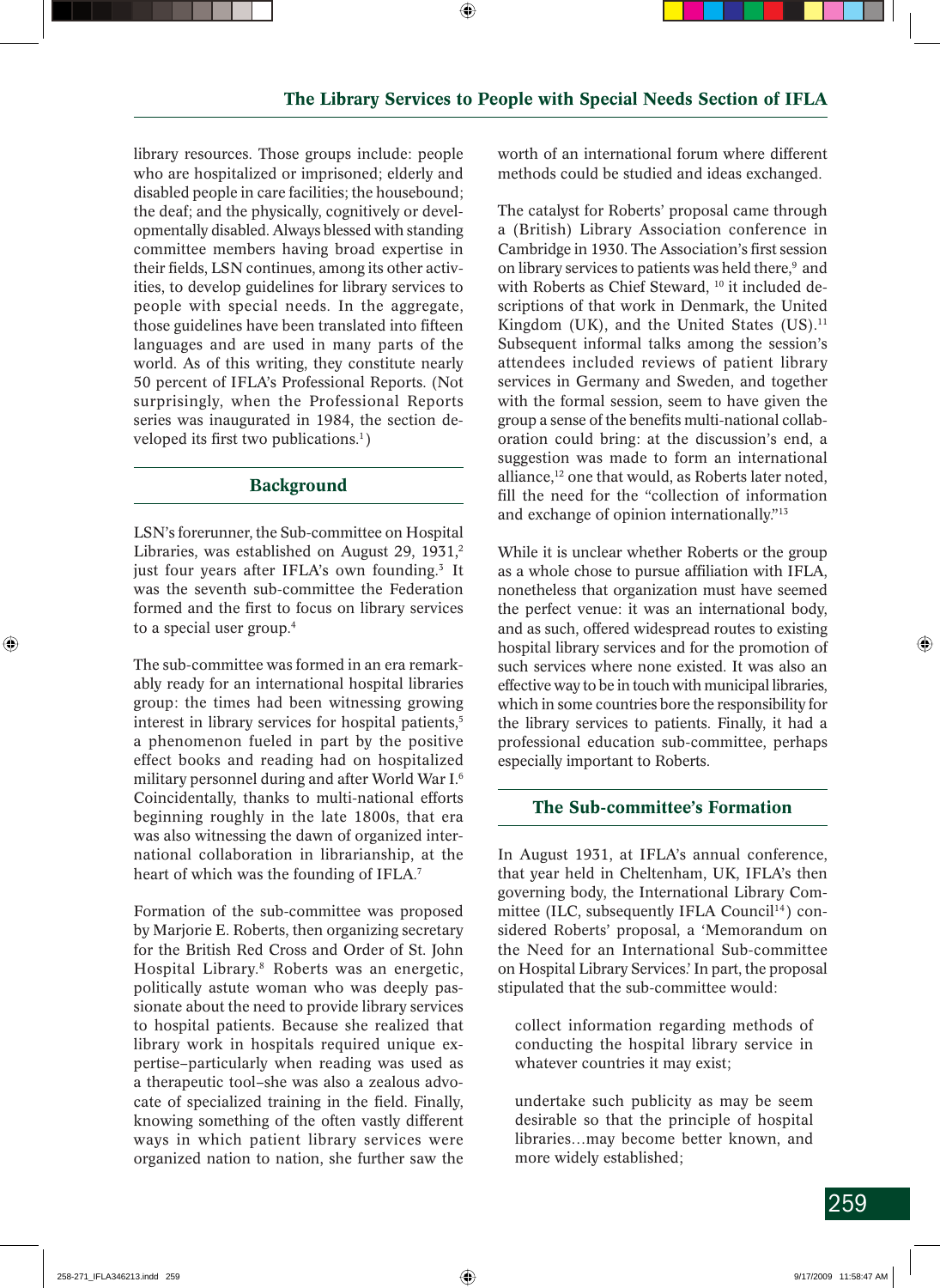…[draw] up a recommendation with regard to the organisation of Hospital Libraries, based on its own study of existing programs.15

The proposal was approved and, beyond its merits, two prior events might have contributed to that. First, in a letter written the previous March to ILC member Henri Lemaître, Roberts talked at length about the importance of library services for hospital patients. Knowing that Lemaître would soon attend a public libraries congress in Algiers, she hoped to persuade him to open a discussion of the topic there.16 Secondly, Carl Milam – also an ILC member, Chair of IFLA's Public Library Sub-committee, and Secretary of the American Library Association (ALA) – had become keenly aware of the benefits of providing reading material to hospital patients: he had seen it in the US growing out of the ALA's work with hospitalized military personnel, $17$  and, as subcommittee chair, he had exposure to the movement outside of the US.18 So it seems that Roberts' proposal went to IFLA with considerable advantage: two ILC members already recognized the growing interest in the field.

The ILC proposed Henri Lemaître as subcommittee president.19 Dr. Rene Sand, technical counselor to the League of Red Cross Societies, became representative at large of medical/hospital interests, and Roberts became secretary. 20

# **Early Years**

The sub-committee's initial work centered on enlisting correspondents (members) and collecting as much current information on the field as was possible. To do both, it developed and sent a hospital library services questionnaire to representatives of library, health, or medical institutions in 27 countries. The response rate was impressive: nineteen countries–representing Eastern and Western Europe, Asia, Africa, and Oceania– answered, and nineteen people representing eighteen countries agreed to be correspondents.<sup>21</sup>

Lemaître discussed the survey results at IFLA's annual conference in 1932 (Berne), noting in particular that the findings showed widespread physician interest in the sub-committee's work.22 Wanting to encourage the interest, he recommended a collaborative relationship with the League of Nation's Health Section, an idea endorsed by William W. Bishop, IFLA's then president. Bishop went on to suggest that Dr. Tietse Pieter Sevensma, IFLA Secretary General and League of Nation's Librarian, discuss with the League's director "the possibilities of [such] collaboration."23 Subsequent records are unclear, though, as to the specific benefits the relationship produced.

Meantime, Roberts–whom Lemaître once termed the "tireless propagandist"24 – oversaw a set of hospital library resolutions passed by the International Hospital Association (IHA). In part they read:

- that a library for patients is an essential part of every hospital
- that all hospitals should provide the necessary space to maintain a central library for patients
- that books should be distributed to patients on a regular basis
- that each country should supply books to hospitals according to the methods most suitable to it
- that special attention should be paid to books / libraries in mental hospitals and sanatoria.

The resolutions were adopted at IHA's annual conference in Belgium and reported by Lemaître when the sub-committee met in 1933 (Chicago; Avignon) 25

A significant event in those cornerstone years occurred shortly thereafter when Roberts formed, in England, the Guild of Hospital Librarians.<sup>26</sup> While the Guild's aims were in part similar to the sub-committee's,<sup>27</sup> the composition of the two groups differed greatly: the IFLA sub-committee consisted of practicing professionals–librarians, medical and hospital authorities – whereas the Guild included anyone working in any capacity with, or even just interested in, patient library services. In essence, the Guild formed a "link between professionals and volunteers and all other persons interested in that essential work."28 In focus, it and the sub-committee ran side-by-side for many years, with Roberts as informal liaison.

Throughout the latter part of the 1930s, the sub-committee continued to assemble information on patient's library work internationally.29 And, for the first of what would be many times, it considered extending its focus, in this case, to include two other groups of confined people–elderly men in hospices and prisoners. 30 Prisoners in particular were considered because in some countries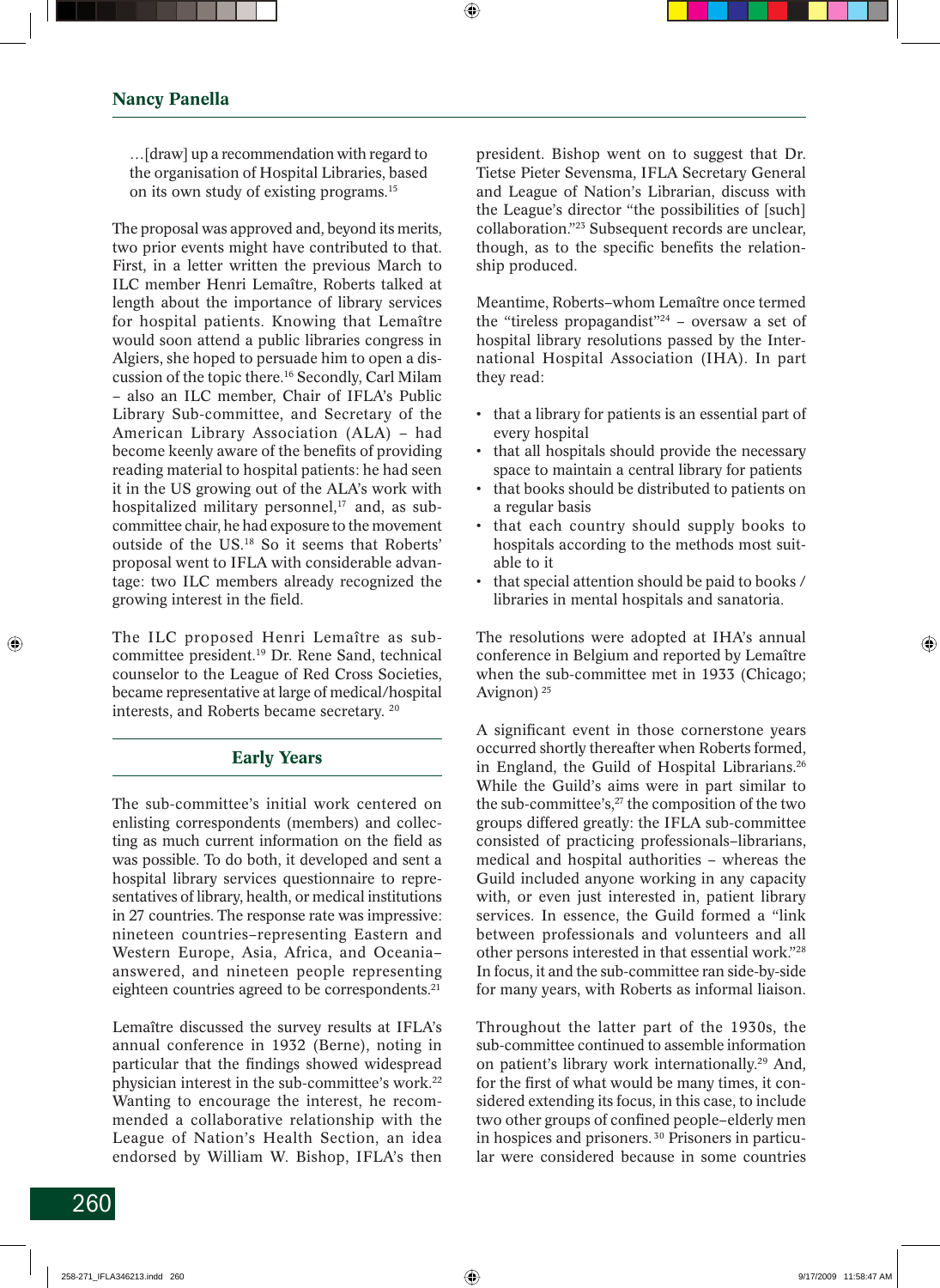they were served by the same public library unit serving hospital patients, thus the extended focus seemed fitting. But action on both matters was deferred for a time.

Roberts herself remained active: she again reported on IHA's adoption of another set of hospital library resolutions; $31$  she continued to speak and write on the value of library services for patients; and she continued as liaison between the subcommittee and the Guild of Hospital Librarians. (To more accurately reflect its international character, the Guild was renamed in 1936: it became the International Association of Hospital Libraries, the International Guild of Hospital Librarians, and is said to have been the first international organization to join IFLA.)<sup>32 33</sup>

# **1940–1959**

World War II suspended the sub-committee's activities. But it began to be reconstituted in 1947 under the abundant energy of a new leader, or "rapporteur général," Paul Poindron, who took office upon Lemaître's death.<sup>34</sup> Attached to the Ministère de l'Education Nationale,<sup>35</sup> Poindron's immediate goal was reorganizing the subcommittee – specifically, reestablishing relations among former members and contacting nonmember librarians working in the field. In part toward that end, he spearheaded a second international survey and presented lengthy reports on its findings when the sub-committee met at ILFA's 1947 annual conference (Oslo).36

Following the reports, and partly based on them, Poindron developed a number of 'recommendations' for patients' libraries centering on a belief that such libraries should be an integral part of any institution caring for sick people. Extensive and detailed, and meant to apply to hospitals, hospices, preventoriums, sanitariums, and recovery homes, $37$  they were the earliest multinational recommendations in the field.

Like Roberts, Poindron deeply believed in the value of bibliotherapy as a therapeutic tool and he was successful in having many of his recommendations in that area supported. For example, under his guidance, the sub-committee resolved that:

• every mental hospital should have a library for its patients;

• methods used in the US, UK, and the Scandinavian countries for library services to mental hospitals should be brought to the attention of doctors and administrators of such hospitals.

The resolutions were endorsed by the Third International Congress of Librarians in Brussels in 1955.38

Again like Roberts, Poindron was concerned with education for hospital librarianship, and his tenure saw development of a number of strategies for training practitioners in the field. They included recommendations for courses, practicums and conferences that could be adjusted for presentation at local levels. In particular, Poindron suggested that the conferences include non-librarians, for example, school of medicine faculties, and nursing and social work students – important, since those groups also focused on patient well-being.

To more effectively publicize its work, the subcommittee moved in 1948 to ask IFLA for permission to distribute its conference reports immediately at the close of the annual meetings. It also wanted the reports distributed to a wider audience that would include: UNESCO; the World Health Organization (WHO); the International Federation of Red Cross Associations; secretariats of international medical congresses; and international federations of physicians and hospital personnel. Subsequent correspondence indicates that that distribution continued for some years.

Finally, recognizing that a wealth of information on patient libraries had been–and continued to be–generated in many parts of the world, Poindron and the sub-committee agreed on the need for a bibliography on the field.<sup>39</sup> Eventually to become "as comprehensive a list as possible of books and articles relating to library services to the sick and handicapped throughout the world,"40 it was a formidable project that would take several years.

In 1952, new IFLA statutes were adopted: in part, they renamed sub-committees committees, thus the Sub-committee on Hospital Libraries became the Committee on Hospital Libraries. The new statutes also created standing advisory committees.41

The name change notwithstanding, the committee continued to promote library services to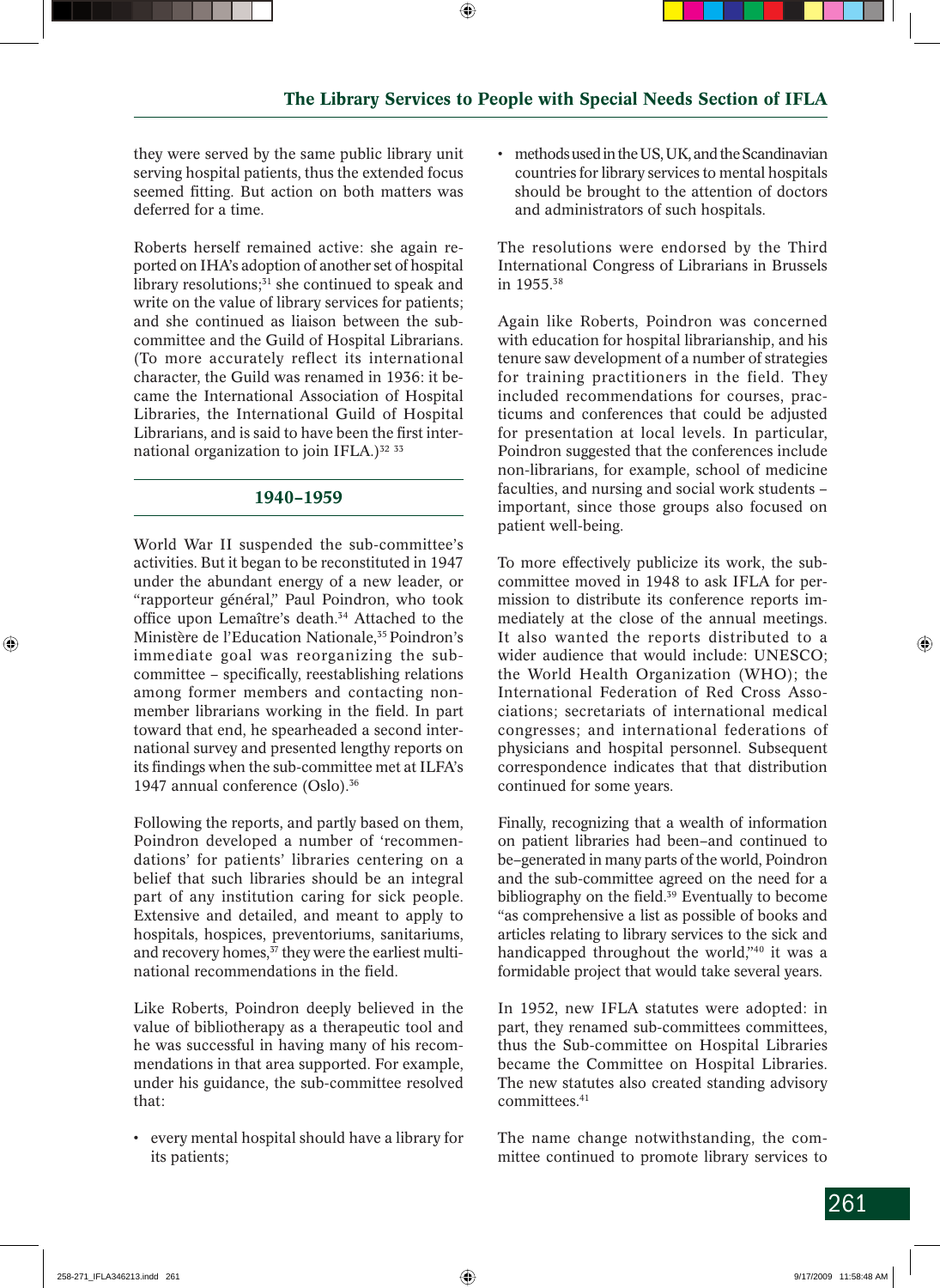patients – be they from hospital-based libraries or through public library extension programs. Following Roberts' tradition of maintaining close ties with groups representing hospital authorities, it greatly strengthened its relationship with the International Hospital Federation (IHF), successor to IHA, with which it collaborated on a joint conference program for 1953.42

The committee also strengthened its commitment to providing hospitalized handicapped readers with as broad a range of reading materials and aids as possible. It thus resolved that:

- microfilmed books in various languages should be created for severely handicapped readers; the size of those microfilms standardized preferably to 35 mm;
- member states of UNESCO should obtain from their governments a general exemption a) of copyright for the reproduction of microfilmed books for the disabled, and b) of carriages and custom dues for the exchange from country to country of microfilmed books intended for the projectors reserved for the used of handicapped patients.43

When, in 1953, Poindron left the committee due to pressing work responsibilities, its leadership passed to Irmgard Schmid-Schädelin of Zurich's Bibliothekarin am Kantonsspital.44 Just prior to her appointment, the committee moved to conduct another international survey<sup>45</sup> – the third since its founding–and Schmid-Schädelin subsequently organized the findings into a paper entitled 'A study of the systems of hospital libraries in use in different countries.' Discussed at IFLA's 1956 annual conference (Munich), 46 and at annual conferences over the next two years,47 it led to development, along with some of Poindron's recommendations, of the committee's first standards.

Finally, the latter part of the 1950s saw the committee again propose recommendations for training for hospital librarianship, the goal of which was to foster international uniformity in that area.<sup>48</sup>

## **1960–1969**

The 1960s were years of vigorous activity. The committee: published its first two sets of standards; began assembling lists of patient-oriented health information titles; passed resolutions concerning exchange of recordings for the blind; began work on a massive retrospective bibliography of the field; compiled a list of foreign language books suitable for hospital patients; held its first joint session with another IFLA section; debated and subsequently changed its terms of reference; inaugurated a regularly scheduled newsletter; and began a system of distributing committee annual conference papers and reports to its members.

The first standards were issued in 1960 as *Memoire indicateur sur les bibliothèques d'hôpitaux* and contained recommendations for: book collections; distribution of books to patients; staffing; equipment; budget; and services to hospital staff. The second, *IFLA Standards for Libraries in Hospitals,* were an expanded set and were written as a more practical alternative to a manual on hospital libraries the committee had considered developing.50, 51 They were issued as a part of a *UNESCO Bulletin for Libraries*. 52

Having long advocated providing health information to patients, the committee moved to ask member countries' medical associations for lists of popular books that would help patients learn more about their health.<sup>53</sup> Continuing its concern with library services to the blind, and prompted by a communication from the State Library of Pretoria concerning exchange of recordings for the blind, the committee also resolved to work towards issuing a world list of agencies producing such recordings.<sup>54</sup>

In 1964, IFLA adopted new statutes<sup>55</sup> that in part created Sections and Sub-sections, thus the Committee on Hospital Libraries became the Hospital Libraries Sub-section of the Public Libraries Section. Not long after, the newlynamed sub-section moved to ask Mona Going, a British librarian active in hospital library work, to compile the international bibliography it had long considered.<sup>56</sup> Going agreed to take on the project, although it would ultimately be completed by her colleague, Eileen Cumming.

Difficulties in obtaining books in foreign languages for patients needing them also concerned the sub-section, thus it voted in the mid-1960s to ask correspondents to submit lists of titles representative of their country's literature. The aim was to produce a selection tool that hospital librarians could use in building foreign language collections for patients needing them.57 Published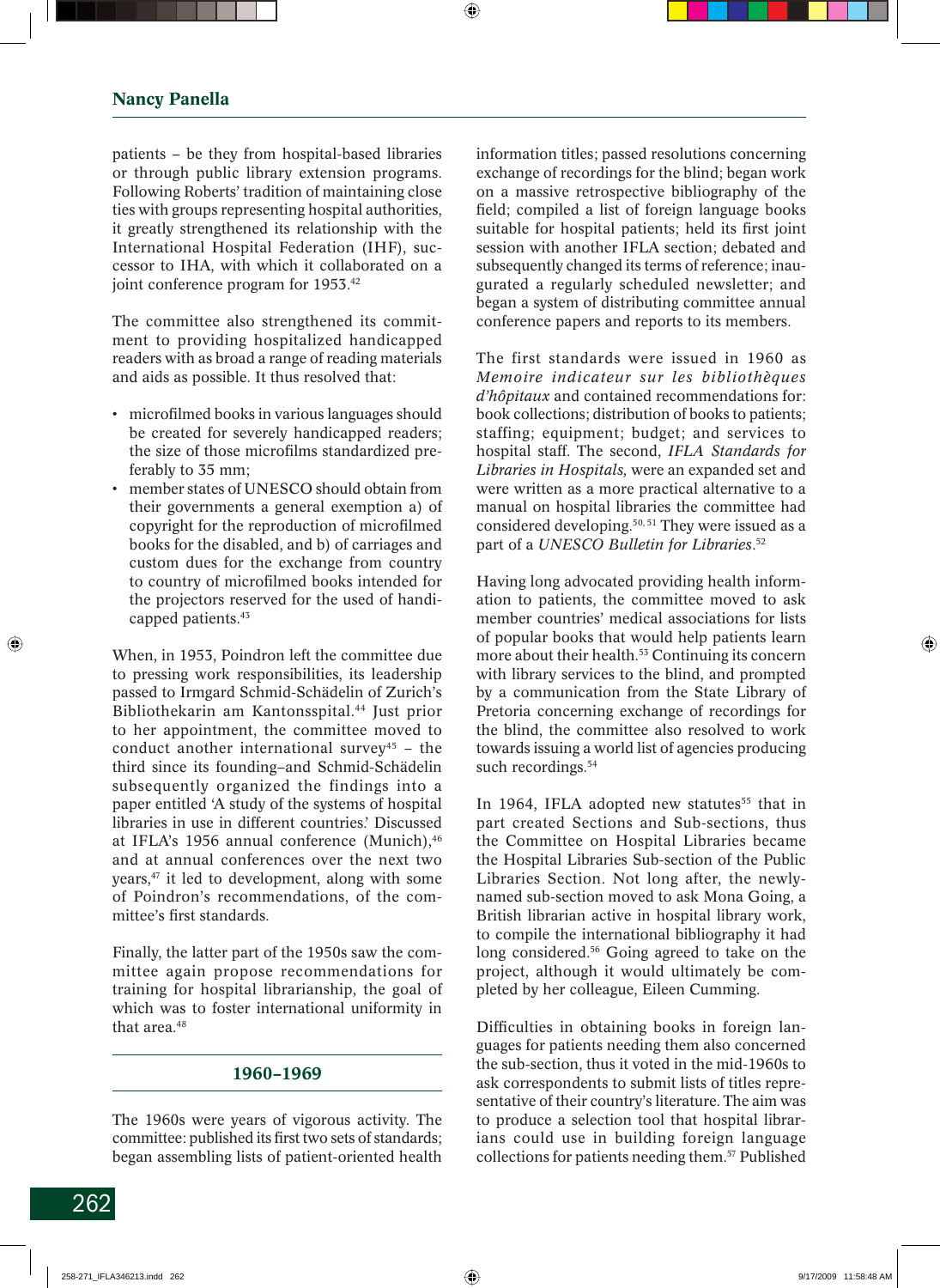in 1969 as *Reading Round the World*, 58 the compilation contained titles from 22 countries. Within the year, 1000 copies had been sold.<sup>59</sup>

Because the term 'hospital libraries' had over time become identified with 'patients' libraries,' the sub-section voted in 1966 to change its name prior to outlining a new, expanded constitution. It chose the name 'Libraries in Hospitals Subsection' to replace the existing name, 'Hospital Libraries Sub-section'*,* a subtle change, but one that would indicate its coverage of the "fuller services now being provided in most countries" (i.e., non-patient service as well).<sup>60</sup>

The new constitution noted in part:

the Sub-section would be concerned with library services (of a general nature) to hospital patients and staff and to disabled and handicapped (the blind, partially-sighted, physically handicapped) readers both inside and outside the hospital;

the Sub-section may be concerned with medical library services in *non-teaching hospitals* where small medical collections are administratively organized by the same librarian responsible for the general library service. This would be from an organizational viewpoint only, and would not include the specific problems of medical bibliography;

the Sub-section, while a Sub-section of the Public Libraries Section, shall be concerned with all types of service within its area of responsibility, not only those which are public library based.<sup>61</sup>

In 1966, to improve the flow of information and facilitate communication among sub-section members, the standing committee inaugurated its *New Bulletin*, one of IFLA's earliest. It also initiated a program whereby copies of papers due to be read at annual conferences were sent to subsection members *prior* to the conference. (Many of those papers were subsequently published in *Libri* and *International Library Review*.)62 Followup reports on meetings were sent to members unable to attend the conferences.

Finally, the 1967 Sevensma Essay Prize was awarded to M. Joy Lewis, sub-section chair 1969–1972, for her essay on library provision and services for the handicapped.63

# **1970–1979**

During the decade, the sub-section organized and sponsored its first institute on hospital librarianship. It also published: its third standards for hospital libraries; a directory of technical reading aids; its landmark bibliography; and national statements on hospital library service. It further: incorporated libraries for the blind in its proceedings and subsequently worked to give those libraries heightened visibility within IFLA; changed its name to reflect a widening focus; and expanded its work on behalf of library services to mentally handicapped children.

The International Institute in Hospital Librarianship, thought to have been the first of its kind, was jointly sponsored by the School of Librarianship, Polytechnic of North London. Held in London, the week-long program drew participants from three continents.64

*Standards for Hospital Libraries*<sup>65</sup> was published in 1973 and contained recommendations for library services, not only to hospital patients, but also to the elderly, the housebound, and the physically and mentally handicapped. 66 Besides their intrinsic value, the standards were important because they reflected and addressed the sub-section's new mission.

The long-awaited *International Directory of Technical Reading Aids* was completed shortly thereafter. Assembled from a questionnaire on reading aid equipment manufactured for handicapped people, it included current information on a range of items.67

The sub-section's annotated bibliography, *Hospital and Welfare Library Services: an international bibliography* was published, finally, in 1977. Its 2,164 entries covered the period 1863–1972 and included "aspects of library service to patients in all types of hospitals, to the homebound, the elderly, the physically handicapped (blind, deaf, etc.) and to the mentally disordered…whether in hospital or in the community."68

The compilation *National Statements* reflected several countries' status of library services to hospital patients and other care institutions as well as to handicapped people. Edited by the subsection's chair, it covered the period 1974–1976 and included information such as each country's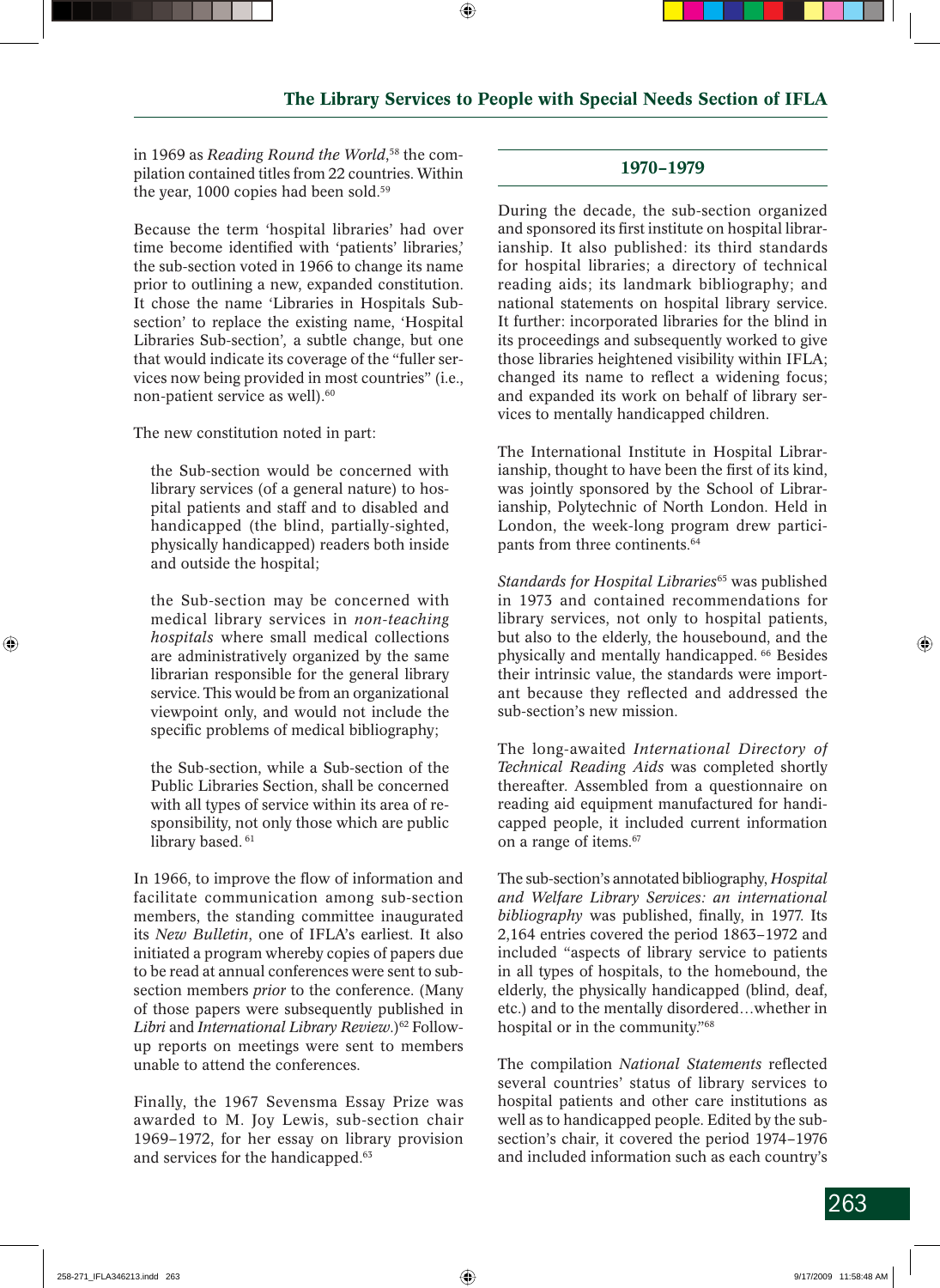population, percentage of hospitals beds, related legislation, library service organization, and collections.69

Concern with the needs of blind users became more formalized in the 1970s when the Division for the Blind and Physically Handicapped of the Library of Congress (US), asked the sub-section for help in establishing within IFLA "an international platform for libraries for the blind." As a first response, the sub-section conducted an international survey to determine if support for such a 'platform' was likely. Finding that it was, it included a libraries for the blind session at IFLA's annual meeting in 1977 (Brussels) and subsequently recommended to the Professional Board that a working party for those users be set up.70 The Board approved, and the newly formed working group for the blind<sup> $71$ </sup> went on to become a round table and subsequently a section, Libraries for the Blind.<sup>72</sup> In 2008, its name was changed to Libraries Serving Persons with Print Disabilities.

In 1976, IFLA adopted new statutes, and they in part established Divisions and Sections. Consequently, the Sub-section on Hospital Libraries became a Section under the newly created Division of Libraries Serving the General Public. At the same time, it took on a new name, the section on Library Services to Hospital Patients and Handicapped Readers.<sup>73</sup> Besides more specifically reflecting the section's work, it was hoped that the new name, together with establishment of the Biological and Medical Sciences Libraries Section, would end the confusion as to whether the section covered *professional* medical library services in hospitals. Its new mission was:

to consider matters concerning library services, of a general nature, to the staff, patients, and residents of hospitals and similar institutions;

to consider matters concerning library services to the housebound and handicapped readers who are unable to use normal public library services.<sup>74</sup>

Finally, in further support of handicapped users, the sub-section prepared a statement on library services to handicapped readers for inclusion in a revision of the *UNESCO Public Library Manifesto*. 75 It also held a joint session with the Children's Section where it agreed to co-produce

a publication that would include expansion of the criteria of mental handicaps and a list of books suitable for children so diagnosed.<sup>76</sup> Published in 1984, it was IFLA's first Professional Report.

# **1980–1989**

In the 1980s, in response to what it saw were clear international concerns for library services to disadvantaged groups previously not wellrepresented–specifically, prisoners, the deaf and those needing easy reader publications–the section once again redefined its terms of reference. The initial proposal for the change came in 1981 and concerned library services to prisoners.77 The Professional Board agreed that the additional coverage was needed, but thought that the section should change its name to reflect that wider interest. It did so, choosing the new name, the Section for Libraries Serving Disadvantaged Persons (LSDP).<sup>78</sup> The new terms of reference became:

the promotion of services to those members of the community who are unable to use library services available to others, e.g., hospital patients and people in penal institutions;

the promotion of services to those who have difficulty using available library services, e.g., housebound people, and elderly people using centres or living in residential homes;

the promotion of library services to people who are handicapped and who live in the community, e.g, the mentally and physically handicapped, including the deaf;

to improve libraries in hospitals and to promote professionalism in this field;

to provide a forum for discussion on the reading problems of the handicapped.79

In the case of prison libraries, the section voted to establish a working group to organize and assess relevant interests. Once established, the group held an IFLA annual conference open session in  $1985$ ,<sup>80</sup> and the year after, held a joint pre-conference seminar during which it distributed the results of a survey it had conducted.<sup>81</sup> With remarkable energy, the working group next held at the 1988 conference in Sydney an open meeting, a half day workshop, and a study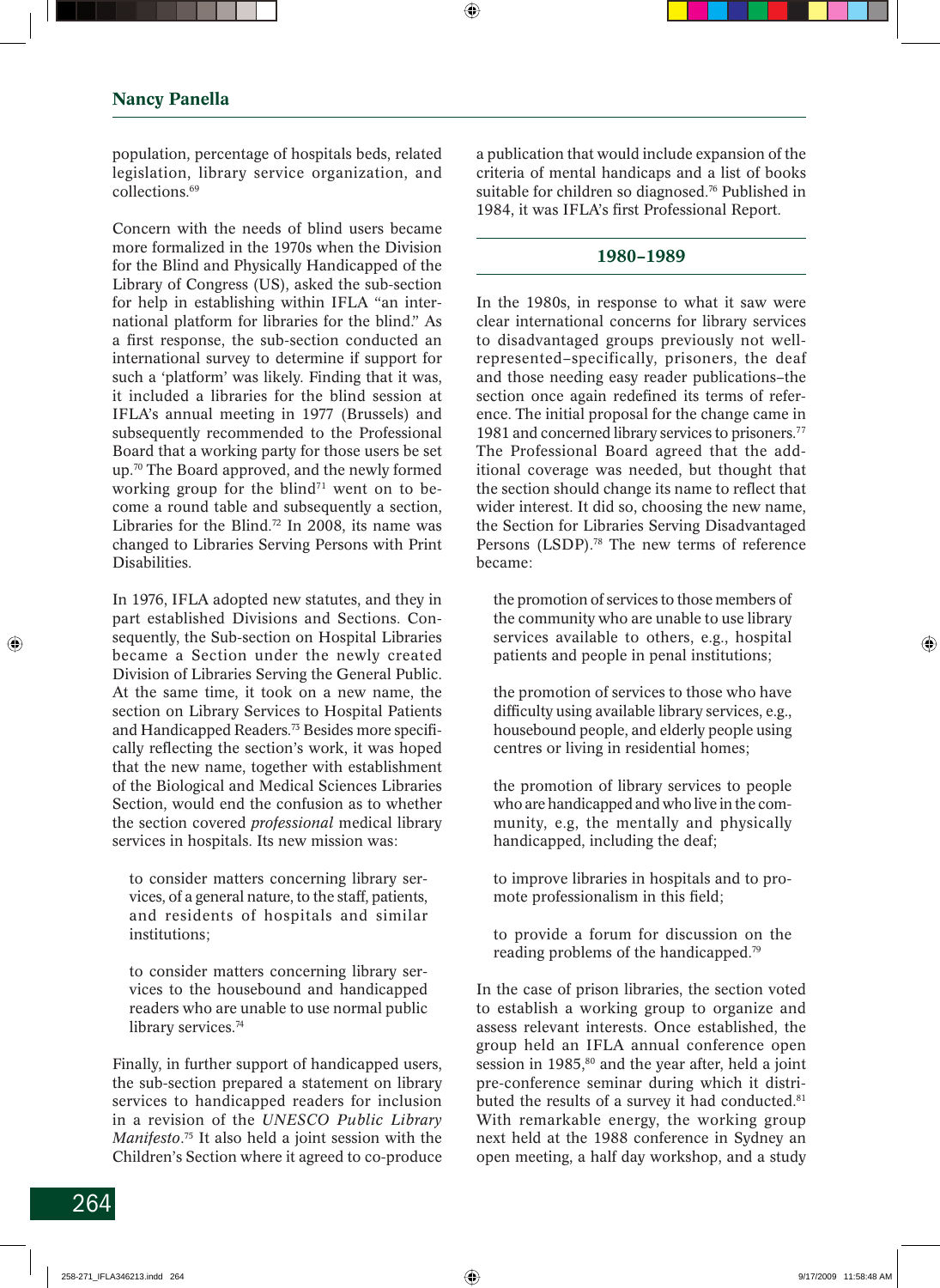tour of prison libraries. The following year, it organized a pre-conference seminar on Prison Library Services, and in 1990-just five years after its establishment-developed a final draft of *Guidelines for Library Services to Prisoners.* It also co-sponsored a workshop on administering prison libraries – "Build a child and you don't have to repair the adult"–that featured examples from various countries*.* 82 By the end of the decade–as a result of the working groups' sustained efforts– library services to prisoners had become a viable section focus, with international guidelines in that specialty about to be published.

Organized efforts to provide library services to deaf people took hold at an IFLA annual conference in the early 1980s, when the section agreed that deaf individuals, "were a large group of handicapped readers who have perhaps been neglected by librarians in the past." Subsequently, it set up a working group to address the problem, and once established, that group went on to hold an open meeting at IFLA's 1983 conference. The following year, the section issued an informational publication*, Deaf Newsletter*, 83 and soon after, developed and circulated for comment a draft training manual. It also sponsored a conference entitled "Opening doors for closed ears." Held in March, 1988, at the New South Wales State Library, the conference drew 145 delegates. That same year, at IFLA's annual conference, the section as a whole voted to draft a resolution offering consultative status to the World Federation of the Deaf.84 Finally, and a major accomplishment for a group so young, the working group developed *Guidelines for Library Services to Deaf People;* they were subsequently adopted and published.85

Later in the decade, the section established a working group dedicated to the needs of easy reader patrons. The section's chair was to note:

..it is of utmost importance to promote the publication of easy readers. The pre-lingually deaf need easy-to-read books. So do many other handicapped and disadvantaged persons, e.g., the mentally retarded, people suffering from aphasia, dyslexia, concentration difficulties due to illness, medication, tiredness or old age, newly arrived immigrants, semi-illiterates etc.<sup>86</sup>

Soon after its was established, the group held a seminar to exchange information on 'ER'

publications.<sup>87</sup> It also held its first meeting at an IFLA annual conference, during which it formalized its aims. Not long after, it arranged an international seminar (Tilburg, The Netherlands), in which papers were presented on different aspects of producing and distributing 'ER' materials.88 All of this activity eventually led to the development of guidelines for 'ER' materials, which were published in the next decade.

Beyond expanding the range of disadvantaged users for whom it was working, the section also completed two major works that IFLA published as numbers 1 and 2 in its Professional Reports series. The first, *Books for the Mentally Handicapped: A guide to selection,* was done jointly with the Section of Children's Libraries. The second, developed by a working group under the auspices of the section, were *Guidelines for Libraries Serving Hospital Patients and Disabled People in the Community.*89 The working group elected to develop guidelines rather than the section's traditional standards because they felt their innate flexibility would make them more useful in more situations – ideally, guidelines would provide both developed and developing countries a tool that could be adjusted according to local conditions.90 LSN has since followed that pattern.

Finally, the section held its second international course on library services to hospital patients and disabled people, this time in Stockholm. Sponsored by the Nordic library associations and library centres, 40 people from fifteen countries attended the one-week program, including four librarians from 'third world' countries.<sup>91</sup>

# **1990–1999**

These years continued to be productive ones for the section. Of major importance, each of the working groups it had established in the last decade issued guidelines in its areas of expertise.

First were *Guidelines for Library Services to Deaf People*. 92 The need for the guidelines had been a concern of the section's Working Group to Identify the Needs of the Deaf, and they were written in conjunction with the Division of Libraries Serving the General Public's guidelines preparation project – a part of IFLA's 1988 Medium Term Programme. Review of, and subsequent input for, the guidelines came from several organizations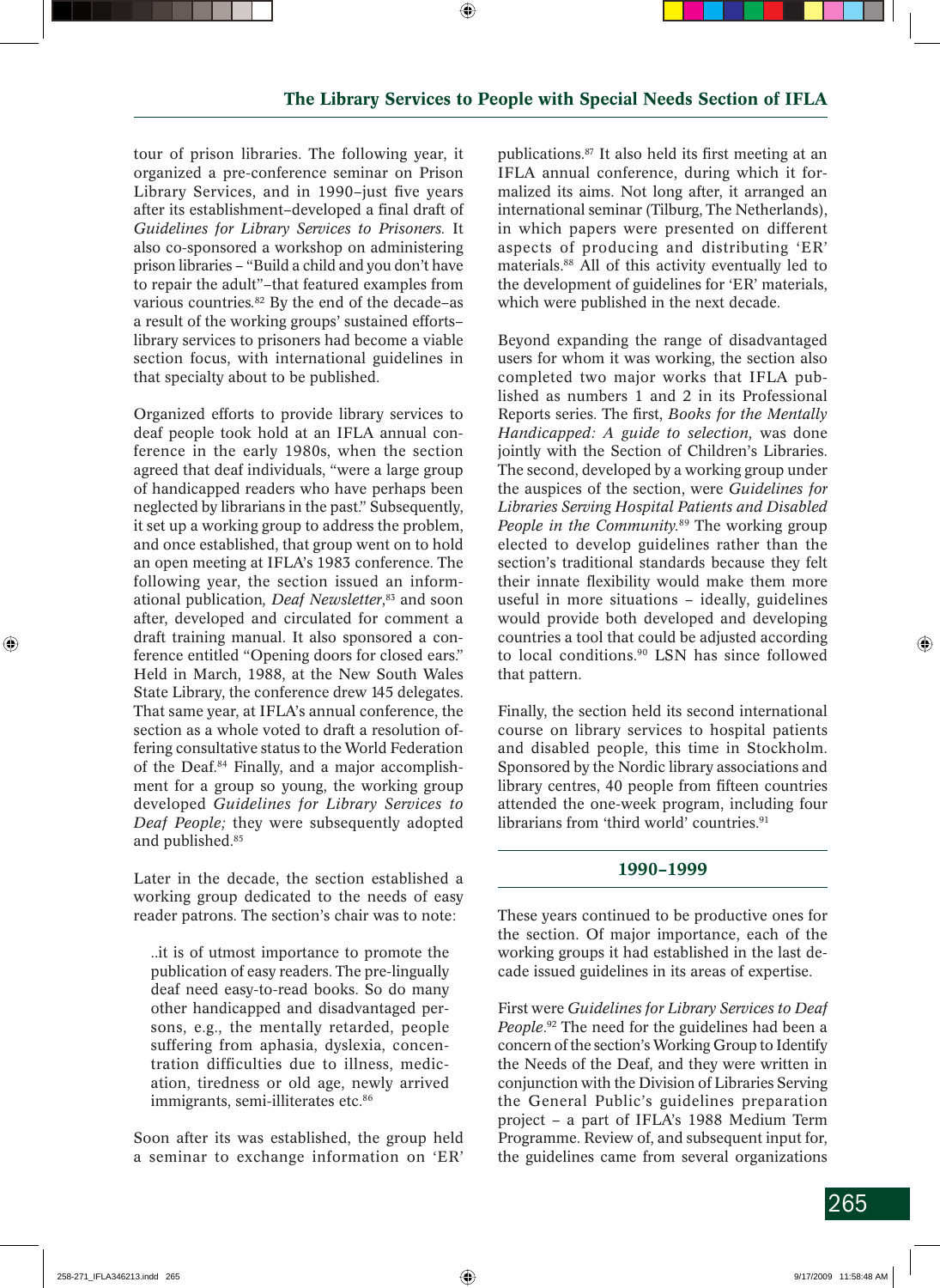for the deaf including the World Federation for the Deaf, which reviewed, provided input for, and subsequently endorsed the guidelines.<sup>93</sup>

Next were *Guidelines for Library Services to Prisoners,*94 which were published in 1991. Planned as a guide for countries developing national guidelines for prison libraries, they included recommendations for: personnel and staffing; collections; physical facilities; equipment; funding and budget; and services. A second edition published in 1995<sup>95</sup> included more specific information on levels of service, size of collections, staffing, funding, evaluation and marketing methods.

Finally, *Guidelines for Easy-To-Read Materials* was published in 1997.96 The guidelines aimed to describe the nature of and need for easy-to-read products and to identify target user groups, and make suggestions for publishers of easy-to-read materials as well as organizations and agencies that serve the reading disabled. The guidelines covered topics such as editorial work; design; layout; the publications process; and marketing information.

Among its other activities during that era, the section established a working group on library services to the elderly.<sup>97</sup> It also presented a number of proposals to the Coordinating Board, Division of Libraries Serving the General Public, among them a recommendation for establishing a literacy core programme.<sup>98</sup> Though the Professional Board agreed with adoption of the programme,<sup>99</sup> the Executive Board ultimately rejected it on financial and organizational grounds. Instead, a working group was set up to study the issues and make related recommendations.100 That eventually led to the establishment of a full section on reading. In 2007, it became the Literacy and Reading Section.

Finally, the section proposed to the Coordinating Board production of an international resource book for libraries serving disadvantaged persons. Planned as a 2-year project, the monograph would include: the section's history; a bibliography of its conference papers; and updated subject bibliographies relating to disadvantaged groups (the later an extension of Cumming's l977 bibliography). It was published in 2001 as *International Resource Book for Libraries Serving Disadvantaged Persons*. 101 A second edition is scheduled for publication in 2009.

## **2000–2009**

This era saw the section revise its strategic plan, which IFLA termed a "perfect model."<sup>102</sup> Part of the plan called for continued research into the global status of library and information services to disadvantaged groups, an important focus, since any meaningful work the section pursued depended upon a sound view of the field. The plan also identified ways to continue recruiting as broad an international membership as possible. A third goal was the continuing development of guidelines, *critical* vehicles in fostering equal access to libraries and library services for people with special needs. Finally, the plan aimed to continue identifying organizational partners outside of the library profession, for example, bodies such as the European Dyslexia Association and the World Federation for the Deaf.103

The era also saw the section celebrate its 70th and 75th anniversaries–Boston, 2001, and Seoul, 2006, respectively. For the 75th anniversary, both the text and graphics of the section's informational brochure were revised to better reflect its work.

During the decade, IFLA mandated section reviews covering the period 2001–2005, and LSN's review, submitted in November, 2005, centered on past, present and future goals, objectives and activities.104 The era also saw the standing committee discuss at length a section name change that was, in part, mandated by evolving international terminology relating to its user groups. Its name was changed, finally, in late 2008, to the Library Services to People with Special Needs Section.

Finally, those years saw publication of five new sets of practice guidelines, a resource book for libraries serving disadvantaged persons, and an accessibility checklist. While the guidelines and the checklist were translated into IFLA's official languages, some were also translated into: Japanese; Croatian; Farsi; Norwegian; Brazilian Portuguese; Danish; Finnish; Swedish; Italian; Korean; and Slovenian.

First to be published were *Guidelines for Library Services to Hospital Patients and the Elderly and Disabled in Long-Term Care Institutions*. 105 Aiming to portray levels to which such library services should aspire, the guidelines were designed as flexible sets of recommendations that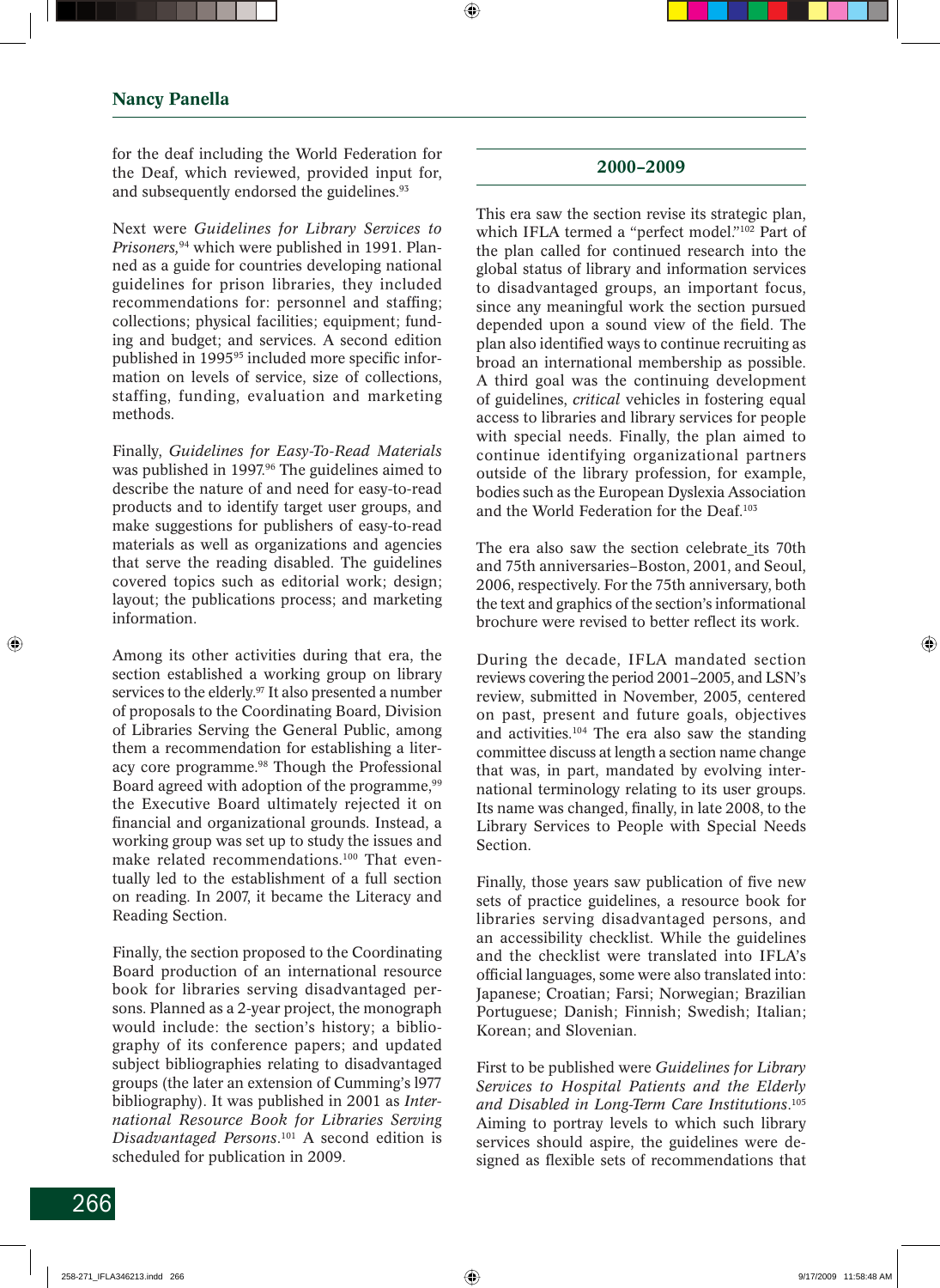could be used in most situations, regardless of local restrictions. Input for the guidelines came from more than 30 countries, and its reviewers represented five countries on four continents.

Next were G*uidelines for Library Services to Deaf People*, 2nd. ed.106 The greatly expanded edition took into account advances in communications, e.g., the Internet and the WWW, which significantly affect deaf people. Beyond providing recommendations, the guidelines aimed to inform librarians of the deaf community's unique library and information needs. A third edition is planned for 2009.

*Guidelines for Library Services to Persons with Dyslexia*<sup>107</sup> followed. A silent learning disorder that affects roughly eight percent of the world's population,108 dyslexia had been highlighted at annual conference programs twice in the previous decade. In draft form, the guidelines were distributed for review in Scandinavia, and comments were also solicited from the European Dyslexia Association and the International Dyslexia Association.

*Guidelines for Library Services to Prisoners*<sup>109</sup> was published in 2005 as a guide in planning, implementing and evaluating library services to prisoners. They were also designed to serve as a model for nations wanting to develop their own guidelines in that area. Finally, they were to serve as a statement reinforcing the idea that prisoners have a fundamental right to read, learn and access information. They were written for librarians, library administrators, prison authorities, governmental branches, and other agencies/ authorities responsible for administering and funding prison libraries.

Finally, *Guidelines for Library Services to Persons with Dementia*110 was published in 2007. The guidelines were wide-ranging, providing background on dementia, its causes and varieties, and the challenges of serving people so afflicted, be they housebound or institutionalized. They also addressed materials and services for people with dementia and included models for services, reading representatives, and the problem of ethnic and cultural minority groups.

The *International Resource Book for Libraries Serving Disadvantaged Persons*<sup>111</sup> was published in 2001 as part of the K.G. Saur series. It updated the section's landmark bibliography on library

services to its user groups and also contained a detailed account of the section's founding and growth through 2000.

*Access to Libraries for Persons with Disabilities – CHECKLIST* 112–was published in 2005 and provided recommendations for physical access to libraries, materials, services, and media formats for disabled people. The guidelines also suggested ways to train library staff to provide needed services and effectively communicate with special needs people.

*A Glossary of Terms* related to LSN user groups is scheduled for publication in 2009. Its more than 250 entries were drawn primarily from international sources and from LSN's own working knowledge of the groups for whom it advocates. It is anticipated that the glossary will be helpful, not only to LSN members, but also to other IFLA sections and to members of the international community interested in LSN's work.

Also scheduled for 2009 publication is the 3rd edition of *Guidelines for Easy-to-Read Materials.*  The range of needs addressed by these guidelines will include: people who are cognitively disabled; people with low literacy levels, including those with limited language skills; and noncognitively disabled people who nonetheless have reading problems.

Finally, 2009 will see publication of the second edition of the *International Resource Book for Libraries Serving Disadvantaged Persons.* The monograph will update bibliographies on library services to people with special needs and will also update the section's achievements, 2000–2008.

# **Today and Tomorrow**

LSN has evolved from a sub-committee concerned with library services for hospital patients to a section dedicated to fostering improved library systems, resources and services for a range of special needs groups. It continues today to work to improve the availability of all forms of library materials to people with special needs and to provide an international forum for discussion of those needs.

In the future, LSN will continue, among its other aims to: promote copyright legislation that addresses special needs groups; pursue joint ventures with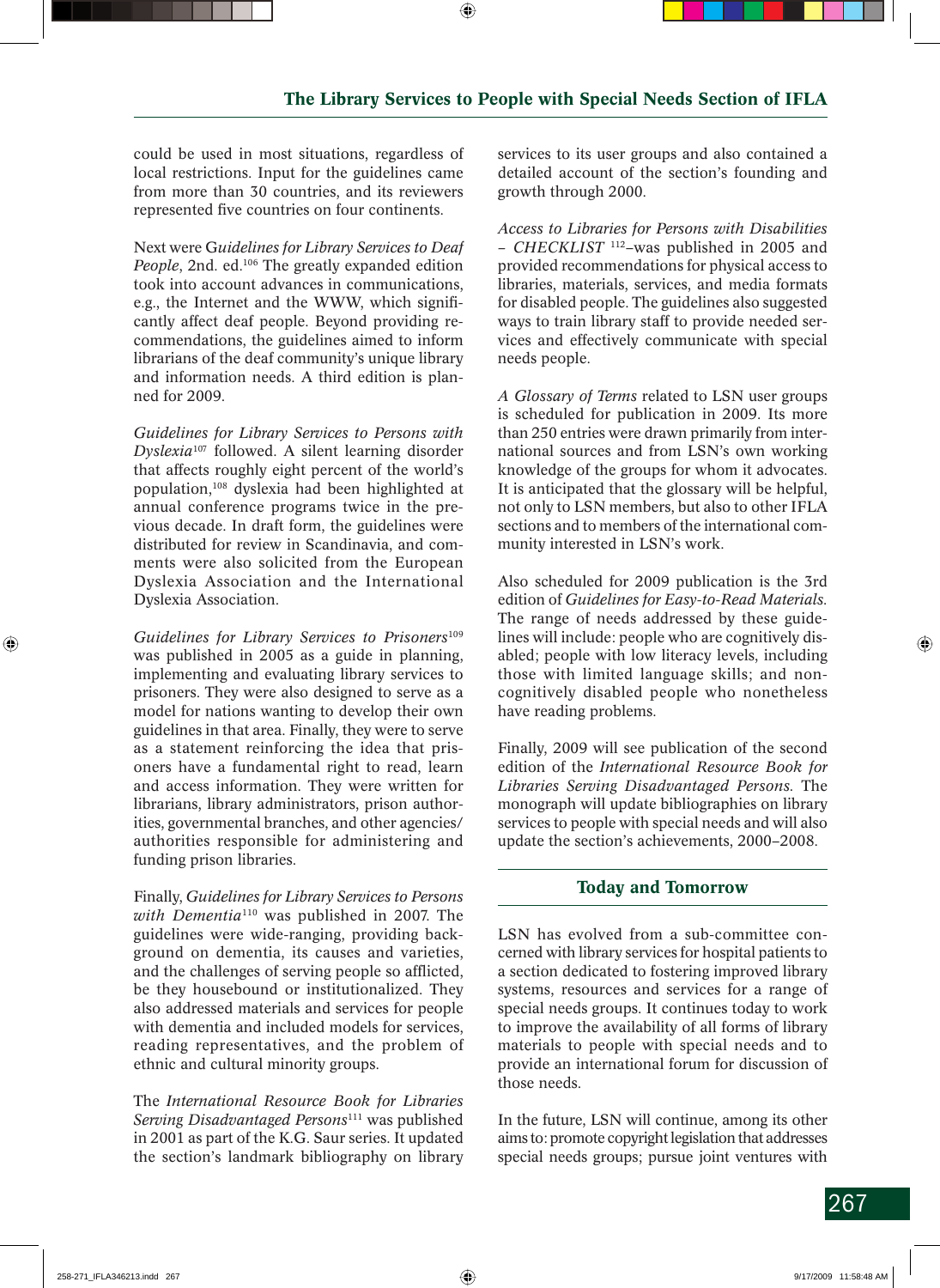agencies such as the World Federation for the Deaf and the European Dyslexia Association whose focus in one or more areas is similar to the section's; work with other IFLA sections in improving resources and services for people with special needs; conduct research in the field; and speak and write in its areas of concern.

#### **Notes and References**

- 1. The publications were: *Books for the mentally handicapped: a guide to selection.* IFLA Professional Reports No. 1 (prepared jointly with the Children's Section); and *Guidelines for libraries serving hospital patients and disabled people in the community.*  IFLA Professional Reports No. 2. Both reports are currently out of print.
- 2. *Comité International des Bibliothèques, 4me Session Cheltenham, (Angleterre), 29–31 Août 1931, Actes.*  (1931) Genève: Albert Kundig, 18–19.
- 3. IFLA was founded in 1927 as the International Library and Bibliographical Committee. See: Fiftieth anniversary conference of the British Library Association held at Edinburgh 26th–30th Sept. 1927. In *Actes du Comité International des Bibliothèques, Travaux Préparatoires Congrès De Prague 1926, D'Atlantic City et Philadelphie, 1926, D'Édimbourg 1927, 1ere Session Rome 31 Mars, 1928, 2e Session Rome-Florence-Venise, Juin 1929.* (1931) Uppsala: Almqvist & Wiksells Boktryckeri-A,-B., 13–15.
- 4. For formation and/or reports of the earlier permanent sub-committees, see: *Actes du Comité International des Bibliothèques, Travaux Préparatoires Congrès de Prague, 1926, d'Atlantic City et Philadelphie, 1926, d'Édimbourg 1927, 1ère Session Rome, 31 Mars, 1928, 2e Session Rome-Florence-Venise, Juin 1929.*  (1931), op. cit., 44; *Actes du Comité International des Bibliothèques, II. 3e session, Stockholm, 1930.* (1930) Uppsala: Almqvist & Wiksells, 16–19, Annexe IV, 43–50; *Comité International…1931,* op. cit., 13–19. For membership of the sub-committees – which were, hospital libraries, popular (public) libraries, exchange of librarians, exchange of university theses, professional education, library statistics, and statistics on printed matter – see: *Actes du Comité International des Bibliothèques 6me Session Chicago, 14 octobre Avignon, 13–14 novembre 1933.*  (1934) La Haye: Martinus Nijhoff, 9–11.
- 5. While no one published source comprehensively describes the growing interest in library services to hospital patients during that era, a sense of the movement can be had by perusing citations in Cumming's international bibliography, particularly for the years 1908 through 1931. See: Cumming, E.E. (1977) *Hospital and welfare library services.* London: The Library Association. See also note 6.
- 6. National programs to provide reading matter to military personnel–including those who were hospitalized–sprang into existence during and at the close of World War I. Beyond their immediate benefit, the programs carried the unexpected value of demonstrating on a widespread basis that books

and reading can hold therapeutic value for sick people. Two of the more highly publicized programs were Britain's War Library and the Untied States' War Service Program. Detailed descriptions of these can be found in: Koch, T.W. (1919) *Books in the war: the romance of library war service.* Boston & New York: Houghton Mifflin; Koch, T.W. (1917) *Books in camp, trench and hospital.* London: J.M. Dent & Sons; Young, A.P. (1981) *Books for Sammies: The American Library Association and World War I.* Pittsburgh: Beta Phi Mu; Gaskell, H.M. (1917) *The Red Cross and Order of St. John War Library.* London (8 page pamphlet). For a brief picture of both programs, see: Panella, N.M. (2000) The development of libraries for hospital patients. In *Guidelines for libraries serving hospital patients and the elderly and disabled in long-term care institutions.* IFLA Professional Reports No. 61. The Hague: IFLA, 2–3.

- 7. For an overview of early attempts at international cooperation in librarianship, see: Rudomino, M.I. The prehistory of IFLA. In Koops, W.R.H. and Wieder, J. (eds.) (1977) IFLA's first fifty years: Achievements and *challenge in international librarianship.* München: Verlag Dokumentation, 66–79.
- 8. The Library was an outgrowth of Britain's War Library; post-war, it became the primary means of providing reading materials to hospital patients in the United Kingdom. See: Gaskell, H.M. (1937) Hospital libraries past and present. *The Book Trolley,* 1, 10 (July): 203–207.
- 9. Jones, E.K. (1939) *Hospital libraries.* Chicago: American Library Association, 141.
- 10. As Chief Steward, Roberts would have been responsible for managing meeting details. The Library Association, email correspondence, November 13, 2000. (LSN archives)
- 11. Library Association. (1931) Proceedings of the Fifty-Third Annual Conference of the Library Association. September 22nd-27th, 1930. Supplement to *Library Association Record,* 33 (Third Series, vol. i, no. 1): \*IX–X\*. See also: Hospital libraries: Cambridge Conference. (1930) *The Lancet* (Oct. 4): 777–8.
- 12. Jones, E.K, op cit. 141–3.
- 13. Roberts, M.E. (1932) Libraries for hospital patients the world over. *Hospital Management* 34 (August): 35.
- 14. The International Library Committee, IFLA's executive branch, was reorganized in 1952 as IFLA Council. See: Koops, W.R.H. and Wieder, J. op. cit. 31.
- 15. *Actes…1931,* op. cit. 18–19, Annexe VI, 44.
- 16. Lemaître, H. (1936) Bibliothèques d'hôpitaux. *The Book Trolley,* 1, 6 (July): 62.
- 17. See, for example: Milam, C.H. (1921) What a hospital library service may accomplish. *The Nation's Health,*  III, 11(Nov): 627–29.
- 18. At IFLA's 1930 conference, for example, Milam noted the desire "librarians…and their colleagues" had in discussing certain questions at international meetings, one of which was "public library branches in hospitals." See: *Actes…1930,* op. cit. Annexe IV, 43–44.
- 19. *Actes…1931,* op. cit. 18–19.
- 20. Jones, P. (1932) International hospital group. *ALA Bulletin,* 26 (August): 451.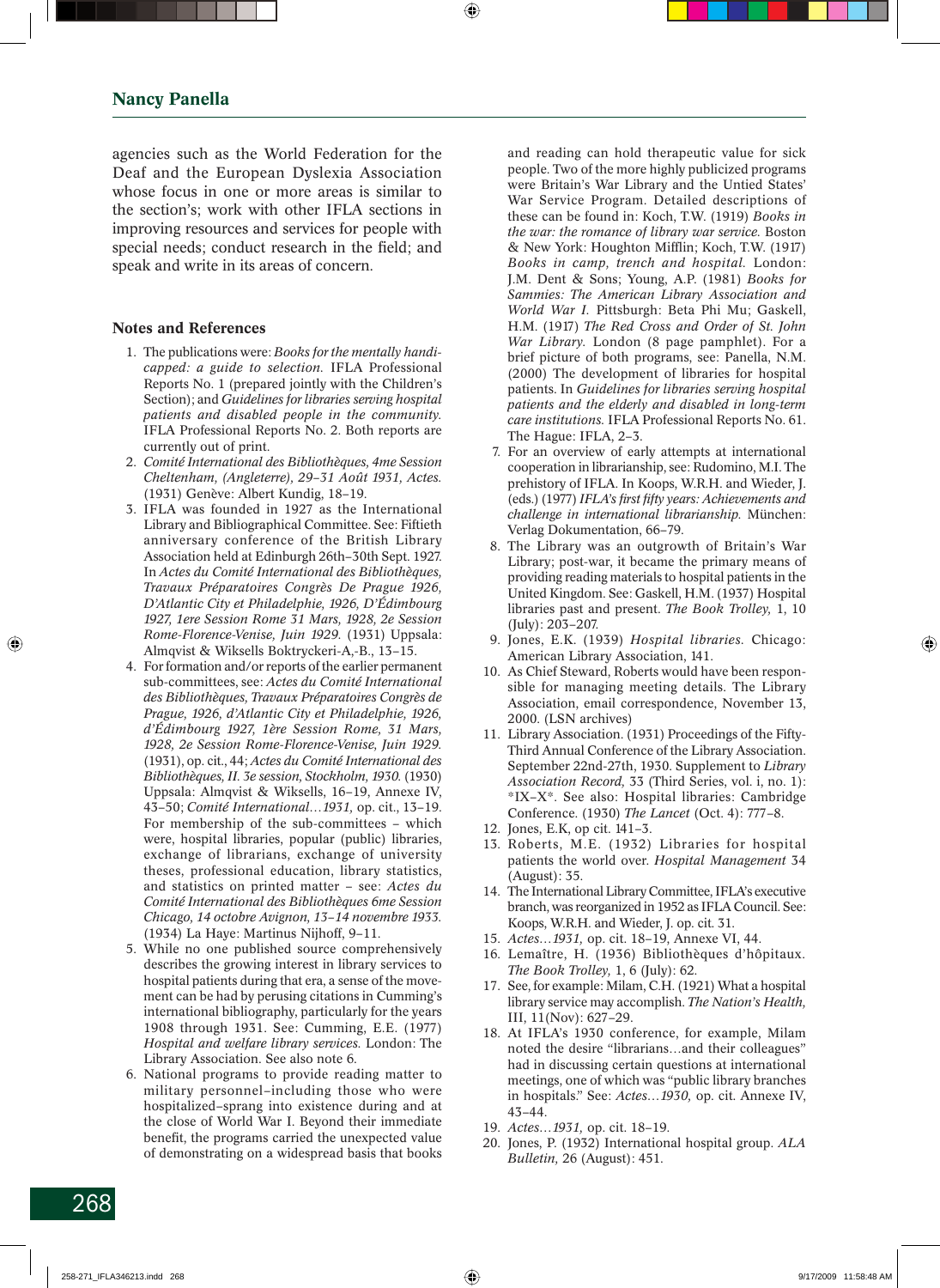- 21. *Actes du Comité International des Bibliothèques IV, 5me session, Berne, 1932.* (1932) La Haye: Martinus Nijhoff, Annexe V, 66–68.
- 22. Ibid. 27–28.
- 23. *Actes…1932,* op. cit. 27.
- 24. Lemaître, H. op.cit. 62.
- 25. *Actes…1933,* op. cit. Annexe XX, 155–156.
- 26. Lemaître, H. op. cit. 62–63.
- 27. The Guild of Hospital Librarians. (1935) *The Book Trolley,* 1, 3 (October): 32.
- 28. Sturt, R. History of hospital libraries. In Going, M.E. (ed.) (1963) *Hospital libraries and work with the disabled.* London: The Library Association. 27.
- 29. See, for example, sub-committee reports in: *Actes du Comité International des Bibliothèques 9me Session Varsovie 31 mai–2 juin 1936.* (1936) La Haye: Martinus Nijhoff, Annexe III, 69–72; *Actes du Comité International des Bibliothèques 10me Session Paris 24–25 août 1937.* (1938) La Haye: Martinus Nijhoff; Annexe II, 54–58; *Actes du Comité International des Bibliothèques 12me Session La Haye–Amsterdam 10–12 juillet 1939.* (1940). La Haye: Martinus Nijhoff, Annexe XI, 91–93.
- 30. *Actes…1937*. op. cit. 33.
- 31. Roberts, M.E. (1937) The fifth international hospital congress, Paris, July, 1937. *The Book Trolley,* 1, 11 (October): 231, 233.
- 32. *Actes…1936.* op. cit. 69.
- 33. Koops, W.R.H. and Wieder, J. (eds.) (1977) op. cit. 23.
- 34. Henri Lemaître. (1947) *The Book Trolley.* 5, 8 (January): 189.
- 35. Guild of Hospital Librarians. (1947) *The Book Trolley,* 5, 10 (July): 217.
- 36. *Actes du Comité International des Bibliothèques, 13me Session, Oslo, 20–22 mai, 1947.* (1947) La Haye: Martinus Nijhoff. 37; Annexe XXIX, 159–164.
- 37. *Actes du Comité International des Bibliothèques, 14 me Session, Londres, 20–23 Septembre, 1948.* (1949) La Haye: Martinus Nijhoff. 33–39.
- 38. *Actes du Conseil de la FIAB, 21e Session Bruxelles, 10 septembre et 16 septembre, 1955.* (1956) La Haye: Martinus Nijhoff. 36.
- 39. *Actes…1948,* op. cit. 37; Annexe XVI, 111, 128–129.
- 40. Cumming, E.E. (1977) *Hospital and welfare library services: an international bibliography.* London: The Library Association. 1.
- 41. Coops, W.E.S. (Melissa). (1977) The evolution of professional activities and their interplay with IFLA's structure. In Koops, W.R.H. and Wieder, J. op. cit. 57.
- 42.. *Actes du Comité International des Bibliothèques 18me Session Copenhague 25–27 septembre 1952.*  (1953) La Haye: Martinus Nijhoff. 42.
- 43. *Actes du Conseil de la FIAB, 24e Session, Madrid, 13–16 octobre, 1958.* (1959) La Haye: Martinus Nijhoff. 40.
- 44. *Actes du Conseil de la FIAB 20me Session Zagreb 27 septembre–1er octobre 1954.* (1955). La Haye: Martinus Nijhoff. 64.
- 45. *Actes du Conseil de la FIAB, 19me Session, Vienne, 10–13 juin, 1953.* (1953) La Haye: Martinus Nijhoff. 46.
- 46. *Actes du Conseil de la FIAB, 22e Session, Munich, 3–4 septembre 1956.* (1957) La Haye: Martinus Nijhoff. 28.
- 47. *Actes du Conseil de la FIAB, 23e Session, Paris, 23–26 septembre 1957.* (1958) La Haye: Martinus Nijhoff. 45; *Actes…1958,* op. cit. 40.
- 48. *Actes du Conseil de la FIAB, 25e Session, Varsovie, 14–17 septembre 1959.* (1960) La Haye: Martinus Nijhoff. 27.
- 49. Mémoire indicateur sur les bibliothèques d'hôpitaux. (1960) *Libri,* 10: 141–146.
- 50. *Actes du Conseil. Proceedings of the Council, 29e Session, Sofia, 1963, Septembre 1-6.* (1964) La Haye: Martinus Nijhoff. 71–2.
- 51. *Actes du Conseil Général. Proceedings of the General Council 31e Session Helsinki 1965 August 15–21 août.* (1966) La Haye: Martinus Nijhoff. 106–107.
- 52. International Federation of Library Associations, Libraries in Hospitals Sub-section. (1969) IFLA Standards for Libraries in Hospitals (general service). *UNESCO Bulletin for Libraries,* 23 (2) March/April: 70–76.
- 53. *Actes du Conseil de la FIAB, 27e Session, Edimbourg, 4–7 septembre 1961.* (1962) La Haye: Martinus Nijhoff. 34.
- 54. *Actes du Conseil de la FIAB, 28e Session, Berne, 27–31 1962.* (1963) La Haye: Martinus Nijhoff. 58.
- 55. *Actes du Conseil Proceedings of the Council 30e Session Rome 1964 September 13–18 septembre.*  (1965) La Haye: Martinus Nijhoff. 56–61.
- 56. *Actes du Conseil Général / Proceedings of the General Council 32e La Haye / The Hague, 1966, September 11–17.* (1967) La Haye: Martinus Nijhoff. 74.
- 57. Lewis, M. J. (1971) The Libraries in Hospital's Sub-section of the International Federation of Library Associations. In *Libraries for health and welfare: Papers given to the Hospital Libraries and Handicapped Readers Group Conference in 1968 and 1969.* London: The Library Association. 51.
- 58. *Reading round the world: A set of international reading lists compiled by members of the International Federation of Library Associations.* (1969) London: Clive Bingley.
- 59. International Federation of Library Associations. *IFLA Annual 1969.* (1970) München: Verlag Dokumentation. 63.
- 60. Lewis M.J. (1971) op. cit. 52.
- 61. *Actes du Conseil Général. Proceedings of the General Council. 34e Session, Frankfurt-am-Main 1968 August 18–24.* (1969) La Haye: Martinus Nijhof. 80.
- 62. Clarke, J.M. (1978) Section on library services to hospital patients and handicapped readers. *IFLA Journal,* 4 (3): 253.
- 63. Lewis, M.J. (1973) The international scene. In *Hospital libraries and work with the disabled, 2d. ed.* London: The Library Association. 261.
- 64. International Federation of Library Associations. *IFLA Annual 1971.* (1972) München: Verlag Dokumentation. 69.
- 65. The standards were published as a part of the Public Libraries Section's *Standards for public libraries.*  (1973) München: Verlag Dokumentation, paras. 53–61.
- 66. Clarke, J.M. The international scene. In Going, M.E. (comp. and ed., (1981) *Hospital libraries and work with the disabled in the community.* London: The Library Association. 290.
- 67. Clarke, J.M. (1978) op. cit. 254.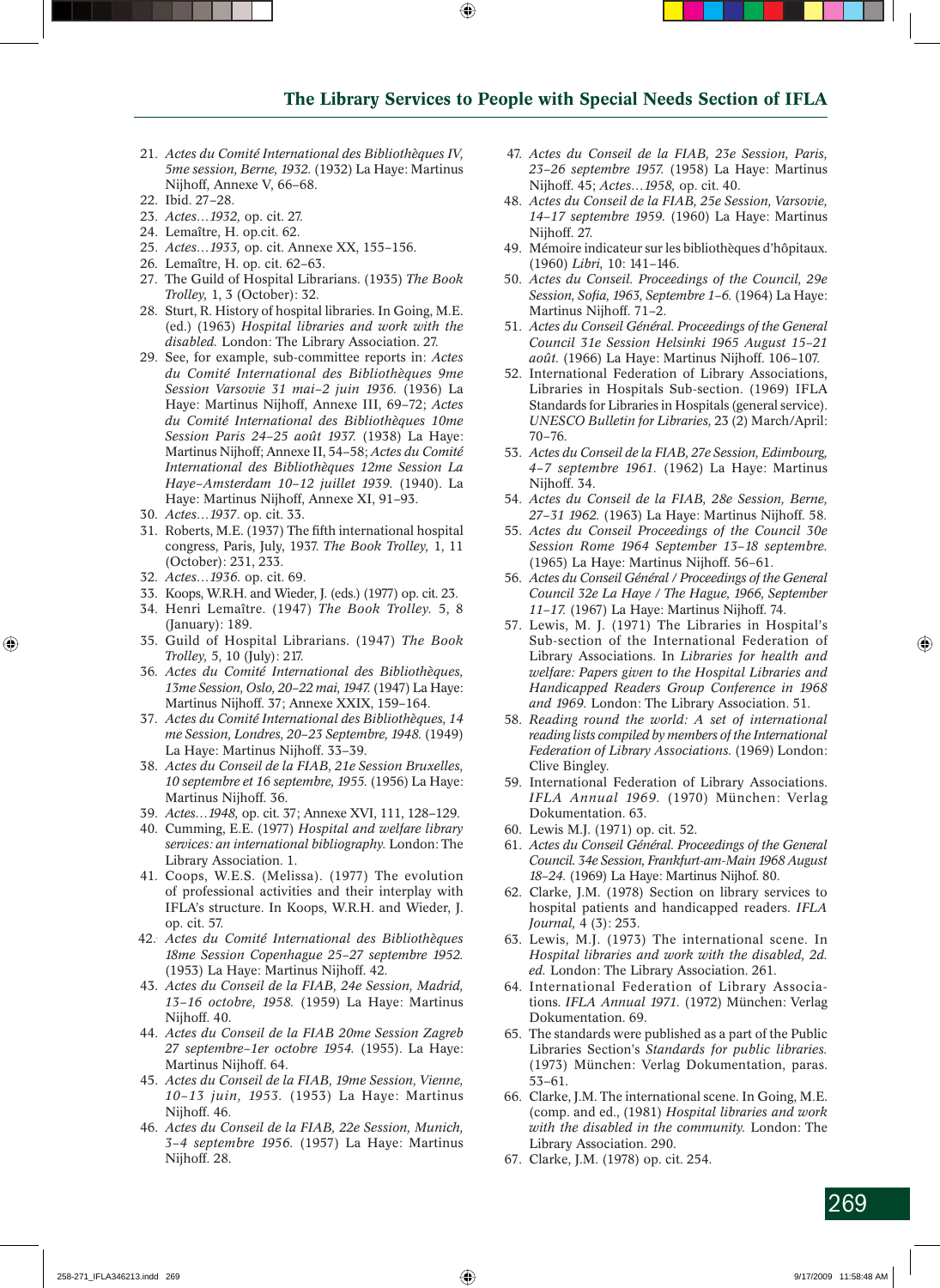- 68. Cumming, E.E. op. cit. 1.
- 69. Malmgren-Neale, G. IFLA's Section for Libraries Serving Disadvantaged Persons, a presentation, 6 June 1989. 3. (LSN Archives).
- 70. Clarke, J.M. (1978) op. cit. 252.
- 71. International Federation of Library Associations and Institutions. *IFLA Annual 1978.* (1979) München: Verlag Dokumentation Saur. 123.
- 72. Malmgren-Neale, G. op. cit. 4.
- 73. International Federation of Library Associations and Institutions. *IFLA Annual 1977.* (1978) München: Verlag Dokumentation Saur. 103–105.
- 74. Clarke, J.M. (1978) op. cit. 252.
- 75. International Federation of Library Associations. *IFLA Annual 1972.* (1973) München: Verlag Dokumentation. 79. The statement appeared in: UNESCO Public Library Manifesto. (1972) *UNESCO Bulletin for Libraries,* 26(3): May-Jun.
- 76. Locke, J. and Panella, N. (2001) *International resource book for libraries serving disadvantaged persons.* München: K.G. Saur Verlag, 24.
- 77. International Federation of Library Associations and Institutions. *IFLA Annual 1981.* (1982) München: Verlag Dokumentation Saur. 181.
- 78. International Federation of Library Associations and Institutions. *IFLA Annual 1984.* (1985) München: Verlag Dokumentation Saur. 120.
- 79. International Federation of Library Associations and Institutions. *IFLA Annual 1986.* (1987) München: Verlag Dokumentation Saur. 134.
- 80. Ibid., 135.
- 81. Dalton, P. Prison library services: brief facts and issues: an international view 1986/1987. (LSN archives).
- 82. International Federation of Library Associations and Institutions. *IFLA Annuals: 1988* (1989), *1989* (1990), *1990.* (1991) München: Verlag Dokumentation Saur. 162; 133; 133–135.
- 83. International Federation of Library Associations and Institutions. *IFLA Annuals: 1981* (1982), *1982*  (1983), *1983* (1984), *1984.* (1985) München: Verlag Dokumentation Saur: 181; 164; 186; 120.
- 84. *IFLA Annual 1988*. op. cit. 115.
- 85. Day, J.M. (ed.) (1991) *Guidelines for library services to deaf people.* IFLA Professional Reports No. 24. The Hague: International Federation of Library Associations.
- 86. Malmgren-Neale, G. op. cit. 4.
- 87. International Federation of Library Associations and Institutions. Section for Libraries Serving Disadvantaged Persons. *Newsletter,* no. 30, May, 1990: 3. (LSN archives)
- 88. Section of Libraries Serving Disadvantaged Persons. *Annual Report 1986/1987.* (LSN archives).
- 89. *IFLA Annual 1984*. op. cit. 119.
- 90. Clarke, J.M. (1984) *Guidelines for libraries serving hospital patients and disabled people in the community.* IFLA Professional Reports No. 2. The Hague: International Federation of Library Associations and Institutions. 1–2.
- 91. Malmgren-Neale, G. op. cit. 3.
- 92. Day, J.M. ed. op. cit.
- 93. Ibid. 6–7.
- 94. Kaiser, F. (ed.) (1992) *Guidelines for library services to prisoners.* IFLA Professional Reports No. 34. The Hague: International Federation of Library Associations.
- 95. Kaiser, F. (ed.) (1995) *Guidelines for library services to prisoners, 2nd ed.* IFLA Profession Reports No. 46. The Hague: International Federation of Library Associations and Institutions.
- 96. Tronbacke, Bror. (1997) *Guidelines for easy-toread materials.* IFLA Professional Reports No. 54. The Hague: International Federation of Library Associations.
- 97. IFLA Section for Libraries Serving Disadvantaged Persons. Minutes of the Standing Committee meetings held on Thursday, April 11, 1991... and Friday, April 12. (LSN archives).
- 98. International Federation of Library Associations and Institutions. Section for Libraries Serving Disadvantaged Persons. *Newsletter,* no. 38, Spring, 1994. 8. (LSN archives)
- 99. International Federation of Library Associations and Institutions. Section for Libraries Serving Disadvantaged Persons. *Newsletter,* no. 40, Spring, 1995. (LSN archives)
- 100. Cole, John Y. Literacy, libraries & IFLA: recent developments and a look at the future. Paper presented at the 66th IFLA Council and General Conference, Jerusalem, Israel, 13–18 August (2000). www.ifla. org/IV/ifla66/papers/021-139e.htm (accessed 25 April 2009).
- 101. Locke, J. and Panella, N. op. cit.
- 102. Minutes, LSDP Standing Committee Meeting, Buenos Aires, Saturday, 28 August. (LSN archives)
- 103. Libraries Serving Disadvantaged Persons Section. *Strategic Plan, 2004–2005.* (LSN archives).
- 104. IFLA Libraries Serving Disadvantaged Persons Section. Section Review, November 15, 2005. (LSN archives).
- 105. Panella, N.M. (2000) *Guidelines for libraries serving hospital patients and the elderly and disabled in long-term care facilities.* IFLA Professional Reports No. 61. The Hague: International Federation of Library Associations and Institutions.
- 106. Day, J. M. (2000) *Guidelines for library services to deaf people.* IFLA Professional Reports No. 62. The Hague: International Federation of Library Associations and Institutions.
- 107. Nielsen, G. S. and Irvall, B. (2001) *Guidelines for library services to persons with dyslexia.* IFLA Professional Reports No. 70. The Hague: International Federation of Library Associations and Institutions.
- 108. European Dyslexia Association. Incidence and emotional effects. http://www.dyslexia.eu.com/ strengths.html (accessed 13 March 2009).
- 109. Lehmann, V. and Locke, J. (2005) *Guidelines for library services to prisoners.* IFLA Professional Reports No. 92. The Hague: International Federation of Library Associations and Institutions.
- 110. Mortensen, H.A. and Nielsen, G.S. (2007) *Guidelines for library services to persons with dementia.* IFLA Professional Reports No. 104. The Hague: International Federation of Library Associations and Institutions.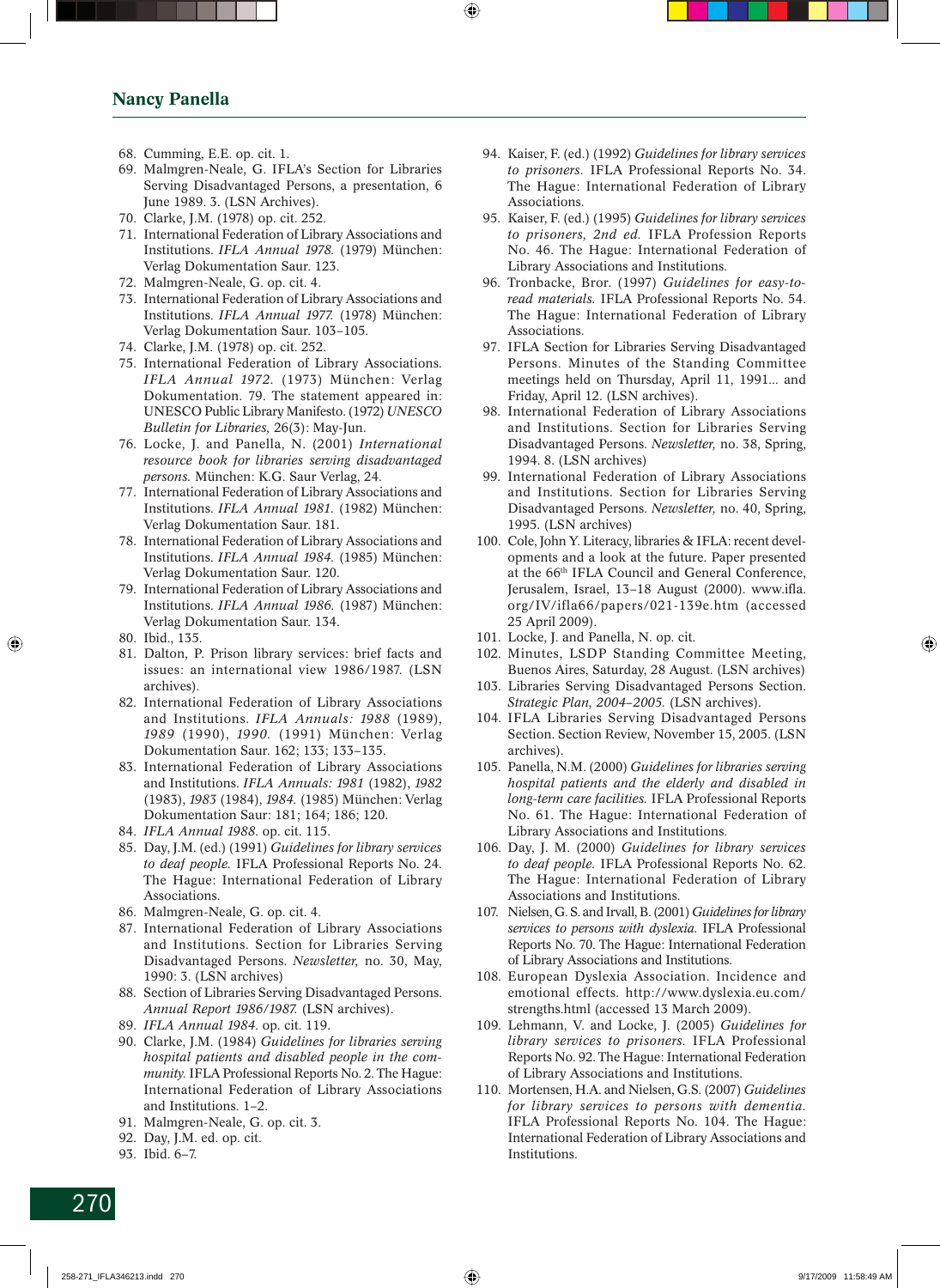- 111. Locke, J. and Panella, N. op. cit.
- 112. Irvall, B. and Nielsen, G.S. (2005) *Access to libraries for persons with disabilities – CHECKLIST.*  IFLA Professional Reports No. 89. The Hague: International Federation of Library Associations and Institutions.

#### **About the Author continued**

committee, the Library Services to People With Special Needs section (LSN), for which she developed *Guidelines for libraries serving hospital patients and the elderly and disabled in long-term care facilities* (IFLA Professional Report No. 61). She is co-author of the section's International *Resource Book for Libraries Serving Disadvantaged Persons*  (IFLA Publications Series, #96). Most recently, she completed a glossary of terms related to LSN's special needs user groups, which is scheduled for release in 2009. Nancy may be contacted at: NPanella@chpnet.org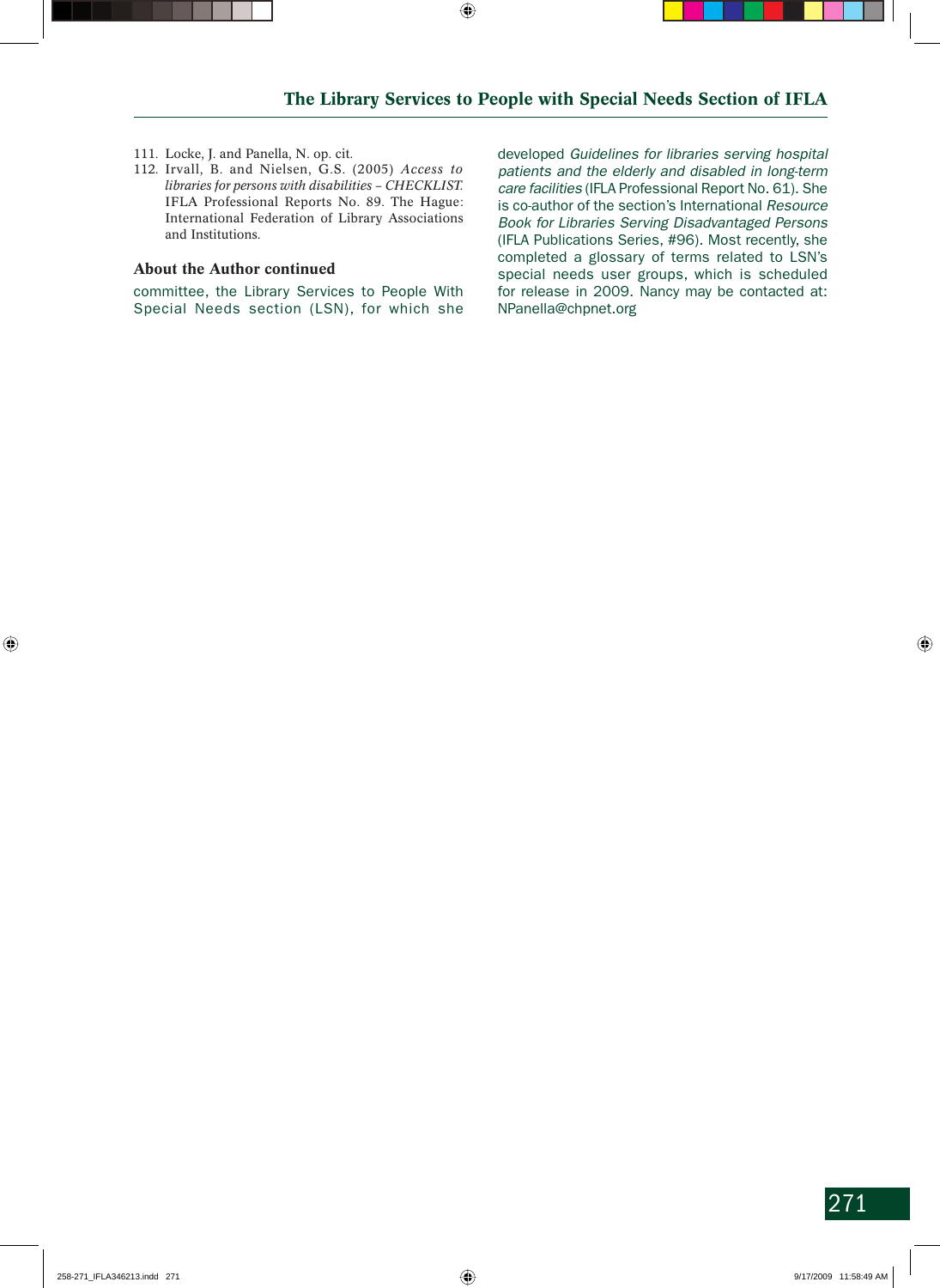# REPORTS

# **Indian Library Association International Conference 2008: a report**

#### *N. K. Swain and Satish Kumar*

The Indian Library Association (ILA) celebrated its Platinum Jubilee and 54thannual conventioncum-ILA-TISS International Conference at TISS (Tata Institute of Social Science) Mumbai in the year 2008. The conference theme, 'Knowledge for All: Role of Libraries and Information Centres' was chosen to target a mass audience of library and information science professionals both from India and abroad. This event took place from 12-15 November 2008. ILA is the apex body of LIS professionals in India; it has affiliation with international bodies like IFLA and others and has provided long standing service to the profession for over 75 years. Many great figures, including the legendary S.R. Ranganathan, were associated with this, the largest professional body for librarians in India. The venue for the conference was well chosen, Mumbai, the great city, the financial capital of India.

The host, TISS, known for its social science teaching and research, organized the event and made it a huge success. Coincidently ILA in its 75 year history had never before organized any national or international event under its banner in Mumbai.

The tag 'international' was well justified by looking at the gathering of delegates from different parts of the globe. The more enthusiastic participants were from Thailand, Nepal, Mauritius and other African countries. Besides the registered participants, the Organizing Secretary, Dr. Muttayya Koganuramath had invited a large number of distinguished librarians and Indian contemporary library science legendaries to participate in this mega event.

The conference was inaugurated at the Convention Centre of TISS and attended by a large crowed of people and professionals, authorities and staff of TISS, ILA office bearers and sponsors including publishers, distributors and library software makers. After the presidential address to the gathering, a massive conference volume of 920 pages was released. For the first time the proceedings were published by a Mumbai-based publisher, whereas ILA itself had been publishing its conference proceedings since its inception. Prior to this Mr. Arthur Smith, an OCLC dignitary, delivered the keynote address, 'Why Web skills matter in libraries', in which he highlighted the ways in which OCLC is coping with the development of the Internet and Web as well as emphasizing the benefits of Web 2.0 technologies.

Among the guest speakers Professor Alessadndro Agostini, of the Department of Computer Science, University of Trento, Italy, graced the occasion with an introduction to the area of web semantics and ontology. Although the presenters of papers in the 110 technical sessions were expected to be presented in person, some of them were unable physically to present their papers. Despite that, the mammoth paper presentation sessions were the star attractions of the occasion. Many sessions were chaired by former presidents of the Association. The sessions which attracted most of the audiences to participate were those dealing with the activities and responsibilities of the newly formed National Knowledge Commission (NKC) of the Government of India. Even foreign delegates took an interest in this Indian government document. Coincidentally, some members of the Commission who happened to be librarians were available to answer most of the questions raised by the audience. It is to be noted that the Knowledge Commission of India recognizes the role of librarians in contemporary society.

Among many success stories to tell are the presence of the first lady of the Indian Police Service, officer Kiran Bedi. This former diplomat is known for her work in prison reformation, and most importantly her love for books and the introduction of reading

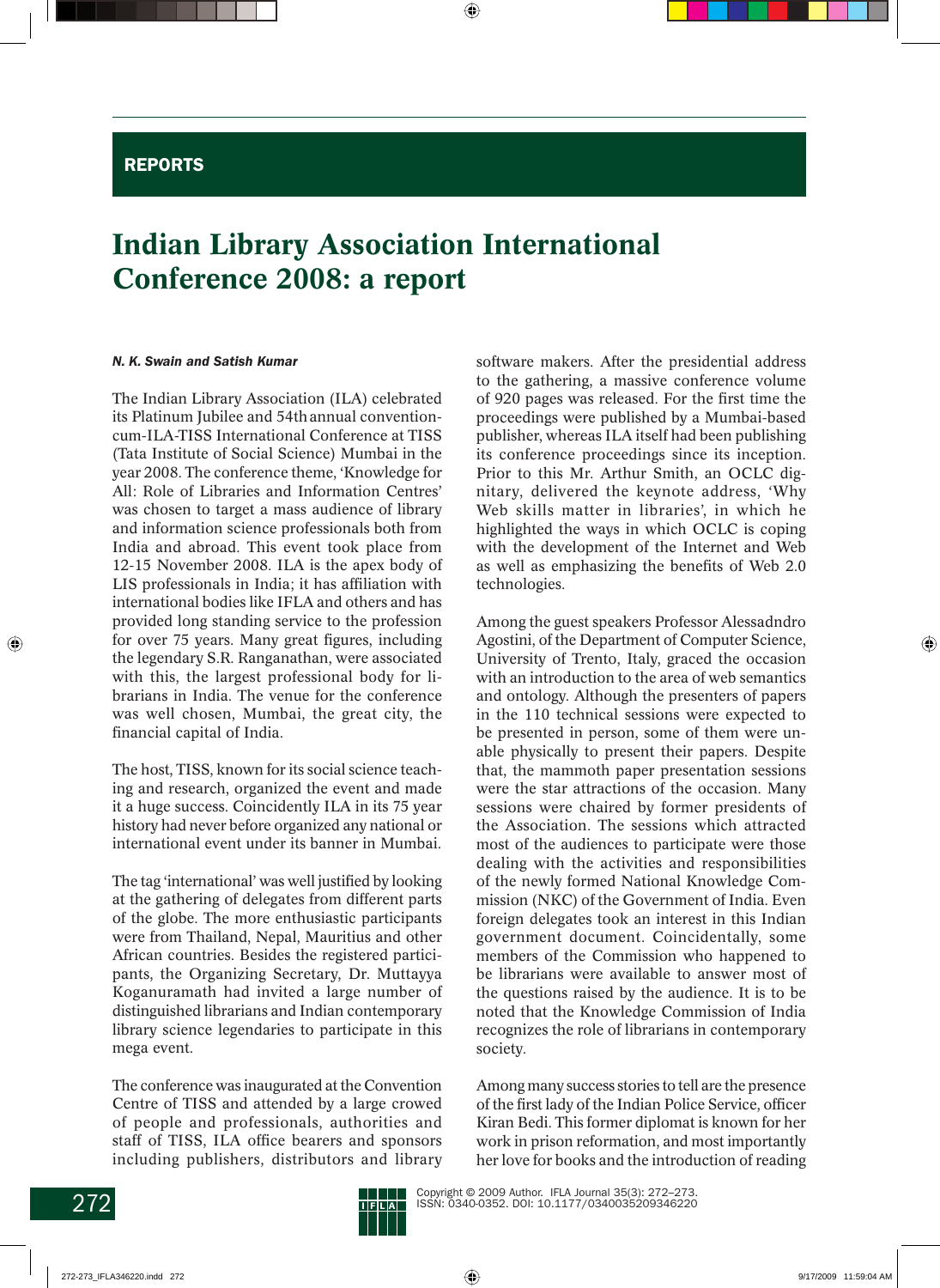habits among prison inmates. The last day of the occasion was crowded just to get the glimpse of this charismatic lady administrator. After the conference was over, some of the delegates left for sightseeing in Mumbai City, ethnic food plazas and other places of interest. In toto, the international gathering was a huge success and was noted as a historic landmark in the work of ILA.

## **About the Authors**

N. K. Swain is Assistant Professor, Department of Library Science, Vani Mandir Building, Banasthali University, Rajasthan-304 022, INDIA. E-mail: nkswainlisfaculty@gmail.com Satish Kumar is Assistant Librarian, Central Library, M D University, Rohtak, Haryana, INDIA. E-mail: s\_malik123@rediffmail.com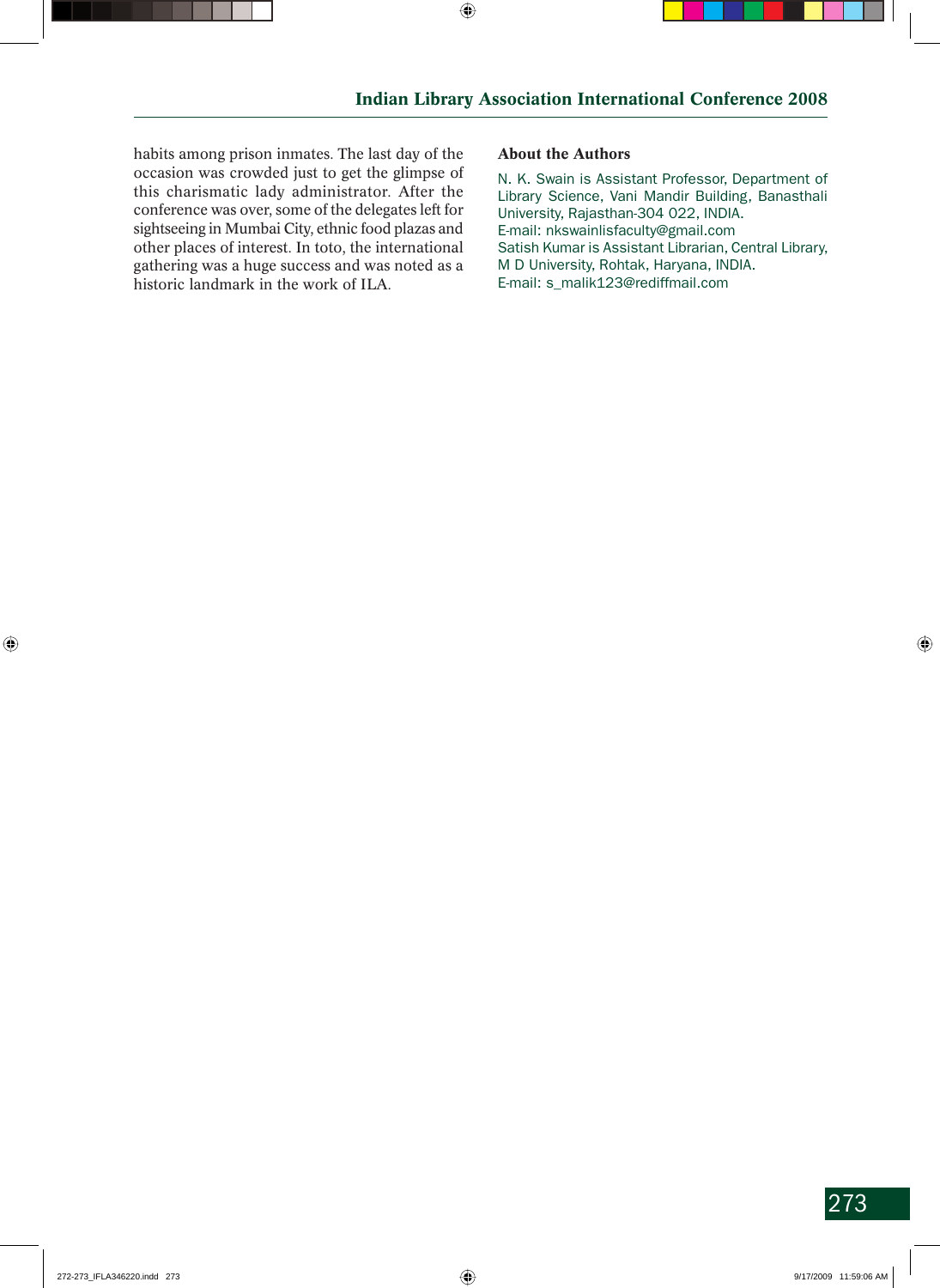# **NEWS**

#### From the Secretariat

#### NEWS CONTENTS

| From the Secretariat $\ldots \ldots 274$ |  |  |  |  |
|------------------------------------------|--|--|--|--|
| <b>Future IFLA Conferences</b>           |  |  |  |  |
| and Meetings. $\ldots \ldots \ldots 274$ |  |  |  |  |
| Membership Matters  276                  |  |  |  |  |
| Grants and Awards 277                    |  |  |  |  |
| IFLA Publications  278                   |  |  |  |  |
| From Corporate Partners 280              |  |  |  |  |
| From Other Organizations. 281            |  |  |  |  |

## **Election of President-elect 2009**

IFLA has pleasure in announcing the result of the postal ballot for the election of President-elect 2009.

Ingrid Parent (Canada) is elected to serve as President-elect for the term 2009–2011 and to serve as President for the term 2011–2013.

The votes received were as follows: Ingrid Parent 895 votes and Jesús Lau (Mexico) 844 votes.

The total number of valid ballot papers received for the elections for this post was 527, a return rate of 43 percent. This represents 1953 votes, 62 percent of the possible total.

Dr. P.J. Moree and Drs J.J.M. Bos, the scrutineers appointed by the

Governing Board, are satisfied that the above result is correct, following an accurate count of the ballot papers.

Jennefer Nicholson, Secretary General

June 2009

## **Election of Governing Board 2009**

IFLA has pleasure in announcing the result of the postal ballot for the election of the Governing Board 2009:

- 1. Jesús Lau (Mexico) (2nd term) 1199
- 2. Sinikka Sipilä (Finland) (2nd term) 1123
- 3. Barbara Schleihagen (Germany) (2nd term) 1063
- 4. Helena Asamoah-Hassan (Ghana) (2nd term) 991
- 5. Danielle Mincio (Switzerland) (2nd term) 859
- 6. Qiang Zhu (China) 811
- 7. Tone Eli Moseid (Norway) 797 8. Donna Scheeder (United States)
- 770 9. Paul Whitney (Canada) 763
- 10. Pascal Sanz (France) (2nd term) 749

Joaquín Selgas Gutiérrez (Spain) (2nd term) 726

Yakov Shrayberg (Russian Federation) 672

Susan McKnight (United Kingdom) 618

Eva Semertzaki (Greece) 509 Edward Swanson (United States) 397

There are 10 vacancies for elected places on the Governing Board. The first 10 candidates in order of the number of votes cast are therefore elected. They are indicated in the list above. They serve on the Governing Board for the term 2009–2011.

The total number of valid ballot papers received for the vacancies on the Governing Board was 527, a return rate of 43 percent. This represents 1953 votes, 62 percent of the possible total.

Dr. P.J. Moree and Drs. J.J.M. Bos, the scrutineers appointed by the Governing Board, are satisfied that the above result is correct, following an accurate count of the ballot papers.

*Jennefer Nicholson, Secretary General*

June 2009

## Future IFLA Conferences and Meetings

## **IFLA World Library and Information Congress 2010**

**IFLA regretfully cancels the 2010 IFLA World Library and Information Congress in Brisbane, Australia** 

In 2007 IFLA announced Brisbane, Australia as the location

for the IFLA World Library and Information Congress (WLIC) for 2010. It is our great regret to advise that the 2010 IFLA WLIC will not be held in Brisbane. With the uncertainty around the world economic crisis combined with very limited opportunity for government and local financial support the Governing Board has agreed that it cannot risk a potential significant financial loss for IFLA. This is a great disappointment for the Governing Board members, the National Committee members, our Australian colleagues, and I'm sure all of you looking forward to the 2010 WLIC in Brisbane. We will be announcing separately the new location for the 2010 IFLA WLIC.

The IFLA Governing Board very much appreciates the hard work of our Australian National Committee

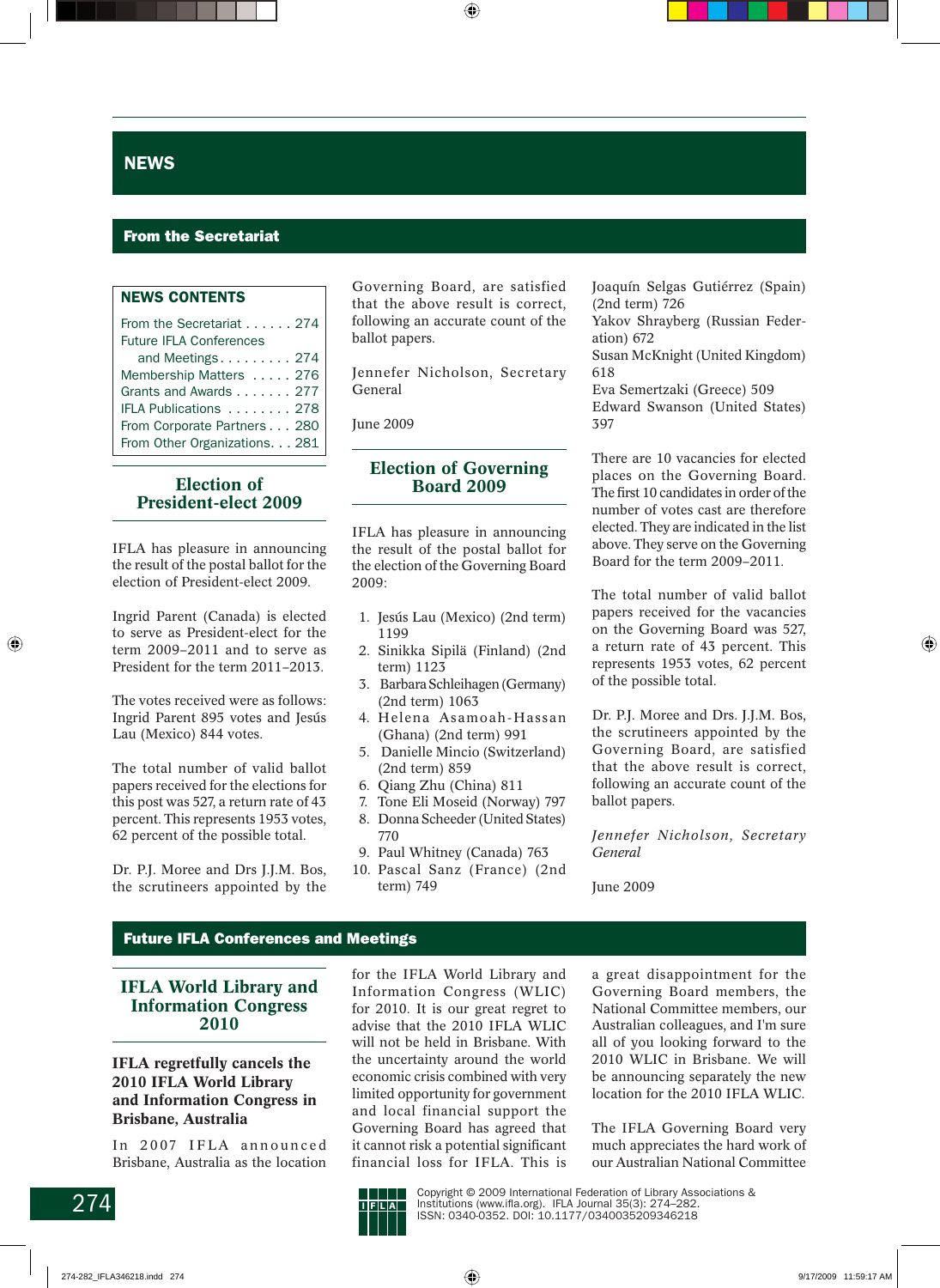colleagues in their efforts to secure government and local industry funding support. At the time of the selection of Brisbane the bid committee advised Governing Board that there would be very limited opportunity for this funding support. The Governing Board was optimistic that this situation would change and that enough support would be identified to make the WLIC financially viable.

A significant contribution to the WLIC by local government and industry is required for IFLA to offer its members and delegates, sponsors and exhibitors the services and quality they expect in our flagship congress. This contribution, in funds and in kind, assists us in the provision of features such as audio visual support, simultaneous interpretation, IFLA Express in our seven languages, the cultural evening and services for our exhibitors.

The Governing Board members thank the Brisbane National Committee members for alerting them to the impact of limited local funding and possible reduced delegate numbers due to the world economic crisis and restrictions on travel budgets.

| Claudia Lux                             | Ellen Tise                   |
|-----------------------------------------|------------------------------|
| <b>IFLA</b> President IFLA<br>2007-2009 | President-elect<br>2007-2009 |
|                                         | IFLA President<br>2009-2011  |

## **Message from Australian President/Convenor to IFLA Members**

Dear Friends and Colleagues

The Australian Library and Information Association and IFLA Congress National Committee regret to advise members and colleagues in the library and information sector of the decision by the IFLA Governing Board to relocate the IFLA World

Library and Information Congress from Brisbane in 2010.

The Governing Board and ALIA both acknowledge the effect of the global financial crisis on plans to host the Congress in Australia. The National Committee has, on behalf of our members and our profession, undertaken planning for IFLA 2010 according to a rigorous process, involving both a clear understanding of the Association's obligations and the broader economic outcomes for IFLA should this Congress have to run at a loss due to the effect of the international economic downturn.

ALIA believes this is a financially sound position to ensure the longterm business continuity of the international federation, in order to enable it to continue its very important work on behalf of all libraries and library associations around the world.

The Board of ALIA and the National Committee note and acknowledge the support pledged by sponsors and partners to date and we thank our conference partners and sponsors for their efforts. It is because of these efforts and the due diligence of the parties involved that ALIA has been able to work with IFLA to put in place contingency plans for the Congress.

ALIA also wishes to recognize the significant contribution of the committees who were developing satellite events for Brisbane in 2010.

The National Committee and ALIA would also like to thank our host city representatives. While we won't be hosting IFLA in 2010 we hope that you will be able to visit Brisbane and Australia before too much time passes, and experience first hand our excellent library facilities and unique tourist attractions. Your welcome is assured and will reflect the fact that we're "family".

The Australian National Committee and the Board of ALIA commend

the 2010 IFLA Congress to ALIA members and encourage you to support it to the best of your ability. We wish the new National Committee well and look forward to a successful IFLA 2010 in its new location. Further information on the new venue and the conference program will be available on the IFLA website at www.ifla.org.

Warmest wishes, Jan and Keith

*Jan Richards, President, Australian Library and Information Association. E-mail: jan.richards@alia.org.au Website: www.alia.org.au*

*Keith Webster, IFLA 2010 Convenor. E-mail: k.webster@library.uq.edu.au*

## **Göteborg, Sweden to host the 2010 IFLA World Library and Information Congress**

IFLA is delighted to announce that its 2010 IFLA World Library and Information Congress (WLIC) will be held in Göteborg, Sweden, from 10–15 August 2010.

We thank our Swedish colleagues, led by the Göteborg library community and Swedish Library Association, for their enthusiasm and commitment to work with IFLA at very short notice to host our 2010 Congress. We are confident that IFLA, the Swedish library community, and the city of Göteborg, will present an outstanding congress experience for all delegates, sponsors and exhibitors.

The Swedish Library Association and library community has been a strong supporter of IFLA activities over many years. The 2010 WLIC will provide an opportunity to celebrate this support and to showcase Swedish librarianship. It provides IFLA members with the opportunity to thank our Swedish colleagues and the government for the tremendous professional and financial contribution they have made to libraries and for librarians all over the world, including through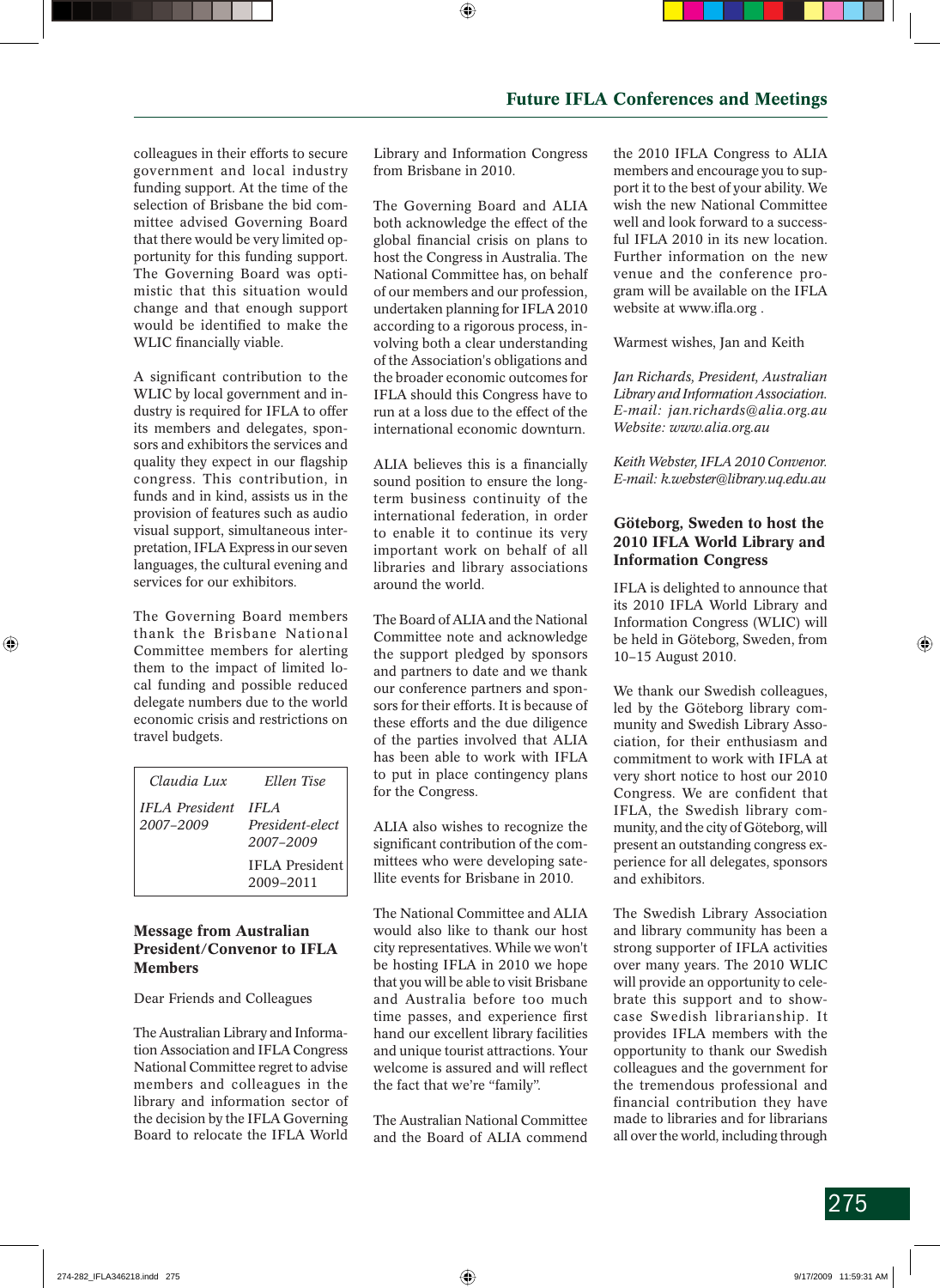SIDA funding and library community support for IFLA FAIFE and the Action for Development through Libraries Programme (ALP) activities.

The decision to locate the 2010 WLIC in Göteborg has been made following the difficult decision by IFLA to move the Congress from Brisbane, Australia. The Congress in Göteborg, with its guarantee of local funding to support the Congress budget, excellent facilities, community support, and more central location for a majority of our members, reduces the financial risk for IFLA in what we anticipate will be a difficult year financially for us

all due to the impact of the world economic crisis.

Information on the World Library and Information Congress 76th IFLA General Conference and Assembly, Göteborg, Sweden 2010 will be available at the IFLA Stand at IFLA WLIC Milan 2009.

| Claudia Lux                                        | Ellen Tise                         |
|----------------------------------------------------|------------------------------------|
| <b>IFLA</b> President <b>IFLA</b><br>$2007 - 2009$ | President-elect<br>2007-2009       |
|                                                    | <b>IFLA</b> President<br>2009-2011 |

# **IFLA World Library and Information Congress 2011 in Puerto Rico**

The IFLA World Library and Information Congress: 77th IFLA General Conference and Council will be held in San Juan, Puerto Rico, from 13–18 August 2011 on the theme, 'Libraries beyond libraries: Integration, Innovation and Information for all'. Further information will be available at a later date from IFLA Headquarters, PO Box 95312, 2509 CH The Hague, The Netherlands. Phone: +31 70 314 0884. Fax: +31 70 383 4827. E-mail: ifla@ifla.org. Website: http://www.ifla.org

## Membership Matters

#### **New Members**

We bid a warm welcome to the following new members who have joined the Federation between 20 March and 27 July 2009:

#### *National Associations*

- Indian Association of Special Libraries and Information Centres (IASLIC),India
- Nepal Community Library Association, Nepal
- FOBID Netherlands Library Forum, Netherlands
- Asociatja Bibliotecarilor din Romania/Romanian Library Association, Romania
- Ukrainian Library Association, Ukraine

#### *Other Association*

Association of Information Professionals – Librarians, Archivists and Museologists, Bosnia and Herzegovina

#### *Institutions*

National Gallery of Australia Research Library, Australia

- Geelong Regional Library Corporation, Australia
- ICDDR, B, Bangladesh
- Special Library for blind and visually impaired of Srpska, Bosnia and Herzegovina
- University of Buea, Cameroon
- Red Capital de Bibliotecas Públicas de Bogotá, Colombia
- Cyprus University of Technology, Cyprus
- The Administrative Library, Denmark
- Central Bank of Egypt (Library Economic Research Sector), Egypt
- Bibliothèque de l' Institut national de recherché pédagogique, France
- Musée du Quai Branly-Mediatheque, France
- Ghana Stock Exchange, Ghana
- Indian Institute of Technology Madras, Central Library, India
- Indian Council of World Affairs, India
- National Gallery of Ireland, Ireland
- Universita' degli Studi di Trento, Sistema Bibliotecario di Ateneo, Italy
- Georgetown University School of Foreign Service in Qatar, Qatar
- Carnegie Mellon University in Qatar, Qatar
- Kigali Institute of Science and Technology, Library, Rwanda
- Fundación Colección Thyssen-Bornemisza. Biblioteca, Spain
- Universidad de Salamanca, Servicio de Bibliotecas, Spain
- Museo Guggenheim Bilbao, Spain
- Instituto Cervantes, Departamento de Bibliotecas y Documentación, Spain
- Parliament of Uganda, Uganda
- Vernadsky National Library of Ukraine, Ukraine
- Municipal Reference and Record Center, City & Country of Honolulu Customer Services Department, United States Emory University, United States

#### *Institutional Sub-unit*

Department of Information Studies, Curtin University of Technology, Australia

#### *One Person Library Centre*

Walker Art Center Library, United States

#### *School Library*

Doha College, Secondary Library, Qatar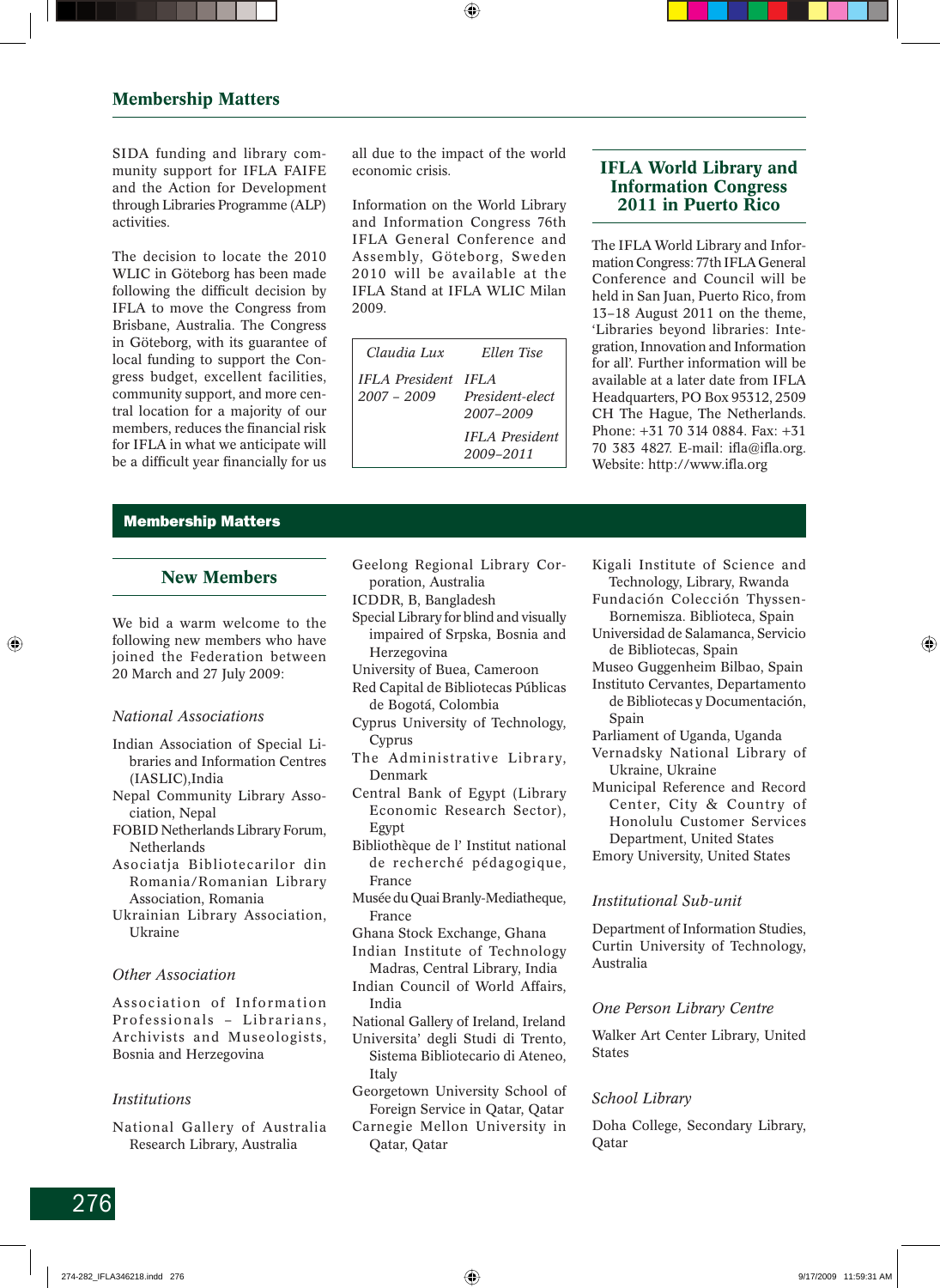## **Personal Affiliates**

Ani Minasyan, Armenia Robert Pestell, Australia Ngoma Ndingui, Congo Rosangela Colombo, Italy Caleb Ouma, Kenya Hermine Diebolt, Mexico Saima Quitab, Pakistan Vesna Vuksan, Republic of Serbia Boris Zetterlund, Sweden John Kiyaga, Uganda

- Cheryl Anne Coveney, United Kingdom
- Michelle Caroline Watson, United Kingdom

Zhenli Huang, United Kingdom Thomas E. Hill, United States Leslie Farison, United States Virginia Papandrea, United States Kenneth Schlesinger, United States Lihong Zhu, United States Jason Beatrice Lee, United States Raymond Sikanyika, Zambia

## *Student Affi liates*

Ulrich Bruno Miaka, Congo Tan Shyh-Mee, Malaysia Sarivette Ortiz-Sanchez, Spain Rebecca Forth Kelch, United **States** 

Krystyna Matusiak, United States Mary Finnan, United States Annalisa Pesek, United States

## Grants and Awards

# **Bill & Melinda Gates Foundation: Access to Learning Award 2010**

The Bill & Melinda Gates Foundation is currently accepting applications to its annual Access to Learning Award (ATLA), which recognizes the innovative efforts of public libraries and similar institutions outside the United States to connect people to information and opportunities through free access to computers and the Internet. The award is given by Global Libraries, a special initiative of the foundation's Global Development Program. The recipient of the Access to Learning Award will receive USD 1 million.

Computers and the Internet are powerful tools that provide opportunities for people to improve their social and economic well-being. Worldwide, just one person in six has access to the Internet. This means that more than 5 billion people miss out on chances to pursue education and employment, access government services, learn about valuable health information, conduct business online, and exchange information and ideas. The Access to Learning Award encourages new, innovative ways to provide computer and Internet services to people without access, and promotes greater development of public access technology programs around the world.

The Access to Learning Award honors innovative organizations that are opening a world of online information to people in need. The foundation's Global Libraries initiative invites applications from libraries and similar organizations outside the United States that have created new ways to offer these key services:

- Free public access to computers and the Internet.
- Public training to assist users in accessing online information that can help improve their lives.
- Technology training for library staff.
- Outreach to underserved communities.

#### *Please note:*

Applications are open to institutions outside the United States that are working with disadvantaged communities.

To be eligible, the applying institution must allow all members of the public to use computers and the Internet free of charge in a community space.

Applications for the 2010 Access to Learning Award must be submitted via an online submission process by October 31, 2009. The application form is available only in English and must be completed in English to be eligible for consideration. However, while applications must be submitted in English, the foundation does offer informational brochures in Arabic, Chinese, English, French, Russian, and Spanish. You may find these and additional information on eligibility requirements and the process of selection at: http://www. gatesfoundation.org/ATLA

# **Brazilian winner of Guust van Wesemael Literacy Prize 2009**

Every odd year IFLA awards the Guust van Wesemael Literacy Prize to sponsor a public or school library in a developing country to purchase books and materials for activities in the field of literacy promotion.

This year the EUR 3000 Prize was awarded to the Instituto Dois Irmãos (i2i), a non-profit organization based in the favela (slum, shanty town) of Rocinha, Rio de Janeiro, Brazil. i2i relies heavily on private donations, fundraising events, and the cooperation of volunteers for its existence.

Rocinha is one of the largest favelas of Rio de Janeiro with an estimated population of 250,000. The situation for its inhabitants is very difficult from the perspectives of education and job opportunities. The absence of civil and other governmental authorities as well as the influence of drug gangs are the main causes of the considerably lower educational and literacy levels and general standards of living compared to the urbanized areas of Rio de Janeiro.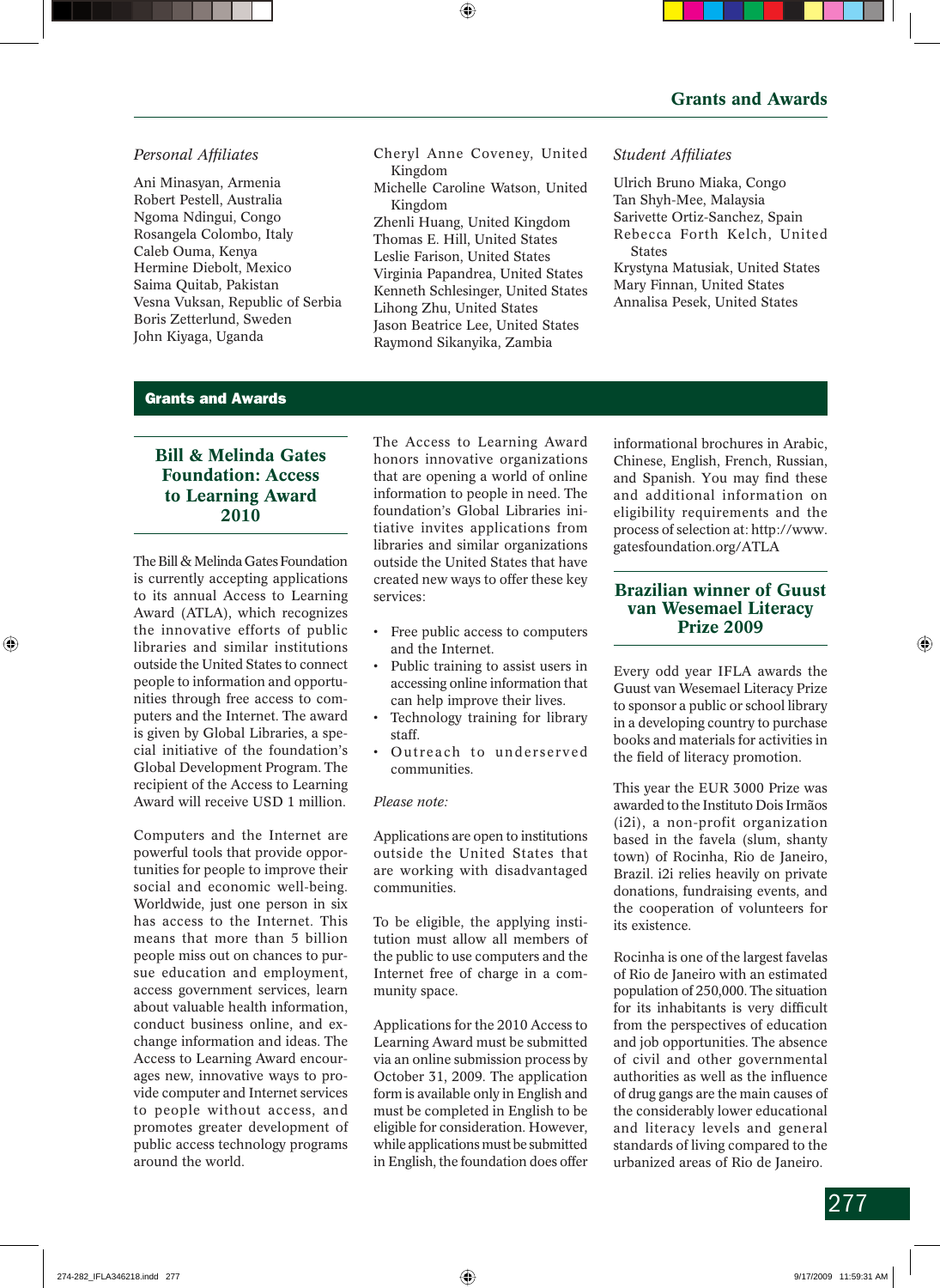i2i's mission is to provide educational opportunities to the children, youth and adults of Rocinha through local and international community service and cultural exchange. One of the primary objectives is to increase literacy levels within the favela. For this purposes there is a reading room which currently holds nearly 2,700 books, and provides useful materials to students of all levels (children, youth and entirely or partially literate adults). Because the print collection consists entirely of private donations—the vast majority of which are second hand—educational books are most often outdated. The reading room is fortunately already equipped with an online catalogue and lending system.

The Prize will be used to bring much needed improvements to the reading room. Most significantly, the selection of books available for educational purposes will be expanded and professionalized so that the reading room can contribute to a greater extent to i2i's mission, e.g. through further incorporation of the reading room into classes (literacy, language, tutoring and reading classes). This includes purchasing dictionaries, teacher's books and students' text/ work books, additional reading room furniture and educational toys and games.

For more information about the IFLA Guust Van Wesemael Literacy Prize, including past awards and details on how to enter, please visit: http://archive.ifla.org/III/grants/ grant02.htm.

#### *Sjoerd Koopman*

(This Prize was established in 1991 by IFLA's Executive board to commemorate the late Guust van Wesemael who was Coordinator of IFLA's Professional Activities from 1979 to 1990 and Deputy Secretary General of IFLA from 1979 to 1991. Funded by donations, the Guust van Wesemael Literacy Prize will be awarded biennially until the funds are exhausted.)

## **de Gruyter Publisher grants for WLIC 2010**

De Gruyter Publisher acknowledges the Swedish library association and the librarians from Göteborg in their support of next year's World Library and Information Congress WLIC 2010.

De Gruyter Publisher will establish a grant fund to support young professionals from the Pacific region, to enable them to have the same chance to go to Göteborg for the IFLA Congress as they would have had in Brisbane.

Additional information will be distributed on IFLA-L as soon as is available.

# **Elsevier Foundation Innovative Libraries and New Scholars Programs**

The Elsevier Foundation is seeking new grant proposals for its 2009 Innovative Libraries in Developing Countries and New Scholars programs. Sponsored by Elsevier, a leading global publisher of scientific, technical and medical information, the new Foundation proposals are due by August 1st, 2009. The grants for the two programs will be awarded in December 2009 and provide one, two and three year awards between USD 5,000 to USD 50,000 per year.

The Innovative Libraries in Developing Countries program supports the efforts of libraries in developing countries to improve their ability to put scientific, technical and medical information to work for those who need it. Past projects have included: expanding library information resources through digitization and knowledge preservation; training and education programs for librarians and researchers; developeddeveloping world partnerships to provide longer term technical assistance and training.

The New Scholars program supports academic and research communities in creating model programs to help scholars in the early stages of their careers balance childcare and family responsibilities with demanding academic careers in science, health and technology. Grants awarded in 2007–8 have promoted institutional research, advocacy, and policy development to retain, recruit and develop women in science, as well as enabling researchers to attend conferences critical to their careers, by assisting with childcare, mentorship and networking.

Active since 2002, the Elsevier Foundation provides grants to institutions around the world, with a focus on supporting the world's libraries and scholars in the early stages of their careers. Since its inception, the Foundation has awarded more than 50 grants worth over a million dollars to non-profit organizations working in these fields.

For more information on the program requirements and details of how to submit a 2009 proposal please visit The Elsevier Foundation: http://www.elsevierfoundation.org/ guidelines.html

## IFLA Publications

**Global Library and Information Science – a handbook for students and educators.** Ed. by Ismaïl

Abdullahi. Munich: K.G. Saur, 2009 (IFLA Publications Nr 136/137). ISBN 978-3-598-22042-5. EUR 99.95 / for USA, Canada, Mexico USD 140.00. Special price for IFLA members EUR 75.00/for USA,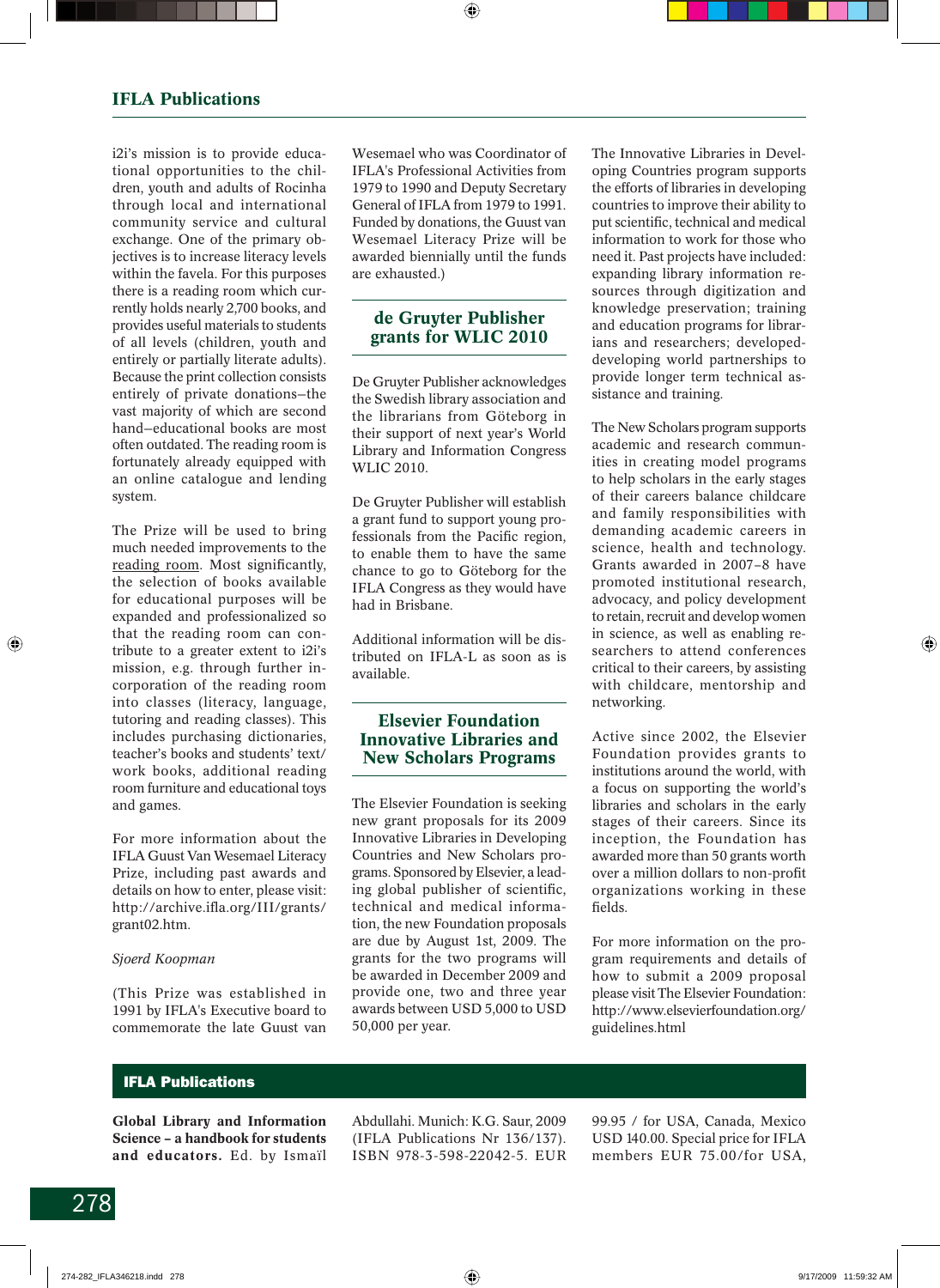Canada, Mexico USD 105.00. Also available as an eBook.

This book presents international librarianship and library science through insightful and well written chapters contributed by experts and scholars from six regions of the world. The role of public, academic, special, school libraries, as well as library and information science education are presented from the early development to the present time. Its lively, readable approach will help the reader to understand librarianship in Africa, Asia, Australia and New Zealand, Europe, Latin America and the Caribbean, the Middle East, and North America.

#### **Contents**

Foreword – Peter Johan Lor Introduction – Ismail Abdullahi Acknowledgements

#### *Part 1–Africa*

- Introduction Dennis Ocholla
- Public Libraries Isaac Kigongo Bukenya
- Academic Libraries Reggie Raju and Jaya Raju.
- Special Libraries Janneke Mostert School Libraries – Robert Ikoja Odongo
- LIS Education Omwoyo Bosire Onyancha and Mabel K. Minishi-Majanja

#### *Part 2–Asia*

- Introduction Abdus Sattar Chaudhry and Chihfeng P. Lin
- Public Libraries Mei-Hwa Yang
- Academic Libraries Trishanjit Kaur
- Special Libraries Anthony W. Ferguson and Chihfeng P. Lin
- LIS Education Christopher S. G. Khoo, Shaheen Majid, and Chihfeng P. Lin

#### *Part 3–Australia*

Introduction – Stuart Ferguson Public Libraries – Chris Jones, Philip Calvert and Stuart Ferguson

- Academic Libraries Anne Horn, Philip Calvert and Stuart Ferguson
- Special Libraries Sue Henczel, Gillian Ralph and Julie Sibthorpe
- School Libraries James E. Herring LIS Education – Gillian Hallam and Philip Calvert

#### *Part 4–Europe*

- Introduction Leif Kajberg and Marian Koren
- Public Libraries Marian Koren.
- Academic Libraries Frédéric Blin LIS Education – Leif Kajberg, Aleksandra Horvat and Esin
- Sultan O?uz

#### *Part 5–Latin America*

- Introduction Filiberto Felipe Martínez-Arellano
- Public Libraries Elsa M. Ramírez Leyva
- University Libraries Filiberto Felipe Martínez-Arellano
- School Libraries Mary Giraldo Rengifo
- LIS Education Adolfo Rodríguez Gallardo

#### *Part 6–Middle East*

- Introduction Sajjad ur-Rehman Public Libraries – Hayat Alyaqou
- Academic Libraries Teresa M.
- Lesher and Yaser Abdel-Motey Special Libraries – Rehman Al-Issa
- School Libraries Hamad Ibrahim Alomran
- LIS Education Sajjad ur-Rehman

#### *Part 7–North America*

- Introduction Ismail Abdullahi
- Public Libraries Carol Brey-Casiano
- Academic Libraries Barbara I. Dewey
- Special Libraries Rebecca B. Vargha
- School Libraries Blanche Woolls LIS Education – Irene Owens and
- Tom Leonhardt Global Roles of Library Associations
- Michael Dowling and Keith Michael Fiels

#### *Authors; Regional Editors; Index*

**Library Statistics for the 21st Century World.** Ed. by Michael Heaney. Munich: K.G. Saur, 2009 (IFLA Publications Nr 138). ISBN 978-3-598-22043-2. EUR 99.95/for USA, Canada, Mexico USD 140.00. Special price for IFLA members EUR 75.00/for USA, Canada, Mexico USD 105.00. Also available as an eBook.

An international collaboration between IFLA, the UNESCO Institute of Statistics and the International Organization for Standardization (ISO) has developed standards for new library indicators for the twenty-first century. The existing international library statistics were developed nearly 40 years ago. This book presents the first results using the new statistics, and looks forward to the next steps. It also contains other initiatives and developments in the fields of library statistics, benchmarking and indicators.

**Functional Requirements for Authority Data – a conceptual model.** Edited by Glenn E. Patton. München: K.G. Saur. (IFLA Series on Bibliographic Control; Nr. 34) ISBN 978-3-598-24282-3. Euro 59.95 / for USA, Canada, Mexico USD 84.00. For IFLA members Euro 49.95 / for USA, Canada, Mexico USD 70.00

This book represents one portion of the extension and expansion of the Functional Requirements for Bibliographic Records. FRBR has been published as Nr 19 in the present Series. It contains a further analysis of attributes of various entities that are the centre of focus for authority data (persons, families, corporate bodies, works, expressions, manifestations, items, concepts, objects, events, and places), the name by which these entities are known, and the controlled access points created by cataloguers for them. The conceptual model describes the attributes of these entities and the relationships between them.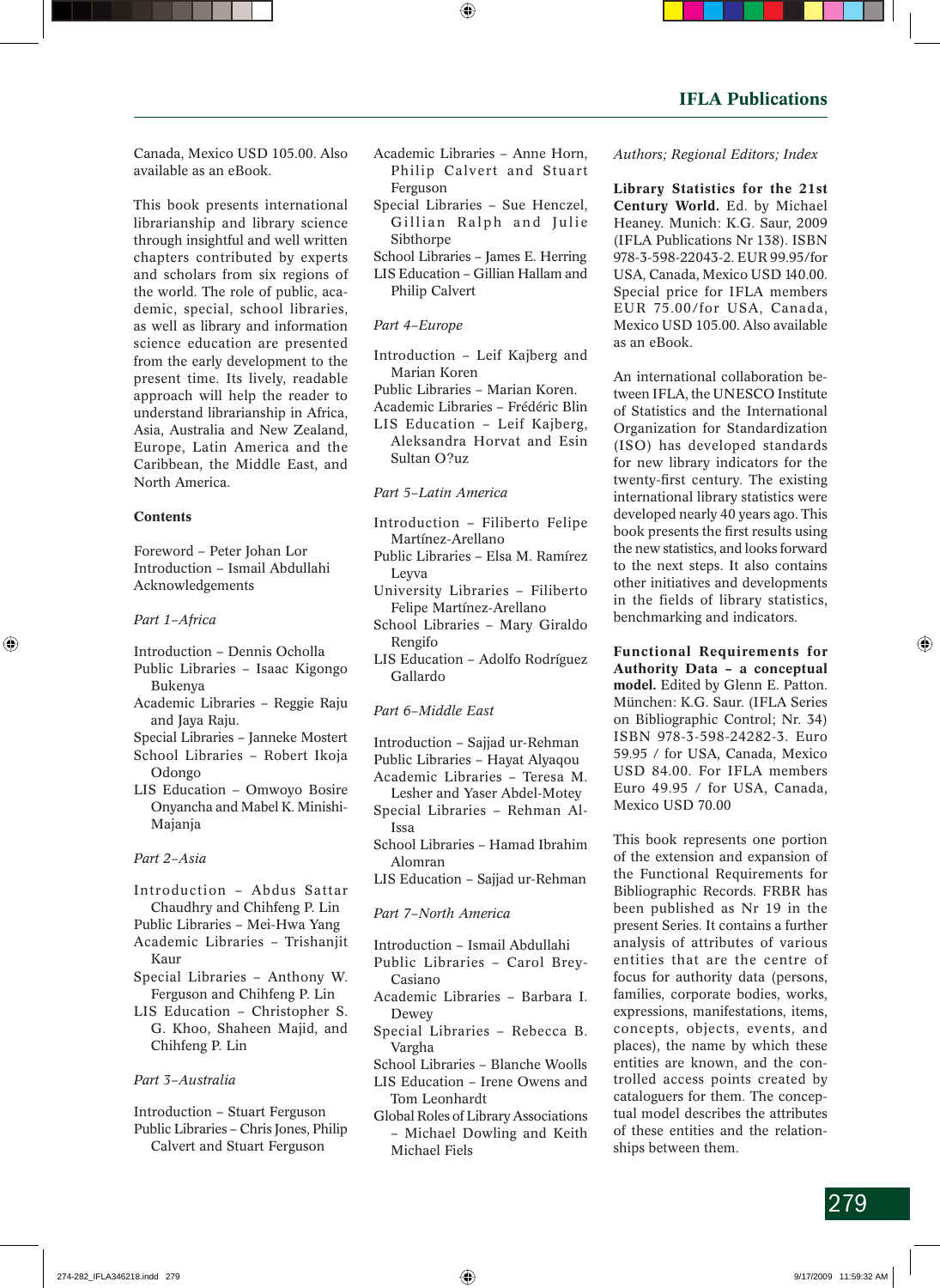# **From Corporate Partners**

The current functional requirements were drafted by IFLA's Working Group on Functional Requirements and Numbering of Authority Records (FRANAR) which was established in 1999. Since 2003 IFLA is sharing responsibility for FRANAR with the Conference of Directors of National Libraries (CDNL).

Editor Glenn E. Patton has been the Chair of the FRANAR Working Group since 2002.

*All the above published by:* K.G. Saur Verlag: Website: www.saur.de *or* Rhenus Medien Logistik GmbH & Co. KG Justus-von-Liebig-Straße 1, 86899 Landsberg, Germany. Tel. +49 (0)8191 9 70 00-214. Fax: +49 (0)8191 9 70 00-560. E-mail: degruyter@rhenus.de

*For the USA – Canada – Mexico:* Walter de Gruyter, Inc. PO Box 960, Herndon, VA 20172-0960, USA. Phone: + 1 (703) 661-1589. Toll free: +1 (800) 208-

8144. Fax: +1 (703) 661-1501. Email: degruytermail@presswareho use.com

#### **IFLA Annual Report 2008**

The *IFLA Annual Report 2008* is now on line at: http://www.ifla.org/ files/hq/annual-reports/2008.pdf

## From Corporate Partners

# **Setting Research Strategy in a Multi-disciplinary Environment**

## **Benjamin Clark, Marketing Communications Manager at Elsevier**

The economic slowdown is forcing academic decision makers to revisit their research strategy so they can defend internal funding allocation, secure research grants and ultimately build research teams that can solve new problems. To do this they need accurate research performance insight and reliable research funding information.

SciVal (scival.com) – Elsevier's new suite of performance, planning and funding solutions – gives academic decision makers the means to do this effectively.

SciVal is designed to maximize the efficiency, scope and value of scientific research. There are currently two solutions in the suite: SciVal Spotlight and SciVal Funding. SciVal Spotlight is a customized web-based tool that enables an institution to evaluate its research performance at the micro and macro level and adjust strategies accordingly to improve rankings and attract talent and funding. SciVal Funding gives researchers and research administrators comprehensive access to

funding information and enables universities to better compete for research grants and identify potential collaboration opportunities.

Jay Katzen, Managing Director for Academic & Government Products at Elsevier explains that SciVal is enabling the company to utilize its existing content in a different way and start solving entirely new problems for new customer segments, marking for a pivotal transformation for Elsevier.

#### **A Changing Research World**

Science has become a highly competitive research enterprise that no longer falls into neat subject categories. Because of this, the traditional method of evaluating research performance based on broad classification of journals does not fully capture the reality of today's multidisciplinary research environment.

Research executives now need a solution that can help them clearly spot their distinctive strengths even as disciplinary boundaries begin to blur. And SciVal Spotlight was developed to deliver just that.

With Spotlight's reference-based approach, progressive research executives can dive deeper into their research performance and get a true understanding of the scientific problems – not just broad categories – that their researchers are really good at addressing. This new level of detail helps them make more informed decisions about their organization's research strategy and proactively improve their standing among peers.

#### **How SciVal Spotlight Works**

SciVal Spotlight uses an innovative visualization technique to produce customized maps that provide graphical views of an institution's performance over time and across scientific fields, focusing on specific topical areas called Competencies. By pinpointing a university's topical strengths and identifying leading researchers and institutions in each area, the tool is designed to help academic decision-makers optimize funding allocations and enhance hiring and collaboration decisions.

Quantifying the overall size of each topical area, the tool allows institutions to understand the significance of their article and market shares and how they compare with competitors in those areas. It also assesses article and market growth or decline over the last five years, offering an average rate for each using a 2-year sliding scale. Additionally, it determines if an institution's work is building upon the most recent discoveries; providing a 'state of the art quotient' by analyzing how recent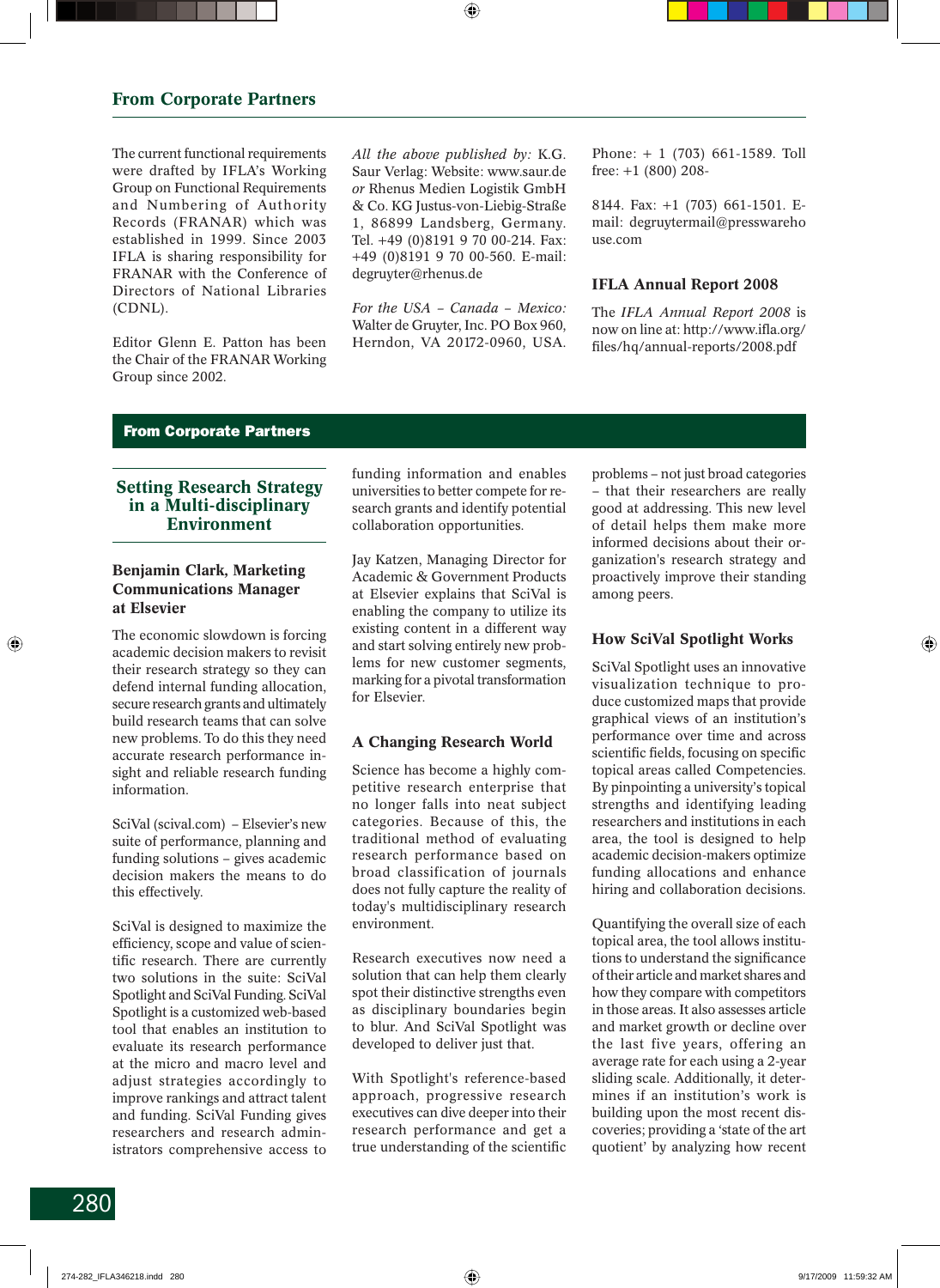the citations are within its published output.

# **SciVal Spotlight Identifies Top Universities for Environmental Research**

An Elsevier study analyzed the alternative energy research work of 3000 universities and some research institutions across the globe. It ranked the top 25 using SciVal Spotlight, which revealed each institution's alternative energyrelevant distinctive competencies. The study, which was part of the Elsevier webcast, 'Research Leadership Redefined... Measuring Performance in a Multidisciplinary Landscape', prompted popular newspaper *USA Today* to run an article on global environmental research expertise based on early released findings. SciVal Spotlight has been covered by many media outlets including *The Chronicle of Higher Education* and it is being well received in the market. An Associate Vice Provost for Research at a major university said of SciVal Spotlight: "If a dean was looking for an equitable platform for analyzing faculty tenure and promotion packages coming up, or (deciding on resource allocation among competing colleges), this would be extremely useful."

# **SciVal Spotlight Development Driven by Customers**

The concept for SciVal Spotlight emerged almost 3 years ago during exploratory talks with one of Elsevier's development partners, a group of researchers and librarians from the global research community who provide Elsevier with input. Elsevier worked closely with these partners to determine the requirements and needs of this community. They investigated ways to create evaluation tools that would benefit the research community, ultimately leading to the development of SciVal Spotlight.

This feedback loop will continue so that future versions will be driven by customers.

# **SciVal Funding: A Timely Introduction**

Elsevier, in discussions with its partners, was also able to determine that a tool such as Funding held greater relevance in the current economic climate. In order for researchers to vie for funds in a time of tight budgets and increased applications, the better the funding intelligence one had, the greater the competitive edge. This topic was further dissected during the webcast, 'Optimizing the Grant-Seeking Process'. Sarah Starr, Director of the Office of Funding and Research Development at Ohio State University, and SciVal Funding experts Daniel Calto and Josine Stallinga looked at the changes in US research funding landscape and the need for making the process more efficient. They explained how researchers spend 30 percent of their time searching for grants and applying for them, but less than 15 percent actually receive funding. Mounting time pressure and the economic situation make it critical for researchers to identify the most appropriate grant opportunities and pursue them as efficiently as possible.

This is where SciVal Funding comes in. The solution allows users to

routinely search over 5000 grant sources, including federal funding bodies and private foundations. Updated daily, funding opportunities can be explored by award type, deadline or amount. SciVal Funding provides customized recommendations and alerts based on pre-populated research profiles, eliminating the need to create and maintain a summary of each investigator's experience and current work. SciVal Funding also includes opportunities tailored to junior researchers, a group that struggles with the task of finding suitable grants to pursue. By offering information specifically focused on young investigators, the solution helps build careers and uncovers new sources of financial support, which is especially critical in difficult economic times.

As Josine Stallinga states during the webcast some features of SciVal Funding have been built with the early career researcher in mind. Those researchers who are not yet as established in their fields to have a sufficient publication record can find suitable grants by searching the name of a more senior researcher at their institution.

SciVal Spotlight was launched to a global audience on 29 June. SciVal Funding will be launched this year in the United States only, but global expansion is expected in early 2010. Similar solutions for government agencies and policy-makers are being targeted for release in the first quarter of 2010.

*For more information:* SciVal: scival. com; SciVal Spotlight: info.spotlight. scival.com; SciVal Funding: info. funding.scival.com

# From Other Organizations

# **Buenos Aires named World Book Capital 2011**

At a meeting in Paris on 12 June 2009, the Jury of World Book

Capital, a jury which includes IPA, IBF, IFLA and UNESCO, appointed Buenos Aires as World Book Capital 2011 for the quality and variety of its application file, widely and enthusiastically supported by all

players involved in the book industry (publishers, bookstores and libraries). Last year, the same jury had appointed Ljubljana, Slovenia as World Book Capital 2010. As usual, the program will start on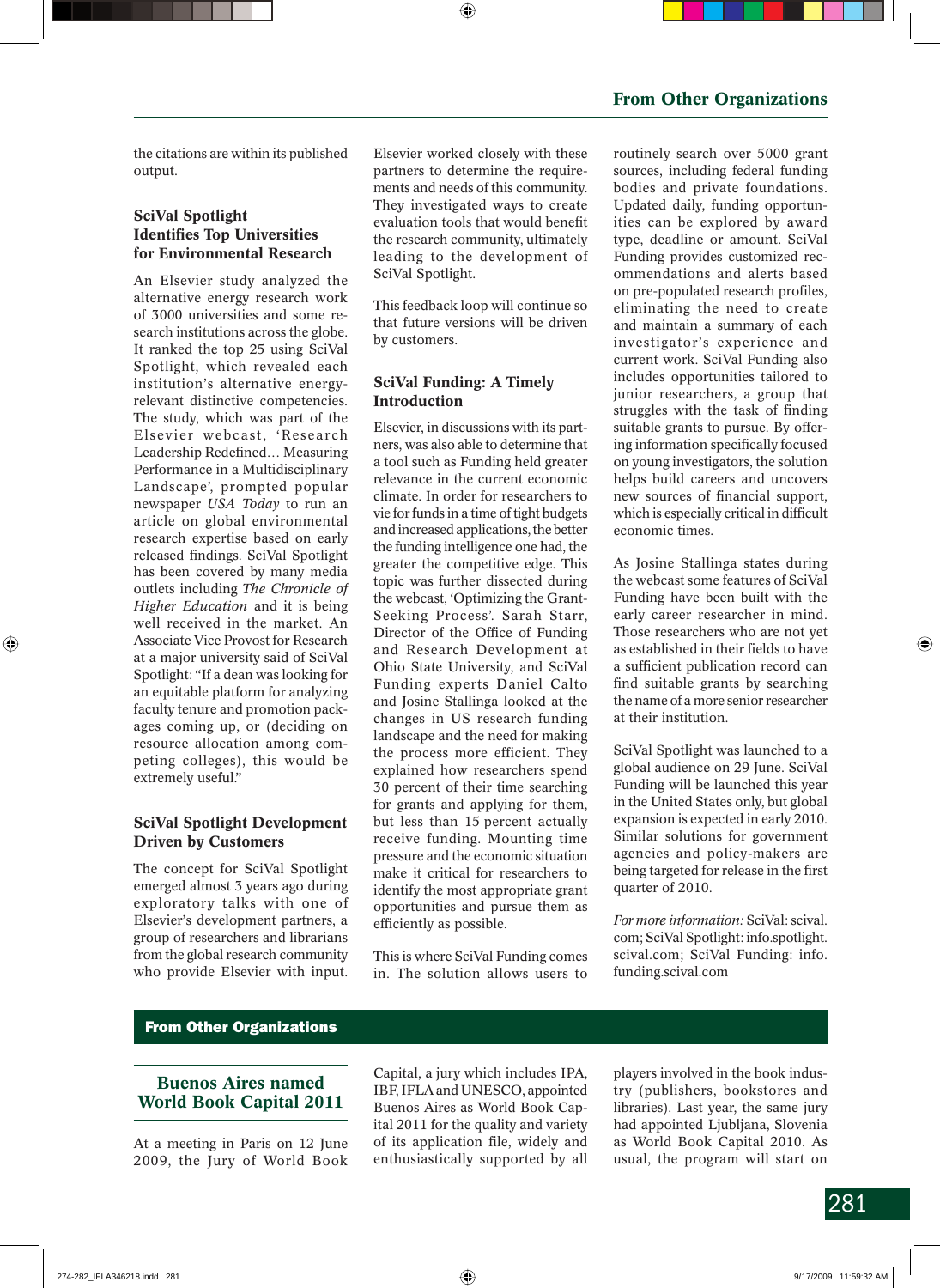World Book & Copyright Day on 23 April 2011.

The current World Book Capital is Beirut, Lebanon.

Every year, UNESCO convenes delegates from the International Publishers Association, the International Booksellers Federation (IBF) and the International Federation of Library Associations and Institutions (IFLA) to grant the title of UNESCO World Book Capital to one city.

The city may hold the title for one designated year, from 23 April (UNESCO World Book Day) until 22 April of the following year. During that year it undertakes to organize and run a larger number of events around books, literature and reading. The programme brings together the local and national book industries and puts books and book culture into the public eye. It attracts sponsorship and extra funding for book related institutions. The programme raises awareness for literacy and reading issues, libraries and books shops and highlights the overall benefits of a lively book culture. The title is also used to promote tourism and draw national and international attention to the literary heritage of a city and nation.

For more information, please see the UNESCO Press Release:

http://portal.unesco.org/en/ ev.php-URL\_ID=45733&URL\_  $DO = DO - TO PIC & URL$ SECTION=201.html

## **Global e-Campus for Library and Information Science**

The San Jose School of Library and Information Science has announced the Global e-Campus for Library and Information Science. San Jose's students live in 45 states and 14 countries, and full and part-time faculty live on three continents. Beginning in Fall 2009, the School will complete the move to a fully online delivery for the 43-credit Master of Library and Information Science (MLIS) degree, joining the Master of Archives and Records Administration degree. Governance and administration have similarly moved to increased use of Web-conferencing and other information and communication technologies.

Read more at http://slisweb.sjsu.edu

## **WIPO Promotes Access to Targeted Scientific Information**

A new public-private partnership which aims to provide industrial property offices, universities and research institutes in least developed countries with free access and industrial property offices in certain developing countries with low cost access to selected online scientific and technical journals was launched at the headquarters of the World Intellectual Property Organization (WIPO) on July 23, 2009.

The Access to Research for Development and Innovation (aRDi) program was launched in partnership with various prominent science and technology publishers including the American Institute of Physics, Elsevier, John Wiley & Sons, National Academy of Sciences, Oxford University Press, Royal Society of Chemistry, Sage Publications, Springer Science+Business Media, and Taylor & Francis. The World Health Organization (WHO), Food and Agriculture Organization (FAO), and UN Environment Programme (UNEP) provided advice and expertise gained from their similar programmes offering access to journals in their respective fields of activity.

*Further information:* WIPO Media Relations Section at: Tel: (+ 41 22) 338 81 61. Fax: (+41 22) 338 82 80. E-mail: publicinf@wipo.int

*Source:* WIPO Press release, Geneva, July 23, 2009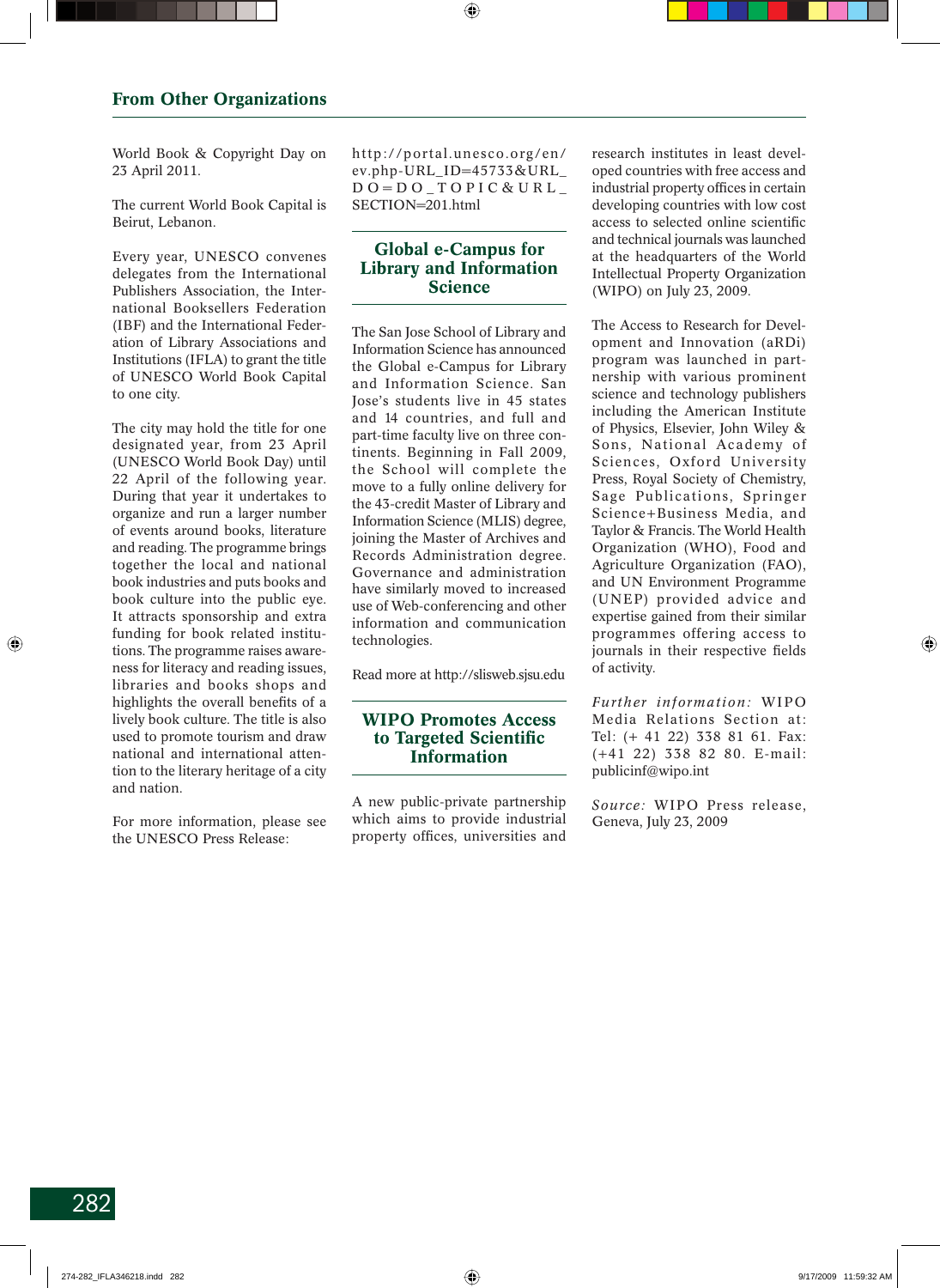## 2009

29–30 October 2009. The Hague, Netherlands.

**International UDC Seminar 2009.** *Theme:* Classification at a crossroads: multiple directions to usability.

*Further information:* http://www. udcc.org/seminar2009/index. htm

4–6 November 2009. Zagreb, Croatia.

### **INFuture2009: Digital Resources and Knowledge Sharing.**

*Further information:* Sanja Seljan *OR* Hrvoje Stancic, Department of Information Sciences, Faculty of Humanities and Social Sciences, Zagreb, Croatia. E-mail: infuture@infoz.ffzg.hr Website: http://infoz.ffzg.hr/INFuture

4, 5 y 6 de noviembre de 2009. Ciudad de México, México. **IV Encuentro de Catalogacion y Metadatos**

*Informes e inscripciones:* Lic. Juan Manuel Robles Correa, Depto. de Difusion y Educacion Continua del CUIB, Torre II de Humanidades, Piso 13, C.U. Tels.: (52-55) 5623-0193, 0352, 0376. Fax: (52-55) 5623-0375. E-mail: jmrobles@cuib.unam.mx Website: http://cuib.unam.mx

6 November 2009. Algarve, Portugal.

## **OnToContent'09: 4th International Workshop on Ontology Content.**

*Contact :* Paolo Ceravolo, Università degli Studi di Milano, Italy. E-mail: paolo. ceravolo@unimi.it

9–12 November 2009. London, UK.

**ICITST–2009: 4th International Conference for Internet Technology and Secured Transactions.** 

*For more details, visit:* www. icitst.org

18–20 de Novembro de 2009. Coimbra, Portugal.

### **EDIBCIC 2009: IV Encontro Ibérico Edibcic 2009–IV Encuentro Ibérico Edibcic 2009.**

*Informações – Información:*  edibcic2009@eventos-iuc.com *Contacto:* José Antonio Frías, Universidad de Salamanca, Departamento de Biblioteconomía y Documentación, Francisco Vitoria, 6–16, E-37008 Salamanca, España. Tlf. 34-923-294-580. Fax 34-923-294-582. C.e. frias@usal.es

25–27 November 2009. Burdwan, West Bengal, India. **XXVI IATLIS [Indian Associ-**

**ation of Teachers of Library and Information Science] National Conference, 2009.** *Theme:* Envisioning employable LIS courses in developing countries for the emerging knowledge society. *Further information:* Dr.Tridib Tripathi, Organizing Secretary, Head, Department of Library and Information Science, The University of Burdwan, Golapbag, PO + Dist. Burdwan-713104, India. E-mail: tridibtripathi@yahoo. co.in Mobile: 09475123934. Website: www.buruniv.ac.in

29 November–4 December 2009. Marrakech, Morocco.

**KARE 2009** : Knowledge **Acquisition, Reuse and Evaluation: ontology and semantic web services for knowledge management.**

In conjunction with the fourth IEEE international conference on Signal-Image Technology & Internet Based Systems

*Further information:* davy. monticolo@utbm.fr Website : http://www.u-bourgogne.fr/ SITIS/09/

15–16 December 2009. Florence, Italy.

**Cultural Heritage On Line – Empowering users: an active role for user communities.** 

For more information: info@rinascimento-digitale.it

## 2010

25–27 January 2010. Parma, Italy. **BOBCATSSS 2010.** *Theme:*  Bridging the digital divide: libraries providing access for all? *Further information at:* http:// bobcatsss2010.unipr.it/

4–6 February 2010. New Delhi, India.

### **International Conference on Children's Libraries – building a book culture.**

*Details and registration form:*  http://www.awic.in

23–26 February 2010. New Delhi, India.

**International Conference on Digital Libraries (ICDL).** *Theme:* Shaping the information paradigm.

*For more details:* DEBAL C KAR, Organizing Secretary, ICDL Secretariat, TERI, Darbari Seth Block, IHC Complex, Lodhi Road, New Delhi – 110 003, India. Telephone [India +91 • Delhi (0)11] 24682138, 24682100, 41504900. Fax: 24682144, 24682145. E-mail: icdl@teri.res.in Web: www.teriin.org/events/icdl

23–26 February 2010. Rome, Italy. 11th International ISKO **Conference.** *Theme:* Paradigms and conceptual systems in knowledge organization.

*Contacts:* Dr. Fulvio Mazzocchi, National Research Council. Institute for Complex Systems, Montelibretti Section, via Salaria Km 29,300, CP 10, 00015

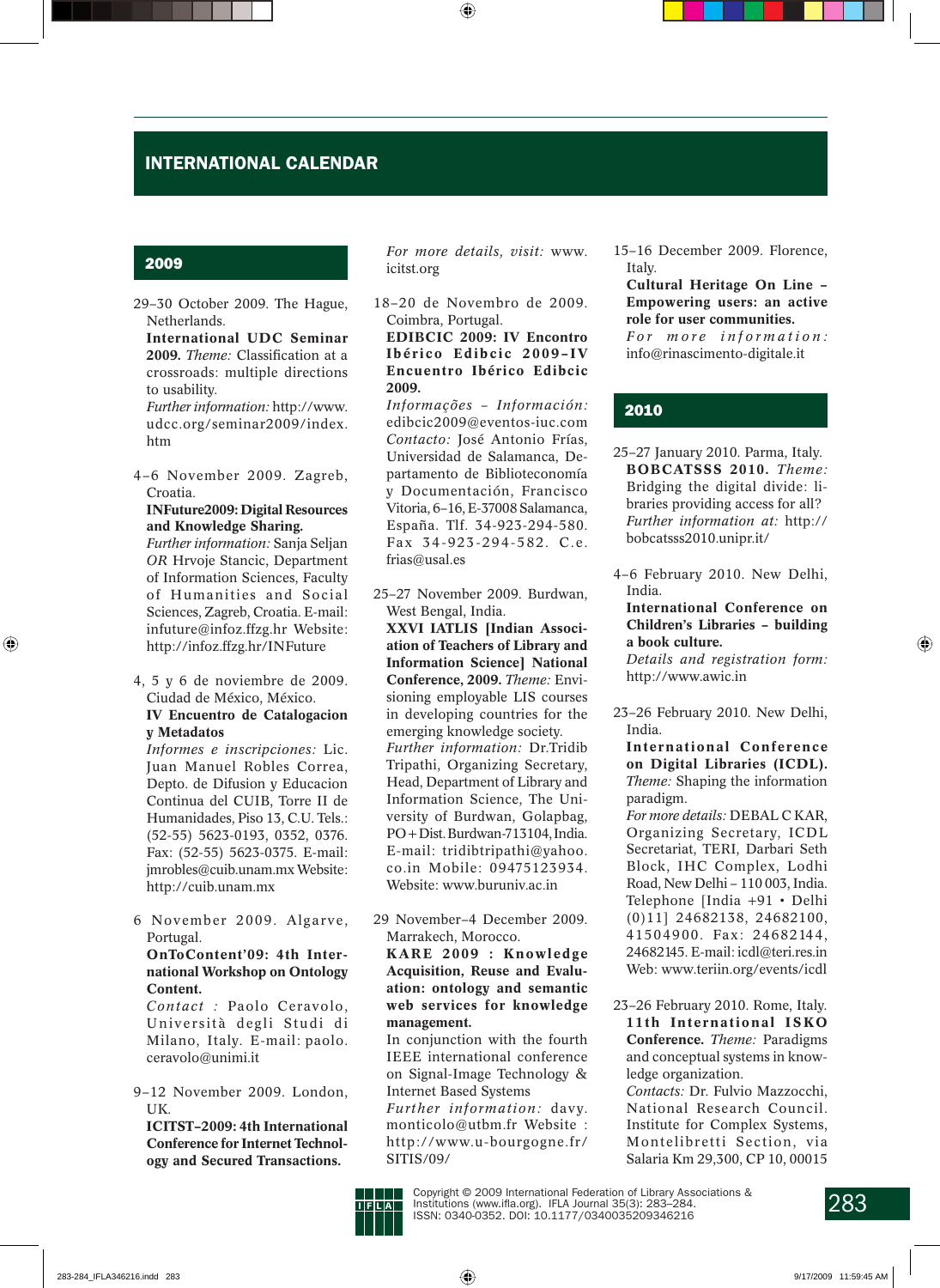Monterotondo Stazione (RM), Italy *OR* Dr. Claudio Gnoli, University of Pavia. Science and Technology Library, via Ferrata 1, 27100 Pavia, Italy. E-mail: rome2010@mate.unipv. it Web: http://www.iskoi.org/ rome2010/

15–16 March 2010. Gold Coast, Australia.

**Somerset International Conference for Librarians and Teachers**. *Theme:* Reading Locally, Learning Globally – creating a universal experience. *Further information:* Andrew J Stark, Conference Director, Somerset College, Mudgeeraba, QLD, Australia. Tel/Fax: +61 (0) 7 5530 5458. Email: astark@somerset.qld.edu.au .

2–4 May 2010. Oslo, Norway. **Joint Technical Symposium 2010.** *Theme:* Digital challenges and digital opportunities in audiovisual archiving.

*Further information:* George L. Abbott, Librarian Emeritus, Syracuse University Library, 311 Stonecrest Drive, Syracuse, NY 13214-2432, USA. E-mail: glabbott@syr.edu JTS 2010 website: jts2010.org

26–28 May 2010. Amsterdam, Netherlands.

**17th World Congress on Information Technology 2010.** *Theme:* Challenges of change.

*Further information:* www. wcit2010.com/ *C o n t a c t :*  info@wcit2010.org

10–15 August 2010. Göteborg, Sweden.

**I F LA World Library and Information Congress: 76th IFLA General Conference and Council.**

*Further information from:* IFLA Headquarters, PO Box 95312, 2509 CH The Hague, The Netherlands. Phone: +31 70 314 0884. Fax: +31 70 383 4827. E-mail: ifla@ifla.org. Website: www.ifla.org

22–24 September 2010. Ankara, Turkey.

**2nd International Symposium on Information Management in a Changing World.** Theme: The impact of technological convergence and social networks on information management. *Further information:* http:// by2010.bilgiyonetimi.net/english. html

## 2011

13–18 August 2011. San Juan, Puerto Rico. **I F LA World Library and Information Congress: 77th IFLA General Conference and Council.** *Theme:* Libraries beyond

libraries: integration, innovation

and information for all.

Information regarding the 77th IFLA General Conference and Council will be available at a later date from IFLA Headquarters, PO Box 95312, 2509 CH The Hague, The Netherlands. Phone: +31 70 314 0884. Fax: +31 70 383 4827. E-mail: ifla@ifla.org.

### 24–29 July.2011. Dublin, Ireland. **International Association of Music Libraries, Archives and Documentation Centres (IAML). Annual Conference.**

*Further information:* http:// www.iaml.info/en/activities/ conferences or e-mail Roger Flury, AML Secretary General at: roger.flury@natlib.govt.nz

## 2012–2015

**International Association of Music Libraries, Archives and Documentation Centres (IAML). Further forthcoming conferences:**

2012 Canada 2013 Denmark, Århus 2014 Austria, Vienna 2015 USA, New York

*Further information:* http:// www.iaml.info/en/activities/ conferences or e-mail Roger Flury, AML Secretary General at: roger.flury@natlib.govt.nz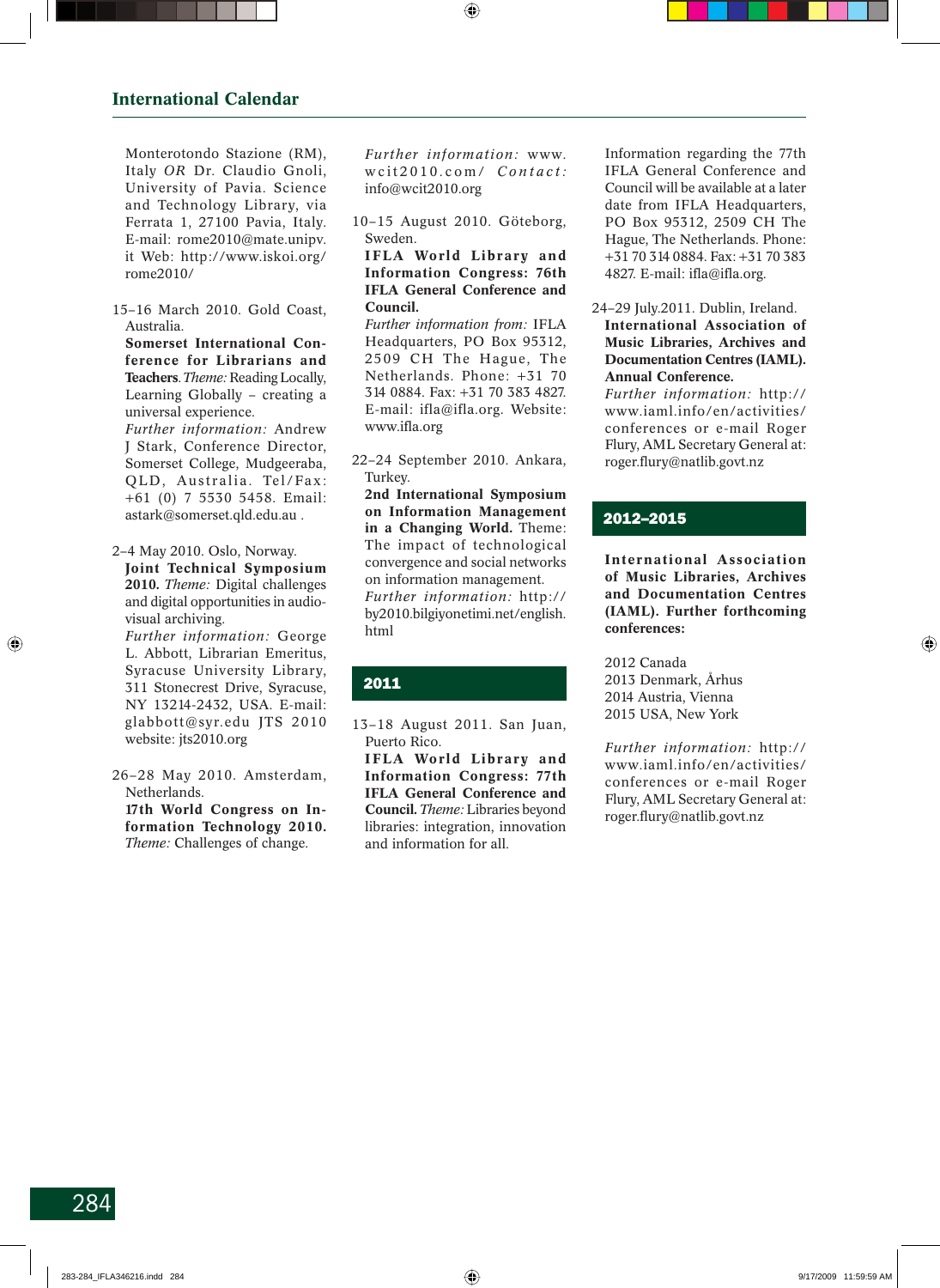# **SOMMAIRES**

### Denice Adkins. **Reading Sources and Reading Spaces in Honduras. [Sources de lecture et espaces de lecture au Honduras.]**

IFLA Journal 35 (2009) No. 3. pp. 215–225

Bien que l'alphabétisation soit souvent présentée comme un accomplissement universel et monolithique, elle dépend en fait du contexte et aussi largement de la nature des textes à la disposition d'une certaine communauté. L'article présente une étude de la lecture menée au Honduras et axée particulièrement sur la disponibilité de matériel de lecture et d'espaces consacrés à la lecture et aux pratiques d'alphabétisation. Parmi les environnements étudiés : librairies, bibliothèques, écoles et cybercafés, ainsi que la rue et les magasins. La lecture de livres est apparu relativement peu courante, et avoir surtout lieu dans un contexte éducatif. D'autres supports de lecture – journaux, magazines et messages textuels – étaient bien plus fréquemment utilisés et bien mieux intégrés dans la société hondurienne. L'auteur estime que les bibliothèques peuvent jouer un rôle important pour aider le Honduras dans ses efforts afin de parvenir à une alphabétisation universelle.

### Andrew K. Shenton. **Information Literacy and Scholarly Investigation: a British perspective. [La maîtrise de l'information et recherche érudite : une perspective britannique.]**

IFLA Journal 35 (2009) No. 3. pp. 226–231

L'expression « la maîtrise de l'information » est maintenant bien ancrée dans les sciences des bibliothèques et de l'information, mais elle est beaucoup moins familière des praticiens d'autres disciplines, même ceux qui subissent l'influence de la culture de l'information. Elle doit par exemple encore gagner du terrain dans l'enseignement, bien que le fait d'enseigner les principes de base associés au concept puisse aider les élèves lorsqu'ils entreprennent divers travaux. Cet article observe les rapports souvent négligés entre la maîtrise de l'information, recherche scientifique et méthode de recherche générique, et conclut en argumentant que l'enseignement dans les écoles aurait avantage à se concentrer sur les axiomes sur lesquels reposent ces trois domaines. Néanmoins, l'auteur reconnaît les problèmes inhérents à un tel contexte. Il remarque en particulier que les activités dont on peut penser qu'elles permettent d'acquérir une maîtrise de l'information sont souvent sapées dans les écoles par des comportements et des pratiques préjudiciables, dont certains suscitent d'autres problèmes.

Fiona Bradley, Alyson Dalby and Andrew Spencer. **Our Space: Professional development for new graduates and professionals in Australia. [Notre espace : développement professionnel pour les jeunes diplômés et les membres de la profession en Australie.]** IFLA Journal 35 (2009) No. 3. pp. 232–242

Cet article s'intéresse à l'évolution du cadre de travail dans les bibliothèques et dans la gestion de l'information, et à l'impact de cette évolution sur les nouveaux membres de la profession et jeunes diplômés. Les jeunes diplômés doivent disposer de leurs propres réseaux de soutien et d'un développement professionnel ciblé pour pouvoir gérer avec succès leur emploi et l'évolution du secteur et pour acquérir des compétences transférables. L'organisation et la structure du Symposium des nouveaux bibliothécaires, une manifestation consacrée au développement professionnel, sont abordées. En raison de son succès, cette manifestation qui a lieu tous les deux ans en Australie peut être considérée comme un modèle de développement professionnel ciblé pour d'autres associations et groupes.

Mohammad Hanief Bhat. **Open Access Repositories in Computer Science and Information Technology: an evaluation. [Archives ouvertes dans le domaine des sciences informatiques et technologies de l'information : une évaluation.]**

IFLA Journal 35 (2009) No. 3. pp. 243–257

Cette étude rend compte de l'évaluation de neuf archives ouvertes dans le domaine des sciences informatiques et des technologiques de l'information. Ces archives ont été identifiées à partir de OpenDOAR, le répertoire des archives ouvertes (http://www.open doar.org/). Des questionnaires ont été envoyés par e-mail à des responsables d'archives pour déterminer le contexte, les ressources, la politique de gestion du contenu, la politique de conservation, la gestion des droits, la promotion, la publicité, les services, les réactions et les statistiques d'accès aux archives. Il a ainsi été constaté que la plupart des archives sont gérées à temps partiel par des professeurs. La plateforme de logiciels la plus populaire est Eprints, en raison de son soutien excellent, de sa facilité d'installation, de la transparence des interfaces, des possibilités de configuration, de la conformité ORI-OAI et du développement actif. La plupart des archives appliquent des politiques de sélection du contenu et de soumission des documents, ont des clauses pour le retrait de contenu par les auteurs et pour une politique de dépôt universitaire volontaire. Bien que des sauvegardes soient faites pour conserver le contenu sur le court terme, aucune stratégie n'a été adoptée pour une conservation sur le long terme. Dans la plupart des archives, les

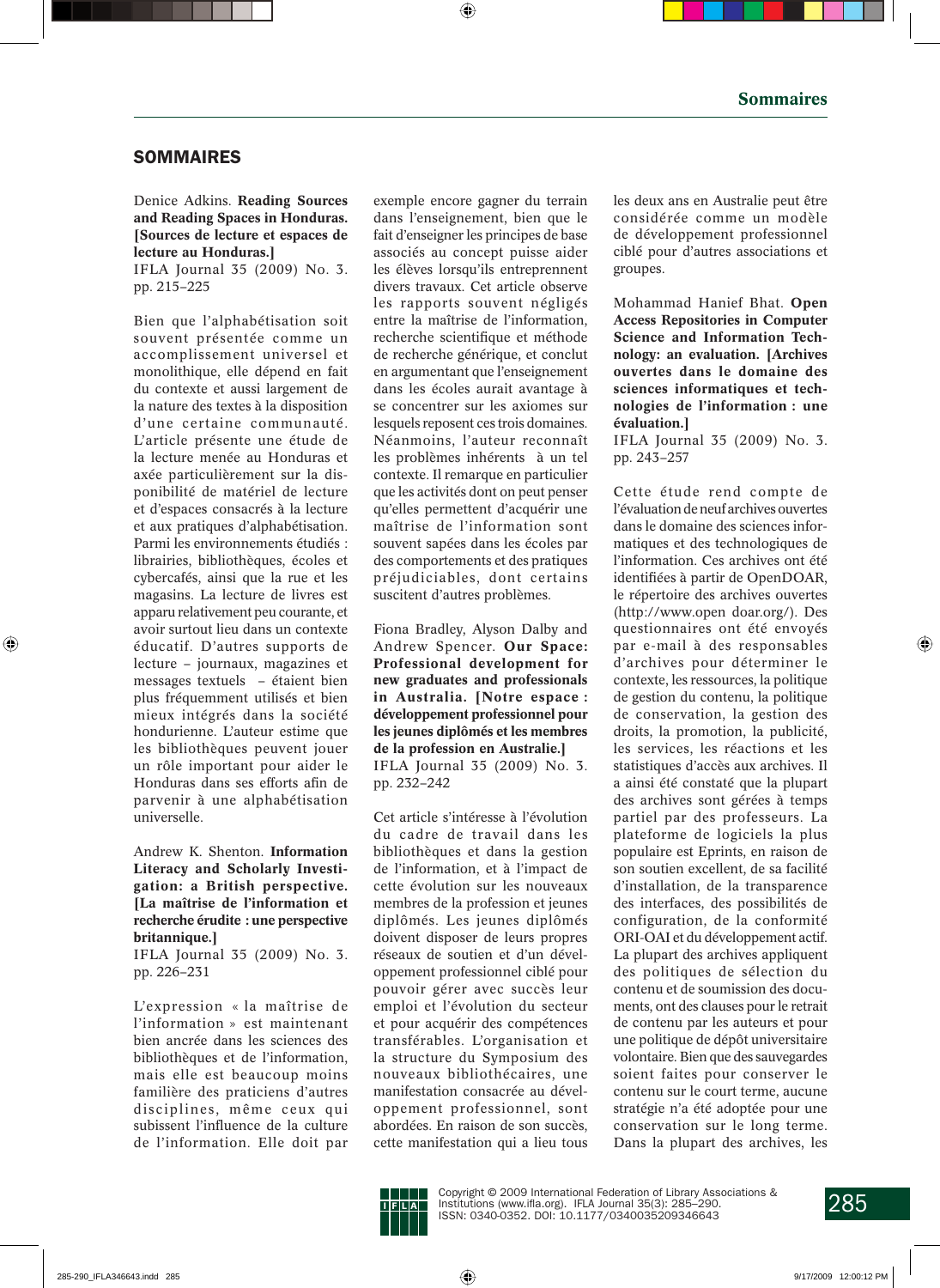auteurs sont responsables du respect du copyright dans leurs articles. Des sites de bibliothèques ou de facultés fournissent des liens vers la plupart des archives pour en faire la promotion et la publicité. La plupart des archives permettent aux utilisateurs de faire part de leurs réactions. Quelques archives fournissent des statistiques sur les accès. Cet article fait des recommandations pour la mise en place et la gestion d'archives ouvertes.

Nancy Panella. **The Library Services to People with Special Needs Section of IFLA: An historical overview. [Section de l'IFLA des services bibliothécaires destinés aux personnes handicapées : un aperçu historique.]**

IFLA Journal 35 (2009) No. 3. pp. 258–271

La section de l'IFLA des services bibliothécaires destinés aux personnes handicapées a été créée en 1931 en tant que sous-comité des bibliothèques hospitalières. Il s'agissait du premier sous-comité de l'IFLA constitué à l'intention d'un groupe particulier d'usagers, à savoir des personnes hospitalisées qui ne pouvaient pas utiliser les bibliothèques à l'extérieur de l'hôpital. Cependant, dès ses débuts, ce sous-comité constata qu'en raison de divers handicaps souvent en rapport avec l'hospitalisation, certains patients avaient besoin d'aides spéciales à la lecture, par exemple aides sensorielles ou aides à la mobilité. Ces besoins devinrent aussi évidents pour les membres de la communauté, qu'ils soient ou non hospitalisés. Désireux de les prendre en compte, le sous-comité a élargi ses activités au cours du temps afin d'inclure des personnes qui, pour quelque raison que ce soit, ne pouvaient pas faire usage des bibliothèques, du matériel et des services conventionnels. Cet article décrit l'évolution du souscomité bientôt devenu comité, puis sous-section pour enfin devenir une section à part entière qui fait aujourd'hui la promotion des ressources et des services bibliothécaires destinés à toutes sortes de personnes handicapées. Son évolution reflète en partie l'expansion de la Fédération elle-même.

## ZUSAMMENFASSUNGEN

### Denice Adkins. **Reading Sources and Reading Spaces in Honduras. [Lektüre und Leseräume in Honduras.]**

IFLA Journal 35 (2009) No. 3. pp. 215–225

Obwohl die Lese- und Schreibkompetenz oft als eine universelle und monolithische Errungenschaft dargestellt wird, ist sie durchaus vom jeweiligen Kontext abhängig und richtet sich größtenteils nach den Arten von Texten, die in einer bestimmten Gemeinschaft verfügbar sind. Der vorliegende Artikel präsentiert die Befunde eines Beobachters in Bezug auf die Lesefähigkeiten in Honduras und konzentriert sich dabei schwerpunktmäßig auf die Verfügbarkeit entsprechender Lesestoffe und Räumlichkeiten, die dem Lesen und dem Erwerb einer guten Lese- und Schreibkompetenz vorbehalten sind. Bei der Analyse des Umfelds wurden Buchhandlungen, Bibliotheken, Schulen und Internetcafés sowie Straßen und Geschäfte berücksichtigt. Die Beobachtungen zeigten, dass das Lesen von Büchern relativ

ungewöhnlich war und sich in erster Linie auf das schulische/ ausbildungsmäßige Umfeld beschränkte. Andere Lesestoffe, wie Zeitungen, Zeitschriften und Textnachrichten waren viel weiter verbreitet und viel stärker in die Gesellschaft in Honduras integriert. Meine Beobachtungen zeigen, dass die Bibliotheken den Staat Honduras stark bei seinen Bemühungen unterstützen können, eine flächendeckende Alphabetisierung zu erzielen.

Andrew K. Shenton. **Information Literacy and Scholarly Investigation: a British Perspective. [Informationskompetenz und akademische Forschung aus britischer Sicht.]** 

IFLA Journal 35 (2009) No. 3. pp. 226–231

Obwohl sich der Begriff der "Informationskompetenz" in der heutigen Bibliotheks- und Informationswissenschaft fest etabliert hat, sind Fachleute aus anderen Fachbereichen viel weniger daran gewöhnt, selbst diejenigen, die von der Informationskompetenz beeinflusst werden. Im Bildungssektor beispielsweise muss sich dieser Term noch in signifikanter Weise durchsetzen und das trotz der Tatsache, dass die Vermittlung der Grundprinzipien, auf denen das Konzept beruht, den Schülern bei ihren Studien in vielfältiger Weise behilflich sein kann. Der vorliegende Beitrag beleuchtet die häufig übersehenen Verknüpfungen zwischen der Informationskompetenz, den wissenschaftlichen Studien und der allgemeinen Forschung und gelangt zu der Schlussfolgerung, dass die schulische Bildung davon profitieren würde, wenn man sich auf die Axiome konzentrieren könnte, auf die sich alle diese drei Bereiche stützen. Trotzdem ist sich der Autor der inhärenten Probleme eines solchen Denkansatzes bewusst. Insbesondere stellt er fest, dass die Bemühungen, die nach gängiger Auffassung zum Erwerb von Informationskompetenz führen sollen, in den Schulen häufig durch unzuträgliche Standpunkte und Gepflogenheiten untergraben werden, wodurch dann teilweise andere Belange wichtiger werden.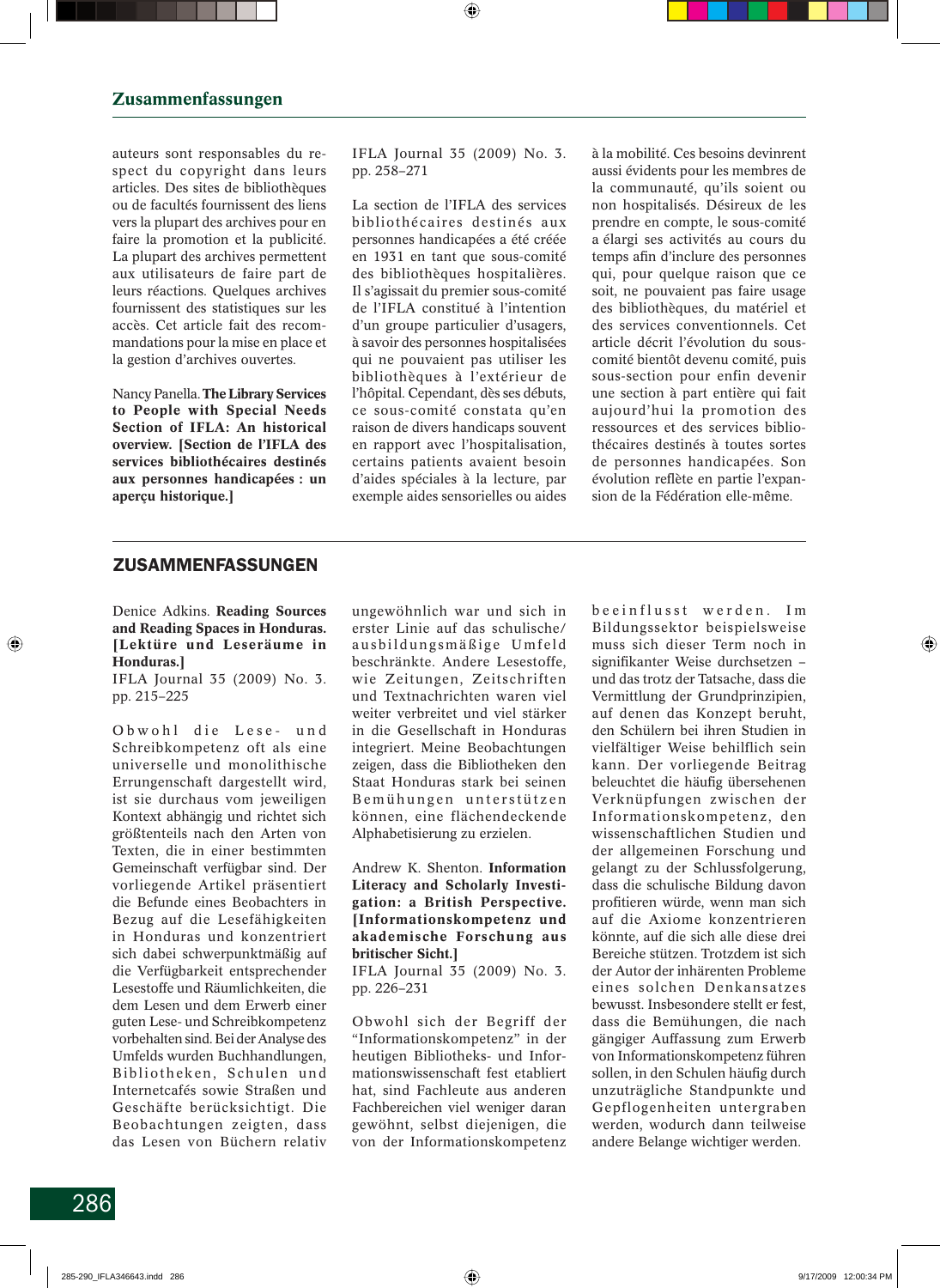Fiona Bradley, Alyson Dalby und Andrew Spencer. **Our Space: Professional development for new graduates and professionals in Australia. [Unser Raum: Professionelle Entwicklung für Hochschulabsolventen und Professionals in Australien.]** 

IFLA Journal 35 (2009) No. 3. pp. 232–242

Dieser Beitrag untersucht das veränderliche Arbeitsumfeld in den Bibliotheken sowie im Bereich des Informationsmanagement und betrachtet dessen Einfluss auf die Berufseinsteiger und Hochschulabsolventen. Die Absolventen bedürfen der Unterstützung über ihre eigenen Netzwerke und müssen eine gezielte professionelle Entwicklung durchlaufen, um sich angesichts der Neuerungen in ihrem Job und ihrer Branche erfolgreich behaupten zu können und übertragbare Fähigkeiten zu erwerben. In diesem Zusammenhang wird die Entwicklung und Struktur einer Spezialveranstaltung zur gezielten professionellen Entwicklung – das "New Librarians' Symposium" – besprochen. Diese erfolgreiche Veranstaltung, die alle zwei Jahre in Australien stattfindet, kann möglicherweise als Modell für die gezielte professionelle Entwicklung in anderen Berufsverbänden und Gruppen gelten.

Mohammad Hanief Bhat. **Open Access Repositories in Computer Science and Information Technology: an evaluation. [Open Access Repositorien in der Informatik und der Informationstechnologie – eine Auswertung.]**

IFLA Journal 35 (2009) No. 3. pp. 243–257

In dieser Studie geht es um die Evaluierung von neun Open Access – Repositorien in der Informatik und der IT-Branche. Dabei wurden die Repositorien über das Verzeichnis OpenDOAR (Directory of Open Access Repositories) identifiziert

(http://www.open doar.org/). Entsprechende Fragebögen wurden per E-Mail an die Verwalter der Repositorien geschickt, um den Hintergrund, die Ressourcen, die Content Management – Systeme, die Speicherungsvorschriften, die Verwaltung der Rechte, Werbung, Reklame, Services, Feedback und die Zugangsstatistik der Repositorien festzustellen. Die Ergebnisse zeigen, dass die meisten dieser Repositorien von den Lehrkräften auf Teilzeitbasis gepflegt werden. Die beliebteste Softwareplattform ist Eprints, und zwar aufgrund des hervorragenden Support, der problemlosen Installation, der Transparenz der Schnittstellen, der Konfigurierbarkeit, der OAI-Konformität und der aktiven Entwicklung. Die meisten Repositorien halten sich an die Vorschriften zur Auswahl von Inhalten (Content) und Vorlage von Dokumenten, bieten den Autoren die Möglichkeit zum Löschen eigener Inhalte und haben fakultative Ablagevorschriften für den Lehrkörper. Obwohl zur kurzfristigen Sicherung der Inhalte entsprechende Backup-Kopien erstellt werden, gibt es bisher noch keine Strategien zur langfristigen Speicherung. Bei den meisten Repositorien sind die Autoren dafür verantwortlich, sicherzustellen, dass ihre Artikel keine Urheberrechte verletzen. Aus werbe- und reklametechnischen Gründen werden die meisten Repositorien von Bibliothekswebsites oder Institutswebsites aus verlinkt. Die meisten Repositorien lassen Feedback von den Benutzern zu. Einige wenige Repositorien bieten Zugangsstatistiken. Abschließend enthält dieser Beitrag einige Empfehlungen bezüglich der Einrichtung und Verwaltung von OA-Repositorien.

Nancy Panella. **The Library Services to People with Special Needs Section of IFLA: An historical overview. [Der Bibliotheksservice der IFLA-Sektion für** 

## **Bibliotheksangebote für Personen mit besonderen Bedürfnissen – ein historischer Überblick.]**

IFLA Journal 35 (2009) No. 3. pp. 258–271

Die IFLA-Sektion für Bibliotheksangebote für Personen mit besonderen Bedürfnissen wurde erstmals im Jahr 1931 als Unterausschuss für K r a n k e n h a u s b i b l i o t h e k e n gegründet. Dies war der erste Unterausschuss, den die IFLA für eine spezielle Benutzergruppe ins Leben gerufen hat – in diesem Fall für hospitalisierte Personen, die keine externen Bibliotheken nutzen konnten. Der neu gegründete Unterausschuss stellte jedoch schon bald fest, dass einige Patienten aufgrund multipler, häufig sekundärer Behinderungen, die nicht ursächlich zur Krankenhauseinweisung beigetragen hatten, spezielle Lesehilfen – wie beispielsweise Wahrnehmungshilfen oder Mobilitätshilfen – benötigten. Diese Erfordernisse zeigten sich auch bei den Mitgliedern der Gemeinschaft, ob sie nun mobil waren oder nicht. In dem Wunsch, auch diese Menschen anzusprechen, hat der Unterausschuss seinen Schwerpunkt mit der Zeit erweitert und wendet sich jetzt auch an Personen, die konventionelle Bibliotheken, Lesestoffe und Services aus welchem Grund auch immer nicht nutzen können. Der vorliegende Artikel verfolgt die Entwicklung des Unterausschusses zum Ständigen Ausschuss, der später zur Unterabteilung und schließlich zur Sektion der Bibliotheken für benachteiligte Personen geworden ist, die heute für Bibliotheksressourcen und Services für große, vielschichtige Benutzergruppen mit speziellen Bedürfnissen wirbt. Im Wachstum dieser Sektion spiegelt sich teilweise auch das Wachstum des Bibliotheksverbands selbst.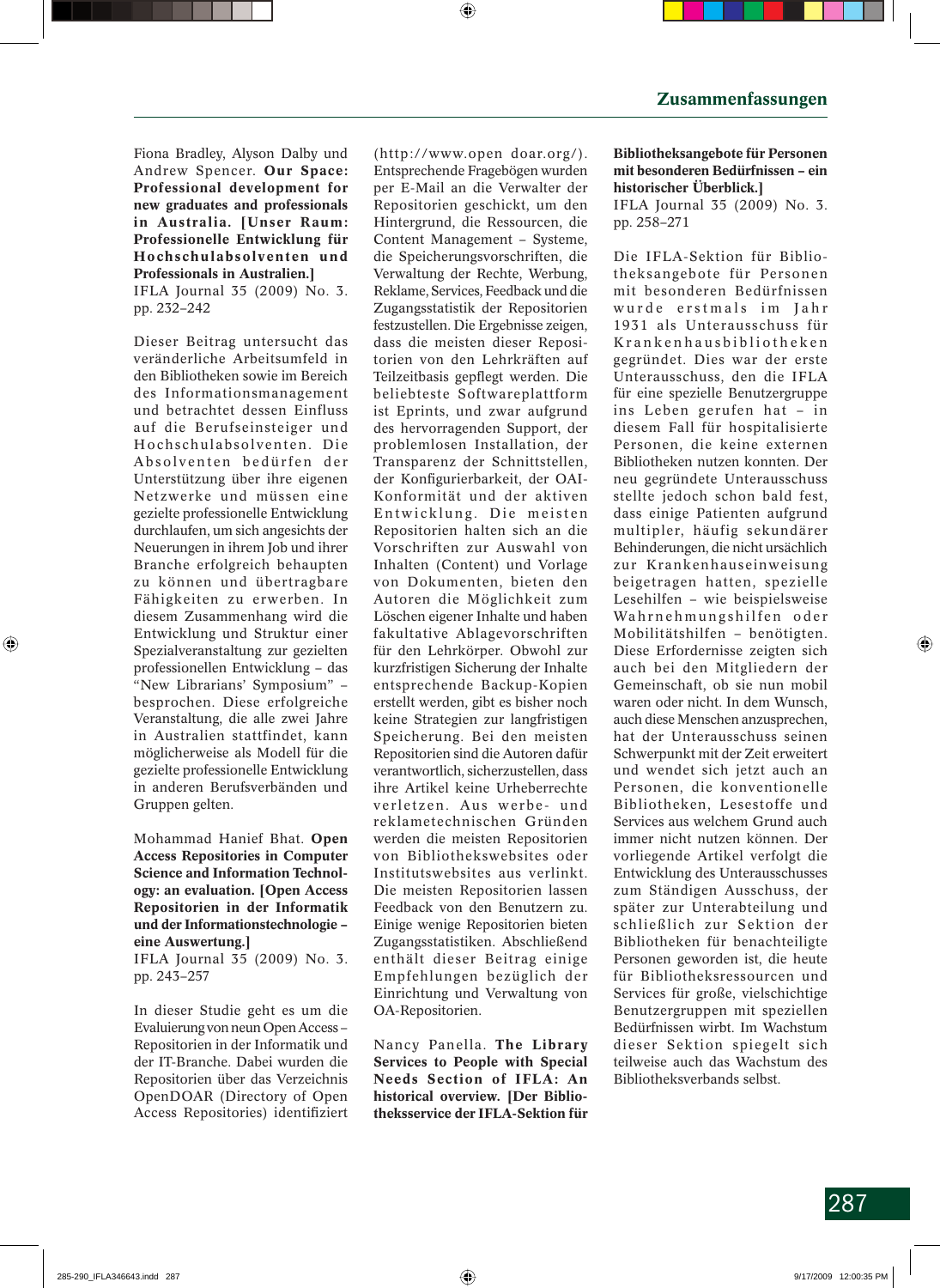# RESÚMENES

### Denice Adkins. **Reading Sources and Reading Spaces in Honduras. [Recursos y espacios de lectura en Honduras.]**

IFLA Journal 35 (2009) No. 3. pp. 215–225

A pesar de que la alfabetización a menudo se presenta como un logro universal y homogéneo, en realidad depende del contexto y, en gran medida, de los tipos de textos disponibles en una comunidad determinada. En este documento se presenta el estudio que ha llevado a cabo un observador sobre la lectura en Honduras, centrándose especialmente en la disponibilidad de los recursos y espacios dedicados a la práctica de la lectura y la alfabetización. Los entornos analizados incluyen librerías, bibliotecas, colegios y cibercafés, así como calles y tiendas. En el estudio se señala que la lectura de libros es relativamente poco frecuente y que, en términos generales, se realiza en un contexto educativo. El uso de otros materiales de lectura, incluidos periódicos, revistas y mensajes de texto, es muy superior y estos recursos están mucho más arraigados en la sociedad hondureña. Mis observaciones señalan que las bibliotecas podrían desempeñar una importante función a la hora de apoyar los esfuerzos de Honduras en lograr una alfabetización universal.

### Andrew K. Shenton. **Information Literacy and Scholarly Investigation: a British perspective. [Conocimientos en materia de información e investigación académica: una perspectiva británica.]**

IFLA Journal 35 (2009) No. 3. pp. 226–231

"Cultura en materia de información" es un término muy consolidado en el mundo de la biblioteconomía y las ciencias de la información, pero es mucho menos conocido entre los profesionales de otras disciplinas, incluso aquellas que

se ven influidas por el mismo. Todavía es necesario difundir sustancialmente dicho concepto en el ámbito educativo, por ejemplo, dado que enseñar los principios básicos asociados al mismo puede ayudar a los estudiantes a llevar a cabo trabajos académicos de muy diversa índole. En este documento se estudian los vínculos entre la cultura en materia de información, la investigación científica y el proceso de investigación genérica, y concluye apoyando la idea de que la educación en los centros educativos se vería favorecida si se concentrase en los axiomas que sustentan estas tres áreas. No obstante, el autor reconoce los problemas inherentes a dicha apuesta. De manera concreta, señala que las actividades que pueden contribuir a la adquisición de una cultura en materia de información suelen verse afectadas por actitudes y prácticas perjudiciales, algunas de las cuales dan prioridad a otros asuntos.

Fiona Bradley, Alyson Dalby y Andrew Spencer. **Our Space: Professional development for new graduates and professionals in Australia. [Nuestro espacio: Desarrollo profesional para nuevos titulados universitarios y profesionales en Australia.]** IFLA Journal 35 (2009) No. 3. pp. 232–242

En este documento se estudia el cambiante entorno de trabajo en las bibliotecas y centros de gestión de la información, así como su repercusión en los nuevos profesionales y titulados universitarios. Estos últimos necesitan disponer de sus propias redes de apoyo y participar en programas de desarrollo adaptados a sus necesidades para poder afrontar los cambios en el ámbito laboral y en el sector, así como para adquirir conocimientos transferibles. También se debate el desarrollo y la estructura de una actividad de desarrollo profesional a medida, el Simposio de Nuevos Bibliotecarios

(New Librarians' Symposium). Esta exitosa conferencia, que se celebra cada dos años en Australia, podría considerarse como un modelo de desarrollo profesional a medida para otras asociaciones y grupos profesionales.

Mohammad Hanief Bhat. **Open Access Repositories in Computer Science and Information Technology: an evaluation. [Evaluación de los archivos de acceso abierto en informática y tecnologías de la información.]**

IFLA Journal 35 (2009) No. 3. pp. 243–257

En el estudio se evalúan nueve archivos de acceso abierto en el ámbito de la informática y las tecnologías de la información. Dichos archivos pertenecen a OpenDOAR, el directorio de archivos de acceso abierto ((http://www.open doar. org/). Los cuestionarios se enviaron por correo electrónico a los administradores de los archivos para determinar la historia, los recursos, las políticas de gestión de contenidos, las políticas de preservación, la gestión de derechos, la promoción, la publicidad, los servicios, la información sobre utilización y las estadísticas de acceso de los mismos. Las conclusiones revelaron que el mantenimiento de la mayor parte de los archivos corre a cargo de miembros de las facultades a tiempo parcial. La plataforma de software más popular es Eprints, por su excelente servicio de asistencia, facilidad de instalación, transparencia de interfaces, facilidad de configuración, la compatibilidad con la Iniciativa de Archivos Abiertos (OAI) y su continua mejora. La mayoría de los repositorios siguen una serie de políticas para seleccionar el contenido y enviar documentos. Disponen asimismo de normas para la retirada de contenido por parte de los autores y de políticas de depósito voluntario para las facultades. Aunque se realizan copias de seguridad para conservar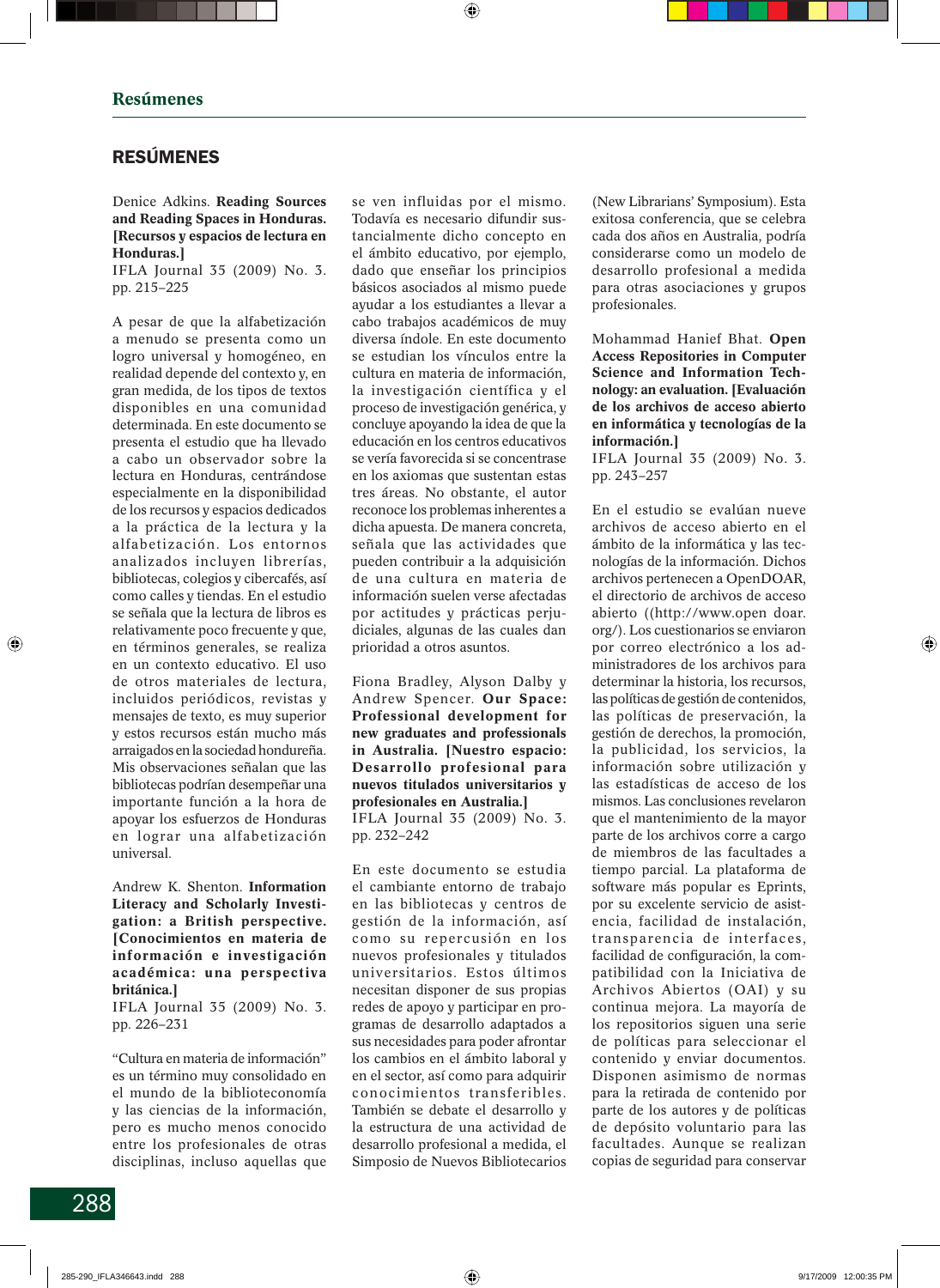el contenido a corto plazo, no se han adoptado estrategias para la preservación de los mismos a largo plazo. Los autores son responsables de garantizar que se respetan los derechos de autor de sus artículos en la mayoría de los repositorios. Asimismo, se proporcionan enlaces entre los sitios web de bibliotecas o de departamentos y la mayoría de los archivos para fines promocionales y publicitarios. La mayoría de los archivos ofrecen la posibilidad de que los usuarios faciliten sus comentarios. Algunos de ellos también incorporan estadísticas de acceso. El documento proporciona recomendaciones para la creación y la gestión de archivos de acceso abierto.

Nancy Panella. **The Library Services to People with Special Needs** 

### **Section of IFLA: An historical overview. [La Sección de IFLA de servicios de biblioteca a personas con necesidades especiales: una perspectiva histórica.]**

IFLA Journal 35 (2009) No. 3. pp. 258–271

La sección de Servicios para personas con necesidades especiales de IFLA fue creada en 1931 como Subcomité para las bibliotecas de los hospitales. Fue el primer subcomité que constituyó IFLA para un grupo de usuarios con necesidades especiales; en este caso, personas hospitalizadas que no podían utilizar bibliotecas externas. No obstante, el nuevo subcomité pronto descubrió que, debido a la variedad de discapacidades, que a menudo no eran la causa principal de hospitalización, algunos pacientes

necesitaban una ayuda especial para la lectura; por ejemplo, de carácter sensorial o de movilidad. Dichas necesidades también se pusieron de manifiesto entre los miembros de la comunidad, ya estuviesen hospitalizados o no. Con el objeto de dar una respuesta a las mismas, el subcomité amplió su ámbito de actuación para incluir a personas que, por algún motivo, no podían utilizar bibliotecas, materiales y servicios convencionales. Este documento explica la trayectoria del subcomité hasta convertirse en comité y después en subsección, para finalmente ser la sección que actualmente promueve los recursos y servicios de bibliotecas para personas con necesidades especiales de muy diversa índole. Su crecimiento refleja, en parte, la expansión de la propia Federación.

# **Pефераты статей**

Денис Адкинс. **Reading Sources and Reading Spaces in Honduras. [Источники чтения и читательские пространства в Гондурасе.]** IFLA Journal 35 (2009) No. 3.

pp. 215–225

Хотя грамотность зачастую преподносится как универсальное и монолитное достижение, на самом деле она является контекстнозависимой и во многом зависит от доступности тех или иных видов текстов в определенном сообществе. В данной работе представлены результаты изучения автором практики чтения в Гондyрасе, в котором особый акцент был сделан на доступности материалов для чтения, помещений, предназначенных для чтения, а также практическом обучении грамотности. Предметом изучения стали книжные лавки, библиотеки, школы, Интернеткафе, а также уличная торговля и магазины. По наблюдениям автора, чтение книг – относительно редкое явление, которое, в первую очередь, практикуется в образовательном контексте. Другие материалы для чтения, включая газеты, журналы и текстовые сообщения, использовались гораздо чаще и намного лучше интегрированы в гондурасское общество. Автор делает предположение, что библиотеки могли бы сыграть более важную вспомогательную роль в рамках усилий Гондураса по достижению всеобщей грамотности.

Эндрю К. Шентон. **Information Literacy and Scholarly Investigation: a British perspective. [Информационная грамотность и научное исследование: британский ракурс.]**

IFLA Journal 35 (2009) No. 3. pp. 226–231

Фраза "информационная грамотность" к настоящему времени хорошо укоренилась в библиотековедении и информатике, но намного меньше известна специалистам-практикам в других дисциплинах, даже в тех из них, куда информационная грамотность напрямую вторгается. Она должна еще достичь какогонибудь значимого охвата, к примеру, в области образования, несмотря на то, что обучение базовым принципам, ассоциируемым с данной концепцией, могло бы помочь студентам в проведении различных видов научной работы. В настоящей работе рассматриваются часто выпадающие из поля зрения связи между информационной грамотностью, научными исследованиями и общим исследовательским процессом. В заключение высказывается мнение о том, что для школьного образования было бы полезным сконцентрироваться на тех аксиомах, которые подводят фундамент под все три указанные области. Тем не менее, автор осознает наличие проблем, присущих такой установке. В частности, он отмечает, что те виды деятельности, которые, как может предполагаться, ведут к обретению информационной грамотности, часто подрываются в школах пагубными отношением и правилами, некоторые из которых отдают преимущество решению других проблем.

Фиона Брэдли, Элисон Дэлби и Эндрю Спенсер . Our Space: **Professional development for new graduates and**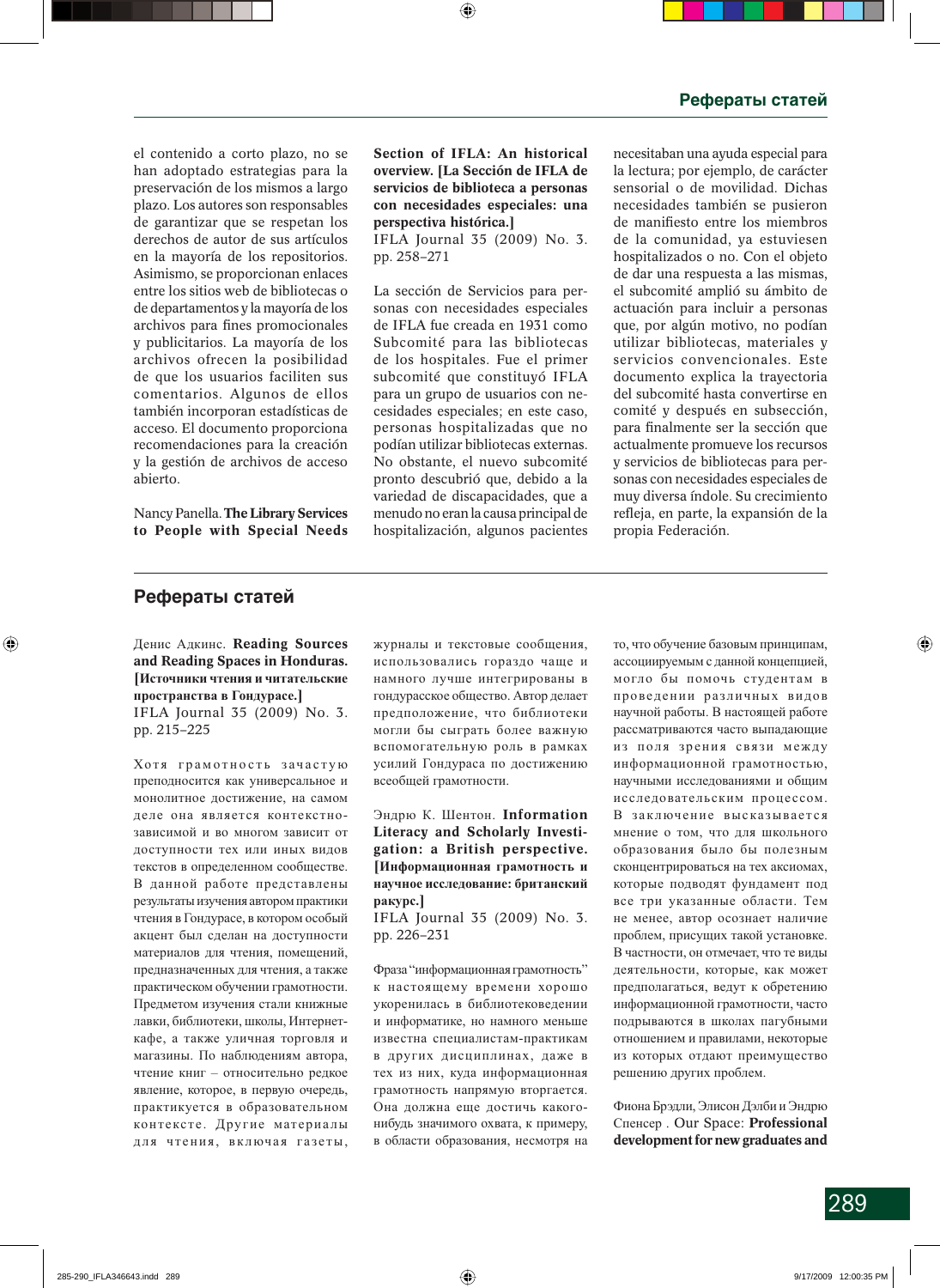**professionals in Australia. [Наше пространство: профессиональное развитие для недавних выпускников и специалистов в Австралии.]** IFLA Journal 35 (2009) No. 3. pp. 232–242

В данной статье исследуется изменяемые условия труда в библиотеках и в области информационного менеджмента, а также воздействие на новых специалистов и недавних выпускников вузов. Недавние выпускники нуждаются в наличии своих собственных систем поддержки и целевого повышения квалификации с тем, чтобы успешно управляться с изменениями в карьере и сфере занятости и приобретать соответствующие практические навыки. Обсуждается разработка и структура мероприятия по целевому повышению квалификации – Нового симпозиума библиотекарей. Это успешное мероприятие, проводимое в Австралии раз в два года, может рассматриваться как модель для целевого повышения квалификации для других профессиональных ассоциаций и групп.

Мохаммед Ханиф Бхат. **Open Access Repositories in Computer**  Science and Information **Technology: an evaluation. [Репозитарии свободного доступа в вычислительной технике и информационных технологиях: оценка.]**

IFLA Journal 35 (2009) No. 3. pp. 243–257

В работе изложены результаты оценки девяти репозитариев свободного доступа в области вычислительной техники и ИТ. Репозитарии были идентифицированы из *OpenDOAR* – директории репозитариев свободного доступа (http://www.open doar.org/). Анкеты рассылались по электронной почте администраторам репозитариев с целью выяснения исходных данных, ресурсов, принципов управления контентом, методов сохранения, управления правами, продвижения, рекламы, услуг, обратной связи и статистики по доступу к репозитариям. В результате было установлено, что большинство репозитариев поддерживается членами факультета, работающими в режиме неполной занятости. Наиболее популярной п л а т ф о р м о й п р о г р а м м н о г о обеспечения является *Eprints*, что связано с ее отличной способностью обеспечивать поддержку, простотой инсталлирования, прозрачностью интерфейсов, способностью к изменению конфигурации, соответствием OAI ("Инициатива открытых архивов) и активностью р а з р а б о т о к . Б о л ь ш и н с т в о репозитариев проводят политику по подбору контента и представлению документов, предусматривают отзыв контента авторами и правила добровольных факультативных взносов. Хотя для краткосрочного сохранения контента используются резервные копии, для долгосрочного сохранения не принималось никаких стратегий. Авторы несут ответственность за соблюдение авторских прав в своих статьях, размещенных в большинстве репозитариев. Обеспечиваются линки из библиотечных или ведомственных веб-сайтов к большинству репозитариев в целях продвижения и рекламы. Большинство репозитариев предусматривают обратную связь от пользователей. Некоторые репозитарии предоставляют статистику по доступу. В работе даются рекомендации по созданию и управление репозитариями открытого доступа.

Нэнси Панелла. **The Library Services to People with Special Needs Section of IFLA: An historical overview. [Секция ИФЛА, занимающаяся библиотечными услугами для людей с ограниченными возможностями: исторический обзор.]**

IFLA Journal 35 (2009) No. 3. pp. 258–271

Секция ИФЛА, занимающаяся б и б л и о т е ч н ы м и у с л у г а м и для людей с ограниченными возможностями, была образована в 1931 году в виде подкомитета по больничным библиотекам. Это был первый подкомитет, сформированный ИФЛА для группы специальных пользователей, т.е. госпитализированных пациентов, которые не могли пользоваться внешними библиотеками. Однако вскоре в новом подкомитете увидели, что в связи с наличием ряда признаков инвалидности, которые зачастую являются вторичными по отношению к причине госпитализации, некоторым пациентам требовались специальные приспособления для чтения, например, сенсорные или передвижные. Такие потребности стали также очевидными среди представителей этой группы людей, как госпитализированных, так и нет. С целью решения этой проблемы подкомитет сверхурочно расширил сферу своей компетенции, распространив ее на людей, которые в силу различных причин не могли пользоваться обычными библиотеками, материалами и услугами. В этой работе отслеживается эволюция от подкомитета к комитету, далее к подсекции и, наконец, к секции, которая в настоящее время продвигает библиотечные ресурсы и услуги для широкого круга людей со специальными запросами. Рост этого подразделения частично отражает расширение самой Федерации.